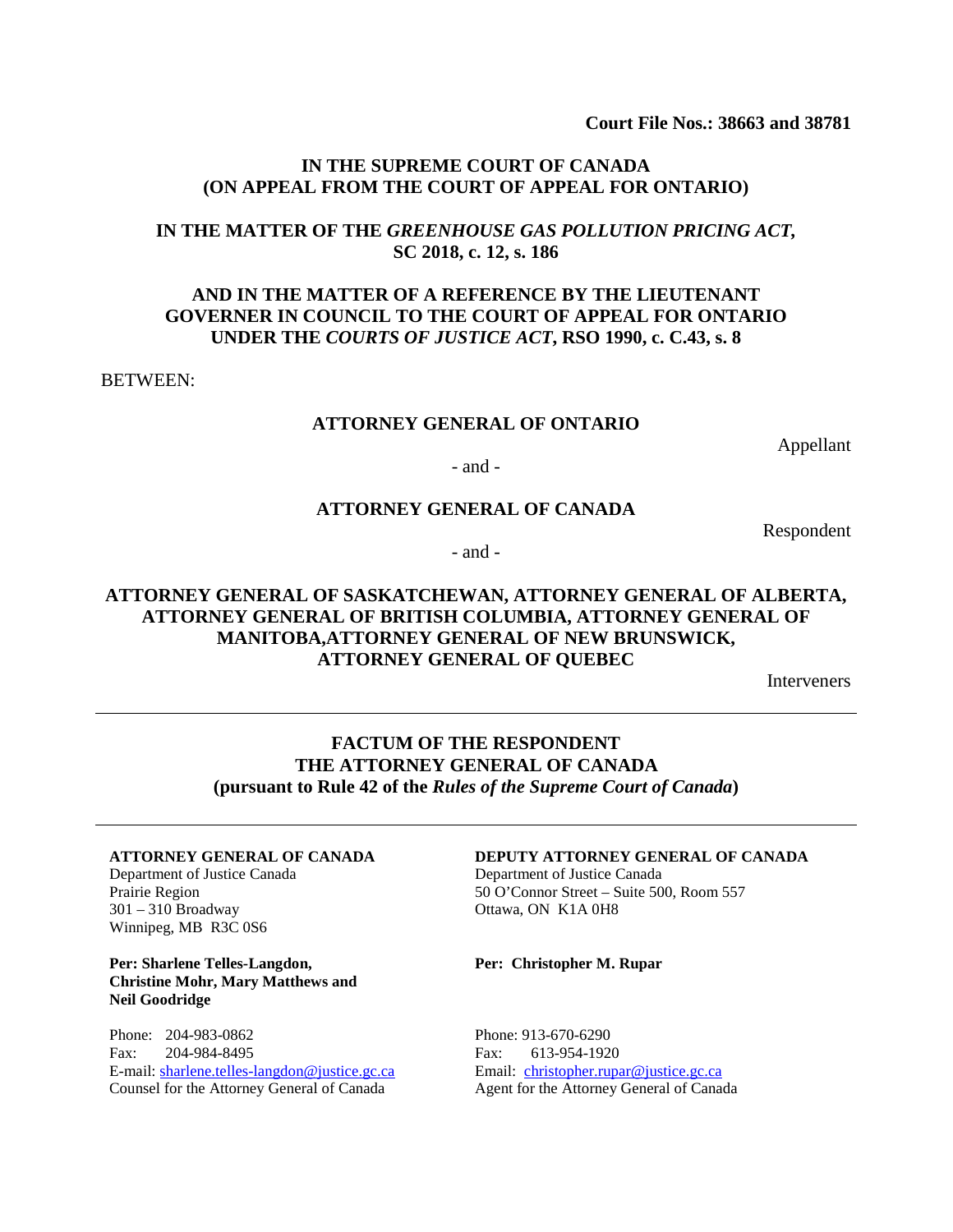**AND :**

#### **IN THE SUPREME COURT OF CANADA (ON APPEAL FROM COURT OF APPEAL FOR SASKATCHEWAN)**

## **IN THE MATTER OF THE** *GREENHOUSE GAS POLLUTION PRICING ACT,* **SC 2018, c. 12, s. 186**

## **AND IN THE MATTER OF A REFERENCE BY THE LIEUTENANT GOVERNER IN COUNCIL TO THE COURT OF APPEAL FOR SASKATCHEWAN UNDER THE** *CONSTITUTIONAL QUESTIONS ACT,* **2012, SS 2012, c. C-29.01**

BETWEEN:

#### **ATTORNEY GENERAL OF SASKATCHEWAN**

Appellant

- and -

#### **ATTORNEY GENERAL OF CANADA**

Respondent

- and -

## **ATTORNEY GENERAL OF ONTARIO, ATTORNEY GENERAL OF ALBERTA, ATTORNEY GENERAL OF BRITISH COLUMBIA, ATTORNEY GENERAL OF MANITOBA,ATTORNEY GENERAL OF NEW BRUNSWICK, ATTORNEY GENERAL OF QUEBEC**

Interveners

**FACTUM OF THE RESPONDENT THE ATTORNEY GENERAL OF CANADA (pursuant to Rule 42 of the** *Rules of the Supreme Court of Canada***)**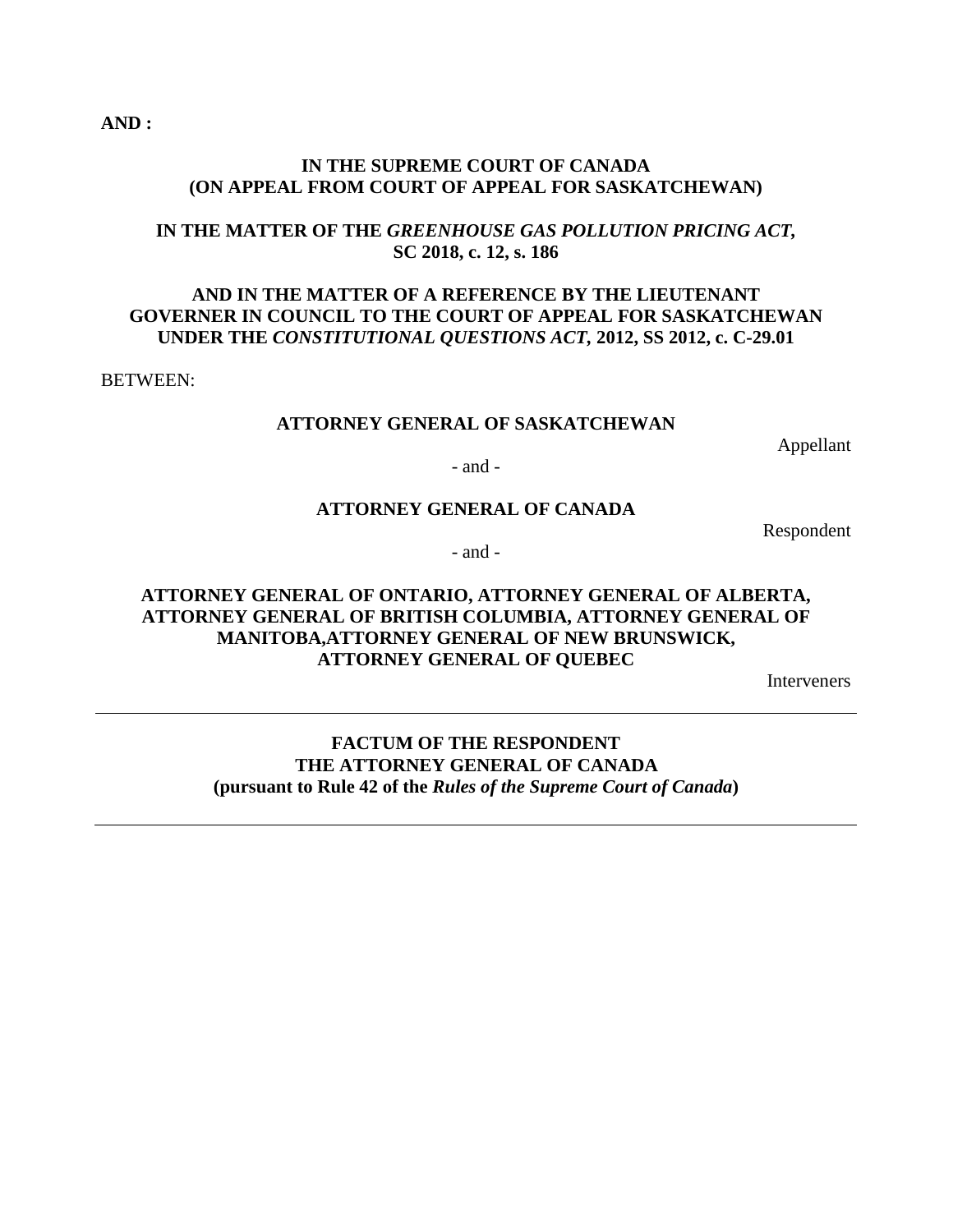# **ORIGINAL TO THE REGISTRAR COPIES TO:**

**Ministry of Justice and Attorney General of Saskatchewan**  820 - 1874 Scarth Street Regina, SK S4P 4B3

# **P. Mitch McAdam, Q.C.**

**Alan Jacobson** Phone: 306-787-7846 / 306-787-1087 Fax: 306-787-9111 Email: [mitch.mcadam@gov.sk.ca](mailto:mitch.mcadam@gov.sk.ca)[alan.jacobson@gov.sk.ca](mailto:alan.jacobson@gov.sk.ca)

**MLT Aikins LLP** 1500 – 1874 Scarth Street

Regina, SK S4P 4E9

**Deron Kuski. Q.C. Jodi Wildeman**

Phone: 306-347-8404 Fax: 306-352-5250 Email: [dkuski@mltaikins.com](mailto:dkuski@mltaikins.com)

Counsel for the Appellant, the Attorney General of Saskatchewan

## **Attorney General of Ontario**

Constitutional Law Branch 4th Floor - 720 Bay Street Toronto, ON M7A 2S9

**Joshua Hunter Padraic Ryan Aud Ranalli** Phone: 416-908-7465 / 416-908-2276 / 416-389-2604 Fax: 416-326-4015 Email: [josh.hunter@ontario.ca](mailto:josh.hunter@ontario.ca) [padraic.ryan@ontario.ca](mailto:padraic.ryan@ontario.ca) [aud.ranalli@ontario.ca](mailto:aud.ranalli@ontario.ca)

Counsel for the Attorney General of Ontario

**Gowling WLG (Canada) LLP** Barristers & Solicitors 2600 - 160 Elgin Street Ottawa, ON K1P 1C3

**D. Lynne Watt** Phone: 613-786-8695 Fax: 613-788-3509 Email: [lynne.watt@gowlingwlg.com](mailto:lynne.watt@gowlingwlg.com)

Agent for the Attorney General of Saskatchewan

**Supreme Advocacy LLP** 340 Gilmour Street, Suite 100 Ottawa, ON K2P 0R3

#### **Marie-France Major**

Phone: 613-695-8855 Fax: 613-695-8580 Email: [mfmajor@supremeadvocacy.ca](mailto:mfmajor@supremeadvocacy.ca)

Agent for the Attorney General of Ontario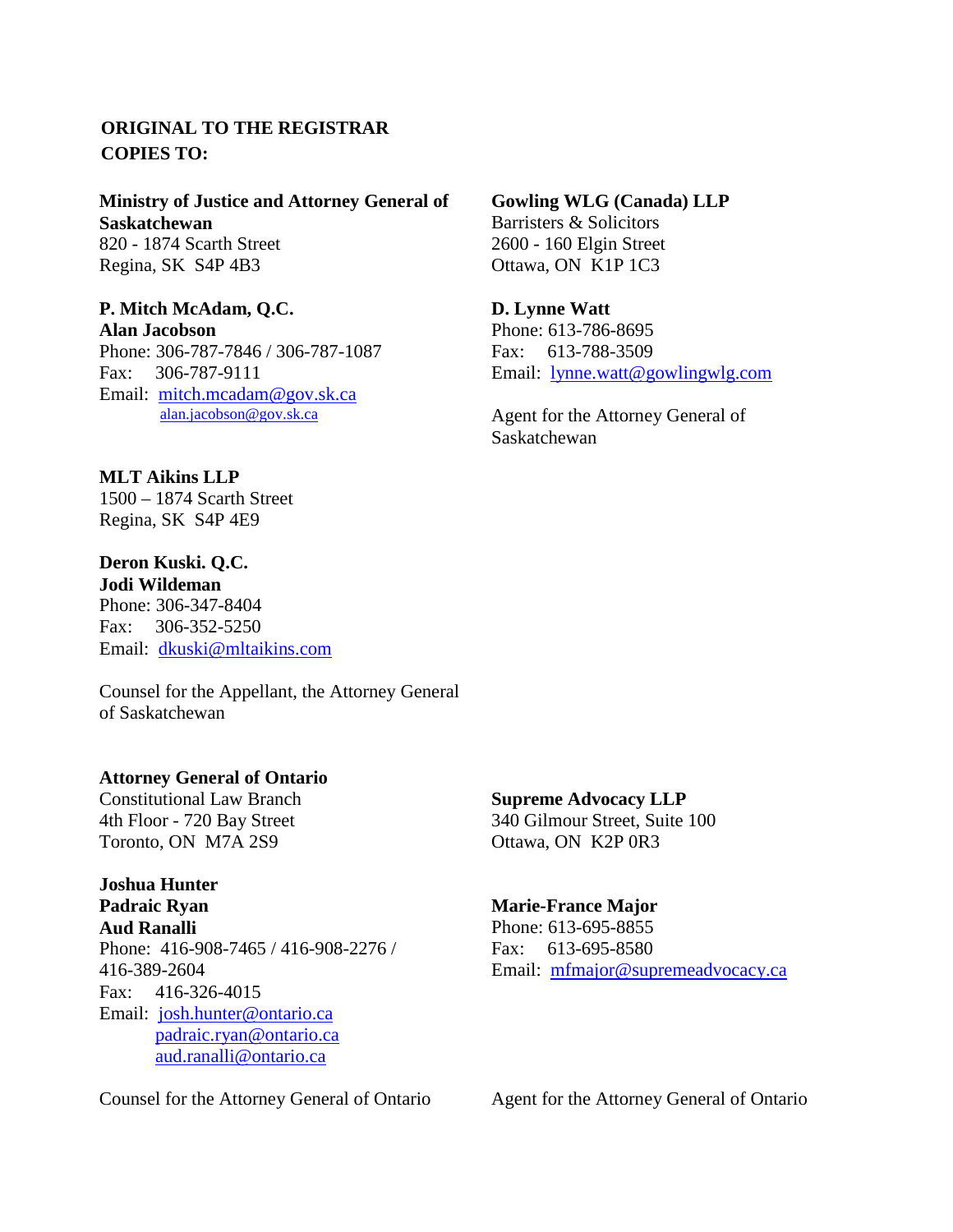#### **Ministère de la justice du Québec**

Direction du droit constitutionnel et Autochtone 1200, route de l'Église, 4 étage Québec, QC G1V 4M1

## **Jean-Vincent Lacroix Laurie Anctil** Phone: 418-643-1477, poste 20779 Email: [jean-vincent.lacroix@justice.gouv.qc.ca](mailto:jean-vincent.lacroix@justice.gouv.qc.ca) [Laurie.anctil@justice.gouv.qc.ca](mailto:Laurie.anctil@justice.gouv.qc.ca)

Avocats de la Procureure générale Québec

#### **Noël & Associés s.e.n.c.r.l.**

111, rue Champlain Gatineau, QC J8X 3R1

## **Pierre Landry**

Phone: 819-503-2174 Fax: 819-771-5397 Email: [p.landry@noelassocies.com](mailto:p.landry@noelassocies.com)

Correspondant pour les Avocats de la Procureure générale Québec

## **Attorney General of New Brunswick**

Legal Services Branch, Constitutional Unit PO Box 6000, Stn A. 675 King Street, Suite 2018 Fredericton, NB E3B 5H1

# **William E. Gould**

Phone: 506-453-2222 Fax: 506-453-3275 Email: [William.gould@gnb.ca](mailto:William.gould@gnb.ca)

Counsel for the Attorney General of New Brunswick

# **Attorney General of Manitoba**

Constitutional Law 1230 - 405 Broadway Winnipeg, MB R3C 3L6

## **Michael Conner Allison Kindle Pejovic**

Phone: 204-945-6723 Fax: 204-945-0053 Email: [Michael.conner@gov.mb.ca](mailto:Michael.conner@gov.mb.ca) [Allison.pejovic@gov.mb.ca](mailto:Allison.pejovic@gov.mb.ca) 

Counsel for the Attorney General of Manitoba

**Gowling WLG (Canada) LLP**

Barristers & Solicitors 2600 - 160 Elgin Street Ottawa, ON K1P 1C3

# **D. Lynne Watt**

Phone: 613-786-8695 Fax: 613-788-3509 Email: [lynne.watt@gowlingwlg.com](mailto:lynne.watt@gowlingwlg.com)

Agent for the Attorney General of New Brunswick

## **Gowling WLG (Canada) LLP** Barristers & Solicitors 2600 - 160 Elgin Street Ottawa, ON K1P 1C3

# **D. Lynne Watt** Phone: 613-786-8695 Fax: 613-788-3509 Email: [lynne.watt@gowlingwlg.com](mailto:lynne.watt@gowlingwlg.com)

Agent for the Attorney General of Manitoba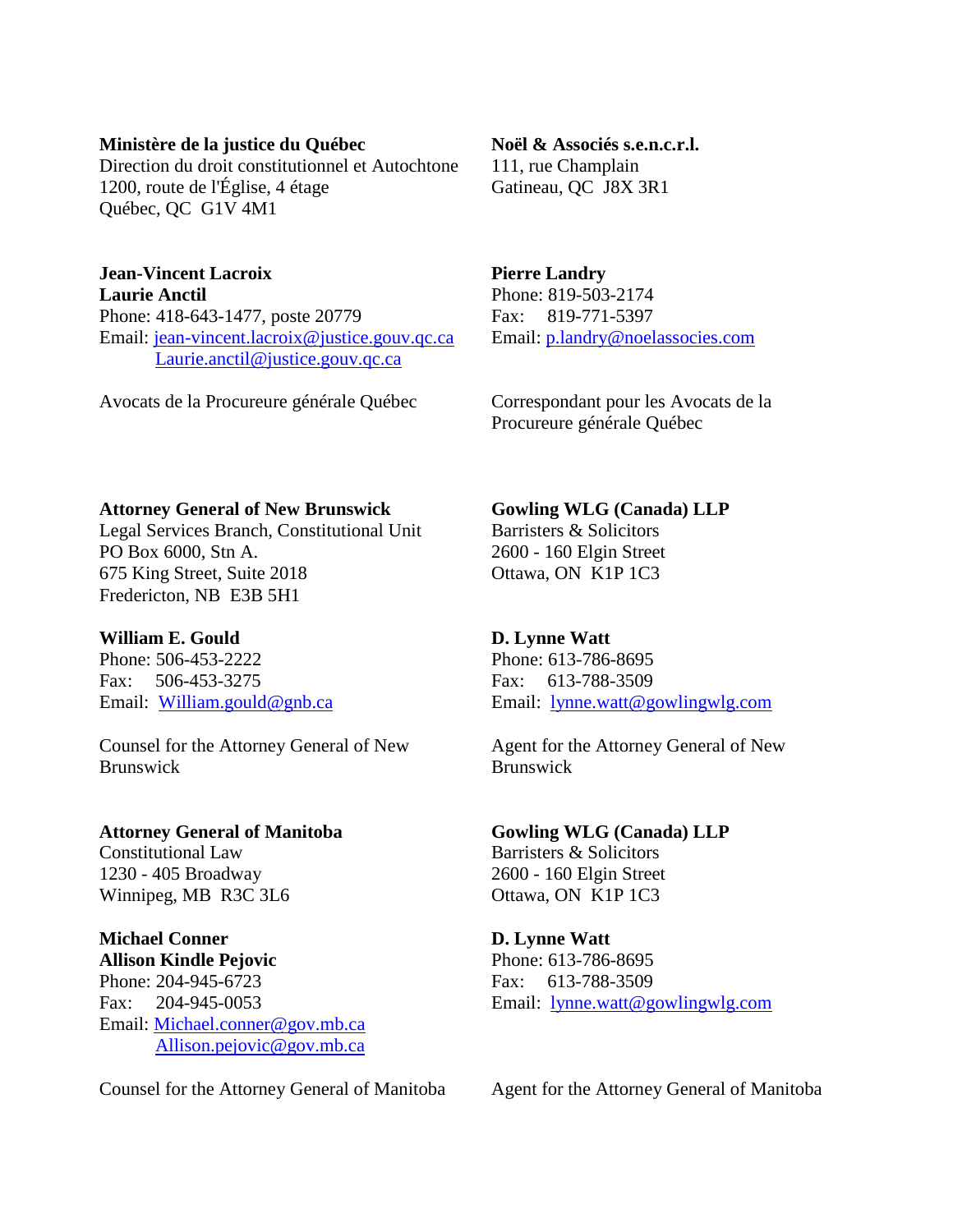#### **Ministry of Attorney General**

6th Floor - 101 Douglas Street PO Box 9280 Stn Prov Govt Victoria, BC V8W 9J7

## **J. Gareth Morley**

Phone: 250-952-7644 Fax: 250-356-0064 Email: [gareth.morley@gov.bc.ca](mailto:gareth.morley@gov.bc.ca)

Counsel for the Attorney General of British Columbia

## **Michael Sobkin** 331 Somerset Street West Ottawa, ON K2P 0J8

#### **Michael Sobkin**

Phone: 613-282-1712 Fax: 613-288-2896 Email: [msobkin@sympatico.ca](mailto:msobkin@sympatico.ca)

Agent for the Attorney General of British Columbia

## **Gall Legge Grant Zwack LLP** 1000 – 1199 West Hastings Street Vancouver, BC V6E 3T5

**Peter Gall, Q.C.** Phone: 604-891-1152 Fax: 604-669-5101 Email: [pgall@glgzlaw.com](mailto:pgall@glgzlaw.com)

Counsel for the Attorney General of Alberta

**CazaSaikaley LLP** 220 Laurier Avenue West, Suite 350 Ottawa, ON K1P 5ZP

**Alyssa Tomkins** Phone: 613-565-2292 Fax: 613-565-2087 Email: [atomkins@plaideurs.ca](mailto:atomkins@plaideurs.ca)

Agent for the Attorney General of Alberta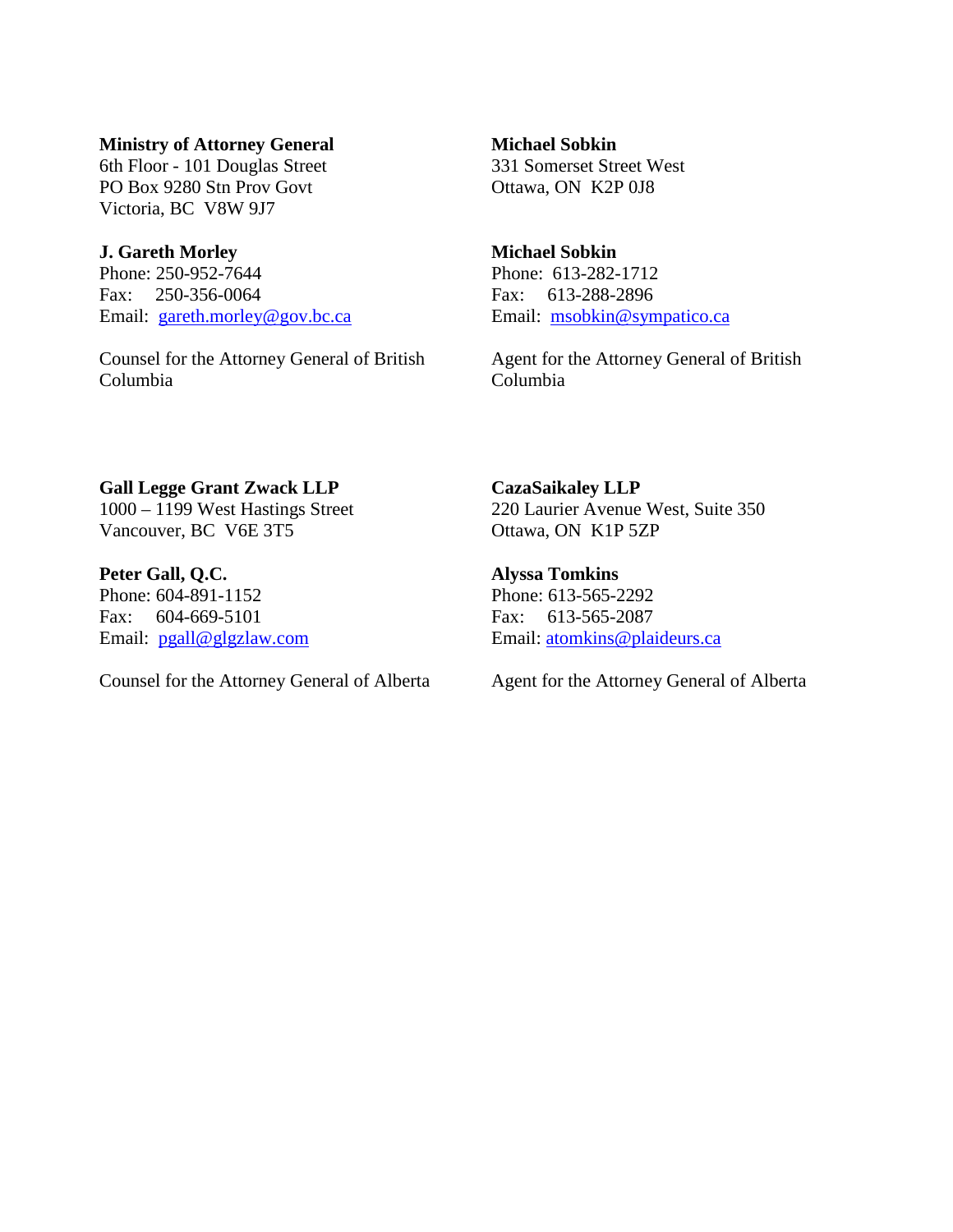# **TABLE OF CONTENTS**

| $\mathbf{A}$ |                    |                                                                                                                                                                                               |  |  |
|--------------|--------------------|-----------------------------------------------------------------------------------------------------------------------------------------------------------------------------------------------|--|--|
| B)           |                    |                                                                                                                                                                                               |  |  |
|              | $\mathbf{i}$ .     | Climate change caused by GHG emissions is a global and national                                                                                                                               |  |  |
|              |                    | International agreements identify climate change as an<br>a.                                                                                                                                  |  |  |
|              |                    | International support for and trend towards widespread carbon<br>$\mathbf b$ .                                                                                                                |  |  |
|              | ii.                | Establishing minimum national standards integral to reducing                                                                                                                                  |  |  |
|              |                    | a.                                                                                                                                                                                            |  |  |
|              |                    | The Vancouver Declaration on Clean Growth and Climate<br>$\mathbf b$ .<br>Change and the Working Group on Carbon Pricing                                                                      |  |  |
|              |                    | $\mathbf{c}$ .                                                                                                                                                                                |  |  |
|              |                    | The Pan-Canadian Framework on Clean Growth and Climate<br>d.                                                                                                                                  |  |  |
|              | $\overline{111}$ . |                                                                                                                                                                                               |  |  |
|              |                    | Additional pre-enactment consultation and Benchmark<br>a.                                                                                                                                     |  |  |
|              |                    | Parliament's objective: ensuring that GHG emissions pricing<br>$\mathbf b$ .<br>applies broadly throughout Canada, with increasing<br>stringency over time, to reduce Canada's nationwide GHG |  |  |
|              |                    | c.                                                                                                                                                                                            |  |  |
|              |                    | Parliament understood that carbon pricing throughout Canada<br>d.<br>that meets minimum national standards of stringency is<br>integral to reducing Canada's nationwide GHG emissions16       |  |  |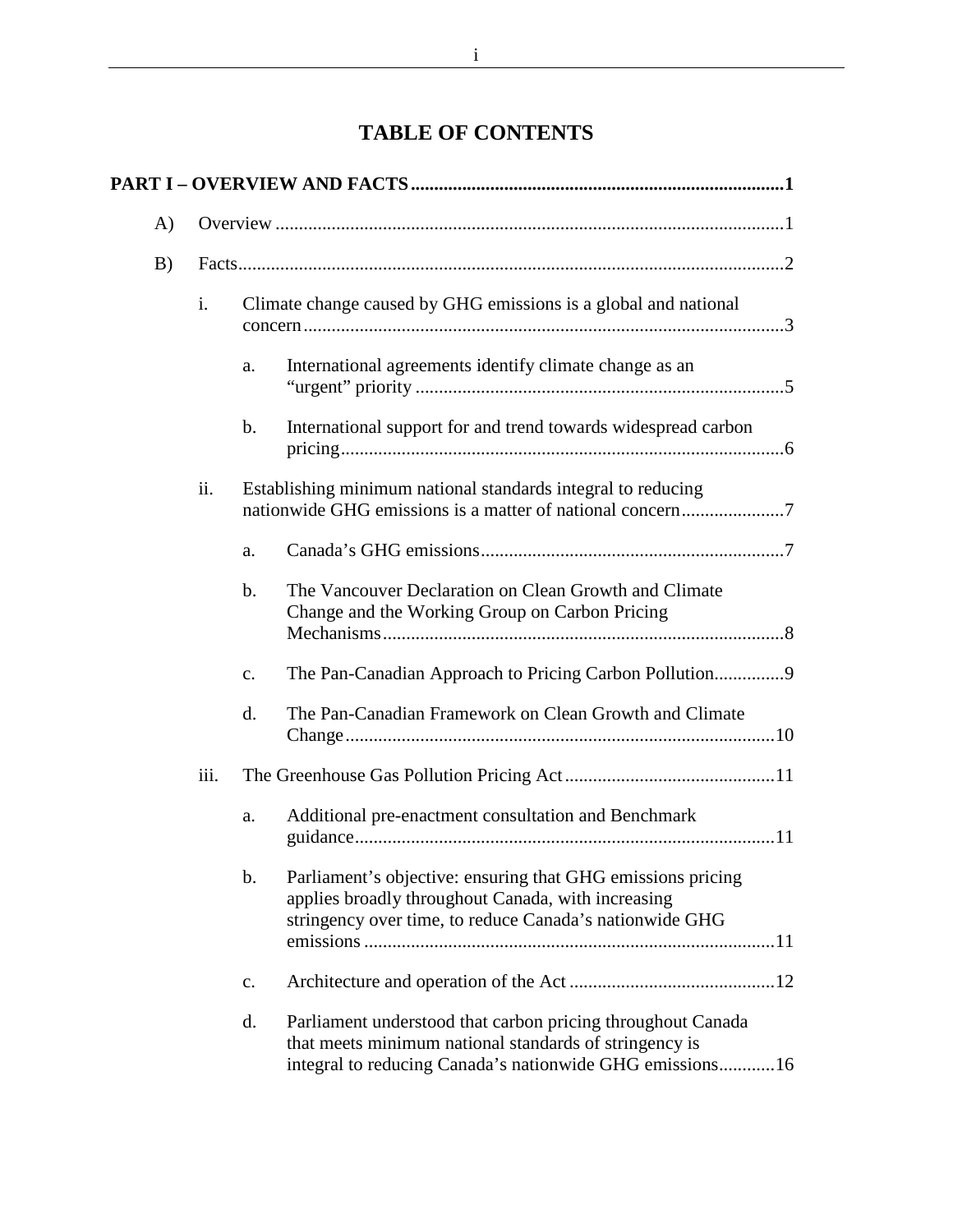|    | iv.  | Complementary federal measures to reduce Canada's GHG                                                                                                                                                |
|----|------|------------------------------------------------------------------------------------------------------------------------------------------------------------------------------------------------------|
|    | V.   | Additional clarifications regarding Appellants' statements of facts17                                                                                                                                |
|    |      |                                                                                                                                                                                                      |
|    |      |                                                                                                                                                                                                      |
| A) |      | Characterization – the essential character of the law relates to the<br>establishment of minimum national standards integral to reducing                                                             |
| B) |      | Classification – the <i>Act</i> comes within Parliament's peace, order, and good                                                                                                                     |
|    | i.   | Canadian constitutional law jurisprudence has well established<br>Parliament's power to address matters of national concern24                                                                        |
|    | ii.  |                                                                                                                                                                                                      |
|    | iii. | Establishing minimum national standards integral to reducing<br>nationwide GHG emissions is a matter of national concern28                                                                           |
|    | iv.  | Establishing minimum national standards integral to reducing<br>nationwide GHG emissions is a single, distinct, and indivisible                                                                      |
|    |      | The provincial inability test defines and limits the scope of<br>a.                                                                                                                                  |
|    |      | A provincial failure to meet minimum national standards<br>b.<br>integral to reducing nationwide GHG emissions would<br>36                                                                           |
|    | V.   | Parliament's jurisdiction to establish minimum national standards<br>integral to reducing nationwide GHG emissions has a scale of<br>impact on provincial jurisdiction that is reconcilable with the |
|    |      | The narrow definition of the matter and the pith and substance<br>a.                                                                                                                                 |
|    |      | The double aspect doctrine and the strict application of the<br>b.<br>paramountcy doctrine ensure robust provincial jurisdiction 40                                                                  |
|    |      | Parliament's authority to establish minimum national<br>$\mathbf{c}$ .<br>standards integral to reducing nationwide GHG emissions<br>respects underlying constitutional principles 45                |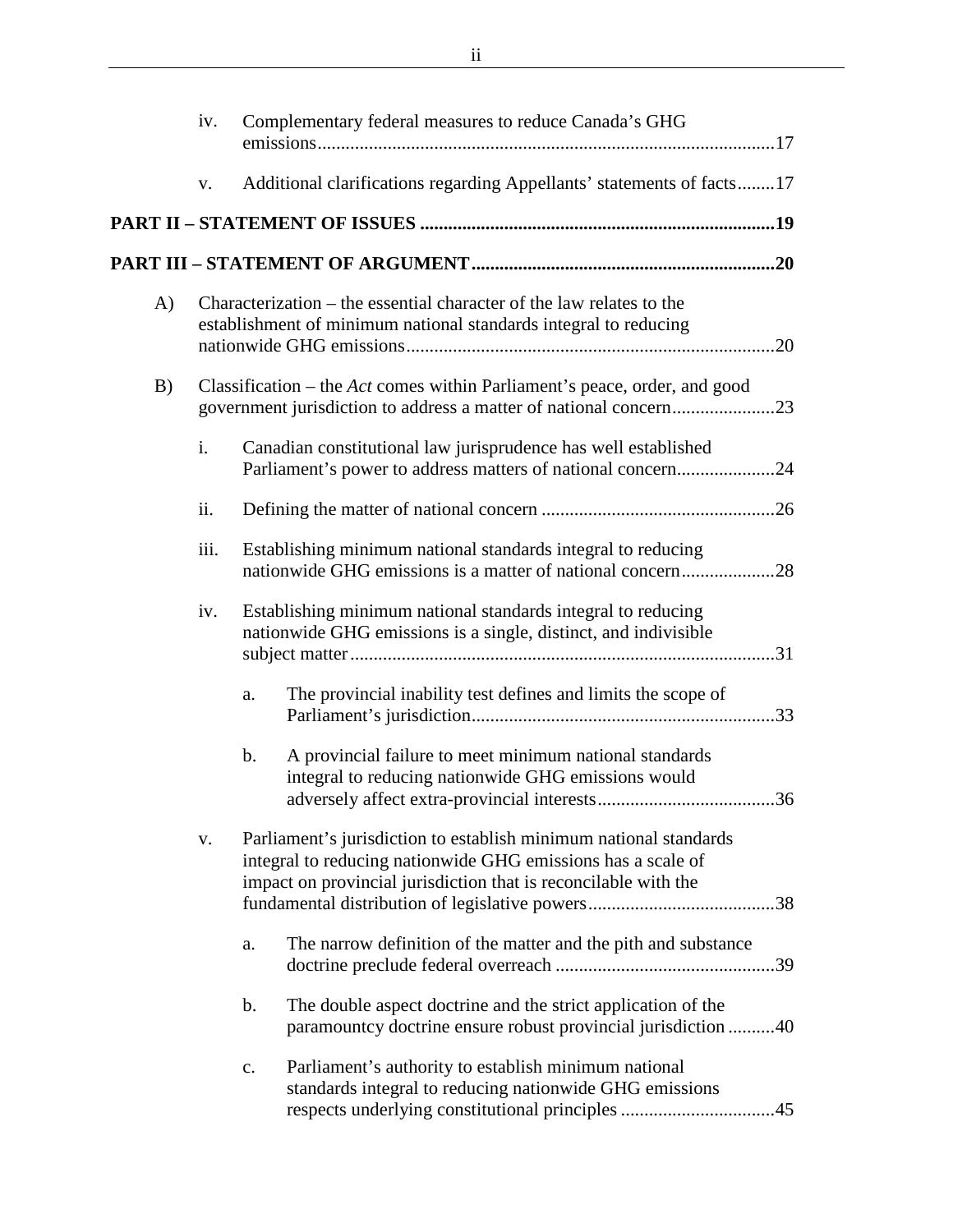|  | $\mathcal{C}$ | The charges under the <i>Act</i> are valid regulatory charges tied to the scheme |                                                                               |  |  |  |
|--|---------------|----------------------------------------------------------------------------------|-------------------------------------------------------------------------------|--|--|--|
|  |               | $\mathbf{i}$ .                                                                   |                                                                               |  |  |  |
|  |               | ii.                                                                              | The nexus between the revenues and the scheme is established 50               |  |  |  |
|  |               | 111.                                                                             | As the charges are regulatory charges, s. 53 of the <i>Constitution Act</i> , |  |  |  |
|  | D)            |                                                                                  | If this Court finds that Part 1 of the Act imposes a tax, it meets the        |  |  |  |
|  |               |                                                                                  |                                                                               |  |  |  |
|  |               |                                                                                  |                                                                               |  |  |  |
|  |               |                                                                                  |                                                                               |  |  |  |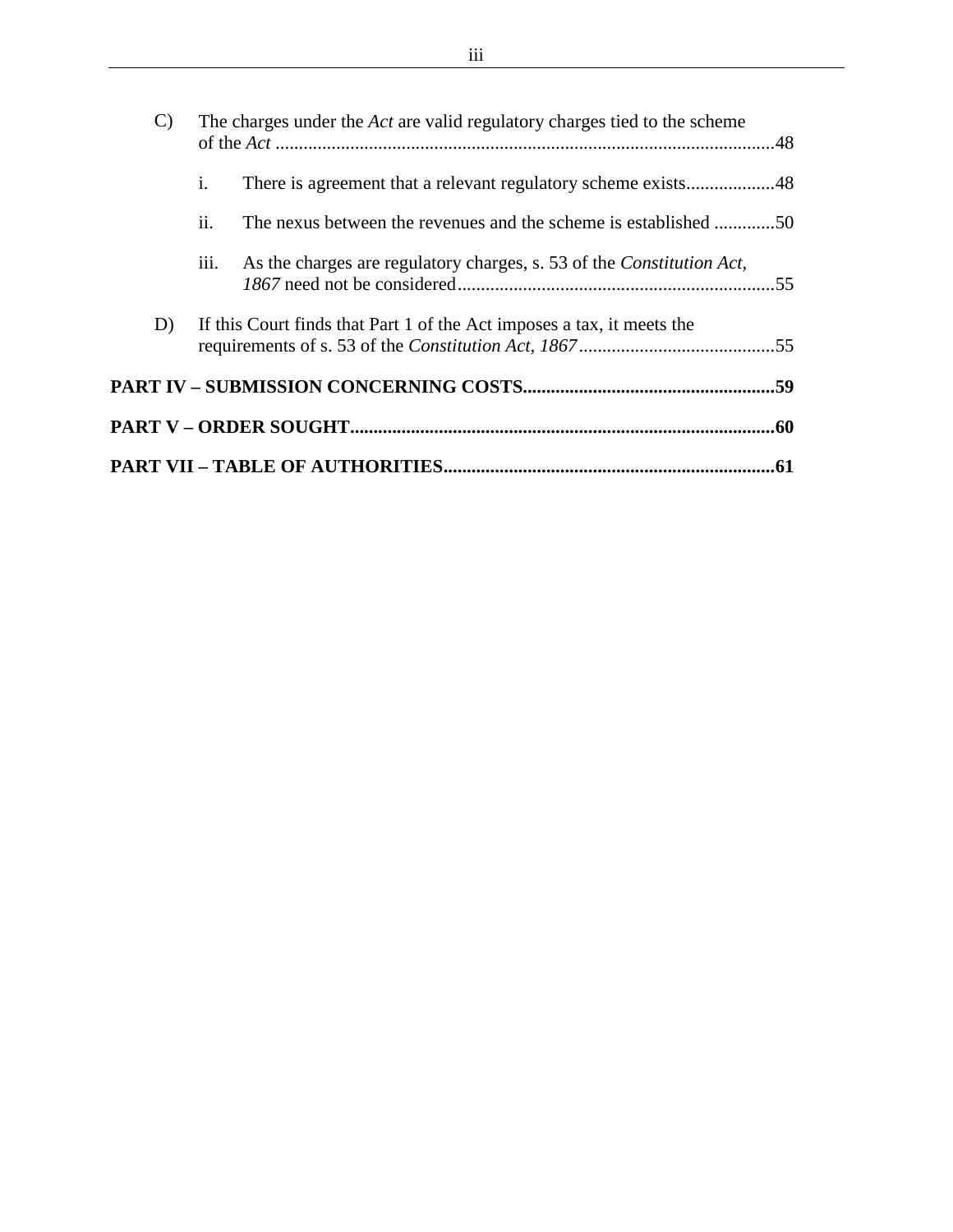#### **PART I – OVERVIEW AND FACTS**

#### <span id="page-8-1"></span><span id="page-8-0"></span>**A) Overview**

1. Global climate change is an urgent threat to humanity. Greenhouse gases (GHGs) in the atmosphere enable global warming, causing climate change and creating national and international risks to human health and well-being. GHG emissions cannot be contained within geographic boundaries. Their deep and urgent reduction requires an integrated pan-Canadian and international approach to prevent significantly worsening consequences of climate change.

2. The *Greenhouse Gas Pollution Pricing Act* (*Act*) ensures that GHG emissions pricing meeting minimum national standards of stringency applies throughout Canada. Carbon pricing is recognized as essential in achieving the necessary global GHG emissions reductions. Parliament rationally considered it integral to meeting the emissions reduction target agreed to by all provincial and territorial Premiers in 2016. The *Act*'s essential character relates to the matter of *establishing minimum national standards integral to reducing nationwide GHG emissions*.

3. The *Act* falls within Parliament's jurisdiction to legislate for the peace, order, and good government of Canada on matters of national concern. Establishing minimum national standards integral to reducing nationwide GHG emissions is a matter of national concern that only Parliament can address. To deny Parliament jurisdiction to address this matter would leave a gaping hole in the Constitution: we would be a country incapable of enforcing the measures necessary to address an existential threat.

4. Establishing minimum national standards integral to reducing nationwide GHG emissions is a matter of national concern that is constitutionally distinct from matters within provincial jurisdiction. The provincial inability test confirms Parliament's jurisdiction and defines its limits. Provinces are constitutionally incapable of legislating to address this matter. The *Act* is an evidence-based plan integral to reducing nationwide GHG emissions. It implements a national measure for which the non-participation of one or more provinces or territories would jeopardize its successful operation in other parts of the country.

5. Recognizing Parliament's ability to address this matter of national concern has a reconcilable scale of impact on the Constitution's distribution of powers; it respects the principles of federalism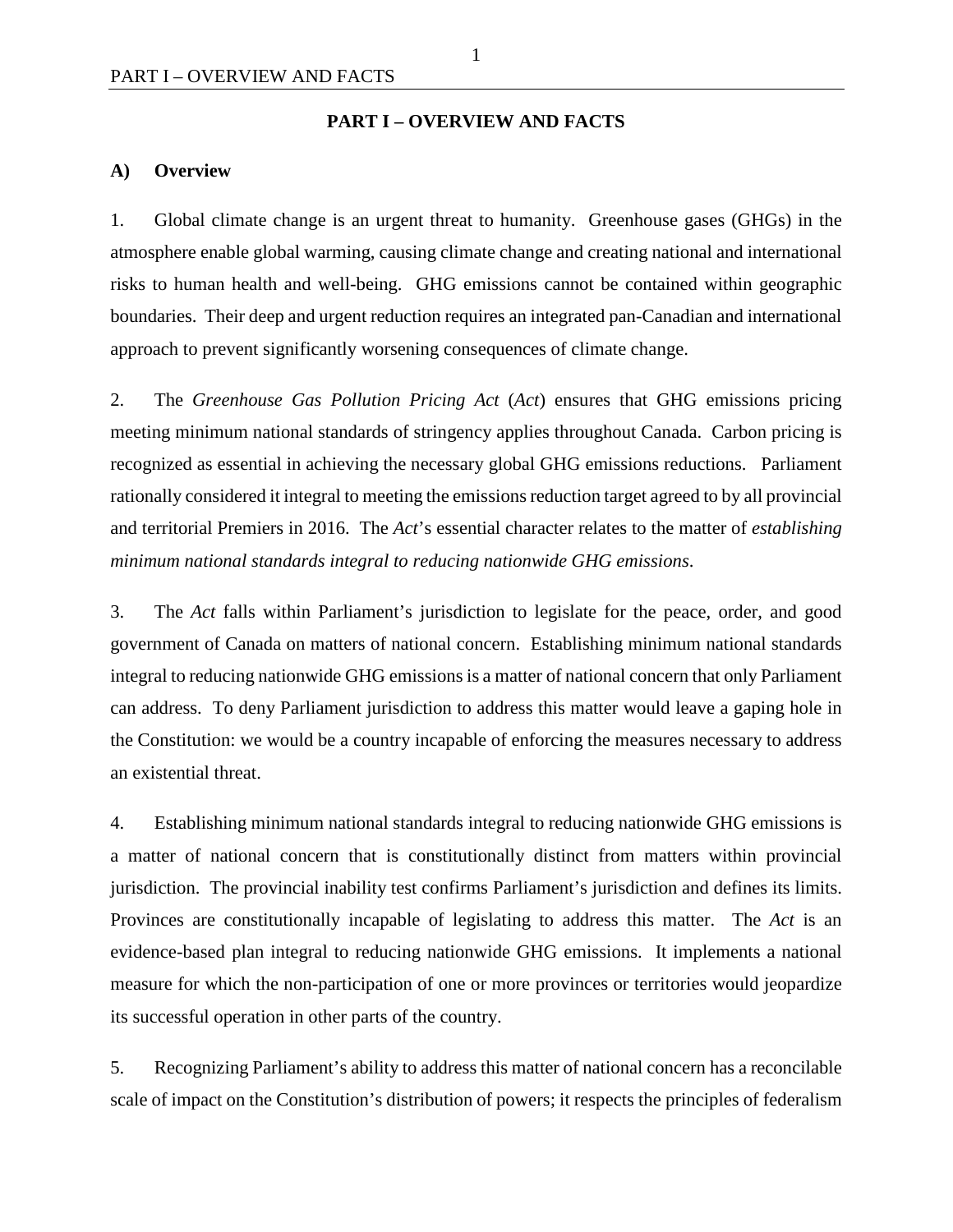and subsidiarity. The Constitution permits overlapping federal and provincial jurisdiction. Parliament's authority to enact minimum national standards integral to reducing nationwide GHG emissions does not impair provincial legislative powers. Precise definition of the matter of national concern and a careful pith and substance analysis precludes federal overreach. The double aspect doctrine and the restrained application of the paramountcy doctrine ensure ample room for robust provincial legislation.

6. The *Act* was designed to complement and respect provincial jurisdiction to enact carbon pricing systems. It provides provinces with flexibility to implement carbon pricing systems that suit their own circumstances, but fills in gaps with a federal pricing system where provincial pricing systems do not meet minimum national standards of stringency.

7. The charges under the *Act* are valid regulatory charges that are connected to the objects and scheme of the *Act*. The charges are the means by which Parliament seeks to achieve the regulatory purposes of the *Act* – the charges incentivize the behavioural changes and innovation necessary to reduce GHG emissions. Their dominant purpose is clearly regulatory because their purpose is to influence the behaviour of the persons concerned. The necessary relationship between the charges and the scheme is met; there is no requirement that the revenues be used to advance the purposes of the *Act*. Thus, the charges are not taxes. Even if they are taxes, their enactment complies with the requirements of s. 53 of the *Constitution Act, 1867*.

#### <span id="page-9-0"></span>**B) Facts**

8. Except where otherwise stated, Canada generally agrees with the statement of facts set out by both Saskatchewan and Ontario. Canada provides the following additional facts and clarifications that are relevant to the issues before this Court.<sup>[1](#page-9-1)</sup>

2

<span id="page-9-1"></span> <sup>1</sup> Throughout Canada's footnotes, reference is made to Canada's Record [**CR**], Volumes 1 to 4, without reference to Tabs 14 through 17 of Part III of the Record of the Attorney General of Ontario [**ONR**], which respectively contains those volumes of Canada's Record before the Court of Appeal for Ontario. Canada's record in the Court of Appeal for Saskatchewan is replicated in the evidence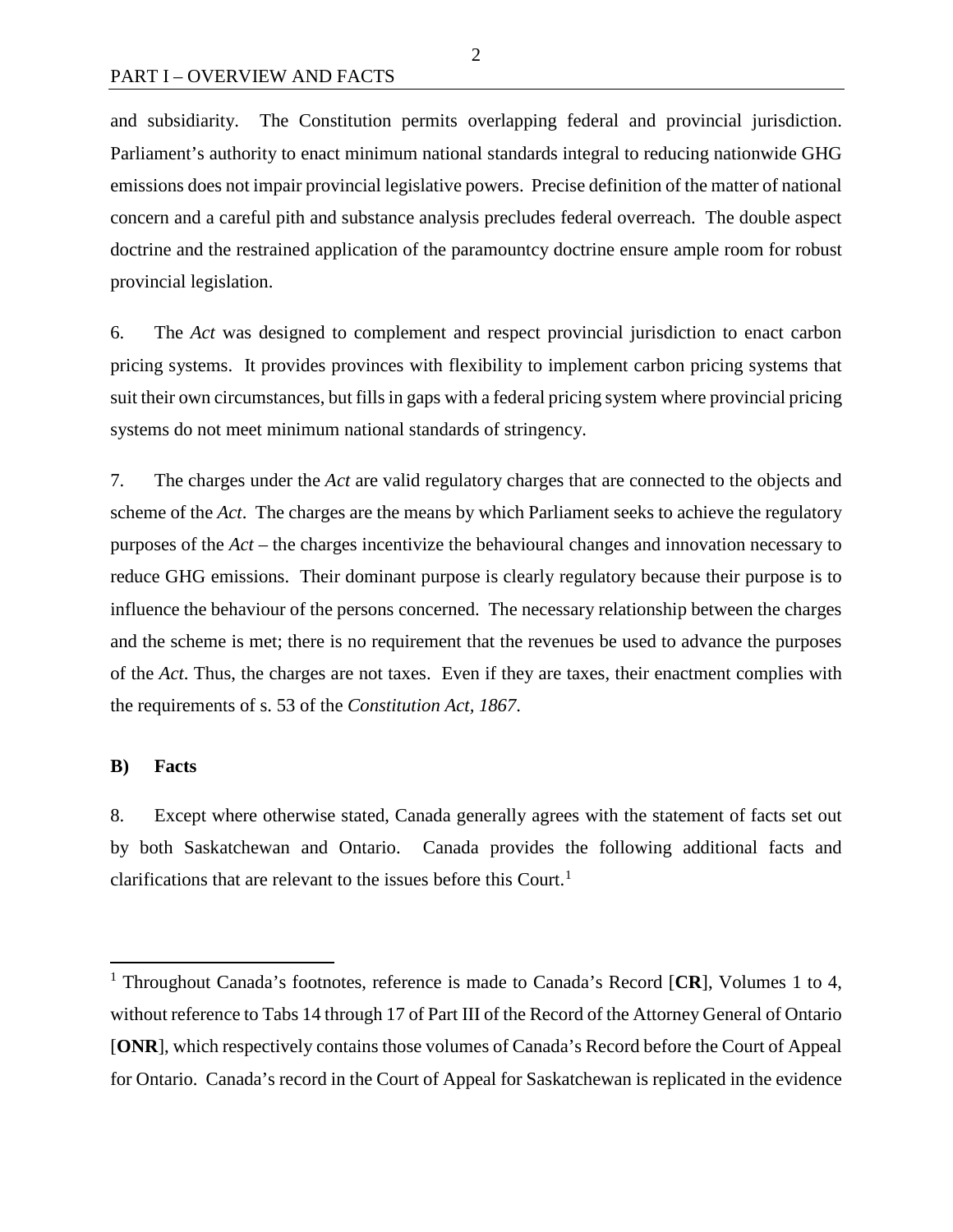$\overline{a}$ 

## <span id="page-10-0"></span>**i. Climate change caused by GHG emissions is a global and national concern**

9. Climate change is happening now and is having real consequences on people's lives throughout Canada, and globally. As Chief Justice Richards observed, "climate change caused by anthropogenic greenhouse gas [GHG] emissions is one of the great existential issues of our time."[2](#page-10-1) The decisions we make today are critical to ensuring a safe and sustainable world for everyone, now and in the future.<sup>[3](#page-10-2)</sup>

10. Burning fossil fuels releases GHGs into the atmosphere, which cause climate change. The scientific properties of GHGs and their role in climate change are not in dispute. GHGs trap solar energy in the earth's atmosphere. Higher levels of GHGs trap more solar energy, increasing air and water temperatures, which is significantly affecting our global climate. Carbon dioxide  $(CO<sub>2</sub>)$ is the most abundant GHG emitted by human activity. Climate records show that atmospheric concentrations of  $CO<sub>2</sub>$  are higher today than at any time in the past million years and are still climbing. $4$ 

11. Increasing atmospheric concentrations of GHGs correlates with the rising global temperatures that cause climate change. Seventeen of the eighteen warmest years on record have occurred since 2001. The years 2014 to 2017 are the hottest four years on record.<sup>[5](#page-10-4)</sup>

12. The climate change impacts in Canada are significant. While climate change encapsulates far more than warming temperatures, temperatures in Canada have increased at roughly double the average global rate. In the Arctic, average temperatures have increased at a rate of nearly three

Canada filed in Ontario. To eliminate duplication, Canada's footnotes refer only to Canada's Record before the Court of Appeal for Ontario.

<span id="page-10-2"></span><span id="page-10-1"></span><sup>2</sup> *[Reference Re Greenhouse Gas Pollution Pricing Act](https://sasklawcourts.ca/images/documents/CA_2019SKCA040.pdf)*, 2019 SKCA 40 at para 4 [**SKCA Reasons**].  $3$  CR, Vol 1, Tab 1, Affidavit of John Moffet, affirmed January 29, 2019, at paras 6, 9-26, Exs A-G [**Moffet**].

<span id="page-10-3"></span><sup>&</sup>lt;sup>4</sup> CR, Vol 1, Tab 1, Moffet at paras 7-9, 30-31, 61, Ex A at 61, Ex C at 161-67.

<span id="page-10-4"></span><sup>5</sup> CR, Vol 1, Tab 1, Moffet at paras 7-15, Exs A, C; *House of Commons Debates*, 42-1 [*Debates*], [No 146, \(23 February 2017\)](http://www.ourcommons.ca/Content/House/421/Debates/146/HAN146-E.PDF) at 9290-91 (Jonathan Wilkinson, Parliamentary Secretary to the Minister of Environment and Climate Change [Wilkinson]), Canada's Book of Authorities [**CBA**], Tab 2.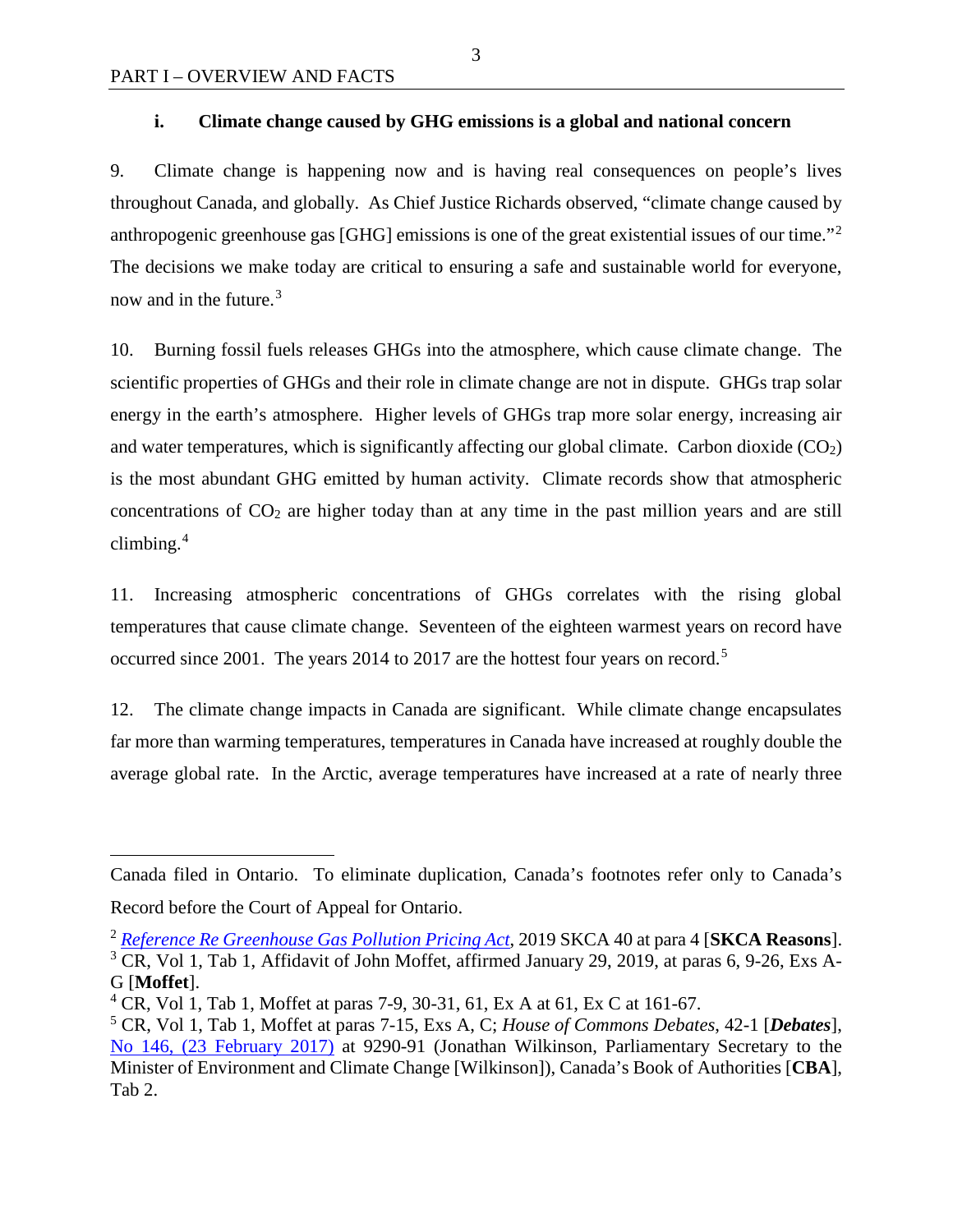times the global average. Predictions are that Canada's temperature will continue to rise at a faster rate than the world as a whole.<sup>[6](#page-11-0)</sup>

13. Some of the existing and anticipated impacts of climate change in Canada include: changes in extreme weather events such as droughts, floods, longer fire seasons, and increased frequency and severity of heat waves (causing illness and death); degradation of soil and water resources; and expansion of the ranges of life-threatening vector-borne diseases, such as Lyme disease and West Nile virus. Melting permafrost in the North will undermine infrastructure (foundations) and winter roads. Indigenous Peoples are among the most vulnerable to climate change and experience unique challenges.<sup>[7](#page-11-1)</sup>

14. The increasing frequency and severity of extreme wildfire and weather events has significant economic costs. In the past decade, insurance claims in Canada from extreme weather events have risen dramatically, now costing up to \$1.2 billion a year.<sup>[8](#page-11-2)</sup>

15. The Intergovernmental Panel on Climate Change reports that global net human-caused GHG emissions must fall rapidly by 2030 and reach "net zero" around 2050 to avoid significantly more deleterious impacts of climate change. Thus, GHG emissions create a risk of harm to human health and the environment upon which life depends.<sup>[9](#page-11-3)</sup>

<span id="page-11-0"></span> <sup>6</sup> CR, Vols 1, Tab 1, Moffet at paras 14, 17-18, 20-21, 23, Exs G at 284-87; *Debates*, [No 289 \(1](http://www.ourcommons.ca/Content/House/421/Debates/289/HAN289-E.PDF)  [May 2018\)](http://www.ourcommons.ca/Content/House/421/Debates/289/HAN289-E.PDF) at 18957, 18960 (Hon Catherine McKenna, Minister of Environment and Climate Change [ECC Minister]), CBA, Tab 6, [No 146 \(23 February 2017\)](http://www.ourcommons.ca/Content/House/421/Debates/146/HAN146-E.PDF) at 9291 (Wilkinson), CBA, Tab 2.

<span id="page-11-1"></span><sup>&</sup>lt;sup>7</sup> CR, Vol 1, Tab 1, Moffet at paras 10, 14, 16-20, 22-26, Exs D at 200-04, Exhibit E at 236-37, Exhibit G at 289-95; *Debates*, [No 289 \(1 May 2018\)](http://www.ourcommons.ca/Content/House/421/Debates/289/HAN289-E.PDF) at 18957 (ECC Minister), CBA, Tab 6, [No](http://www.ourcommons.ca/Content/House/421/Debates/146/HAN146-E.PDF)  [146 \(23 February 2017\)](http://www.ourcommons.ca/Content/House/421/Debates/146/HAN146-E.PDF) at 9290-91 (Wilkinson), CBA, Tab 2.

<span id="page-11-2"></span><sup>8</sup> CR, Vol 1, Tab 1, Moffet at paras 22, Ex G at 290; *Debates*, [No 289 \(1 May 2018\)](http://www.ourcommons.ca/Content/House/421/Debates/289/HAN289-E.PDF) at 18957 (ECC Minister), CBA, Tab 6, [No 294 \(8 May 2018\)](http://www.ourcommons.ca/Content/House/421/Debates/294/HAN294-E.PDF) at 19211 (Wilkinson), CBA, Tab 7, No 146 (23 [February 2017\)](http://www.ourcommons.ca/Content/House/421/Debates/146/HAN146-E.PDF) at 9291 (Wilkinson), CBA, Tab 2.

<span id="page-11-3"></span> $9^{\circ}$  CR, Vol 1, Tab 1, Moffet at paras 11-15, Ex B at 97, Ex C at 172-75, Ex E at 228, 230-31; House of Commons, *Journals*, 42-1, [No 435 \(17 June 2019\)](https://www.ourcommons.ca/Content/House/421/Journals/435/Journal435.PDF) at 5660-64.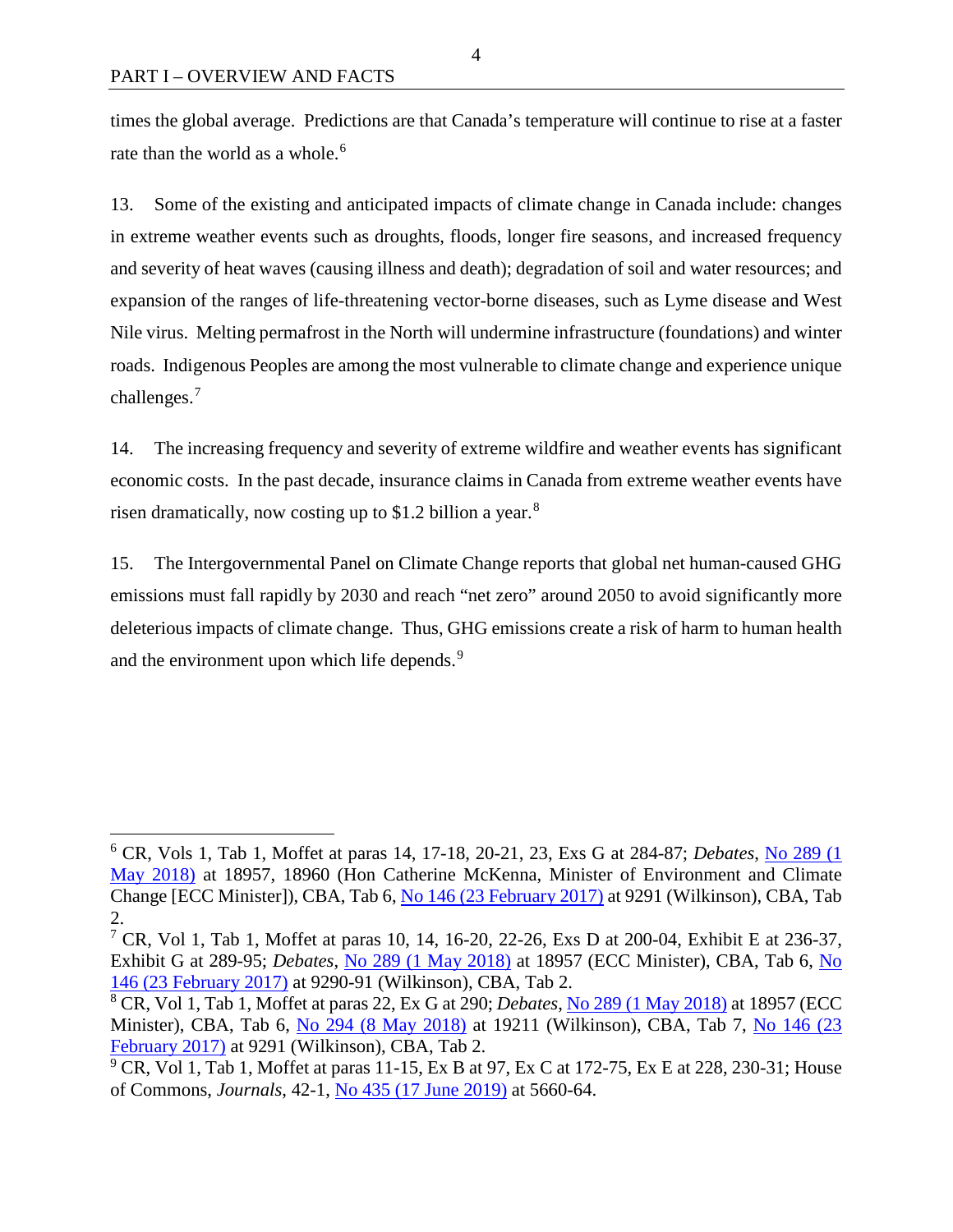## **a. International agreements identify climate change as an "urgent" priority**

<span id="page-12-0"></span>16. The United Nations has identified climate change caused by GHG emissions as an urgent global threat. GHG emissions circulate in the atmosphere, so emissions anywhere raise concentrations everywhere. In 1992, emerging international concern about the risks associated with climate change caused by GHG emissions led to the adoption of the *United Nations Framework Convention on Climate Change* (*UNFCCC*). Subsequent international agreements and actions under the *UNFCCC* reflect the escalating crisis.<sup>[10](#page-12-1)</sup>

17. The *UNFCCC*'s ultimate objective is the "stabilization of greenhouse gas concentrations in the atmosphere at a level that would prevent dangerous anthropogenic interference with the climate system." Under the *UNFCCC*, Canada committed to taking GHG emissions mitigation measures. The *UNFCCC* created a framework for its implementation by establishing the "Conference of the Parties" (COP). All State Parties to the *UNFCCC* are represented at the COP, which reviews implementation of the *UNFCCC* and makes decisions necessary to achieve its objectives.<sup>[11](#page-12-2)</sup>

18. The *UNFCCC* defines "greenhouse gases" as "those gaseous constituents of the atmosphere, both natural and anthropogenic, that absorb and re-emit infrared radiation." The concept of "global warming potential" allows comparison of each GHG's ability to trap solar energy relative to CO<sub>2</sub>, which has a nominal global warming potential of  $1<sup>12</sup>$  $1<sup>12</sup>$  $1<sup>12</sup>$ 

19. In December 2015, the COP adopted the *Paris Agreement* in which Canada and 194 other countries committed to strengthening the global response to the threat of climate change. These State Parties formally recognized "that climate change represents an urgent and potentially irreversible threat to human societies and the planet and thus requires the widest possible cooperation by all countries, and their participation in an effective and appropriate international response, with a view to accelerating the reduction of global emissions". They agreed to accelerate and intensify the actions and investments needed for a sustainable low-carbon future. The *Paris* 

<span id="page-12-1"></span> $10$  CR, Vols 1-2, Tab 1, Moffet at paras 8, 27-45, Exs H, I.

<span id="page-12-2"></span><sup>&</sup>lt;sup>11</sup> CR, Vols 1-2, Tab 1, Moffet at paras 29, 32-45, Ex H at 322-25 (art 2, art 4, paras 2(a), 2(b)), 328-30 (art 7).

<span id="page-12-3"></span> $12$  CR, Vols 1-2, Tab 1, Moffet at paras 30-31, 61, Ex H at 322; CR, Vol 3, Tab 2, Affidavit of Dr. Dominique Blain, affirmed January 25, 2019, at paras 3, 6-11 [**Dr. Blain**].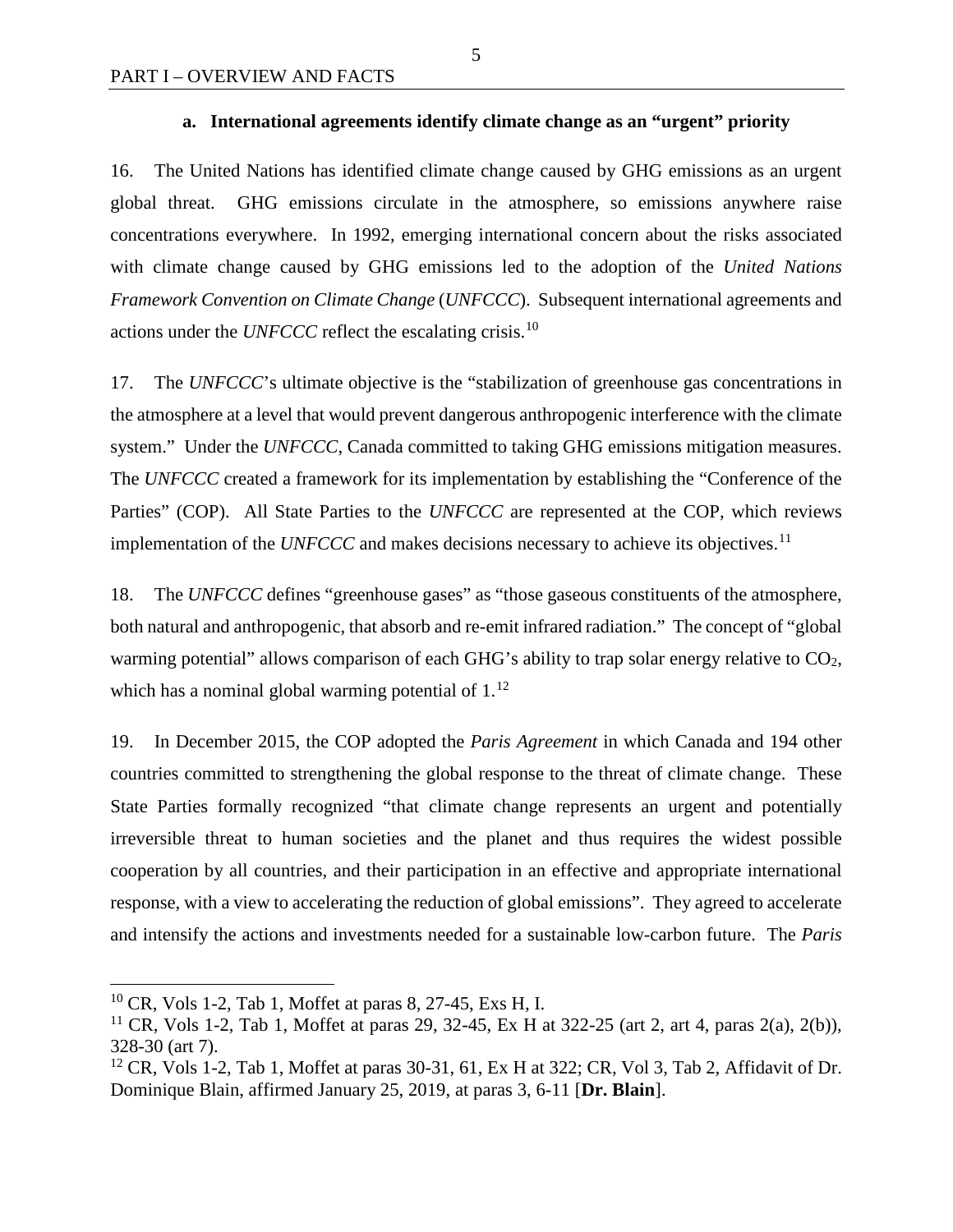*Agreement* aims to hold "the increase in the global average temperature to well below 2˚C above pre-industrial levels and pursu[e] efforts to limit the temperature increase to 1.5˚C above pre-industrial levels."<sup>[13](#page-13-1)</sup>

20. The *Paris Agreement* requires State Parties to establish, report, and account for their progress towards achieving their nationally determined contribution. Canada first communicated its intended nationally determined contribution prior to ratification, on May 15, 2015. Canada ratified the *Paris Agreement* on October 5, 2016, after consulting with the provinces. When Canada became a Party to the *Paris Agreement*, it reconfirmed its previously communicated target, which is to reduce Canada's GHG emissions by 30% below 2005 levels by 2030. Along with other State Parties, Canada must communicate its next, more ambitious, target by 2025.<sup>[14](#page-13-2)</sup>

21. The *Paris Agreement* recognizes the importance of carbon pricing<sup>[15](#page-13-3)</sup> and market mechanisms to combat climate change. Article 6 provides a framework for international cooperation in implementing a market mechanism.<sup>[16](#page-13-4)</sup>

#### **b. International support for and trend towards widespread carbon pricing**

<span id="page-13-0"></span>22. Contrary to paragraph 13 of Ontario's Factum, the factual record before the courts below supports the Court of Appeal for Saskatchewan (SKCA) majority's finding that carbon pricing is an essential aspect of GHG emissions mitigation measures.<sup>17</sup> There is international consensus that carbon pricing is an essential, though not sufficient, measure to achieve the necessary global GHG emissions reductions. The International Monetary Fund describes carbon pricing as the most effective emissions mitigation instrument because it establishes the price signals needed to redirect

<span id="page-13-1"></span><sup>&</sup>lt;sup>13</sup> CR, Vols 1-2, Tab 1, Moffet at paras 35, 37-38, 40, Ex I at 345, 365-66 (art 1, para 1(a), art 2, art 4) (quotes from 345, 365).

<span id="page-13-2"></span><sup>14</sup> CR, Vol 1, Tab 1, Moffet at paras 42-45, 53-55.

<span id="page-13-3"></span><sup>&</sup>lt;sup>15</sup> Pricing for GHG emissions is typically referred to as "carbon pricing" even though pricing applies to a range of GHG emissions. This nomenclature reflects the dominant role of  $CO<sub>2</sub>$  in total GHG effects and the practice of equating GHGs emissions on a  $CO<sub>2</sub>$  equivalent basis: CR, Vols 1-2, Tab 1, Moffet at paras 1 (footnote 1), 61, Ex I at 363, Ex R at 640.

<span id="page-13-4"></span><sup>&</sup>lt;sup>16</sup> CR, Vols 1-2, Tab 1, Moffet at para 41, Ex I at 367-68.

<span id="page-13-5"></span><sup>&</sup>lt;sup>17</sup> [SKCA Reasons](https://sasklawcourts.ca/images/documents/CA_2019SKCA040.pdf) at para 147.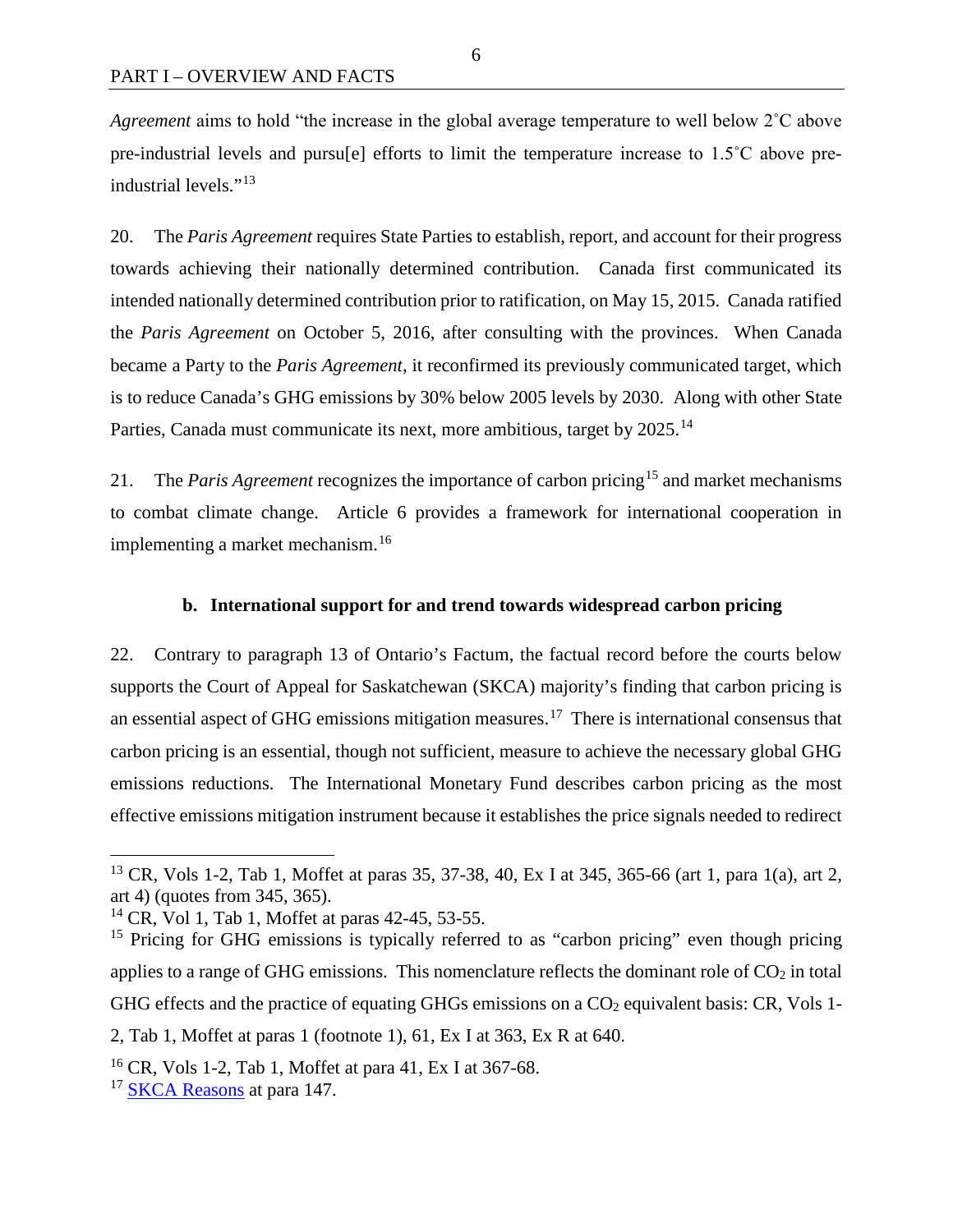technological changes towards low-emission investments. Recently, the High-Level Commission on Carbon Prices, comprised of economists, and climate change and energy specialists, reported that "a well-designed carbon price is an indispensable part of a strategy for reducing emissions in an efficient way."[18](#page-14-2) There is no dispute that additional federal and provincial measures are needed to meet Canada's GHG emissions reduction target.

## <span id="page-14-0"></span>**ii. Establishing minimum national standards integral to reducing nationwide GHG emissions is a matter of national concern**

#### **a. Canada's GHG emissions**

<span id="page-14-1"></span>23. Canada prepares annual GHG inventory reports in accordance with the *UNFCCC* Reporting Guidelines. Canada's 2018 National Inventory Report (NIR) reported emissions estimates between 1990 and 2016. These estimates show that Canada's 2016 GHG emissions decreased by 3.8% from Canada's 2005 GHG emissions. Under the 2018 NIR, Canada's calculated 2030 target was 513 Mt of CO2 equivalent (CO<sub>2</sub>e), which is 191 Mt CO<sub>2</sub>e less than 2016 emissions (704 Mt  $CO<sub>2</sub>e$ ).<sup>[19](#page-14-3)</sup>

24. GHG emissions and emissions trends vary by province. From 2005 to 2016, GHG emissions increased in Alberta, Saskatchewan, Manitoba, Newfoundland and Labrador, Northwest Territories, and Nunavut, while emissions decreased in British Columbia, Ontario, Quebec, New Brunswick, Nova Scotia, Prince Edward Island, and Yukon. The top five emitters in 2016 were Alberta (37.3% of Canada's GHG emissions in 2016), Ontario (22.8%), Quebec (11%), Saskatchewan (10.8%), and British Columbia (8.5%). Among the provinces, from 2005 to 2016, Alberta's and Saskatchewan's GHG emissions increased by both the largest percentage and the largest amount. Saskatchewan's increased by 10.7% (7.4 Mt CO<sub>2</sub>e) to 76.3 Mt CO<sub>2</sub>e in 2016 and Alberta's increased by 14% (31.9 Mt CO<sub>2</sub>e) to 262.9 Mt CO<sub>2</sub>e in 2016. Ontario's emissions

7

<span id="page-14-2"></span><sup>&</sup>lt;sup>18</sup> CR, Vols 1-2, Tab 1, Moffet at paras 46-48, 50-52, Exh K at 394, 398-400, 406, Ex N at 475, Ex R at 640.

<span id="page-14-3"></span><sup>&</sup>lt;sup>19</sup> CR, Vol 3, Tab 2, Dr. Blain at paras 10-18; CR, Vol 1, Tab 1, Moffet at paras 62, 64. On April 15, 2019, Canada's published its 2019 NIR, which reported emissions up to 2017, but the 2019 NIR was not in the record before the Courts of Appeal for Saskatchewan or Ontario.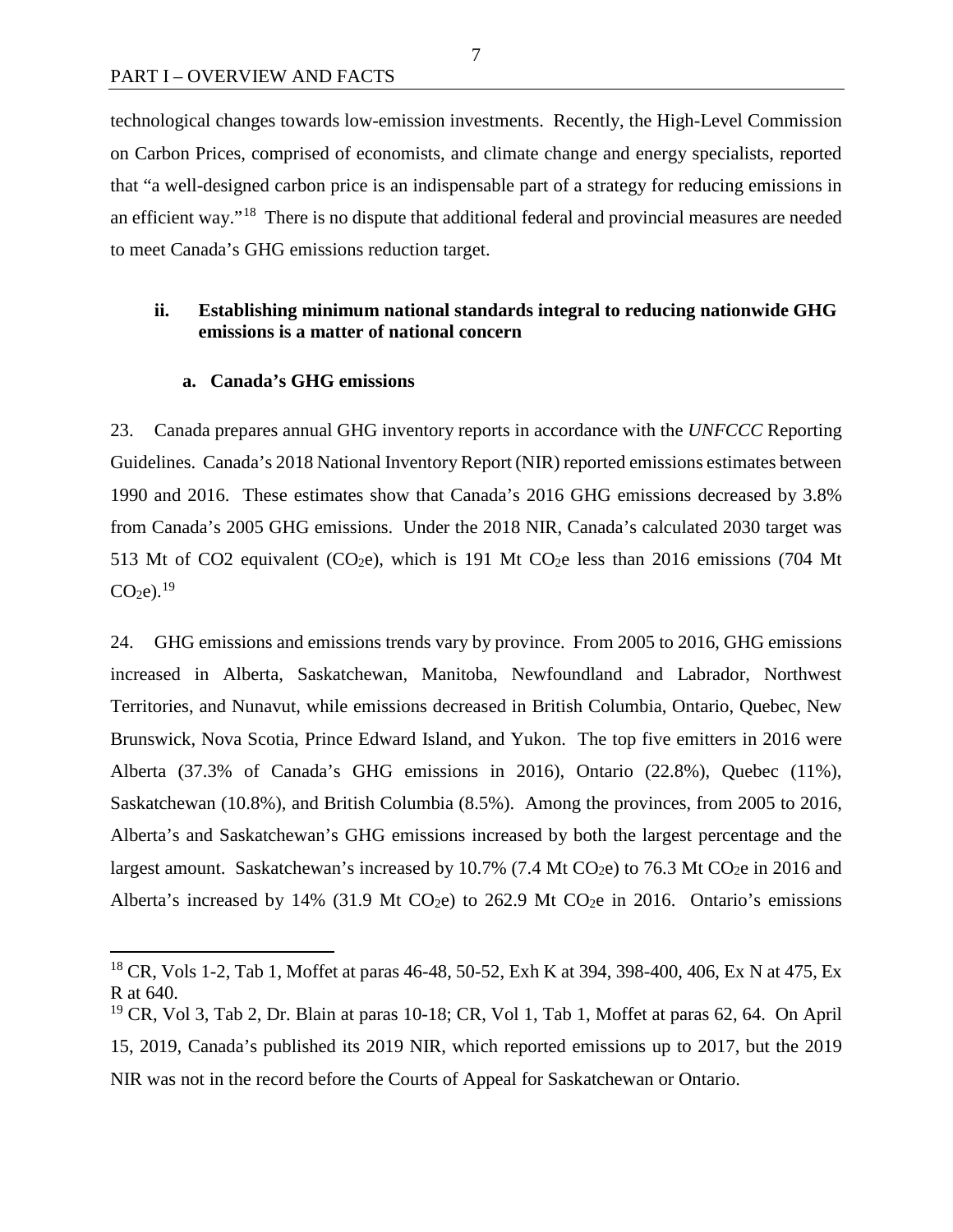decreased by 22% (44.1 Mt  $CO<sub>2</sub>e$ ). Its reductions are primarily due to the closure of coal-fired electricity generation plants.<sup>[20](#page-15-1)</sup>

## <span id="page-15-0"></span>**b. The Vancouver Declaration on Clean Growth and Climate Change and the Working Group on Carbon Pricing Mechanisms**

25. The Government of Canada is working with the provinces and territories to reduce GHG emissions. Before Canada signed the *Paris Agreement*, the Prime Minister met with all provincial and territorial Premiers in Vancouver to discuss actions to address climate change. At that meeting, the First Ministers, including the Premiers of Saskatchewan and Ontario, committed to implement GHG mitigation policies in support of meeting or exceeding Canada's *Paris Agreement* target and agreed to work together to develop an integrated pan-Canadian framework on clean growth and climate change. $21$ 

26. The Vancouver Declaration led to four joint Federal-Provincial-Territorial working groups including a Working Group on Carbon Pricing Mechanisms. The Carbon Pricing Working Group's mandate was to "provide a report with options on the role of carbon pricing mechanisms in meeting Canada's emission reduction targets, including different design options taking into consideration existing and planned provincial and territorial systems." The Final Report was prepared on a Federal-Provincial-Territorial consensus basis.<sup>[22](#page-15-3)</sup>

27. The Carbon Pricing Working Group's *Final Report* explained that many experts regard carbon pricing as a necessary tool for efficiently reducing GHG emissions. Extensive modelling supported the Carbon Price Working Group's examination of the economic and GHG emissions reduction impacts carbon pricing could have in Canada. Each carbon pricing scenario modelled resulted in significant GHG emissions reductions at the national level. The *Final Report* also discussed considerations relevant to implementation, including "revenue recycling" options to address the impacts of carbon pricing, engagement with Indigenous Peoples, and minimizing inter-

<span id="page-15-1"></span> <sup>20</sup> CR, Vol 3, Tab 2, Dr. Blain at paras 21, 24-26, Ex A at 979-80.

<span id="page-15-2"></span><sup>&</sup>lt;sup>21</sup> CR, Vols 1-2, Tab 1, Moffet at paras 53-55, Ex Q at 620.

<span id="page-15-3"></span> $22$  CR, Vols 1-2, Tab 1, Moffet at paras 56-57, Ex R.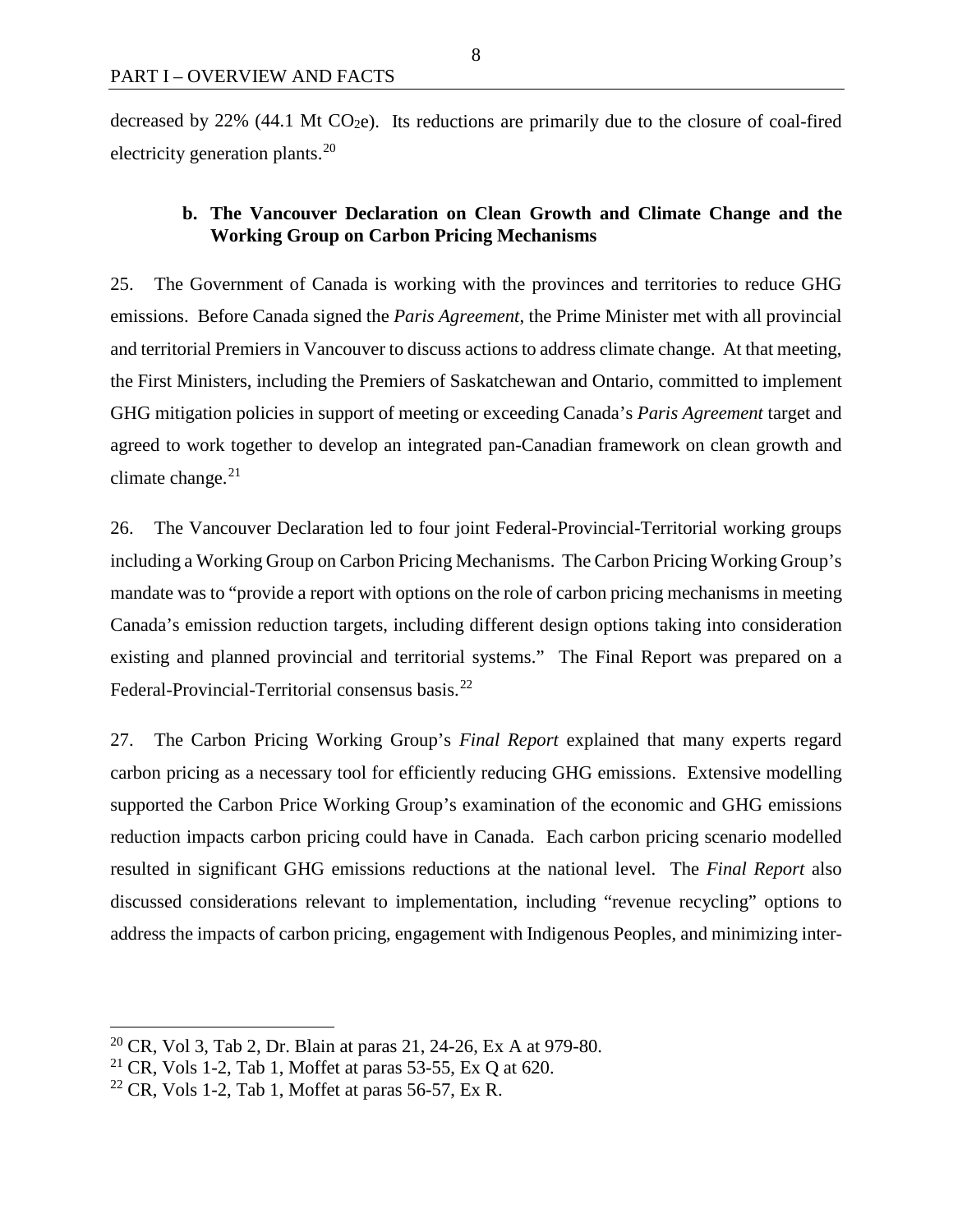provincial and international competitiveness impacts and carbon leakage.<sup>23</sup> Carbon leakage is a term to describe an increase in carbon emissions in one country or jurisdiction as a result of a reduction in emissions in another country or jurisdiction with a stricter climate policy. It is "a phenomenon where GHG pricing increases the cost of production, and thereby affects competitiveness, leading businesses to shift jobs or investments to lower GHG cost jurisdictions."[24](#page-16-2)

#### **c. The Pan-Canadian Approach to Pricing Carbon Pollution**

<span id="page-16-0"></span>28. Based on the Working Group's *Final Report*, the Prime Minister announced in Parliament the pan-Canadian approach to pricing carbon pollution to "help Canada reach its targets" for reduced GHG emissions. The Government of Canada concurrently published the *Pan-Canadian Approach to Pricing Carbon Pollution* document. Both presented the pan-Canadian Benchmark for carbon pricing (Benchmark) and its underlying principles.<sup>[25](#page-16-3)</sup>

29. The Benchmark emphasizes carbon pricing as a foundational element of Canada's overall approach to fighting climate change. It expresses the objective of ensuring "that carbon pricing applies to a broad set of emission sources throughout Canada with increasing stringency over time to reduce GHG emissions".[26](#page-16-4)

30. Rather than imposing a single carbon pricing system throughout Canada, including in the four provinces with then-existing systems (British Columbia, Alberta, Ontario, and Quebec), the federal government articulated a commitment to ensure a consistent approach to carbon pricing across Canada that both respected existing provincial systems and left room for other provinces and territories to develop their own carbon pricing systems. The Benchmark provides guidance on a core set of stringency criteria. It sets out the scope of GHG emissions to be covered by carbon pricing, provides criteria for each type of system, and includes minimum escalating stringency requirements. Finally, it provides that the Government of Canada will implement an explicit price-

<span id="page-16-1"></span><sup>&</sup>lt;sup>23</sup> CR, Vol 1-2, Tab 1, Moffet at paras 58-70, Ex R at 637-38, 653-58, 660-69, 673, 676; CR, Vol 4, Tab 3, Affidavit of Warren Goodlet, affirmed January 29, 2019, at paras 8-20 [**Goodlet**].

<span id="page-16-2"></span><sup>&</sup>lt;sup>24</sup> [SKCA Reasons](https://sasklawcourts.ca/images/documents/CA_2019SKCA040.pdf) at para 155. See also CR, Vols 1-2, Tab 1, Moffet at para 65, Ex R at 667-69.

<span id="page-16-3"></span><sup>25</sup> *Debates*, [No 86 \(3 October 2016\)](http://www.ourcommons.ca/Content/House/421/Debates/086/HAN086-E.PDF) at 5359-61 (Rt Hon Justin Trudeau, Prime Minister of Canada), CBA, Tab 1; CR, Vols 1, 3, Tab 1, Moffet at paras 71-72, Ex S.

<span id="page-16-4"></span><sup>&</sup>lt;sup>26</sup> CR, Vols 1, 3, Tab 1, Moffet at para 72, Ex S (quote from 696).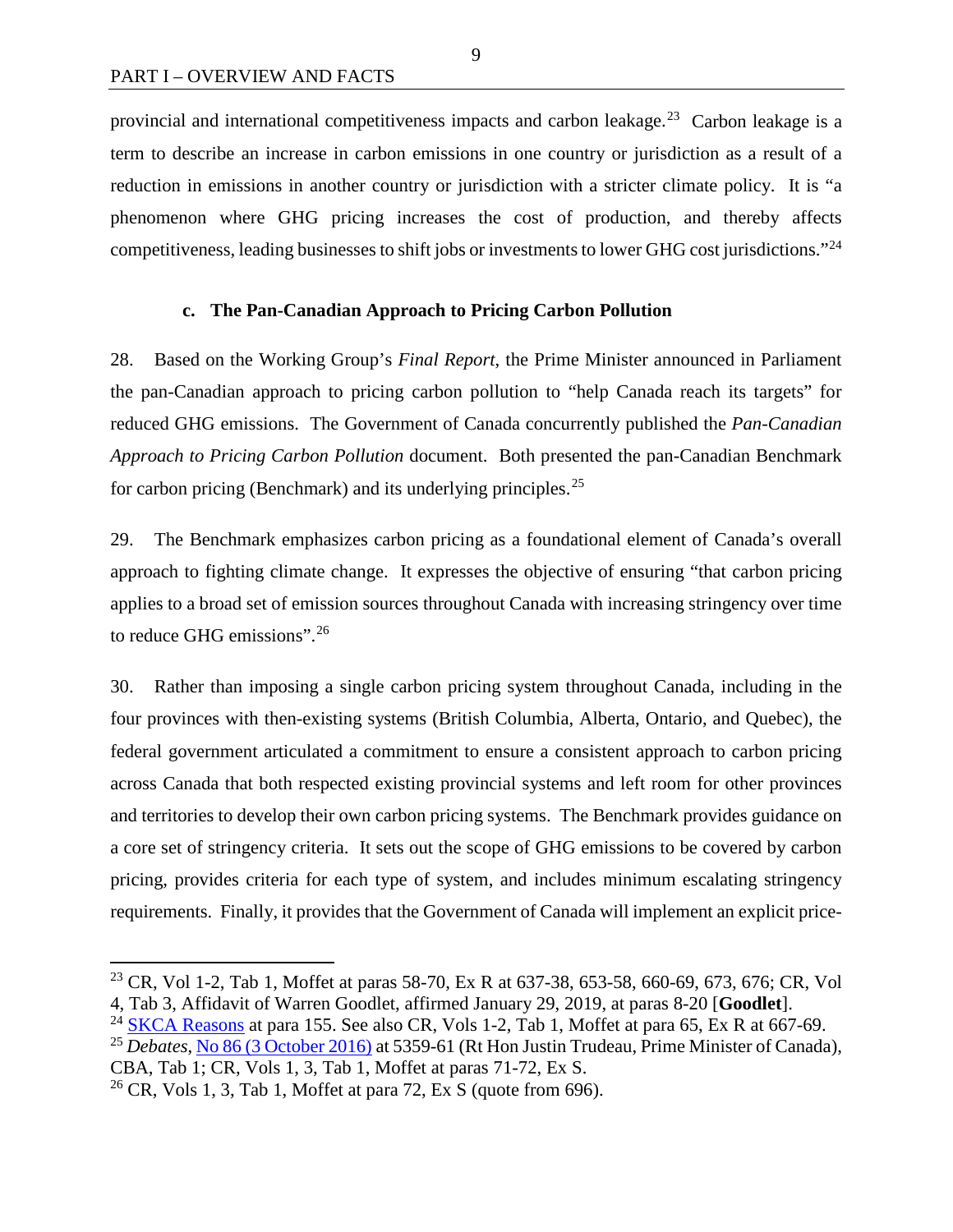based carbon pricing system, as a "backstop". The federal backstop carbon pricing system would apply in jurisdictions that do not develop a system that at least meets the Benchmark, or where a province or territory requests the backstop.<sup>[27](#page-17-1)</sup>

#### **d. The Pan-Canadian Framework on Clean Growth and Climate Change**

<span id="page-17-0"></span>31. The *Vancouver Declaration* and the four Federal-Provincial-Territorial working group reports led to the adoption of the *Pan-Canadian Framework on Clean Growth and Climate Change* (*Pan-Canadian Framework*). The *Pan-Canadian Framework* is a First Ministers' agreement that commits the federal, provincial, and territorial governments to taking action to reduce GHG emissions. It aims to achieve the behavioural and structural changes needed to transition to a lowcarbon economy, stimulate clean economic growth, and build resilience to the impacts of climate change. Eight provinces, including Ontario, and all three territories joined the *Pan-Canadian Framework* on December 9, 2016. Manitoba has since joined later. Saskatchewan has not.<sup>[28](#page-17-2)</sup>

32. Pricing carbon pollution is one of the four main pillars of the *Pan-Canadian Framework*. It noted the "growing consensus among both governments and businesses on the fundamental role of carbon pricing in the transition to a decarbonized economy." The *Pan-Canadian Framework*  rearticulated the pan-Canadian approach to carbon pricing and annexed the Benchmark, as well as provincial and territorial statements, including Ontario's statement on carbon pricing. Because carbon pricing on its own is not sufficient for Canada to reach its *Paris Agreement* emissions reduction target, the *Pan-Canadian Framework* also outlined extensive complementary measures, both federal and provincial.<sup>[29](#page-17-3)</sup>

<span id="page-17-1"></span><sup>&</sup>lt;sup>27</sup> CR, Vols 1, 3, Tab 1, Moffet at paras 72-76, 89-90, Exs S, W, X.

<span id="page-17-2"></span><sup>&</sup>lt;sup>28</sup> CR, Vols 1-3, Tab 1, Moffet at paras 77-78, 82, Exhibit T at 702-03, 705-09, Exhibit K at 400, 443-46, Exhibit N at 475-76.

<span id="page-17-3"></span><sup>&</sup>lt;sup>29</sup> CR, Vols 1, 3, Tab 1, Moffet at paras 82-87, 137, Ex T at 710-29 (quote from 710), 740-48, 761-63; House of Commons, Standing Committee on Finance, *Evidence*, 42-1 [**FINA**], [No 148 \(1 May](http://www.ourcommons.ca/Content/Committee/421/FINA/Evidence/EV9824416/FINAEV148-E.PDF)  [2018\)](http://www.ourcommons.ca/Content/Committee/421/FINA/Evidence/EV9824416/FINAEV148-E.PDF) at 5, 8 (Moffet); Senate, Standing Senate Committee on Energy, the Environment and Natural Resources, *Evidence*, 42-1 [**ENEV**], [No 44 \(1 May 2018\)](https://sencanada.ca/Content/SEN/Committee/421/enev/pdf/44issue.pdf) at 44:9-11 (Moffet).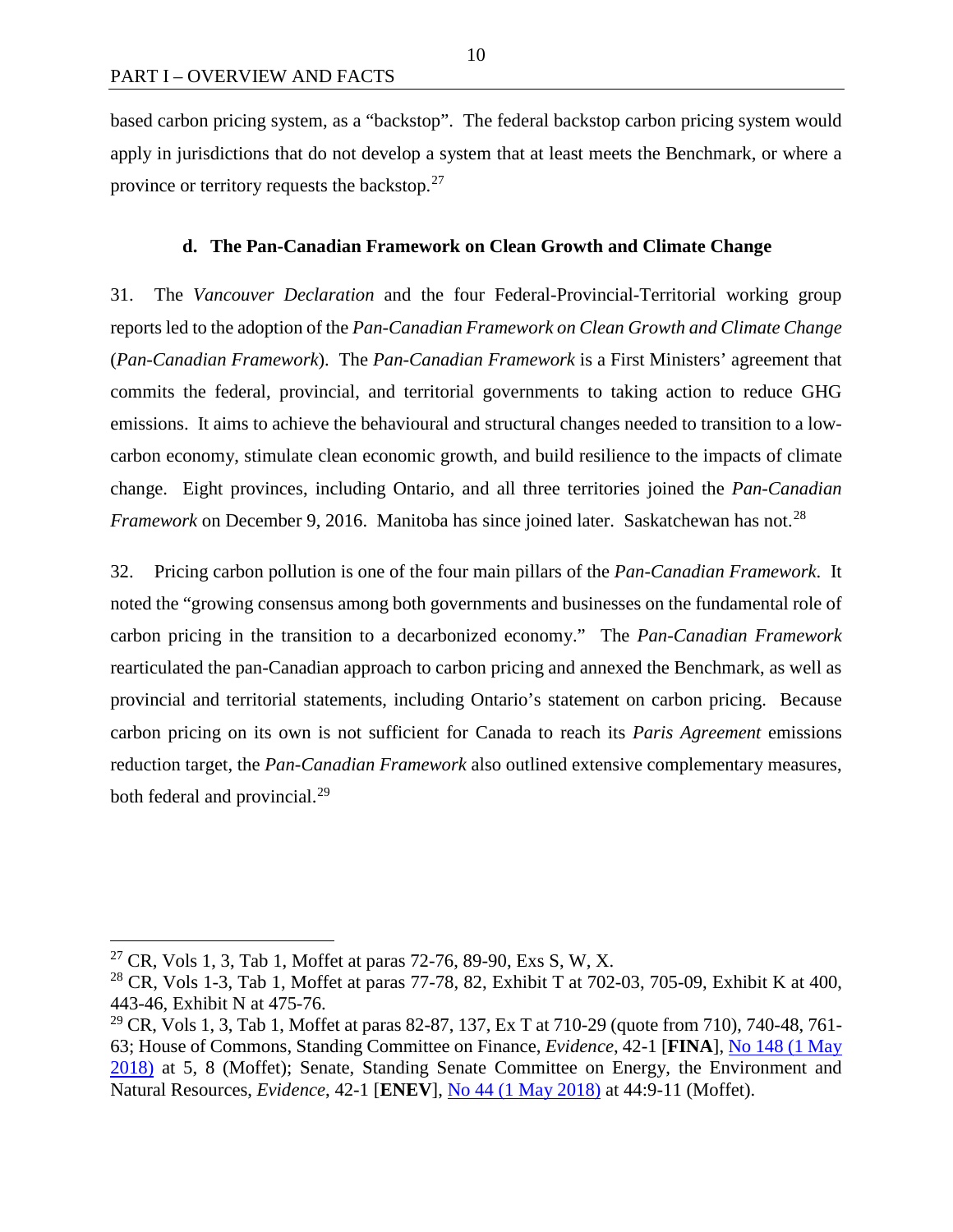## <span id="page-18-0"></span>**iii. The Greenhouse Gas Pollution Pricing Act**

## **a. Additional pre-enactment consultation and Benchmark guidance**

<span id="page-18-1"></span>33. Following up on its undertaking to introduce a federal carbon pricing system as a backstop, the Government of Canada released a *Technical Paper* that outlined the elements and operation of the proposed federal system in May 2017 and invited feedback. It explained the two complementary components of the federal system: a fuel charge and an Output-Based Pricing System  $(OBPS)$ .<sup>[30](#page-18-3)</sup>

34. During 2017, the Government of Canada also published *Guidance on the Pan-Canadian Carbon Pollution Pricing Benchmark* and *Supplemental Benchmark Guidance*. These documents provided further guidance on the scope of GHG emissions to which carbon pricing should apply, on the minimum legislated increases in stringency for both explicit price-based systems and cap-and-trade systems, and on the approach to further review.<sup>[31](#page-18-4)</sup>

35. In late 2017, the Ministers of Environment and Climate Change (ECC) and Finance wrote to their provincial counterparts. The letter outlined the process the federal government would follow with provinces and territories to confirm whether their carbon pricing system meets the federal Benchmark.[32](#page-18-5)

## <span id="page-18-2"></span>**b. Parliament's objective: ensuring that GHG emissions pricing applies broadly throughout Canada, with increasing stringency over time, to reduce Canada's nationwide GHG emissions**

36. The *Act* received Royal Assent on June 21, 2018. As reflected in the preamble, the purpose of the *Act* is to create incentives for the behavioural changes and innovation necessary to reduce GHG emissions by ensuring that GHG emissions pricing applies broadly throughout Canada, with increasing stringency over time.<sup>[33](#page-18-6)</sup>

<span id="page-18-3"></span> $30$  CR, Vols 1, 3, Tab 1, Moffet at para 88, Ex V.

<span id="page-18-4"></span> $31$  CR, Vols 1, 3, Tab 1, Moffet at paras 89-91, Exs W, X.

<span id="page-18-5"></span> $32$  CR, Vol 1, Tab 1, Moffet at para 92.

<span id="page-18-6"></span><sup>33</sup> *An Act to mitigate climate change through the pan-Canadian application of pricing mechanisms to a broad set of greenhouse gas emission sources and to make consequential amendments to other*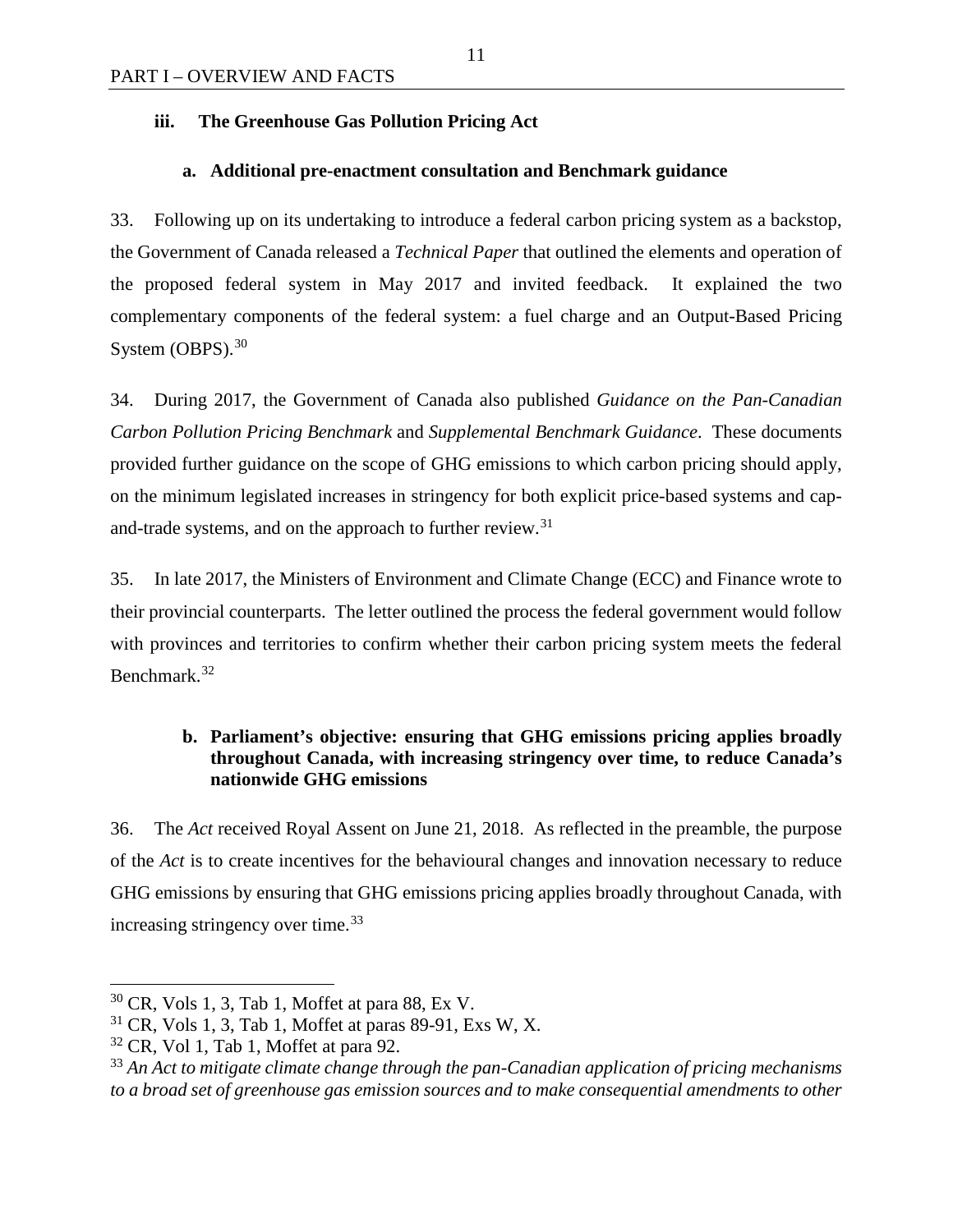$\overline{a}$ 

37. Parliament's objective of reducing Canada's nationwide GHG emissions by encouraging behavioural change is reflected throughout debate on Bill C-74 and before the Parliamentary Committees considering it. In her testimony before the Standing Senate Committee on Energy, the Environment and Natural Resources, the Minister of ECC explained that "[a] price on carbon creates a powerful incentive to cut pollution" and that pricing carbon "makes pollution more expensive and clean innovation cheaper, so it spurs innovation". During second reading she explained that "pricing carbon pollution is making a major contribution to helping Canada meet its climate targets under the *Paris Agreement*".[34](#page-19-1)

#### **c. Architecture and operation of the Act**

<span id="page-19-0"></span>38. The *Act* provides the legal framework for the federal carbon pricing system and the enabling authorities to ensure that carbon pricing that is, at a minimum, consistent with the Benchmark stringency criteria applies broadly throughout Canada. The Preamble sets out the *Act*'s purpose. Part 1 of the *Act* implements the fuel charge. Part 2 provides the framework for the OBPS and establishes the excess emissions charge for large industrial emitters. Together, Parts 1 and 2 of the *Act* provide a comprehensive federal GHG emissions pricing system, which can apply in whole or in part, as a backstop to ensure that a comparable approach to pricing applies broadly throughout Canada, with increasing stringency over time.<sup>[35](#page-19-2)</sup>

39. Parts 1 and 2 of the *Act* operate in provinces or areas that are listed by the Governor in Council in Parts 1 and 2 of Schedule 1, respectively. The Governor in Council must make listing decisions for "the purpose of ensuring that the pricing of greenhouse gas emissions is applied broadly in

*Acts*, short title *Greenhouse Gas Pollution Pricing Act*, being Part 5 of the *Budget Implementation Act, 2018, No 1*, [SC 2018, c 12, s 186](https://laws.justice.gc.ca/eng/acts/G-11.55/index.html) [*Act*], [Preamble.](https://laws.justice.gc.ca/eng/acts/G-11.55/FullText.html#preamble) See also CR, Vol 1, Tab 1, Moffet at para 101.

<span id="page-19-1"></span><sup>34</sup> Quotes from ENEV, [No 46 \(22 May 2018\)](https://sencanada.ca/Content/SEN/Committee/421/enev/pdf/46issue.pdf) at 46:7-8, and *Debates*, [No 289 \(1 May 2018\)](http://www.ourcommons.ca/Content/House/421/Debates/289/HAN289-E.PDF) at 18958 (ECC Minister), CBA, Tab 6. See also *Debates*, [No 283 \(23 April 2018\)](http://www.ourcommons.ca/Content/House/421/Debates/283/HAN283-E.PDF) at 18588 (Minister of Finance) and 18605 (Wilkinson), CBA, Tab 5[, No 305 \(31 May 2018\)](http://www.ourcommons.ca/Content/House/421/Debates/305/HAN305-E.PDF) at 19957 (ECC Minister), CBA, Tab 9, [No 279 \(16 April 2018\)](http://www.ourcommons.ca/Content/House/421/Debates/279/HAN279-E.PDF) at 18291 (Joël Lightbound, Parliamentary Secretary to the Minister of Finance), CBA, Tab 4, [No 294 \(8 May 2018\)](http://www.ourcommons.ca/Content/House/421/Debates/294/HAN294-E.PDF) at 19214 (Wilkinson), CBA, Tab 7; FINA, [No 146 \(25 April 2018\)](http://www.ourcommons.ca/Content/Committee/421/FINA/Evidence/EV9803498/FINAEV146-E.PDF) at 5-6 (Judy Meltzer, Director General, Carbon Pricing Bureau, ECCC); Senate, Standing Senate Committee on Agriculture and Forestry, 42-1 [**AGFO**], [No 50 \(1 May](https://sencanada.ca/Content/SEN/Committee/421/agfo/pdf/50issue.pdf)  [2018\)](https://sencanada.ca/Content/SEN/Committee/421/agfo/pdf/50issue.pdf) at 50:9-10 (Moffet); ENEV, [No 44 \(1 May 2018\)](https://sencanada.ca/Content/SEN/Committee/421/enev/pdf/44issue.pdf) at 44:9-10 (Moffet).

<span id="page-19-2"></span><sup>&</sup>lt;sup>35</sup> *[Act](https://laws.justice.gc.ca/eng/acts/G-11.55/index.html)*, [Preamble,](https://laws.justice.gc.ca/eng/acts/G-11.55/FullText.html#preamble) [Part 1, ss 3-168,](https://laws.justice.gc.ca/eng/acts/G-11.55/FullText.html#h-244007) [Part 2, ss 169-261;](https://laws.justice.gc.ca/eng/acts/G-11.55/FullText.html#h-246320) CR, Vol 1, Tab 1, Moffet at paras 101-02.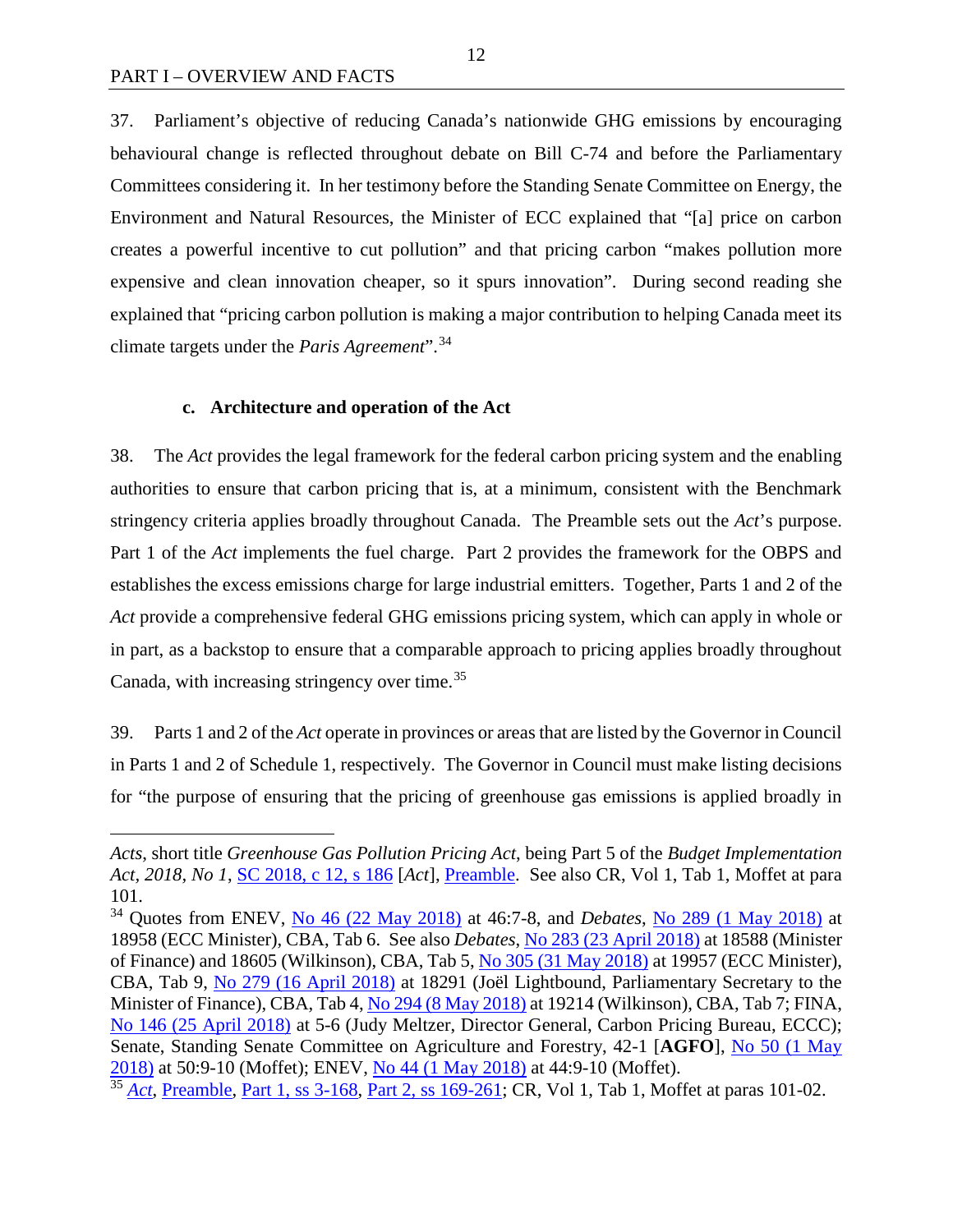Canada at levels that the Governor in Council considers appropriate" and requires the Governor in Council to "take into account, as the primary factor, the stringency of provincial pricing mechanisms for greenhouse gas emissions".<sup>[36](#page-20-0)</sup>

40. The fuel charge under Part 1 applies to GHG emitting fuels that are produced, delivered, or used in a listed province, brought to a listed province from another place in Canada, or imported into Canada at a place in a listed province. The fuels and their charge rates are set out in Schedule 2 of the *Act*. The charge rate for each fuel represents \$20 per tonne of  $CO<sub>2</sub>e$  emitted from each fuel in 2019, rising to \$50 per tonne in 2022, consistent with the Benchmark price trajectory for explicit price-based systems. Most commonly, registered distributors are fuel producers or wholesale level fuel distributors. Generally, they pay the fuel charge for fuel they deliver to others. It is anticipated that they will adjust the price at which they sell the fuel to their customers accordingly, however the *Act* does not require them to do so.<sup>[37](#page-20-1)</sup>

41. Part 1 provides for specific circumstances in which no charge is applicable on fuels delivered to individuals or industries with an exemption certificate. Most significantly, an industrial facility subject to the OBPS under Part 2 of the *Act* is exempted from the fuel charge because its excess GHG emissions are priced under Part 2 of the *Act*. Similarly, the *Act* includes the flexibility to enable coordination with provincial industrial emissions pricing systems, so an industrial facility subject to a provincial pricing system is exempted from the fuel charge.<sup>[38](#page-20-2)</sup>

42. Part 2 of the *Act* sets out the main powers and authorities for the OBPS for GHG emissions of large industrial facilities. Part 2 has the additional objective of creating a pricing incentive in a way that reduces competitiveness impacts and the risk of carbon leakage for industries that engage in trade with cross-border aspects – emissions-intensive and trade-exposed industries. Part 2 applies to "covered facilities" and sets out registration and GHG emissions reporting requirements. Covered facilities are required to determine the quantity of GHGs they emit and compare this

<span id="page-20-0"></span> <sup>36</sup> *[Act](https://laws.justice.gc.ca/eng/acts/G-11.55/index.html)*, ss [166\(2\),](https://laws.justice.gc.ca/eng/acts/G-11.55/FullText.html#s-166ss-(2)ID0EBDA) [166\(3\),](https://laws.justice.gc.ca/eng/acts/G-11.55/FullText.html#s-166ss-(3)ID0EBCA) [189\(1\),](https://laws.justice.gc.ca/eng/acts/G-11.55/FullText.html#s-189) [189\(2\);](https://laws.justice.gc.ca/eng/acts/G-11.55/FullText.html#s-189ss-(2)ID0EBBA) FINA, [No 157 \(23 May 2018\)](http://www.ourcommons.ca/Content/Committee/421/FINA/Evidence/EV9883290/FINAEV157-E.PDF) at 12-14; CR, Vol 1, Tab 1, Moffet at para 102.

<span id="page-20-1"></span><sup>&</sup>lt;sup>37</sup> *[Act](https://laws.justice.gc.ca/eng/acts/G-11.55/index.html)*, s [55,](https://laws.justice.gc.ca/eng/acts/G-11.55/FullText.html#s-55) Item 6 of Table 2 in [Schedule 2;](https://laws.justice.gc.ca/eng/acts/G-11.55/FullText.html#h-247111) CR, Vols 1, 3, Tab 1, Moffet at paras 104-05, Ex S at 696; CR, Vol 4, Tab 5, Affidavit of Dr. Nicholas Rivers, affirmed January 25, 2019, at para 6, Ex B at 1091, 1093-96 [**Dr. Rivers**].

<span id="page-20-2"></span><sup>38</sup> *[Act](https://laws.justice.gc.ca/eng/acts/G-11.55/index.html)*, ss [28-36,](https://laws.justice.gc.ca/eng/acts/G-11.55/FullText.html#h-244480) esp ss [36\(1\)\(b\)\(i\), \(v\), \(vii\);](https://laws.justice.gc.ca/eng/acts/G-11.55/FullText.html#s-36) CR, Vol 1, Tab 1, Moffet at paras 106-08.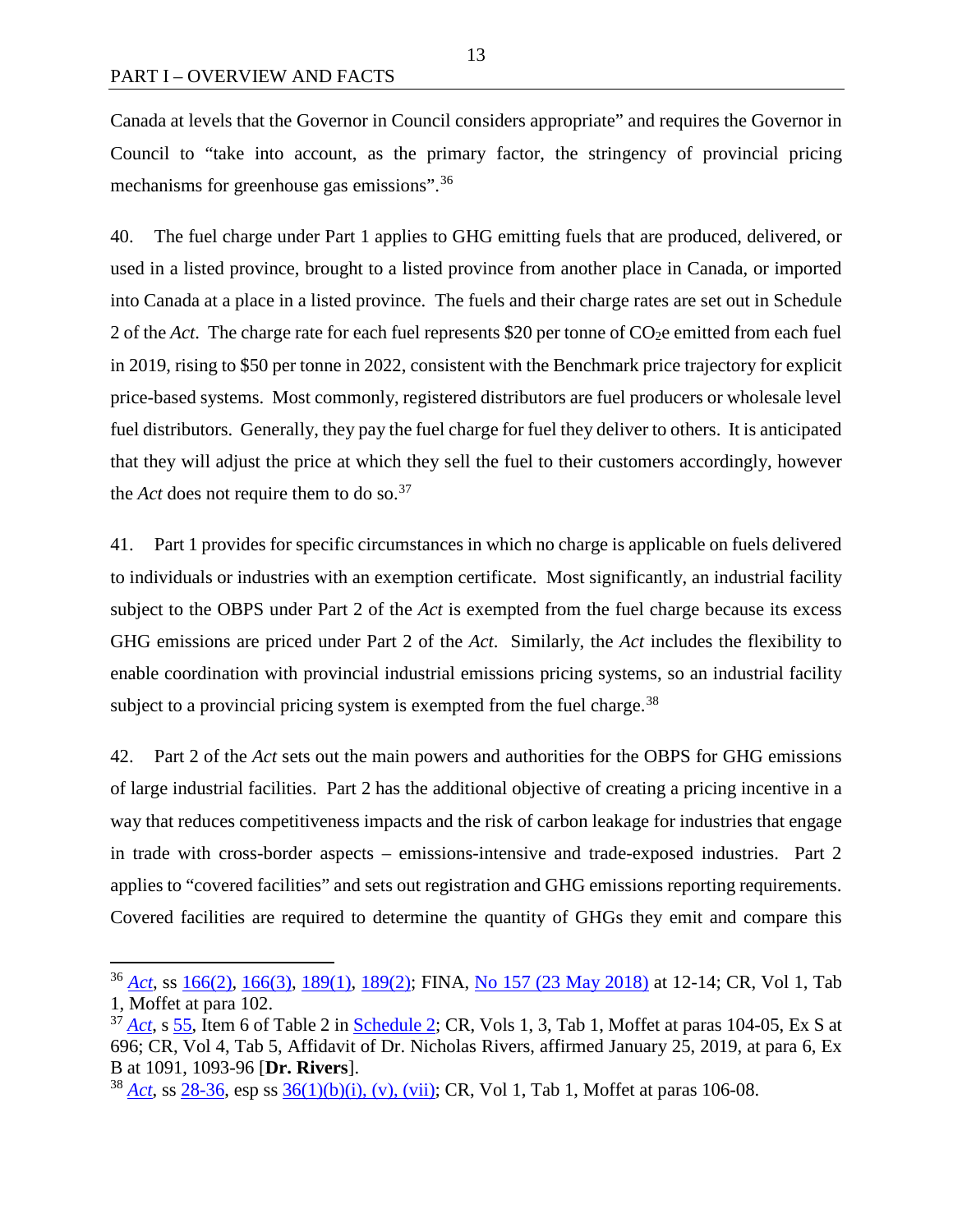quantity against the prescribed emissions limit. Schedule 3 lists the GHGs to which Part 2 applies, being the *UNFCCC*-defined GHGs, and their global warming potential.<sup>[39](#page-21-0)</sup>

43. The OBPS complements the fuel charge system. Rather than paying the fuel charge, covered facilities provide compensation for the portion of their GHG emissions that exceed their applicable emissions limit, based on an activity-specific output-based standard. The output-based standards are prescribed in the *Output-Based Pricing System Regulations* and represent a percentage of the quantity of GHGs emitted on average by facilities conducting the particular activity (i.e. production of a product). In developing the output-based standards, Environment and Climate Change Canada used a three-phased approach to assess potential competitiveness and carbon leakage risks from the OBPS.[40](#page-21-1)

44. If a covered facility's GHG emissions exceed the prescribed emissions limit in a year, it may compensate for its excess emissions in three ways. It may: (1) submit surplus credits it earned in the past, or that it has acquired from other facilities; (2) submit other prescribed credits that it acquired; or (3) pay an excess emissions charge. The excess emissions charge rates are set out in Schedule 4 of the *Act* and are equivalent to the escalating fuel charge rates. Conversely, a facility that emits less than its prescribed emissions limit will receive surplus credits, which it may use for future compliance obligations or sell to other regulated facilities. In this way, the system creates an incentive for continuous emissions reductions. The more a covered facility emits GHGs above its emissions limit, the more it will have to pay. The more a covered facility reduces its GHG emissions below its limit, the more it will be able to earn by selling its credits. $41$ 

45. In October 2018, the Government of Canada announced the outcome of its initial stringency assessments. The Benchmark and the two supplemental Benchmark guidance documents set out

<span id="page-21-0"></span> <sup>39</sup> *[Act](https://laws.justice.gc.ca/eng/acts/G-11.55/index.html)*, ss [169,](https://laws.justice.gc.ca/eng/acts/G-11.55/FullText.html#s-169) [190,](https://laws.justice.gc.ca/eng/acts/G-11.55/FullText.html#s-190) [Schedule 3;](https://laws.justice.gc.ca/eng/acts/G-11.55/FullText.html#h-247148) ENEV, [No 44 \(1 May 2018\)](https://sencanada.ca/Content/SEN/Committee/421/enev/pdf/44issue.pdf) at 44: 14 (Philippe Giguère, Manager, Legislative Policy, ECCC), 44:20-21 (Moffet); CR, Vol 1, Tab 1, Moffet at paras 39, 110-12; CR, Vol 3, Tab 2, Dr. Blain at para 8.

<span id="page-21-1"></span><sup>40</sup> *[Act](https://laws.justice.gc.ca/eng/acts/G-11.55/index.html)*, s [174;](https://laws.justice.gc.ca/eng/acts/G-11.55/FullText.html#s-174) CR, Vol 1, Tab 1, Moffet at paras 106-07, 111, 113, 117, 127-28; CR, Vol 4, Tab 3, Goodlet at para 5; *Output-Based Pricing System Regulations*, [SOR/2019-266.](https://laws.justice.gc.ca/PDF/SOR-2019-266.pdf)

<span id="page-21-2"></span><sup>41</sup> *[Act](https://laws.justice.gc.ca/eng/acts/G-11.55/index.html)*, ss [174,](https://laws.justice.gc.ca/eng/acts/G-11.55/FullText.html#s-174) [175,](https://laws.justice.gc.ca/eng/acts/G-11.55/FullText.html#s-175) [185,](https://laws.justice.gc.ca/eng/acts/G-11.55/FullText.html#s-185) [Schedule 4;](https://laws.justice.gc.ca/eng/acts/G-11.55/FullText.html#h-247156) CR, Vols 1-2, Tab 1, Moffet at paras 114-15, Ex P at 608-09.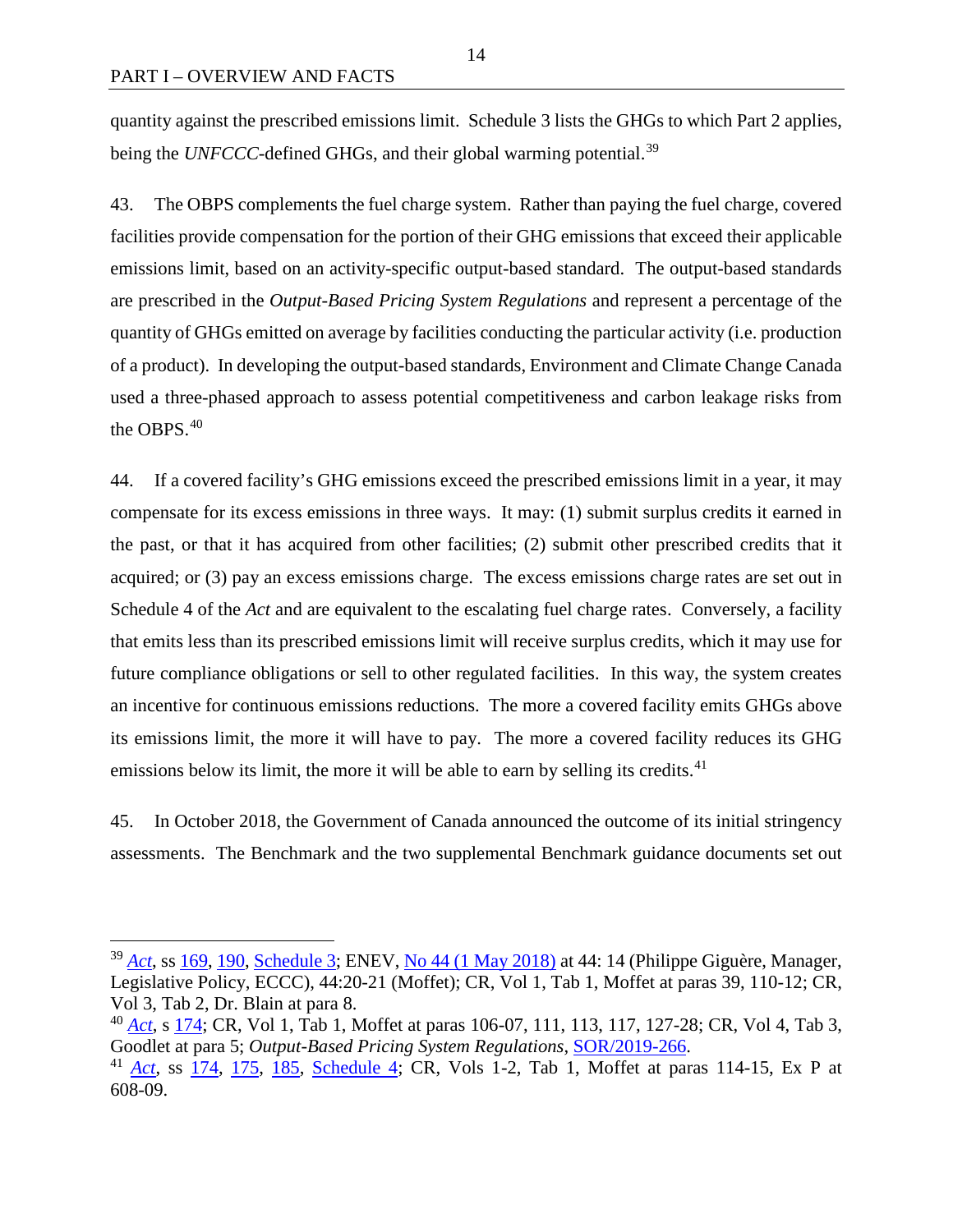the criteria used for this assessment. Pursuant to the Governor in Council's decisions,<sup>[42](#page-22-0)</sup> the OBPS under Part 2 started applying in Ontario, New Brunswick, Manitoba, Prince Edward Island, and partially in Saskatchewan on January 1, 2019, and the fuel charge under Part 1 started applying in Ontario, New Brunswick, Manitoba, and Saskatchewan on April 1, 2019. For the territories, Parts 1 and 2 of the *Act* started applying in Yukon and Nunavut on July 1, 2019.[43](#page-22-1)

46. On May 30, 2019, Alberta repealed the carbon levy it imposed in 2017 under its *Climate Leadership Act*. As a result, Alberta now only partially meets federal Benchmark stringency requirements. Consequently, on June 13, 2019, the federal government announced its intent to implement the fuel charge under Part 1 of the *Act* in Alberta, as of January 1, 2020, to ensure that carbon pricing meeting the minimum national standards of stringency set out in the Benchmark continues to apply in Alberta.<sup>[44](#page-22-2)</sup>

47. Where the federal carbon pricing system applies, all direct proceeds from the charges are returned to the jurisdiction or area of origin. In provinces where the fuel charge applies, the federal government returns the bulk (about 90%) of the proceeds from the fuel charge directly to residents in the province of origin in the form of Climate Action Incentive payments. The direct proceeds from the fuel charge not returned through Climate Action Incentive payments are returned through support to schools, hospitals, small and medium-sized businesses, colleges and universities,

<span id="page-22-0"></span><sup>&</sup>lt;sup>42</sup> Order Amending Part 2 of Schedule 1 to the Greenhouse Gas Pollution Pricing Act, [SOR/2018-](http://gazette.gc.ca/rp-pr/p2/2018/2018-10-31/pdf/g2-15222.pdf) [212,](http://gazette.gc.ca/rp-pr/p2/2018/2018-10-31/pdf/g2-15222.pdf) (2018) C Gaz II, 3760-76; *Regulations Amending Part 1 of Schedule 1 and Schedule 2 to the Greenhouse Gas Pollution Pricing Act*, [SOR/2019-79,](http://gazette.gc.ca/rp-pr/p2/2019/2019-04-03/pdf/g2-15307.pdf) (2019) C Gaz II, 979-1043.

<span id="page-22-1"></span><sup>&</sup>lt;sup>43</sup> The OBPS only applies partially in Saskatchewan, because Saskatchewan implemented its own industrial pricing system on January 1, 2019. The federal backstop applies to the emission sources not covered by Saskatchewan's system (electricity generation and natural gas transmission pipelines). Prince Edward Island asked to have Part 2 apply. The Yukon and Nunavut asked to have both Part 1 and Part 2 apply. CR, Vols 1, 3, Tab 1, Moffet at paras 79-81, 119-21, 123, 126, Exs BB, DD-KK.

<span id="page-22-2"></span><sup>44</sup> *An Act to Repeal the Carbon Tax*, [SA 2019, c 1;](http://www.qp.alberta.ca/549.cfm?page=ch01_19.CFM&leg_type=spring) *Part 1 of the Greenhouse Gas Pollution Pricing Act Regulations (Alberta)*, [SOR/2019-294,](http://gazette.gc.ca/rp-pr/p2/2019/2019-08-21/html/sor-dors294-eng.html) (2019) C Gaz II, 5875-902.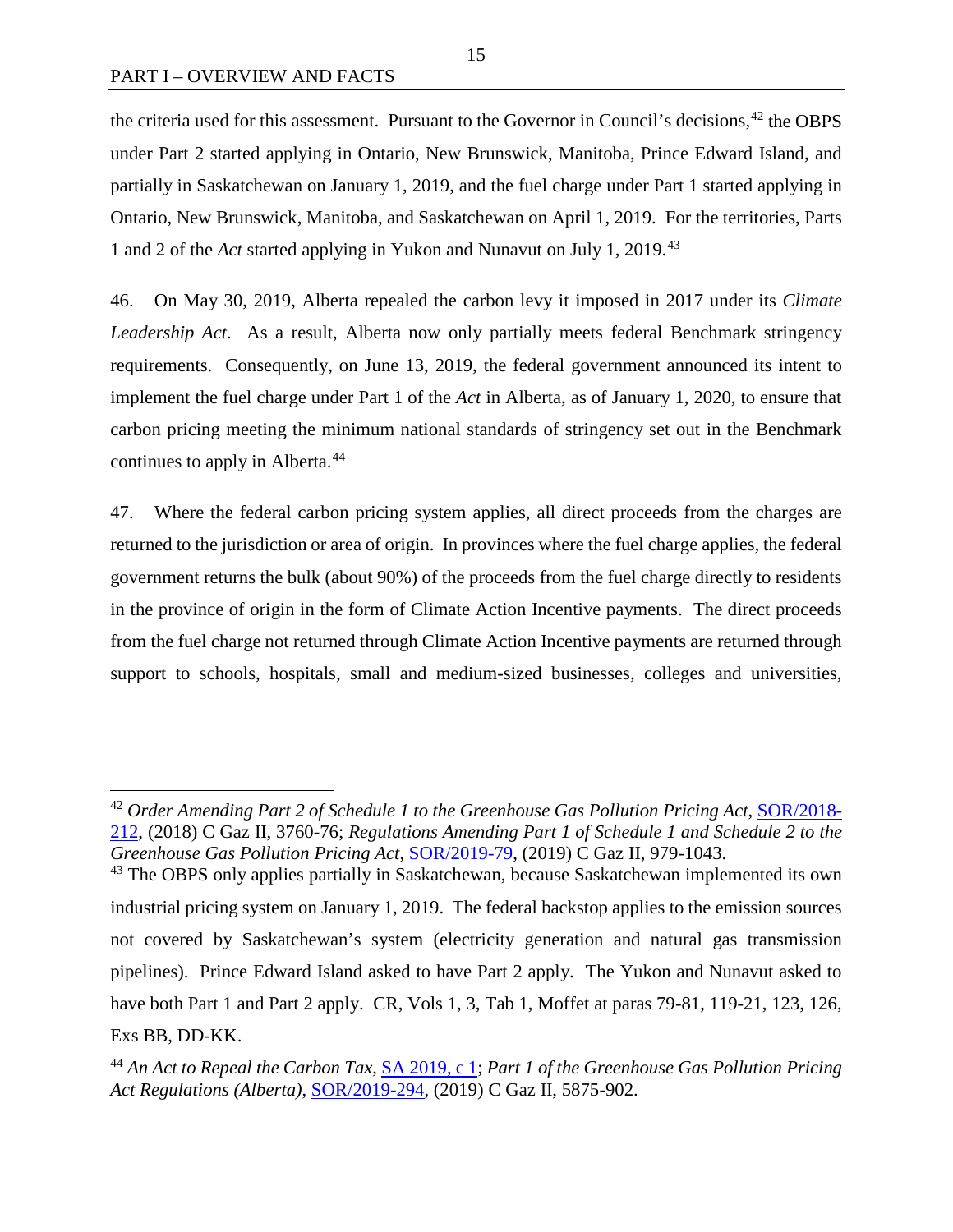municipalities, not-for-profit organizations, and Indigenous communities in the province of origin.[45](#page-23-1)

## <span id="page-23-0"></span>**d. Parliament understood that carbon pricing throughout Canada that meets minimum national standards of stringency is integral to reducing Canada's nationwide GHG emissions**

48. Parliament understood the efficacy of carbon pricing as a means to encourage behavioural changes to reduce GHG emissions. Parliament was informed that "[e]xperts around the world, including the vast majority of Canadian economists, agree that carbon pricing is one of the most cost-effective ways to reduce emissions."[46](#page-23-2) Throughout the legislative process, the Minister of ECC, and others, reference evidence on the emissions reduction impact of British Columbia's carbon pricing scheme. The testimony of non-governmental witnesses appearing before the Parliamentary Committees confirmed that carbon pricing is effective for reducing GHG emissions, including testimony that, "[c]arbon pricing works. Study after study shows that in jurisdictions with a carbon price, emissions are lower than they would otherwise be."<sup>[47](#page-23-3)</sup>

49. Additionally, on April 30, 2018, the Government of Canada published *Estimated Results of the Federal Carbon Pollution Pricing System*, which was provided to the committees considering the Bill. These estimates were based on a scenario in which the federal carbon pricing system was applied in the jurisdictions that did not have a pricing system in place and on the existing systems remaining in place in British Columbia, Alberta, Ontario, and Quebec. That analysis estimated that, collectively, carbon pricing systems throughout Canada would achieve an 80 to 90 Mt CO2e annual reduction in nationwide GHG emissions by 2022 – significantly contributing towards

<span id="page-23-1"></span><sup>45</sup> *[Act](https://laws.justice.gc.ca/eng/acts/G-11.55/index.html)*, ss [165\(2\),](https://laws.justice.gc.ca/eng/acts/G-11.55/FullText.html#s-165ss-(2)ID0EEGA) [188\(1\);](https://laws.justice.gc.ca/eng/acts/G-11.55/FullText.html#s-188) *Budget Implementation Act*, 2018, No 2, <u>SC 2018, c 27, s 13</u>; CR, Vols 1, 3, Tab 1, Moffet at paras 122-25, Exs BB-GG, LL-OO.

<sup>46</sup> *Debates*, [No 294 \(8 May 2018\)](http://www.ourcommons.ca/Content/House/421/Debates/294/HAN294-E.PDF) at 19212 (Wilkinson), CBA, Tab 7.

<span id="page-23-3"></span><span id="page-23-2"></span><sup>&</sup>lt;sup>47</sup> Quote from ENEV, [No 45 \(10 May 2018\)](https://sencanada.ca/Content/SEN/Committee/421/enev/pdf/45issue.pdf) at 45:47 (Martha Hall Finlay, Canada West Foundation); *[Act](https://laws.justice.gc.ca/eng/acts/G-11.55/index.html)*[, Preamble;](https://laws.justice.gc.ca/eng/acts/G-11.55/FullText.html#preamble) *Debates*, [No 289 \(1 May 2018\)](http://www.ourcommons.ca/Content/House/421/Debates/289/HAN289-E.PDF) at 18958 (ECC Minister), CBA, Tab 6, [No 294 \(8 May 2018\)](http://www.ourcommons.ca/Content/House/421/Debates/294/HAN294-E.PDF) at 19214 (Wilkinson), CBA, Tab 7, [No 304 \(30 May 2018\)](http://www.ourcommons.ca/Content/House/421/Debates/304/HAN304-E.PDF) at 19944-45 (Mark Gerretsen), CBA, Tab 8; FINA, [No 146 \(25 April 2018\)](http://www.ourcommons.ca/Content/Committee/421/FINA/Evidence/EV9803498/FINAEV146-E.PDF) at 5 (Meltzer), [No 151 \(7 May](http://www.ourcommons.ca/Content/Committee/421/FINA/Evidence/EV9846959/FINAEV151-E.PDF)  [2018\)](http://www.ourcommons.ca/Content/Committee/421/FINA/Evidence/EV9846959/FINAEV151-E.PDF) at 1 (Andrew Leach, University of Alberta), and 3 (Dale Beugin, Canada's Ecofiscal Commission); ENEV[, No 46 \(22 May 2018\)](https://sencanada.ca/Content/SEN/Committee/421/enev/pdf/46issue.pdf) at 46:8 (ECC Minister), [No 45 \(10 May 2018\)](https://sencanada.ca/Content/SEN/Committee/421/enev/pdf/45issue.pdf) at 45:62 (Beugin); AGFO, [No 52 \(22 May 2018\)](https://sencanada.ca/Content/SEN/Committee/421/agfo/pdf/52issue.pdf) at 52:34-35 (Beugin); CR, Vol 4, Tab 5, Dr. Rivers at paras 5, 6, Ex B.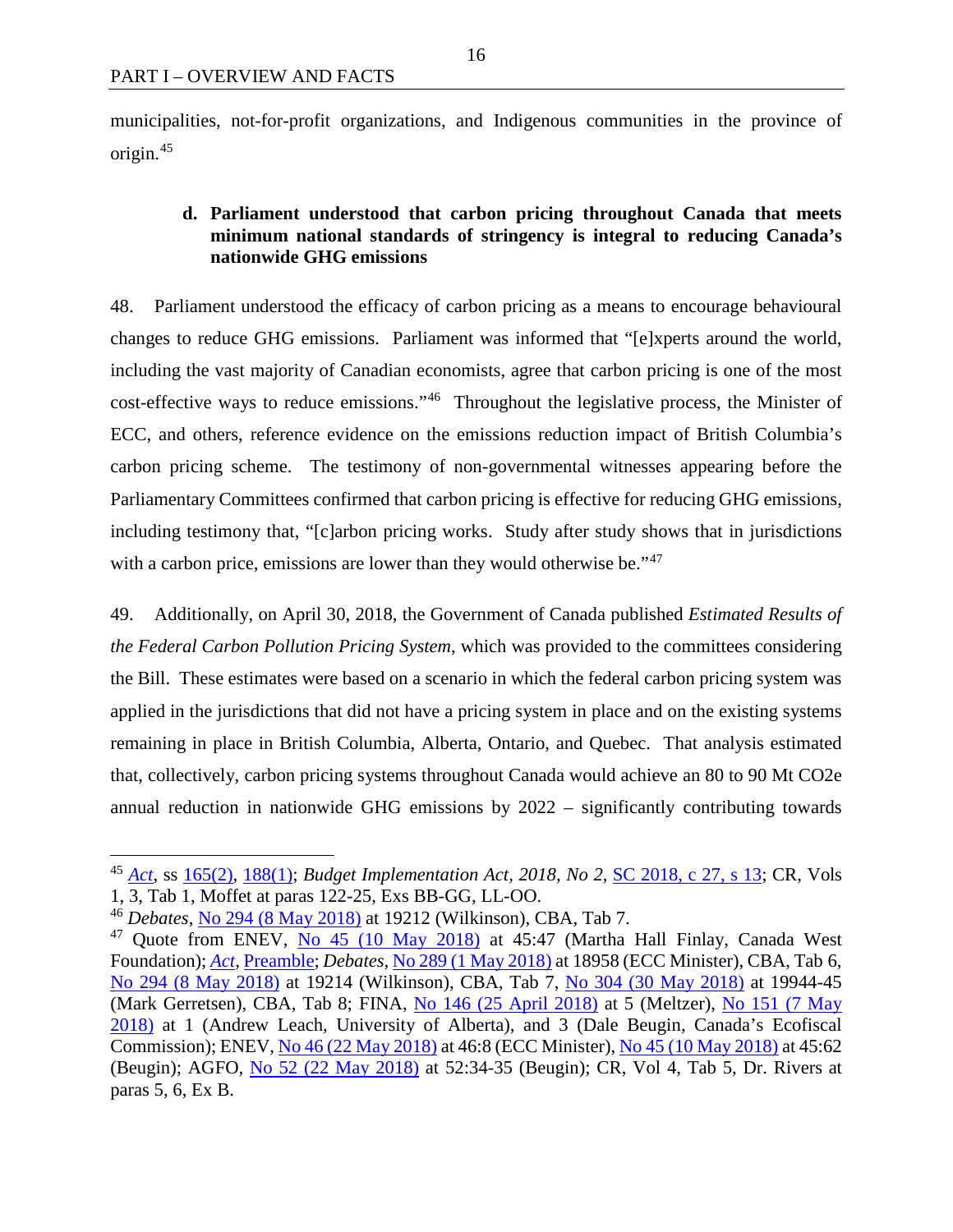meeting Canada's *Paris Agreement* targets.[48](#page-24-2) The estimated emissions reduction impact of carbon pricing throughout Canada has since been updated to a 50-60 Mt annual reduction by 2022 due to Ontario's cancellation of its cap-and-trade system. Broadly speaking, the change is based on the decrease in the emissions credits that Ontario entities were projected to purchase from California.<sup>[49](#page-24-3)</sup>

#### <span id="page-24-0"></span>**iv. Complementary federal measures to reduce Canada's GHG emissions**

50. Ensuring that carbon pricing applies throughout Canada is integral to addressing nationwide GHG emissions. At the same time, there is no dispute that additional measures are needed to meet Canada's GHG emissions reduction target. Complementary federal GHG emissions reduction measures are in place or planned under the *Canadian Environmental Protection Act, 1999* (*CEPA*). The *Estimated Results* document referenced above included the estimated emissions reductions contribution of three of these federal measures. The federal government is also investing in clean technology research, innovation, and other GHG emissions reduction programs.<sup>[50](#page-24-4)</sup>

#### <span id="page-24-1"></span>**v. Additional clarifications regarding Appellants' statements of facts**

51. At paragraphs 11-13 of its Factum, Saskatchewan states that it supports Canada's commitment under the *Paris Agreement* and describes some of its GHG emissions mitigation measures. While Saskatchewan is taking GHG emissions mitigation measures, its plan does not include an overall emissions reduction target. Saskatchewan's GHG emissions in 2005 were 68.9 Mt CO2e. If it were aiming to achieve a 30% reduction below 2005 levels by 2030, based on Canada's 2018 NIR, its target would need to be  $48.2$  Mt CO<sub>2</sub>e, which is 28.1 Mt CO<sub>2</sub>e less than its 2016 emissions. Nothing in Saskatchewan's plan suggests this level of ambition.<sup>[51](#page-24-5)</sup>

<span id="page-24-2"></span> <sup>48</sup> CR, Vols 1, 3, Tab 1, Moffet at paras 97-99, Ex Z at 831-33; CR, Vol 4, Tab 3, Goodlet at paras 25-26; ENEV, [No 44 \(1 May 2018\)](https://sencanada.ca/Content/SEN/Committee/421/enev/pdf/44issue.pdf) at 44:9-10 (Moffet); FINA, [No 148 \(1 May 2018\)](http://www.ourcommons.ca/Content/Committee/421/FINA/Evidence/EV9824416/FINAEV148-E.PDF) at 5-6 (Moffet), [No 152 \(8 May 2018\)](http://www.ourcommons.ca/Content/Committee/421/FINA/Evidence/EV9852772/FINAEV152-E.PDF) at 7-8 (Moffet).

<span id="page-24-3"></span> $^{49}$  CR, Vols 1, 3, Tab 1, Moffet at para 123, Ex CC; CR, Vol 4, Tab 3, Goodlet at paras 28, 29.

<span id="page-24-4"></span><sup>50</sup> CR, Vols 1-3, Tab 1, Moffet at paras 82, 87, 123, 129-43, Exs T at 705-09, 712-29, 740-48, J at 382-84, Z at 832, DD-JJ.

<span id="page-24-5"></span><sup>51</sup> *Prairie Resilience: A Made-in-Saskatchewan Climate Change Strategy*, in Record of the Attorney General of Saskatchewan, Part III, Vol III, Tab 14; CR, Vol 3, Tab 2, Dr. Blain at para 22, Ex B at 979.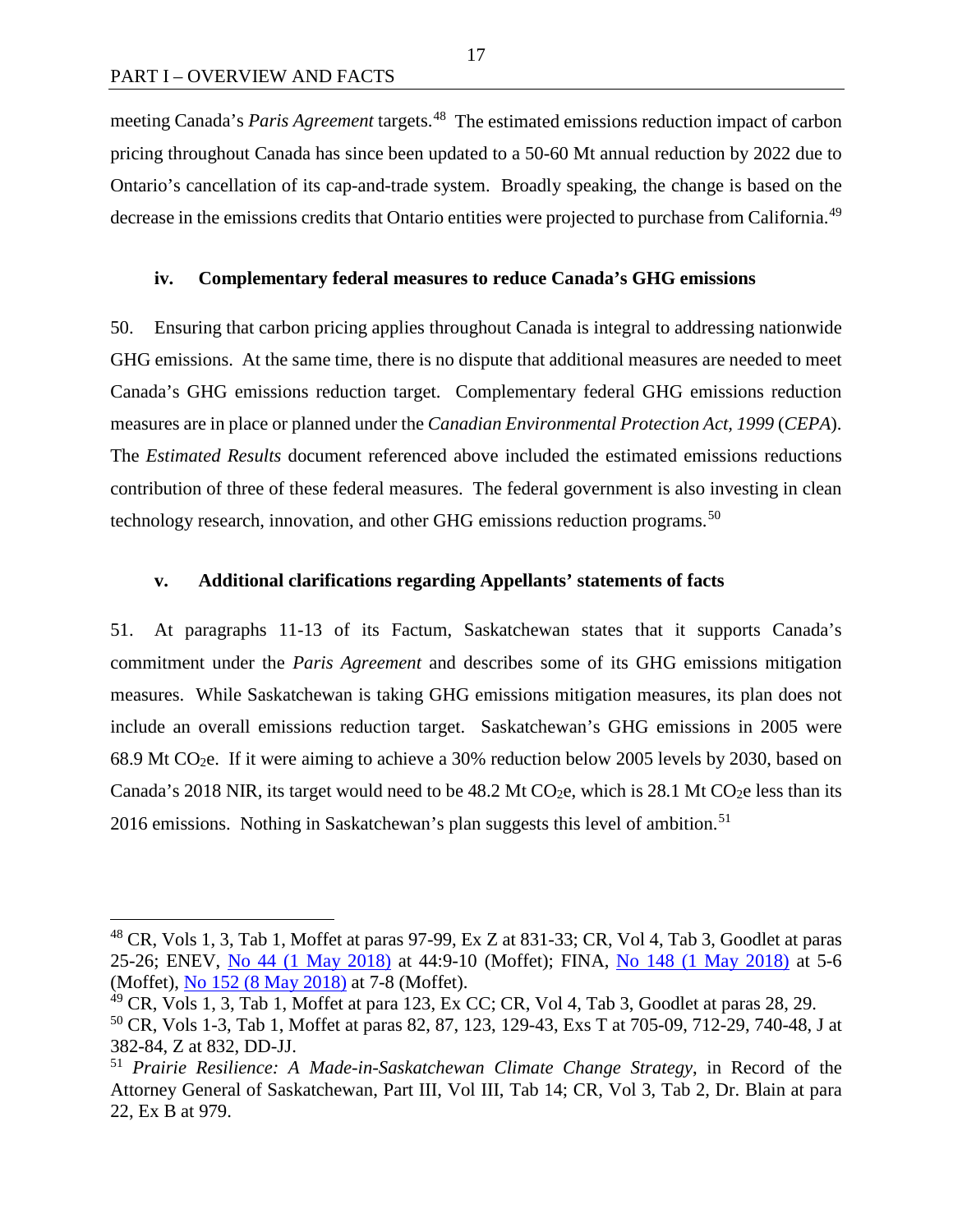52. At paragraph 15 of its Factum, Ontario says it agrees with Canada that climate change is real and needs to be addressed. However, despite joining the *Pan-Canadian Framework*, Ontario revoked its cap-and-trade carbon pricing system in 2018. Ontario also cancelled the programs Canada agreed to fund through the Low Carbon Economy Leadership Fund and a total of 752 renewable energy projects. Under federal and provincial policies in place in September 2018, not including the federal backstop, emissions in Ontario were projected to only decrease by 1 Mt  $CO<sub>2</sub>e$ between 2016 and 2030. The GHG emissions mitigation targets in Ontario's new proposed climate change plan are substantially less ambitious than under its previous plan. It largely relies on past emissions reductions achieved from phasing out coal-fired electricity generation, which will occur in all provinces by 2030. Going forward, it only aims for a small amount of emissions reductions beyond those that it predicts will occur without any policy support.<sup>[52](#page-25-0)</sup>

53. Under Ontario's current plan, Ontario has committed to reducing its emissions by 30% below 2005 levels by 2030.<sup>53</sup> Based on Canada's 2018 NIR, this would mean a 2030 target of 143.3 Mt CO2e. Ontario's current target is less ambitious than it was at the time it and Alberta agreed to the *Pan-Canadian Framework*. At that time, Ontario's target was 37% below 1990 levels by 2030, which would have meant a 2030 target of 112.9 Mt CO<sub>2</sub>e (a 30.4 Mt CO<sub>2</sub>e difference).<sup>[54](#page-25-2)</sup> The parties to the *Pan-Canadian Framework* would have understood that for Canada to meet its current *Paris Agreement* target, either all provinces must achieve a 30% reduction below 2005 levels by 2030, or some provinces must exceed this reduction target to accommodate provinces, like Alberta, that may not be able to do so due to differences in the nature of provincial economies.

<span id="page-25-0"></span> <sup>52</sup> CR, Vol 1, 3, Tab 1, Moffet at paras 79, 135, 138, Exhibit RR; CR, Vol 4, Tab 3, Goodlet at paras 29-32; CR, Vol 4, Tab 5, Dr. Rivers at paras 10-11, Exhibit D; *Preserving and Protecting our Environment for Future Generations: A Made-in-Ontario Environment Plan,* in ONR, Part III, Tab 10, Record of the Attorney General of Ontario, Volume 1, Tab 4, at 34-42.

<span id="page-25-1"></span><sup>53</sup> Ontario's Factum at para 15; *[Reference re Greenhouse Gas Pollution Pricing Act](http://www.ontariocourts.ca/decisions/2019/2019ONCA0544.htm)*, 2019 ONCA 544 at para 58 [**ONCA Reasons**].

<span id="page-25-2"></span><sup>54</sup> CR, Vol 3, Tab 1, Moffet, Ex T at 761-62; CR, Vol 3, Tab 2, Dr. Blain at para 22, Ex B at 979.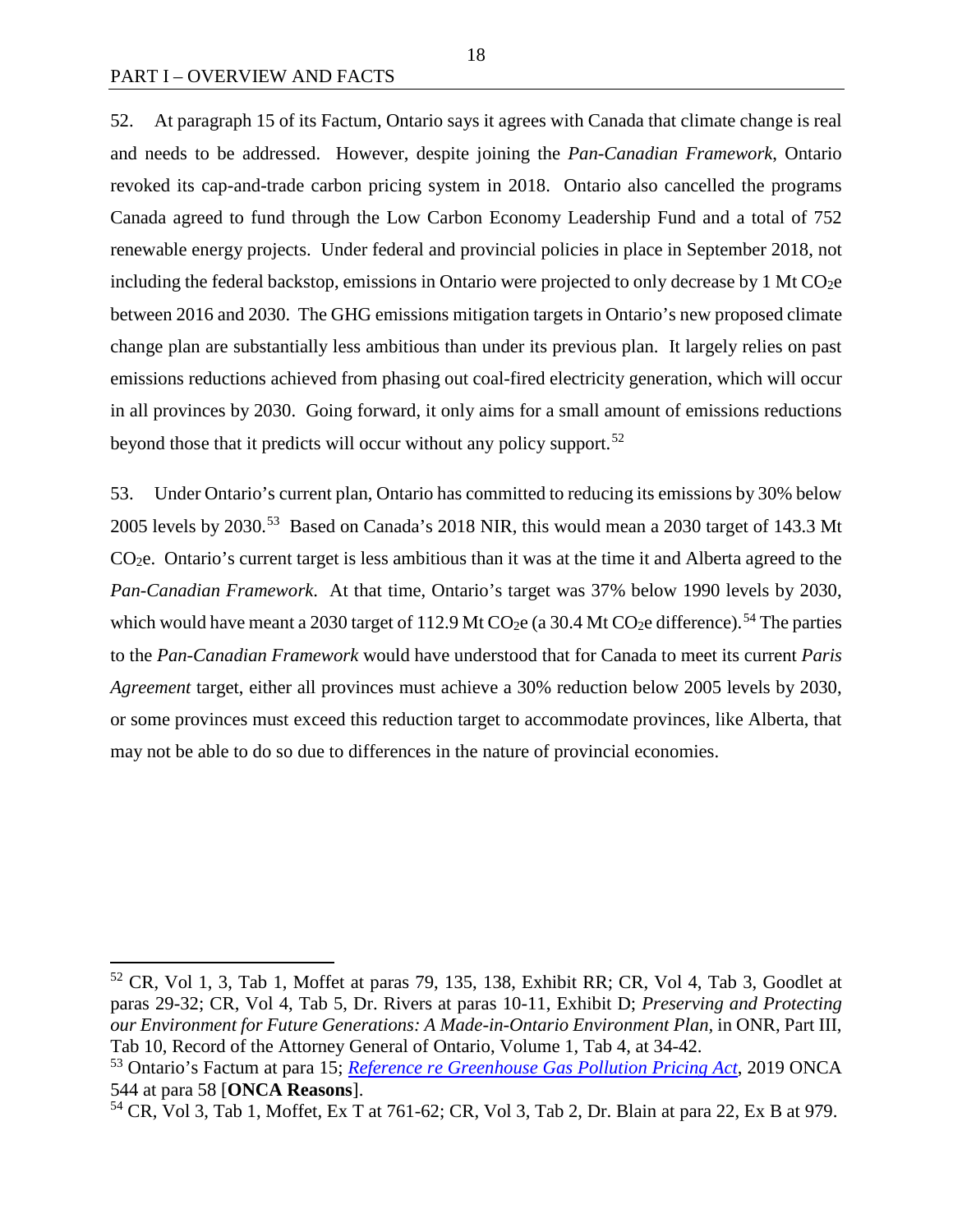#### **PART II – STATEMENT OF ISSUES**

<span id="page-26-0"></span>54. Canada's position on the question of whether the *Act* is unconstitutional in whole or in part is as follows:

a) The whole *Act* is constitutional, as an exercise of Parliament's jurisdiction to legislate for the peace, order, and good government of Canada under s. 91 of the *Constitution Act, 1867* to address a matter of national concern. More particularly, the *Act* relates to *establishing minimum national standards integral to reducing nationwide GHG emissions*, which is a matter of national concern.

55. Canada's position on the issues related to the characterization of the fuel charge under Part 1 of the *Act* is as follows:

- a) The fuel charge is a valid regulatory charge and, as such, s. 53 of the *Constitution Act, 1867* does not apply;
- b) In the alternative, if the Court finds that the fuel charge is a tax, it was validly enacted in accordance with s. 53 of the *Constitution Act, 1867*.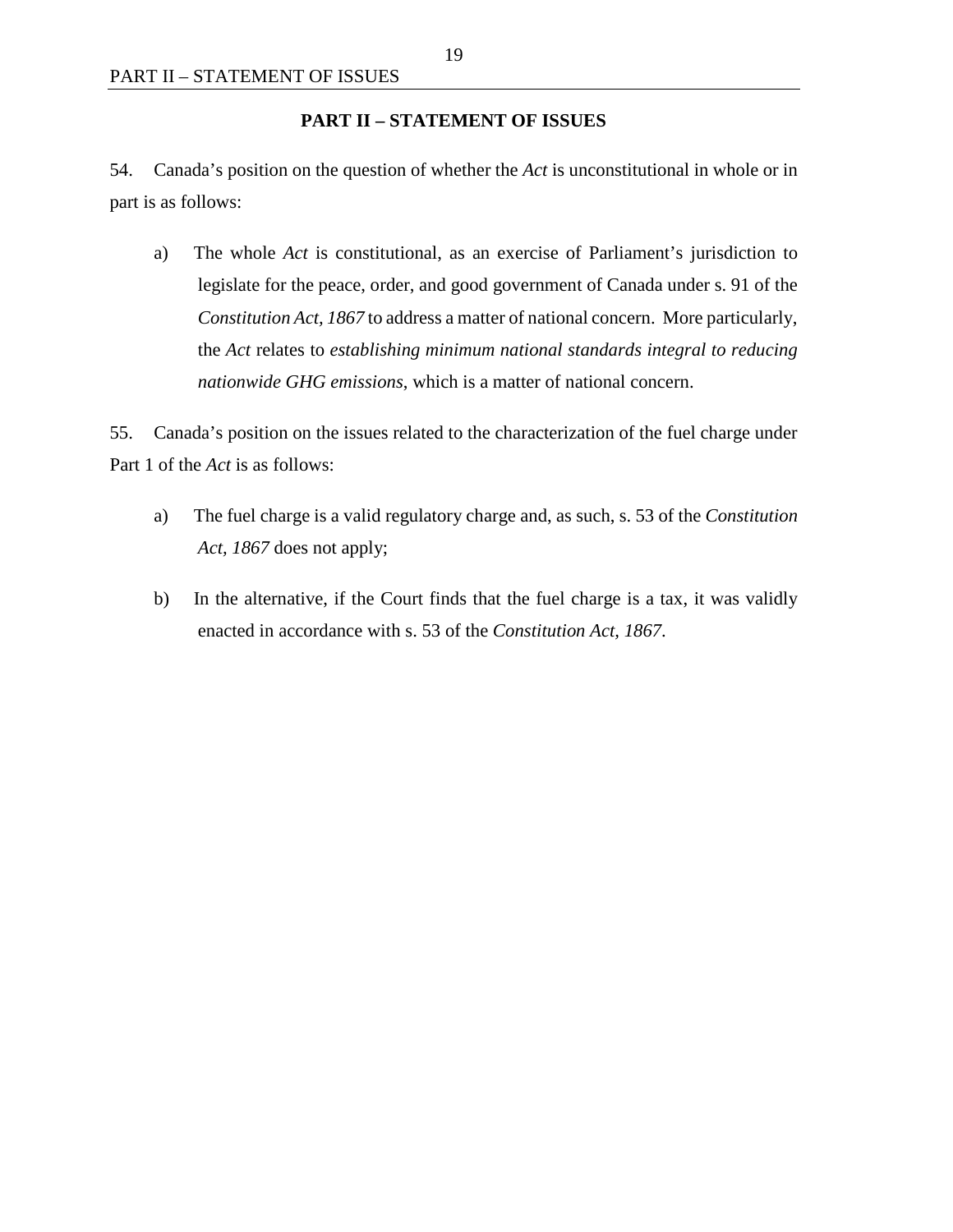## **PART III – STATEMENT OF ARGUMENT**

## <span id="page-27-1"></span><span id="page-27-0"></span>**A) Characterization – the essential character of the law relates to the establishment of minimum national standards integral to reducing nationwide GHG emissions**

56. There is no dispute that the first step in any division of powers analysis is an inquiry into the true nature of the law to determine its essential character. "Both the law's purpose and its legal and practical effects are considered as part of this analysis."<sup>55</sup> This analysis shows that the *Act*'s purpose and effect is to establish minimum national standards of stringency for GHG emissions pricing to reduce nationwide GHG emissions. Without reference to the particular means of carbon pricing, to which both Saskatchewan and Ontario object,[56](#page-27-3) the *Act*'s essential character relates to the matter of *establishing minimum national standards integral to reducing nationwide GHG emissions*.

57. A law's purpose may be determined by examining intrinsic evidence, such as the preamble and the structure of the statute, extrinsic evidence, such as a statute's legislative history and other accounts of the legislative process, and the context of its enactment.<sup>[57](#page-27-4)</sup> All of these indicators confirm that the dominant purpose of the *Act* is to ensure GHG emissions pricing applies broadly throughout Canada, with increasing stringency over time, to create incentives for the behavioural changes necessary to reduce nationwide GHG emissions.<sup>[58](#page-27-5)</sup>

58. The *Act*'s preamble affirms Parliament's motivations and intentions. The preamble refers to the impact of GHG emissions on global climate change, the risks resulting from the high level of GHG emissions globally, and the fact that the detrimental impacts of climate change are already being felt throughout Canada. Parliament acknowledges Canada's international obligation to contribute to the global efforts to reduce GHG emissions in pursuit

<span id="page-27-2"></span> <sup>55</sup> *[Quebec \(AG\) v Canada \(AG\)](https://scc-csc.lexum.com/scc-csc/scc-csc/en/14713/1/document.do)*, 2015 SCC 14 at para 29, [2015] 1 SCR 693 [*Firearms Sequel*]; *[Reference re Securities Act](https://scc-csc.lexum.com/scc-csc/scc-csc/en/7984/1/document.do)*, 2011 SCC 66 at paras 63-64, [2011] 3 SCR 837 [*Securities Reference*]; *[Reference re Firearms](https://scc-csc.lexum.com/scc-csc/scc-csc/en/1794/1/document.do) Act*, 2000 SCC 31 at paras 16-18, [2000] 1 SCR 783 [*Firearms Reference*]; *[Reference re Pan-Canadian Securities Regulation](https://scc-csc.lexum.com/scc-csc/scc-csc/en/17355/1/document.do)*, 2018 SCC 48 at para 86, [2018] 3 SCR 189 [*Pan-Canadian Securities*].

<span id="page-27-3"></span><sup>56</sup> Saskatchewan's Factum at paras 21, 37, 54, 55, 101; Ontario's Factum at para 35.

<span id="page-27-4"></span><sup>57</sup> *[Securities Reference](https://scc-csc.lexum.com/scc-csc/scc-csc/en/7984/1/document.do)* at para 64; *[Firearms Reference](https://scc-csc.lexum.com/scc-csc/scc-csc/en/1794/1/document.do)* at para 17.

<span id="page-27-5"></span><sup>58</sup> *[Act](https://laws.justice.gc.ca/eng/acts/G-11.55/index.html)*, [Preamble,](https://laws.justice.gc.ca/eng/acts/G-11.55/FullText.html#preamble) paras 8, 11-16, s[s 166\(2\),](https://laws.justice.gc.ca/eng/acts/G-11.55/FullText.html#s-166ss-(2)ID0EBDA) [166\(3\),](https://laws.justice.gc.ca/eng/acts/G-11.55/FullText.html#s-166ss-(3)ID0EBCA) 189; FINA, [No 157 \(23 May 2018\)](http://www.ourcommons.ca/Content/Committee/421/FINA/Evidence/EV9883290/FINAEV157-E.PDF) at 12- 14; see paras 28, 30, 32, 33-46, 48-49 above.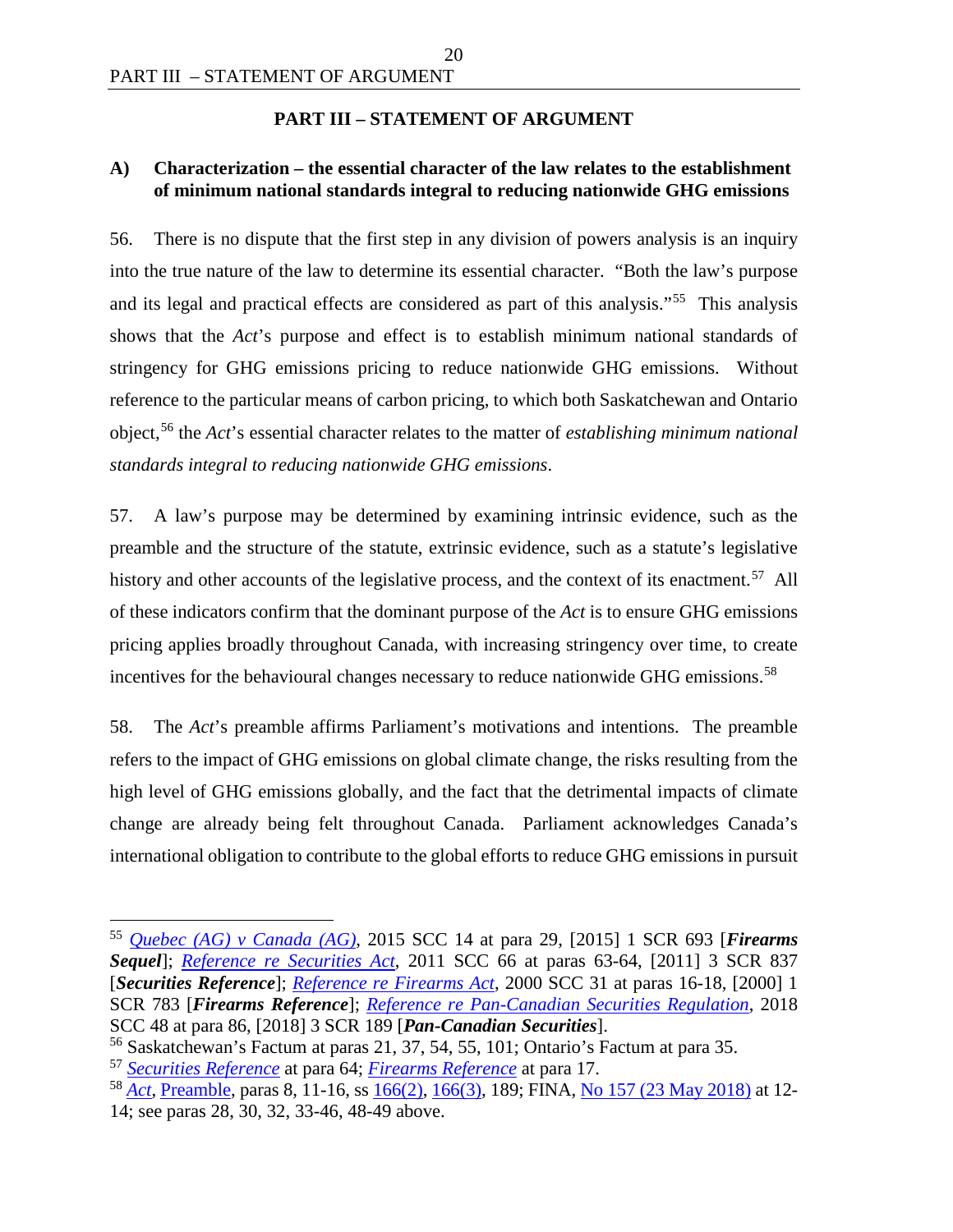of the aims of the *Paris Agreement*, and confirms the Government's commitment to doing so. The preamble notes that "behavioural change … is necessary for effective action against climate change" and that pricing GHG "emissions on a basis that increases over time is an appropriate and efficient way to create incentives for that behavioural change". The preamble then notes that some provinces are developing or have implemented GHG emissions pricing systems. However, "the absence of greenhouse gas emissions pricing in some provinces and a lack of stringency in some provincial greenhouse gas emissions pricing systems could contribute to significant deleterious effects on the environment, including its biological diversity, on human health and safety and on economic prosperity". The preamble thus concludes that "it is necessary to create a federal greenhouse gas emissions pricing scheme to ensure that, taking provincial greenhouse gas emissions pricing systems into account, greenhouse gas emissions pricing applies broadly in Canada."[59](#page-28-0)

21

59. In addition to creating the federal GHG emissions pricing scheme, an essential feature of the *Act*'s design is the Governor in Council's discretion in ss. 166 and 189 to determine where the *Act* operates. This discretion must be exercised for "the purpose of ensuring that the pricing of greenhouse gas emissions is applied broadly in Canada at levels that the Governor in Council considers appropriate",<sup>[60](#page-28-1)</sup> taking into account "the stringency of provincial pricing mechanisms for greenhouse gas emissions<sup>"[61](#page-28-2)</sup> as the primary factor. Contrary to Saskatchewan's assertion that the *Act* does not impose minimum national standards, it is clear from the context surrounding the *Act* and its legislative history that it does: The Governor in Council will schedule provinces to the *Act* when their pricing mechanisms are insufficiently stringent. The Benchmark sets out the minimum national standards of stringency for assessing provincial systems. This does not preclude more stringent provincial systems. $62$ 

<span id="page-28-0"></span> <sup>59</sup> *[Act](https://laws.justice.gc.ca/eng/acts/G-11.55/index.html)*, [Preamble,](https://laws.justice.gc.ca/eng/acts/G-11.55/FullText.html#preamble) quotes from paras 11-12, 15-16.

<span id="page-28-1"></span><sup>60</sup> *[Act](https://laws.justice.gc.ca/eng/acts/G-11.55/index.html)*, s [166\(2\).](https://laws.justice.gc.ca/eng/acts/G-11.55/FullText.html#s-166ss-(2)ID0EBDA)

<span id="page-28-2"></span><sup>61</sup> *[Act](https://laws.justice.gc.ca/eng/acts/G-11.55/index.html)*, s [166\(3\).](https://laws.justice.gc.ca/eng/acts/G-11.55/FullText.html#s-166ss-(3)ID0EBCA)

<span id="page-28-3"></span><sup>62</sup> CR, Vol 1, Tab 1, Moffet at para 102; see paras 28-30, 32, 34, 39-40, 45 above; *Order Amending Part 2 of Schedule 1 to the Greenhouse Gas Pollution Pricing Act*, [SOR/2018-](http://gazette.gc.ca/rp-pr/p2/2018/2018-10-31/html/sor-dors212-eng.html) [212,](http://gazette.gc.ca/rp-pr/p2/2018/2018-10-31/html/sor-dors212-eng.html) (2018) C Gaz II, 3760-76. *Contra* Saskatchewan's Factum at paras 26, 44, 87.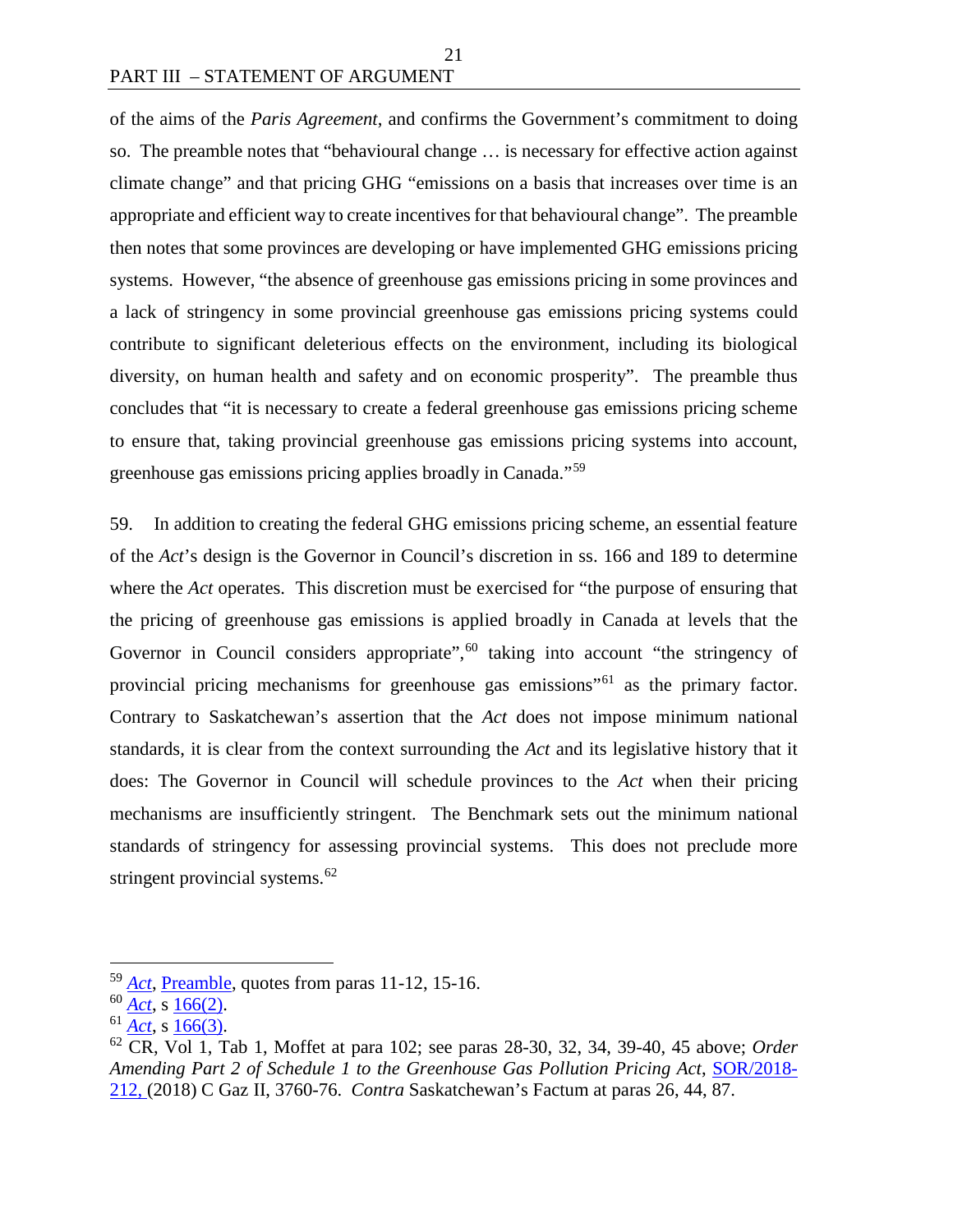60. The *Act*'s effects align with its purpose. "The *effects* of a law include the legal effect of the text as well as practical consequences of the application of the statute".<sup>[63](#page-29-0)</sup> Together, Parts 1 and 2 provide a comprehensive system for pricing GHG emissions in a way that aims to minimize negative competitiveness impacts on emissions-intensive and trade-exposed industries. The *Act*'s operation in provinces and territories that do not have a pricing scheme that meets the Benchmark ensures that GHG emissions pricing will apply broadly throughout Canada, with increasing stringency over time, in keeping with the Benchmark price trajectory for explicit price-based systems. Thus, the *Act* provides the framework and a pricing system to establish minimum national standards of stringency for GHG emissions pricing to reduce Canada's nationwide GHG emissions.<sup>64</sup> The *Act*'s essential character relates to the matter of *establishing minimum national standards integral to reducing nationwide GHG emissions*.

61. Canada acknowledges that its characterization of the *Act* has evolved. Canada's characterization is informed by the characterizations of both courts below. [65](#page-29-2) In identifying the *Act*'s essential character, Canada endorses the SKCA majority's use of "stringency" standards because "stringency" is the language in the *Act* and, like the Benchmark, it embraces more than just the price per unit of GHG emissions. However, Canada's identification of the *Act*'s essential character and the matter to which it relates includes the GHG emissions reduction purpose, as did both the Court of Appeal for Ontario (ONCA) majority and concurring decisions. Like the ONCA majority, Canada's characterization of the matter to which the *Act* relates is not limited to Parliament's specific means of minimum national standards of stringency for GHG emissions pricing. However, as explained below, Canada's characterization of the matter to which the *Act* relates is narrower than that of the ONCA majority.

62. Ontario's broad characterization of the *Act* as "the regulation of GHG emissions", without further definition, conflates the *Act*'s purpose with Canada's broader commitment to achieving Canada's nationally determined contribution under the *Paris Agreement*. Ontario

<span id="page-29-0"></span> <sup>63</sup> *[Securities Reference](https://scc-csc.lexum.com/scc-csc/scc-csc/en/7984/1/document.do)* at para 64 (emphasis in original).

<span id="page-29-1"></span><sup>64</sup> *[Act](https://laws.justice.gc.ca/eng/acts/G-11.55/index.html)*, [Preamble,](https://laws.justice.gc.ca/eng/acts/G-11.55/FullText.html#preamble) para 16; see paras 38-47 above.

<span id="page-29-2"></span><sup>&</sup>lt;sup>65</sup> [SKCA Reasons](https://sasklawcourts.ca/images/documents/CA_2019SKCA040.pdf) at paras 125, 139 (per Richards, CJ, Jackson and Schwann, JJA); ONCA [Reasons](http://www.ontariocourts.ca/decisions/2019/2019ONCA0544.htm) at paras 77, 175.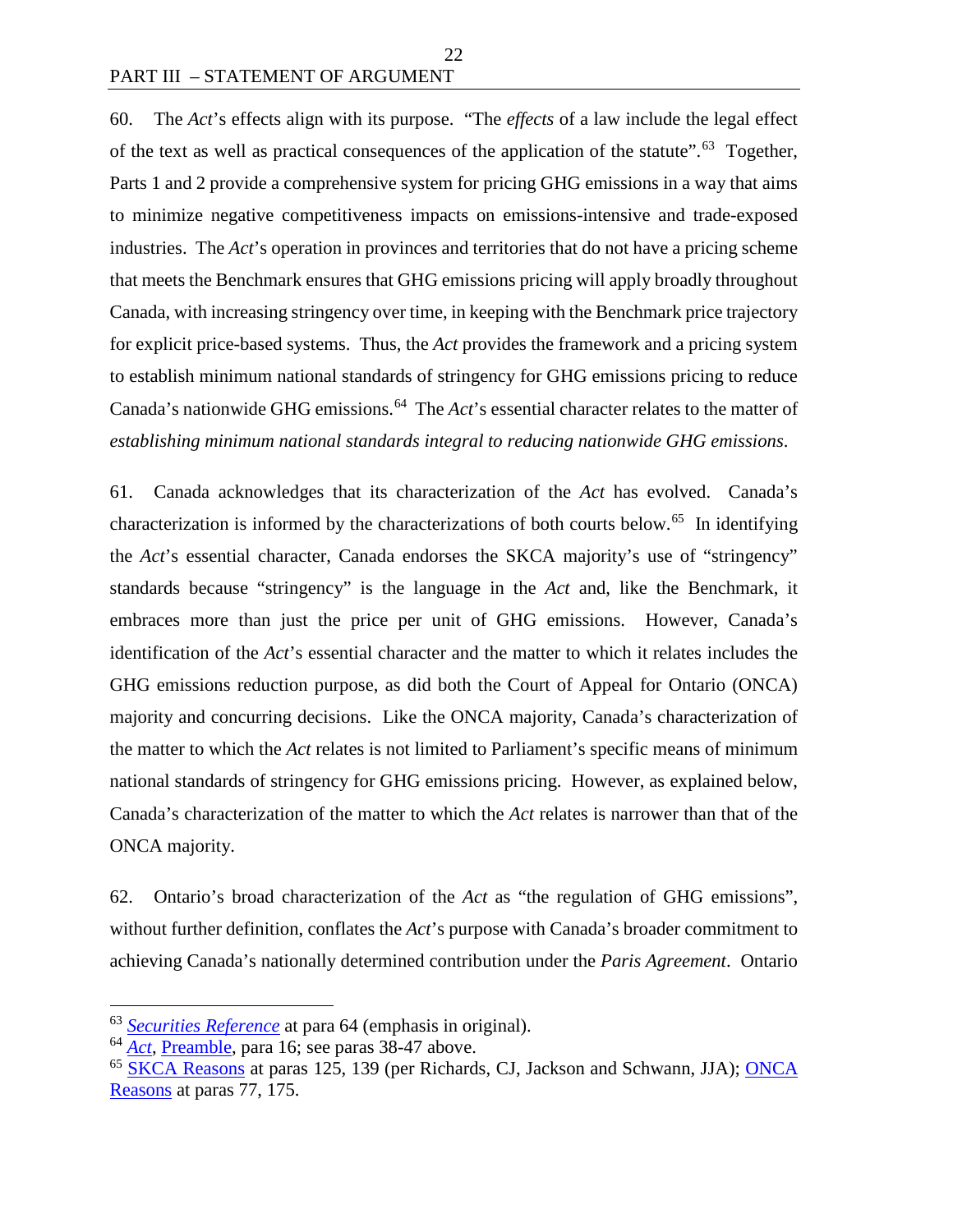extracts one paragraph of the *Act*'s preamble and ignores the remainder.<sup>[66](#page-30-1)</sup> Ontario's characterization also entirely disregards an essential feature of the *Act* – Parliament's "backstop" approach based on a stringency assessment of provincial or territorial systems relative to the Benchmark.

63. Saskatchewan's characterization of the *Act* as being "to regulate provincial sources of GHG emissions …"[67](#page-30-2) does not reflect how GHG emissions pricing works. The *Act* ensures that incentives for the behavioural changes necessary to reduce nationwide GHG emissions apply throughout Canada. It is general legislation directed to pricing GHG emissions as a global pollutant. It internalizes extra-provincial costs of GHG emissions, but it does not set the retail price of products, or otherwise tell industries how to operate. Achieving efficiencies will be a competitive advantage.<sup>[68](#page-30-3)</sup>

64. Further, neither Ontario's nor Saskatchewan's characterization accounts for the possibility that the *Act* could achieve its purpose of ensuring that carbon pricing with increasing stringency over time applies throughout Canada without the federal pricing system operating in any jurisdiction in Canada. Both characterizations are overly broad.

# <span id="page-30-0"></span>**B) Classification – the** *Act* **comes within Parliament's peace, order, and good government jurisdiction to address a matter of national concern**

65. The second step in a division of powers analysis is determining "[i]f the 'matter' of the legislation comes within the 'subject' of the head of power".[69](#page-30-4) Here, *establishing minimum national standards integral to reducing nationwide GHG emissions* comes within Parliament's jurisdiction to make "laws for the peace, order, and good government of Canada, in relation to all matters not coming within the classes of subjects by this Act assigned exclusively to the legislatures of the provinces."<sup>[70](#page-30-5)</sup> It is a matter of national concern.

<span id="page-30-1"></span> <sup>66</sup> Ontario's Factum at para 36.

<span id="page-30-2"></span><sup>67</sup> Saskatchewan's Factum at paras 22, 38, 75.

<span id="page-30-3"></span><sup>68</sup> CR, Vols 1-2, Tab 1, Moffet at paras 100, 113-15, 125, Ex R at 640-41; CR, Vol 4, Dr. Rivers, Ex B at 1094-96, 1109.

<span id="page-30-4"></span><sup>69</sup> *[Firearms Sequel](https://scc-csc.lexum.com/scc-csc/scc-csc/en/14713/1/document.do)* at para 32.

<span id="page-30-5"></span><sup>70</sup> [\(UK\) 30 & 31 Victoria, c 3, s 91.](https://laws.justice.gc.ca/eng/Const/FullText.html#h-17)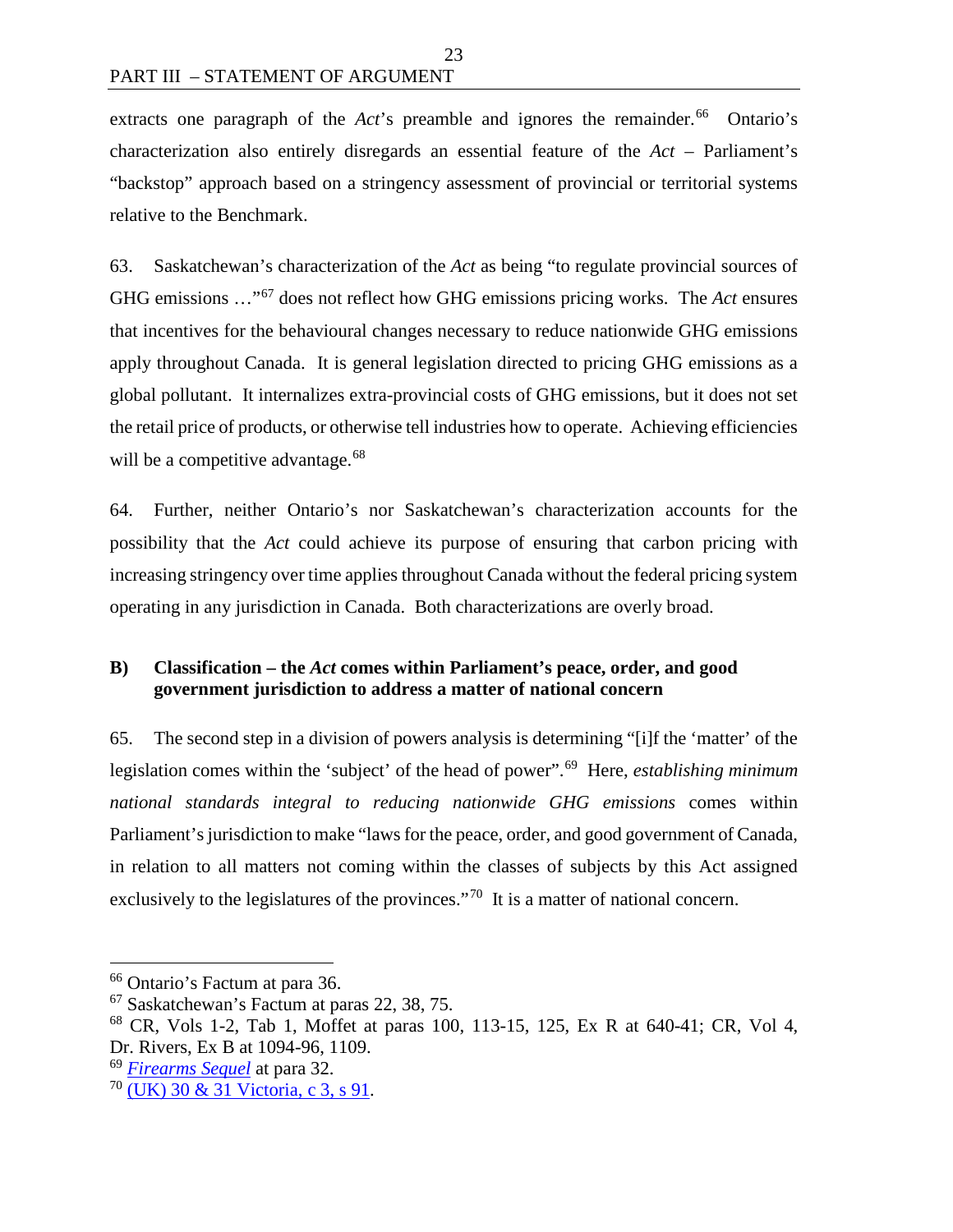# <span id="page-31-0"></span>**i. Canadian constitutional law jurisprudence has well established Parliament's power to address matters of national concern**

24

66. The national concern branch of Parliament's "peace, order, and good government" (POGG) power in the *Constitution Act, 1867* is a well-established aspect of Canadian constitutional jurisprudence.[71](#page-31-1) Lord Watson first articulated it in the *Local Prohibition* case, where he stated, "[t]heir Lordships do not doubt that some matters, in their origin local and provincial, might attain such dimensions as to affect the body politic of the Dominion, and to justify the Canadian Parliament in passing laws for their regulation".[72](#page-31-2)

67. In *Crown Zellerbach*, this Court comprehensively reviewed the jurisprudential evolution of the national concern branch of Parliament's POGG power. After confirming that the national concern branch is distinct from the emergency branch, the Court set out criteria to be used in determining whether a matter constitutes a national concern, as follows:

> The national concern doctrine applies both to new matters which did not exist at Confederation and to matters which, although originally of a local or private nature in a province, have since … become matters of national concern;

> For a matter to qualify as a matter of national concern in either sense it must have a singleness, distinctiveness and indivisibility that clearly distinguishes it from matters of provincial concern and a scale of impact on provincial jurisdiction that is reconcilable with the fundamental distribution of powers under the Constitution;

> In determining whether a matter has achieved the required degree of singleness, distinctiveness and indivisibility that clearly distinguishes it from matters of provincial concern it is relevant to consider what would be the effect on extra-provincial interests of a provincial failure to deal effectively with the control or regulation of the intra-provincial aspects of the matter.[73](#page-31-3)

<span id="page-31-1"></span> 71 Peter W Hogg, *Constitutional Law of Canada*, 5th ed (Toronto: Carswell, 2007) (looseleaf revision 2018-1) at pp  $17-8 - 17-12$ , CBA, Tab 16.

<span id="page-31-2"></span><sup>72</sup> *[Ontario \(AG\) v Canada \(AG\)](http://www.bailii.org/uk/cases/UKPC/1896/1896_20.html)*, [1896] UKPC 20 at p 9, [1896] AC 348 at 361.

<span id="page-31-3"></span><sup>73</sup> *[R v Crown Zellerbach Canada Ltd](https://scc-csc.lexum.com/scc-csc/scc-csc/en/306/1/document.do)*, [1988] 1 SCR 401 at 423-34 [*Crown Zellerbach*].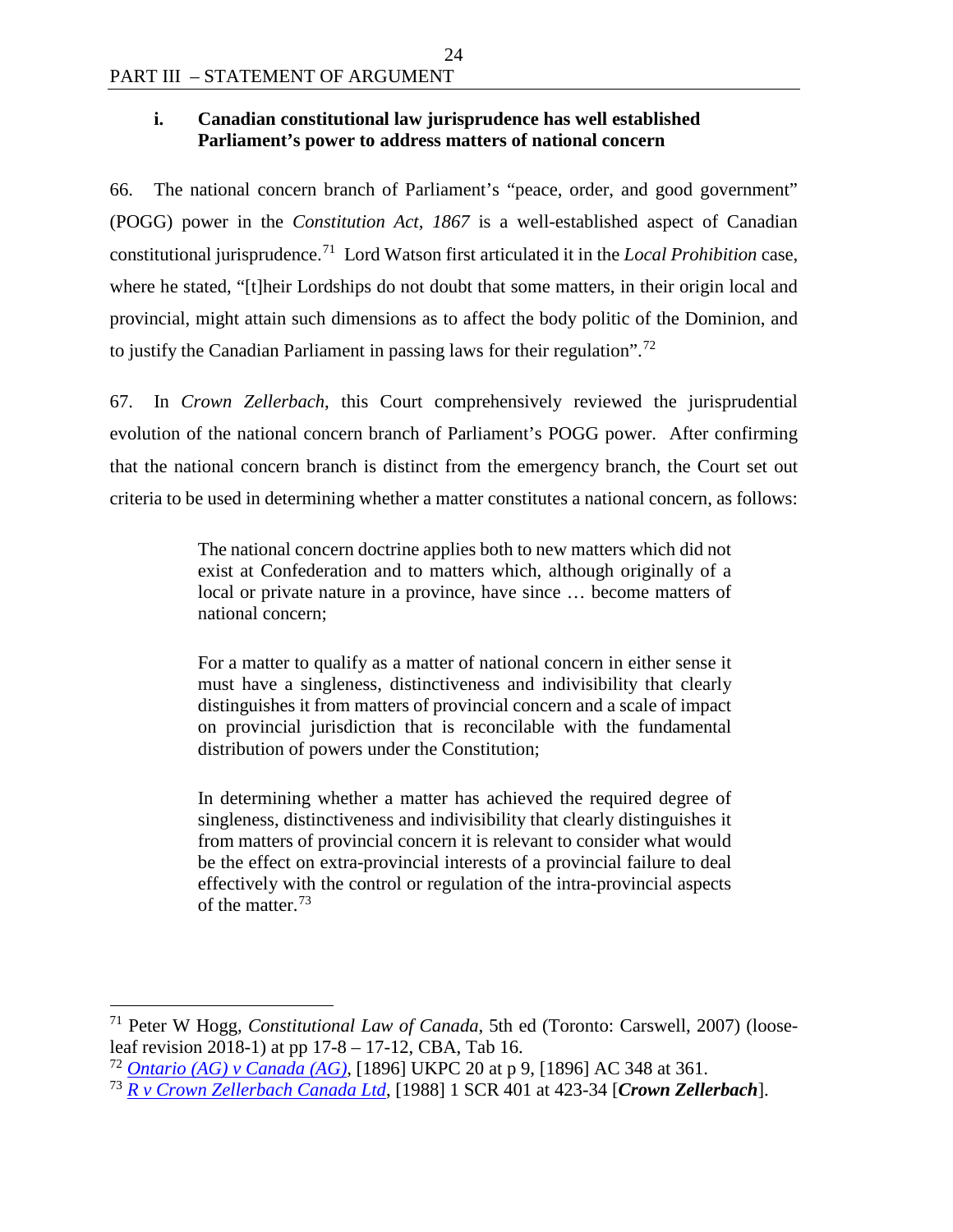#### 68. The matter to which the *Act* relates satisfies each of the *Crown Zellerbach* criteria.

25

69. The classification stage of the analysis "may require interpretation of the scope of the power."[74](#page-32-0) Canada agrees with Ontario that this case provides the Court with an opportunity to modernize the test set out in 1988 by drawing on this Court's decisions applying the general branch of the trade and commerce power. Canada submits that the following threestep test for assessing the proposed matter both captures the essence of the national concern branch and reflects this Court's more recent jurisprudential developments. First, **is there a new matter or has there been a transformation**? Is there a new matter or a "factual matrix that supports [Parliament's] assertion of a constitutionally significant transformation"?<sup>75</sup> This question captures the *raison d'être* of the national concern doctrine. As a matter of evidence, this step provides a significant initial limit to Parliament's resort to the POGG power. Second, **is it distinctly national**? Is there a recognizable matter that is distinctly national; qualitatively different from that which is local? This should be assessed using the provincial inability test as applied under the general branch of the trade and commerce power.[76](#page-32-2) Third, **is it reconcilable with the balance of federalism?** Is the impact of recognizing the matter as falling within Parliament's legislative jurisdiction reconcilable with the fundamental distribution of legislative powers under the Constitution?

70. Canada agrees with Ontario that distinctiveness refers to a qualitative difference. But, Canada says that the provincial inability analysis is more than an indicium of distinctiveness, it is the test for distinctiveness. Indeed, Professor Hogg describes provincial inability as "the most important element of national concern".[77](#page-32-3) This clarification, through the application of established principles, aids in circumscribing the scope of the POGG power.

<span id="page-32-0"></span> <sup>74</sup> *[Securities Reference](https://scc-csc.lexum.com/scc-csc/scc-csc/en/7984/1/document.do)* at para 65; *[Desgagnés Transport Inc v Wärtsilä Canada Inc](https://decisions.scc-csc.ca/scc-csc/scc-csc/en/18040/1/document.do)*, 2019 SCC 58 at paras 39-42 [*Desgagnés Transport*].

<sup>75</sup> *[Securities Reference](https://scc-csc.lexum.com/scc-csc/scc-csc/en/7984/1/document.do)* at para 115.

<span id="page-32-2"></span><span id="page-32-1"></span><sup>76</sup> *[Securities Reference](https://scc-csc.lexum.com/scc-csc/scc-csc/en/7984/1/document.do)* at para 118-21, 123; *[Pan-Canadian Securities](https://scc-csc.lexum.com/scc-csc/scc-csc/en/17355/1/document.do)* at paras 113-15.

<span id="page-32-3"></span><sup>77</sup> Peter W Hogg, *Constitutional Law of Canada*, 5th ed (Toronto: Carswell, 2007) (looseleaf revision 2018-1) at pp 17-14, 17-15, CBA, Tab 16.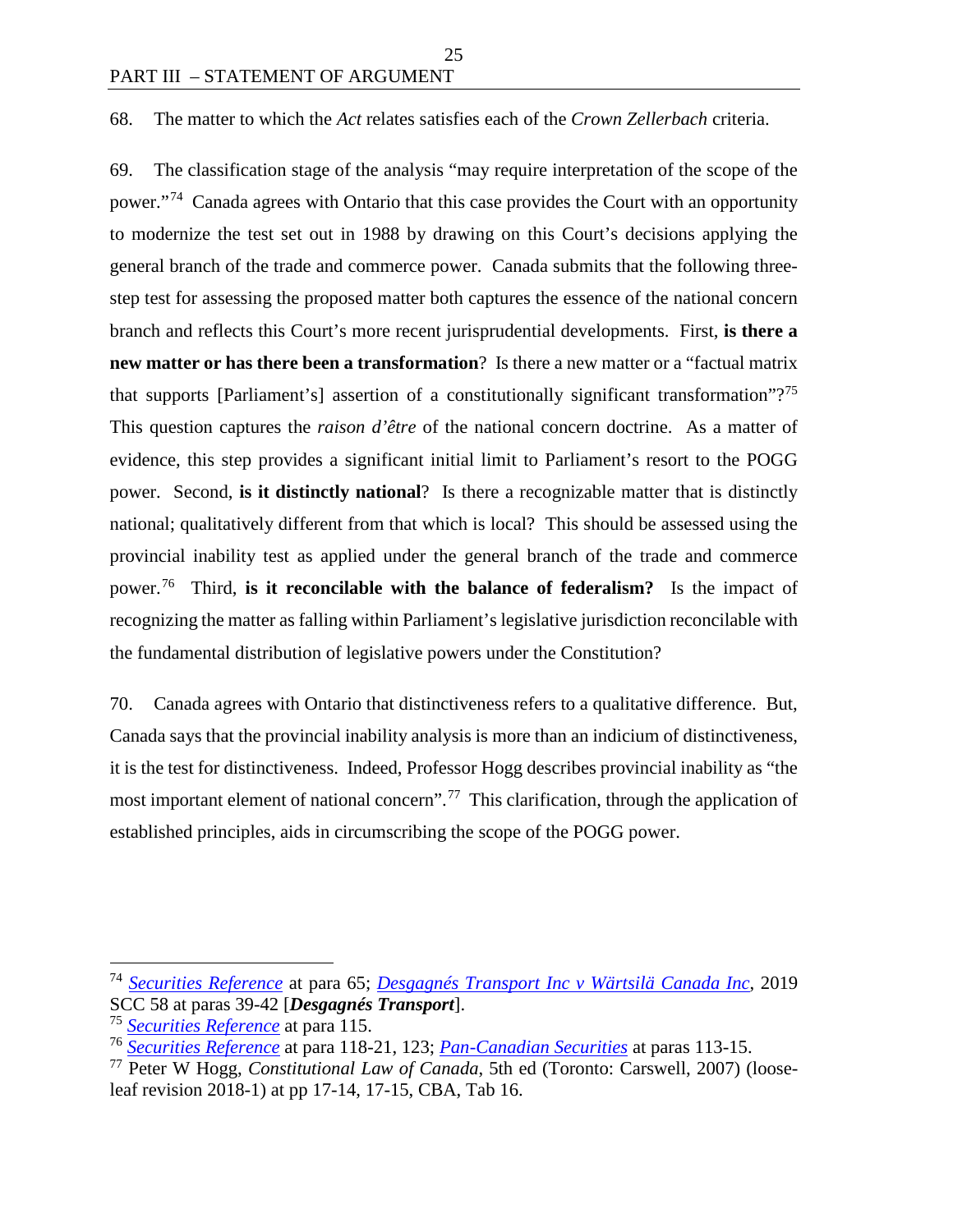71. However, Ontario's proposed "refinement" of the provincial inability test would transform the current provincial inability test into a provincial ability test.<sup>78</sup> It ignores this Court's direction that, when assessing provincial inability, a court should consider the possibility that each province "retain[s] the ability to resile from an interprovincial scheme".<sup>[79](#page-33-2)</sup>

## <span id="page-33-0"></span>**ii. Defining the matter of national concern**

72. With respect to Saskatchewan's suggestion that a subject matter must be defined at a high level of generality,<sup>[80](#page-33-3)</sup> Professor Hogg explains that a matter within the national concern branch of POGG must be "sufficiently specific to serve as a limited, justiciable restraint on federal power".[81](#page-33-4) Canada's characterization of the matter as *establishing minimum national standards integral to reducing nationwide GHG emissions* adopts the ONCA majority's characterization.[82](#page-33-5) However, Canada's definition adds two qualifiers as additional, ascertainable limits.

73. The first addition is the word "integral". This imports an assessment of the extent to which Parliament had a factual basis for enacting the legislation into the definition of the matter. It requires that Parliament must legislate on an evidentiary basis. It limits Parliament's jurisdiction to establishing minimum national standards that Parliament has a rational basis to believe will have a demonstrable impact on Canada's nationwide GHG emissions. A measure that is only tangentially related to reducing Canada's nationwide emissions would not qualify. It is well established that facts can be essential to constitutional adjudication before the courts.<sup>[83](#page-33-6)</sup>

<span id="page-33-1"></span> <sup>78</sup> Ontario's Factum at paras 52-57.

<span id="page-33-2"></span><sup>79</sup> *[Securities Reference](https://scc-csc.lexum.com/scc-csc/scc-csc/en/7984/1/document.do)* at para 119; *[Pan-Canadian Securities](https://scc-csc.lexum.com/scc-csc/scc-csc/en/17355/1/document.do)* at para 113.

<span id="page-33-3"></span><sup>80</sup> Saskatchewan's Factum at paras 41, 54-57, 58.

<span id="page-33-4"></span><sup>81</sup> Peter W Hogg, *Constitutional Law of Canada*, 5th ed (Toronto: Carswell, 2007) (looseleaf revision 2018-1) at p 15-8 CBA, Tab 16. See also *[Desgagnés Transport](https://decisions.scc-csc.ca/scc-csc/scc-csc/en/18040/1/document.do)* at paras 35-37, 166-67.

<span id="page-33-5"></span><sup>&</sup>lt;sup>82</sup> [ONCA Reasons](http://www.ontariocourts.ca/decisions/2019/2019ONCA0544.htm) at paras 77, 104.

<span id="page-33-6"></span><sup>83</sup> *Provincial Court Judges' Assn. [of New Brunswick v New Brunswick \(Minister of Justice\);](https://decisions.scc-csc.ca/scc-csc/scc-csc/en/2277/1/document.do)  Ontario Judges' Assn. [v Ontario \(Management Board\); Bodner v Alberta; Conférence des](https://decisions.scc-csc.ca/scc-csc/scc-csc/en/2277/1/document.do)*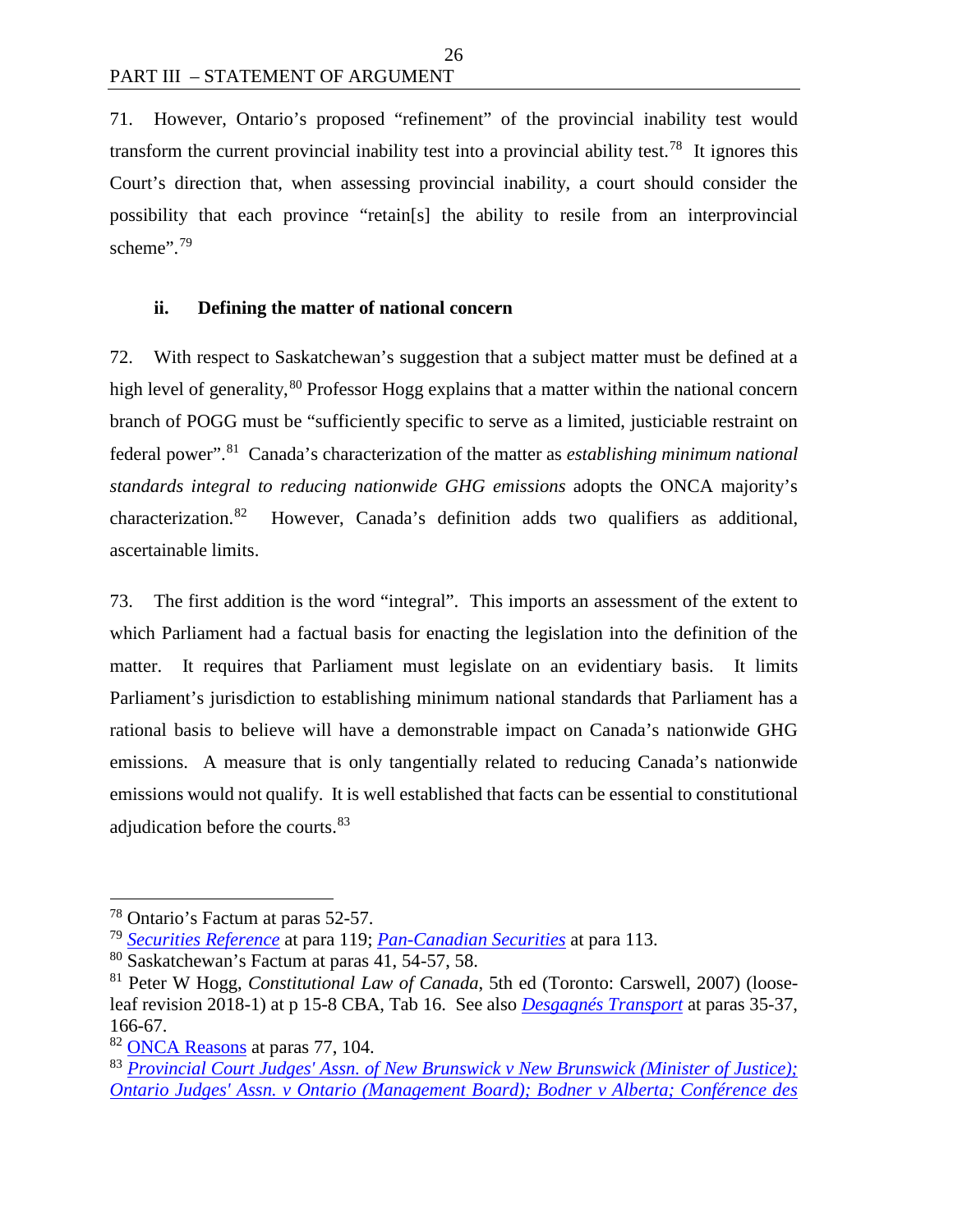$\overline{a}$ 

74. In this case, the evidentiary record demonstrates Parliament's rational basis for deciding that minimum national standards of stringency for GHG emissions pricing are integral to reducing nationwide GHG emissions. Contrary to the Appellants' assertions, [84](#page-34-0) the case before this Court is not a policy debate, or about engaging this Court in an assessment of policy efficacy. Rather, the evidence regarding the efficacy of carbon pricing, the estimated nationwide GHG emissions reductions resulting from increasingly stringent carbon pricing throughout Canada, and the international consensus that carbon pricing is essential to the global effort to limit GHG emissions is the factual foundation relied on by Parliament. It confirms Parliament's rational basis for enacting the *Act* to achieve a substantial reduction in nationwide GHG emissions. [85](#page-34-1)

27

75. The second qualifier is the reference to "nationwide" GHG emissions, which ensures that Parliament's jurisdiction is limited to truly national mitigation measures. This qualifier incorporates the provincial inability test into the definition of the subject matter itself. This will be explained further below in applying the *Crown Zellerbach* test to this subject matter.

76. Identifying a POGG subject matter with regard to achieving a particular substantive objective further ensures that recognized matters of national concern are defined as narrowly as possible. For example, in *Munro v National Capital Commission*, this Court defined the subject matter as "the development, conservation and improvement of the National Capital Region in accordance with a coherent plan in order that the nature and character of the seat of the Government of Canada may be in accordance with its national significance."[86](#page-34-2) 

*[juges du Québec v Quebec \(Attorney General\); Minc v Quebec \(Attorney General\)](https://decisions.scc-csc.ca/scc-csc/scc-csc/en/2277/1/document.do)*, 2005 SCC 44 at paras 33-37, [2005] 2 SCR 286; *[Firearms Reference](https://scc-csc.lexum.com/scc-csc/scc-csc/en/1794/1/document.do)* at para 18; *[Reference re Anti-](https://scc-csc.lexum.com/scc-csc/scc-csc/en/2696/1/document.do)[Inflation Act](https://scc-csc.lexum.com/scc-csc/scc-csc/en/2696/1/document.do)*, [1976] 2 SCR 373 at 422-23; *[Desgagnés Transport](https://decisions.scc-csc.ca/scc-csc/scc-csc/en/18040/1/document.do)*, 2019 SCC 58 at para 51; Peter W Hogg, *Constitutional Law of Canada*, 5th ed (Toronto: Carswell, 2007) (loose-leaf revision 2018-1) at p 15-23, CBA, Tab 16; Andrew Lokan, Michael Fenrick & Christopher M Dassios, *Constitutional Litigation in Canada* (Toronto: Thomson Reuters, 2006) (looseleaf revision 2019-1) at 8-10 – 8-12, CBA, Tab 17.

<span id="page-34-0"></span> $84$  Saskatchewan's Factum at paras 1, 2, 82-86, 115; Ontario's Factum at paras 29, 56, 74.

<span id="page-34-1"></span><sup>85</sup> See paras 22-24, 32, 36-38, 48-49 above; CR, Vols 1-3, Tab 1, Moffet at paras 46-50, 97- 99, Exs K at 406, Z at 832, CC at 864; CR, Vol 4, Tab 5, Dr. Rivers, Ex C; [SKCA Reasons](https://sasklawcourts.ca/images/documents/CA_2019SKCA040.pdf) at paras 147-48; [ONCA Reasons](http://www.ontariocourts.ca/decisions/2019/2019ONCA0544.htm) at paras 168-76.

<span id="page-34-2"></span><sup>86</sup> *[Munro v National Capital Commission](https://decisions.scc-csc.ca/scc-csc/scc-csc/en/6893/1/document.do)*, [1966] SCR 663 at 671 [*Munro*].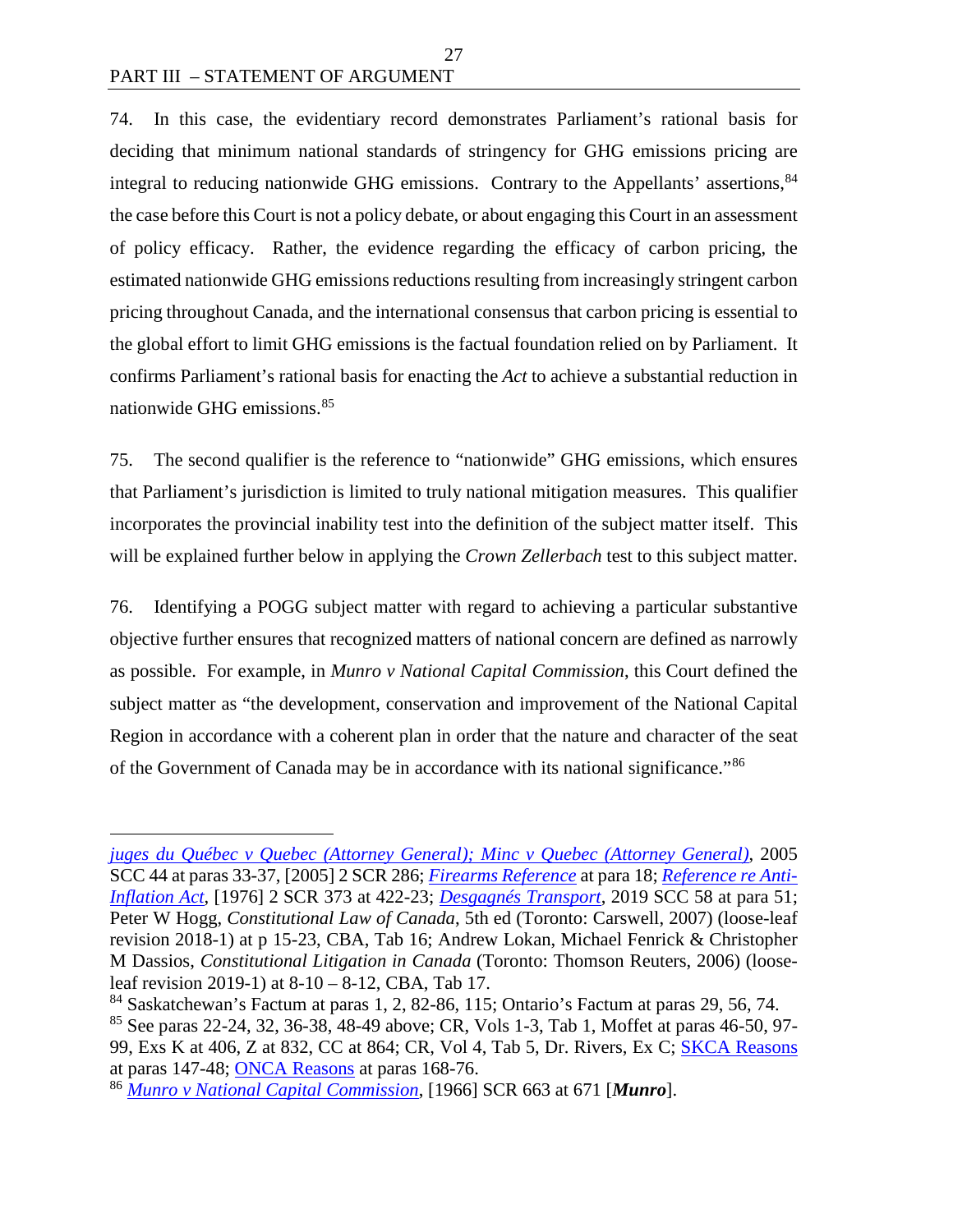77. With respect to the Appellants' objections to defining the matter in terms of establishing minimum national standards, $87$  this Court's jurisprudence supports this approach. In the *Securities Reference*, this Court opined that "[l]egislation aimed at *imposing minimum standards applicable throughout the country* and preserving the stability and integrity of Canada's financial markets might well relate to trade as a whole."[88](#page-35-2) This Court recently reiterated this statement in *Pan-Canadian Securities*. [89](#page-35-3) The *Act* aims only to address the national aspects of controlling Canada's nationwide contribution of GHG emissions to global climate change, which it does by establishing minimum national standards while providing provinces with the flexibility to maintain or establish their own pricing systems.

## <span id="page-35-0"></span>**iii. Establishing minimum national standards integral to reducing nationwide GHG emissions is a matter of national concern**

78. As set out in paragraph 69 above, the *Crown Zellerbach* test involves a three-step analysis. The first step asks whether there is a new matter or whether the matter has become one "of national concern".<sup>[90](#page-35-4)</sup> To meet this step, "Canada must present the Court with a factual matrix that supports its assertion of a constitutionally significant transformation<sup>"[91](#page-35-5)</sup> through evidence that shows that a matter is new or has attained such dimensions that it affects the nation as a whole. Establishing minimum national standards integral to reducing nationwide GHG emissions meets this threshold question.

79. While the environment is too broad to be identified as a subject matter of national concern, this Court's repeated recognition of the importance of environmental protection provides overarching context:

> ... our common future, that of every Canadian community, depends on a healthy environment. ... This Court has recognized that "(e)veryone is aware that individually and collectively, we are responsible for

<span id="page-35-1"></span> <sup>87</sup> Saskatchewan's Factum at paras 98-100; Ontario's Factum at paras 66-67.

<span id="page-35-2"></span><sup>88</sup> *[Securities Reference](https://scc-csc.lexum.com/scc-csc/scc-csc/en/7984/1/document.do)* at para 114 (emphasis added).

<span id="page-35-3"></span><sup>89</sup> *[Pan-Canadian Securities](https://scc-csc.lexum.com/scc-csc/scc-csc/en/17355/1/document.do)* at para 112.

<span id="page-35-4"></span><sup>90</sup> *[Crown Zellerbach](https://scc-csc.lexum.com/scc-csc/scc-csc/en/306/1/document.do)* at 432.

<span id="page-35-5"></span><sup>91</sup> *[Securities Reference](https://scc-csc.lexum.com/scc-csc/scc-csc/en/7984/1/document.do)* at para 115.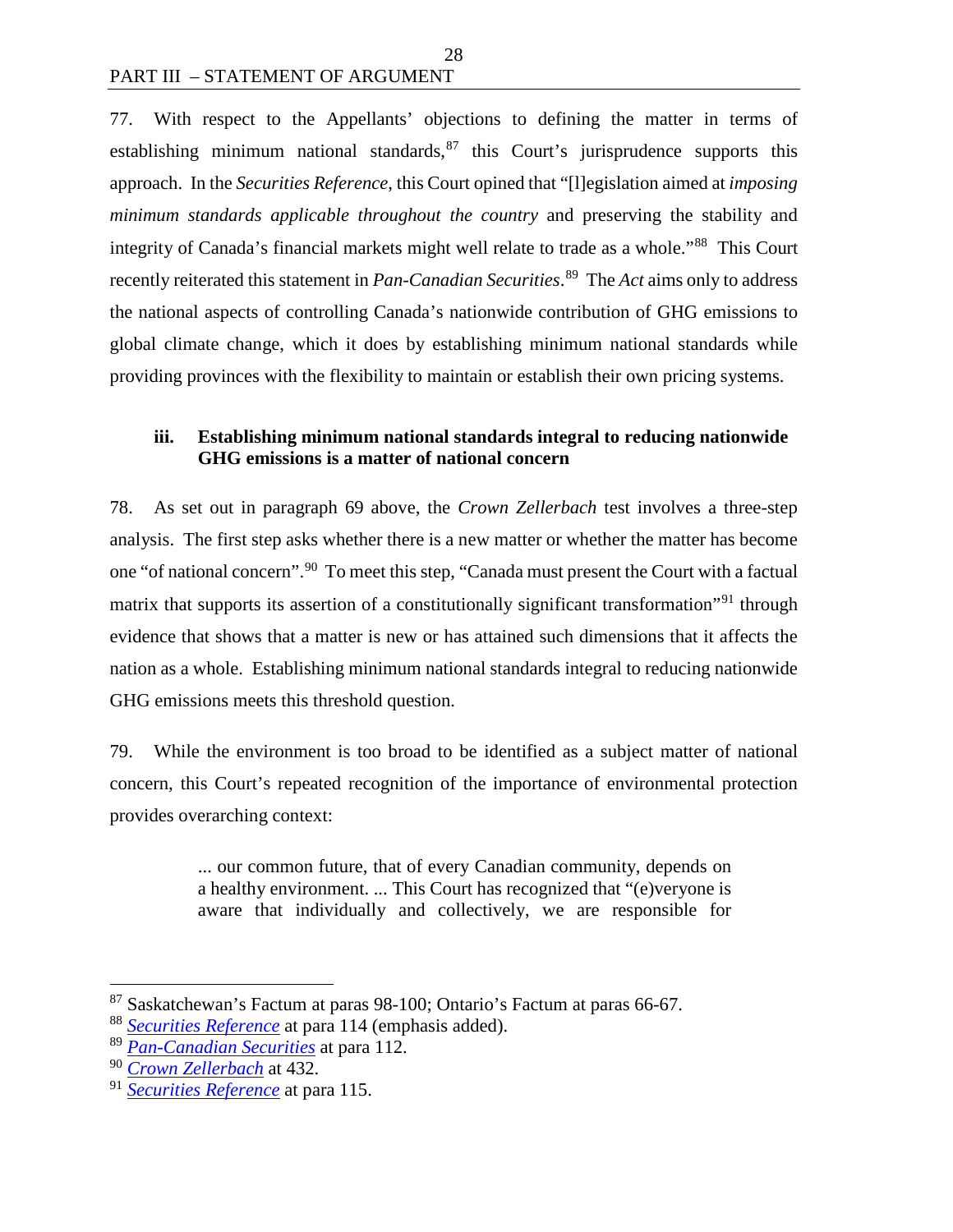preserving the natural environment … environmental protection [has] emerged as a fundamental value in Canadian society"....<sup>[92](#page-36-0)</sup>

29

80. The undisputed evidence before this Court conclusively demonstrates that GHG emissions, regardless of their origin, have extra-provincial and global impacts; they create a risk of harm to human health and the environment upon which life depends. Their detrimental impacts are significant and their reduction requires urgent, coordinated efforts, including federal action implementing minimum national standards integral to achieving nationwide emissions reductions.<sup>[93](#page-36-1)</sup> As the SKCA majority recognized, climate change is "one of the great existential issues of our time."<sup>[94](#page-36-2)</sup> The ONCA majority found the subject matter to be a new one because "the existential threat to human civilization posed by anthropogenic climate change was discovered" well after Confederation.<sup>95</sup>

81. Contrary to Saskatchewan's characterization,  $96$  the evidence establishing the impacts of *global* climate change and the urgent need to rapidly reduce *global* GHG emissions to avoid significantly worsening climate change impacts speaks to the dimensions of the problem, not just its importance. The *UNFCCC* and related international agreements also evidence the dimensions of the problem, the international community's concern, and Canada's obligations to address its contribution of GHG emissions to global climate change. Canada is not relying on the *UNFCCC* or the *Paris Agreement* as a source of expanded federal legislative powers. However, as the ONCA majority noted, the "fact that a challenged

<span id="page-36-0"></span> <sup>92</sup> *[British Columbia v Canadian Forest Products Ltd](https://scc-csc.lexum.com/scc-csc/scc-csc/en/2152/1/document.do)*, 2004 SCC 38 at para 7, [2004] 2 SCR 74, citing *114957 [Canada Ltée \(Spraytech, Société d'arrosage\) v Hudson \(Town\)](https://scc-csc.lexum.com/scc-csc/scc-csc/en/1878/1/document.do)*, 2001 SCC 40 at para 1, [2001] 2 SCR 241 [*Spraytech*]. See also *[Friends of the Oldman River Society](https://scc-csc.lexum.com/scc-csc/scc-csc/en/829/1/document.do)  [v Canada \(Minister of Transport\)](https://scc-csc.lexum.com/scc-csc/scc-csc/en/829/1/document.do)*, [1992] 1 SCR 3 at 16 [*Oldman River*]; *[Ontario v Canadian](https://scc-csc.lexum.com/scc-csc/scc-csc/en/1280/1/document.do)  [Pacific Ltd](https://scc-csc.lexum.com/scc-csc/scc-csc/en/1280/1/document.do)*, [1995] 2 SCR 1031 at para 55.

<span id="page-36-1"></span> $93$  CR, Vols 1-2, Tab 1, Moffet at paras 6-42, Exs A-I; see paras 9-19 above.

<span id="page-36-2"></span><sup>&</sup>lt;sup>94</sup> [SKCA Reasons](https://sasklawcourts.ca/images/documents/CA_2019SKCA040.pdf) at para 4.

<span id="page-36-3"></span><sup>95</sup> [ONCA Reasons](http://www.ontariocourts.ca/decisions/2019/2019ONCA0544.htm) at para 104. See also Spencer R Weart, *The Discovery of Global Warming*  (Cambridge, MA: Harvard University Press, 2008) ch 1-2, CBA, Tab 19; James R Fleming, *Historical Perspectives on Climate Change* (Oxford: Oxford University Press, 1998) ch 6, CBA, Tab 13.

<span id="page-36-4"></span><sup>96</sup> Saskatchewan's Factum at para 47.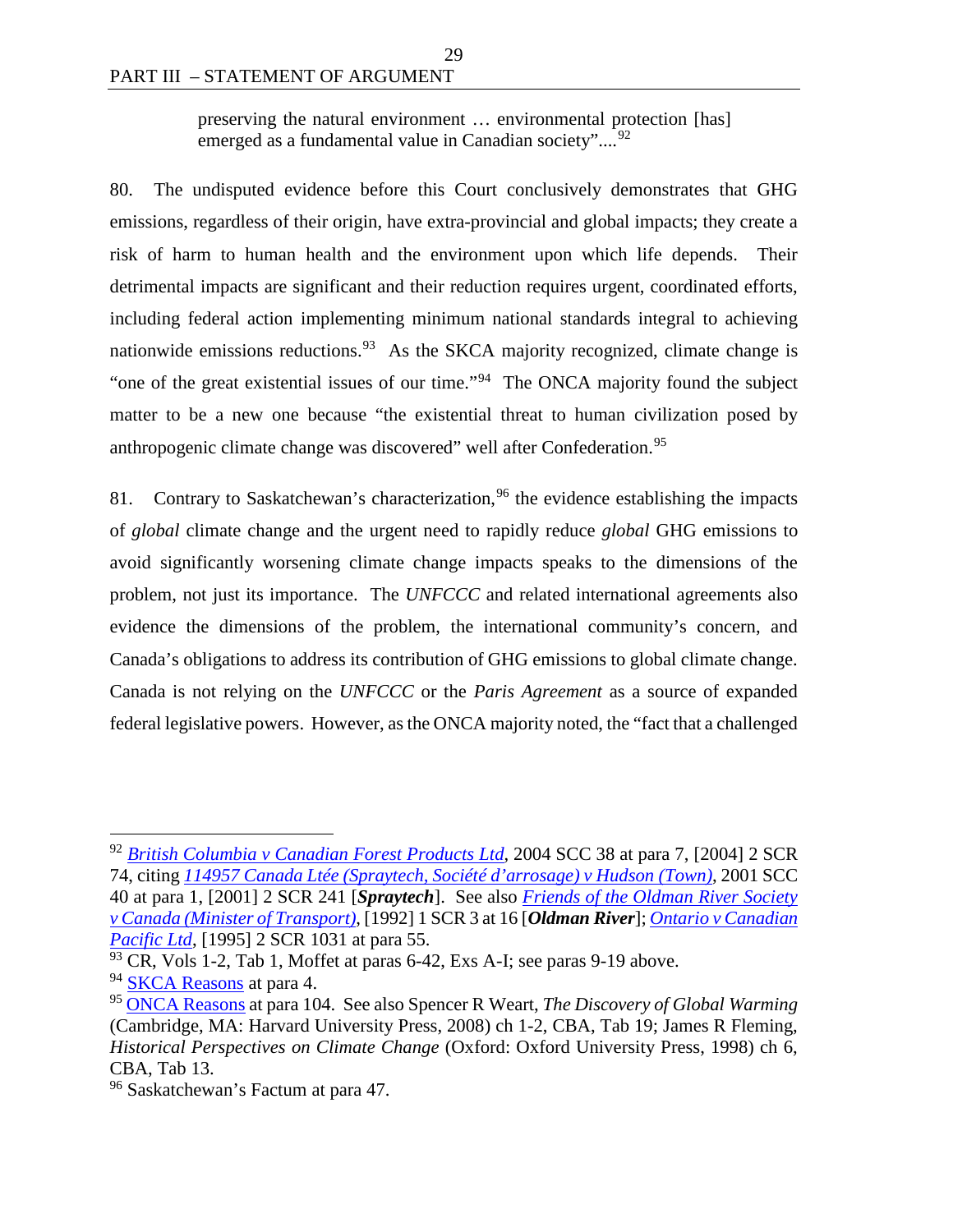law is related to Canada's international obligations is pertinent to its importance to Canada as a whole". $97$ 

30

82. Juxtaposing Canada's emissions reduction targets with Canada's emissions trends since 1990 demonstrates the necessity of a national approach. Historically, Canada has not been on track to meet its reduction targets. Canada's first target under the *UNFCCC*, which came into force in 1994, was to return Canada's emissions to 1990 levels. Under the *Copenhagen Accord*, Canada pledged to reduce its emissions by 17% below 2005 levels by 2020. Canada's current target under the *Paris Agreement* is 30% below 2005 levels by 2030. Canada's GHG emissions in 2016 were 704 Mt CO<sub>2</sub>e, which was 101 Mt CO<sub>2</sub>e higher than 1990 levels, but 3.8% lower than in 2005. By 2030, Canada's nationwide annual emissions must be 192 Mt CO2e lower than in 2016 to meet its current *Paris Agreement* target. Canada is expected to show a progression in ambition by  $2025.^{98}$  $2025.^{98}$  $2025.^{98}$ 

83. More generally, timely Canadian action is important to encourage global action to mitigate GHG emissions. Uncertainty in our domestic action on climate change limits our ability and credibility to encourage other countries to take required action. Having this credibility and ability to encourage global action is critical as the rise in temperatures in Canada will be double the global average and even higher in the Arctic.

84. Given the role that increasing atmospheric concentrations of GHG emissions have in causing global climate change and the significant detrimental impacts of climate change throughout Canada, establishing minimum national standards integral to reducing nationwide GHG emissions is a matter of national and international concern.<sup>[99](#page-37-2)</sup>

<span id="page-37-0"></span> <sup>97</sup> [ONCA Reasons](http://www.ontariocourts.ca/decisions/2019/2019ONCA0544.htm) at para 106; *[Crown Zellerbach](https://scc-csc.lexum.com/scc-csc/scc-csc/en/306/1/document.do)* at 419, 436-37; Peter W Hogg, *Constitutional Law of Canada*, 5th ed (Toronto: Carswell, 2007) (loose-leaf revision 2018- 1) at pp 11-17, 11-18, CBA, Tab 16. *Contra* Saskatchewan's Factum at para 93.

<span id="page-37-1"></span><sup>98</sup> CR, Vol 1, Tab 1, Moffet at paras 28, 32, 34, 36, 43-45; CR, Vol 3, Tab 2, Dr. Blain at paras 18, 21, Ex A at 979-80.

<span id="page-37-2"></span><sup>99</sup> CR, Vol 1, Tab 1, Moffet at paras 7-26, Exs A-G; *[Crown Zellerbach](https://scc-csc.lexum.com/scc-csc/scc-csc/en/306/1/document.do)* at 436-37; Court of Appeal, The Hague, October 9, 2018, *[Urgenda Foundation v The State of the Netherlands](https://uitspraken.rechtspraak.nl/inziendocument?id=ECLI:NL:GHDHA:2018:2610)*, Case Number: 200.178.245/01 (The Netherlands) at paras 44, 45, 67, 71.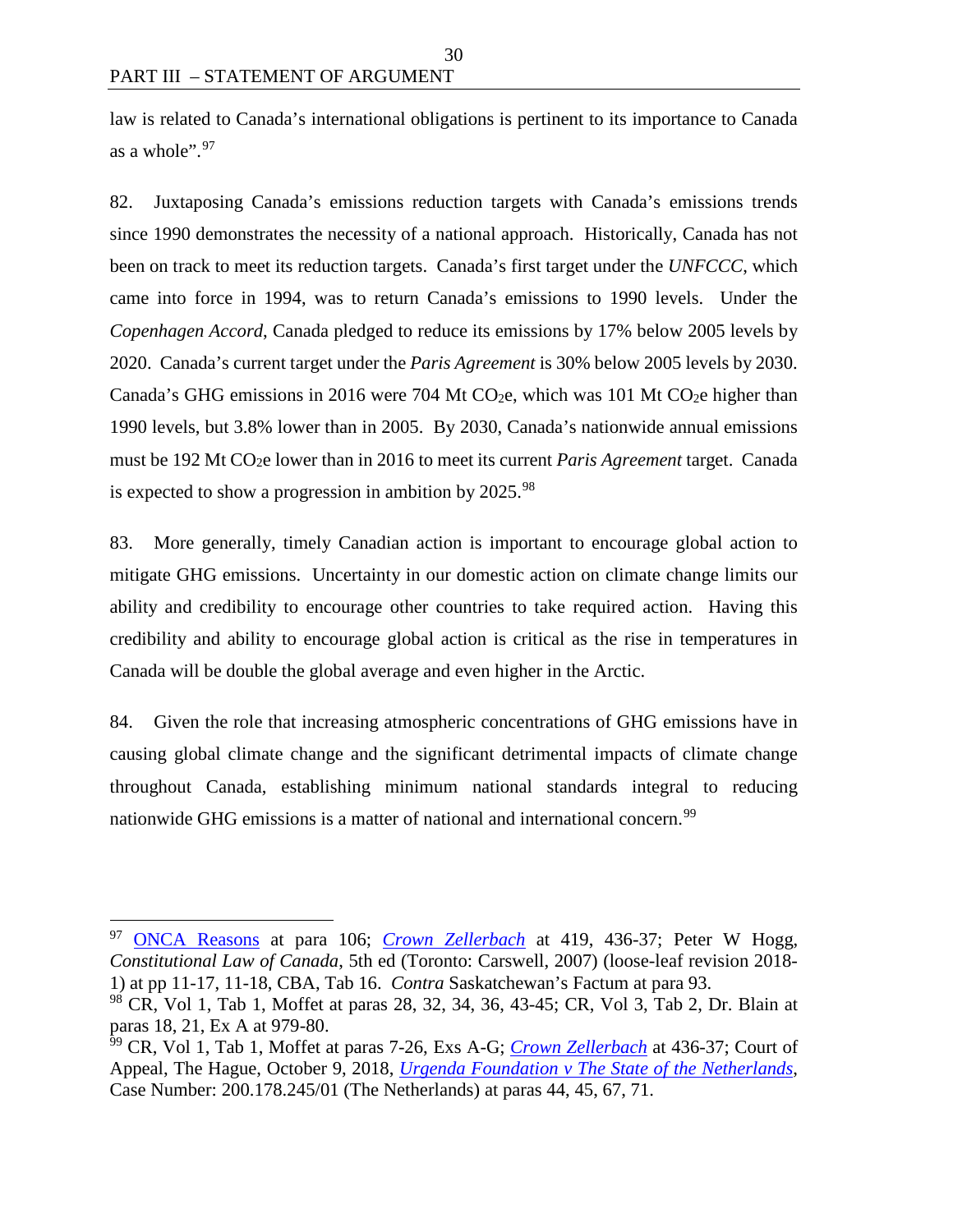#### **iv. Establishing minimum national standards integral to reducing nationwide GHG emissions is a single, distinct, and indivisible subject matter**

31

85. The second step in the *Crown Zellerbach* test asks whether the subject matter is "single, distinct, and indivisible", informed by the provincial inability test.<sup>100</sup> This criterion requires that there be a discernable distinction or dividing line between the subject matter over which Parliament has jurisdiction and matters that are local in nature, and thus within provincial jurisdiction. *Establishing minimum national standards integral to reducing nationwide GHG emissions* is a single, distinct, and indivisible subject matter. Its two essential defining elements limit the scope of Parliament's jurisdiction and provide a clear dividing line between federal and provincial jurisdiction.

86. Contrary to the Appellants' submissions, the matter is narrower than "GHG emissions" *simpliciter*, which is the matter on which they base much of their distinctiveness arguments.<sup>[101](#page-38-1)</sup> However, including "GHG emissions", a harmful and pervasive pollutant that cannot be geographically contained, as one of the core defining elements in the subject matter is consistent with this Court's jurisprudence. "[B]oth the majority and dissenting judgments in *Crown Zellerbach* support federal legislation that is appropriately targeted at reducing nationally and internationally significant environmental harm."<sup>[102](#page-38-2)</sup>

87. In *Hydro-Québec*, this Court's most recent decision considering whether environmental legislation could be upheld under the national concern branch of Parliament's POGG power, the judgment in which the national concern branch was applied turned on how the pollutant was defined. The majority upheld federal regulation of "toxic substances" under Part II of the former *CEPA* as a valid exercise of Parliament's criminal law power and did not consider the national concern doctrine. The dissent took the view that Part II could not be upheld under Parliament's criminal law power or under the national concern branch of POGG. The broad and amorphous definition of "toxic substance" in the former *CEPA* was

<span id="page-38-0"></span> <sup>100</sup> *[Crown Zellerbach](https://scc-csc.lexum.com/scc-csc/scc-csc/en/306/1/document.do)* at 432-34.

<span id="page-38-2"></span><span id="page-38-1"></span> $101$  Saskatchewan's Factum at paras 72, 75, 78, 92; Ontario's Factum at paras 59, 61, 62, 65. <sup>102</sup> Nathalie Chalifour, "Canadian Climate Federalism: Parliament's Ample Constitutional Authority to Legislate GHG Emissions" (2016) 36 NJCL 331 at 365-67 [*Canadian Climate Federalism*], CBA, Tab 10.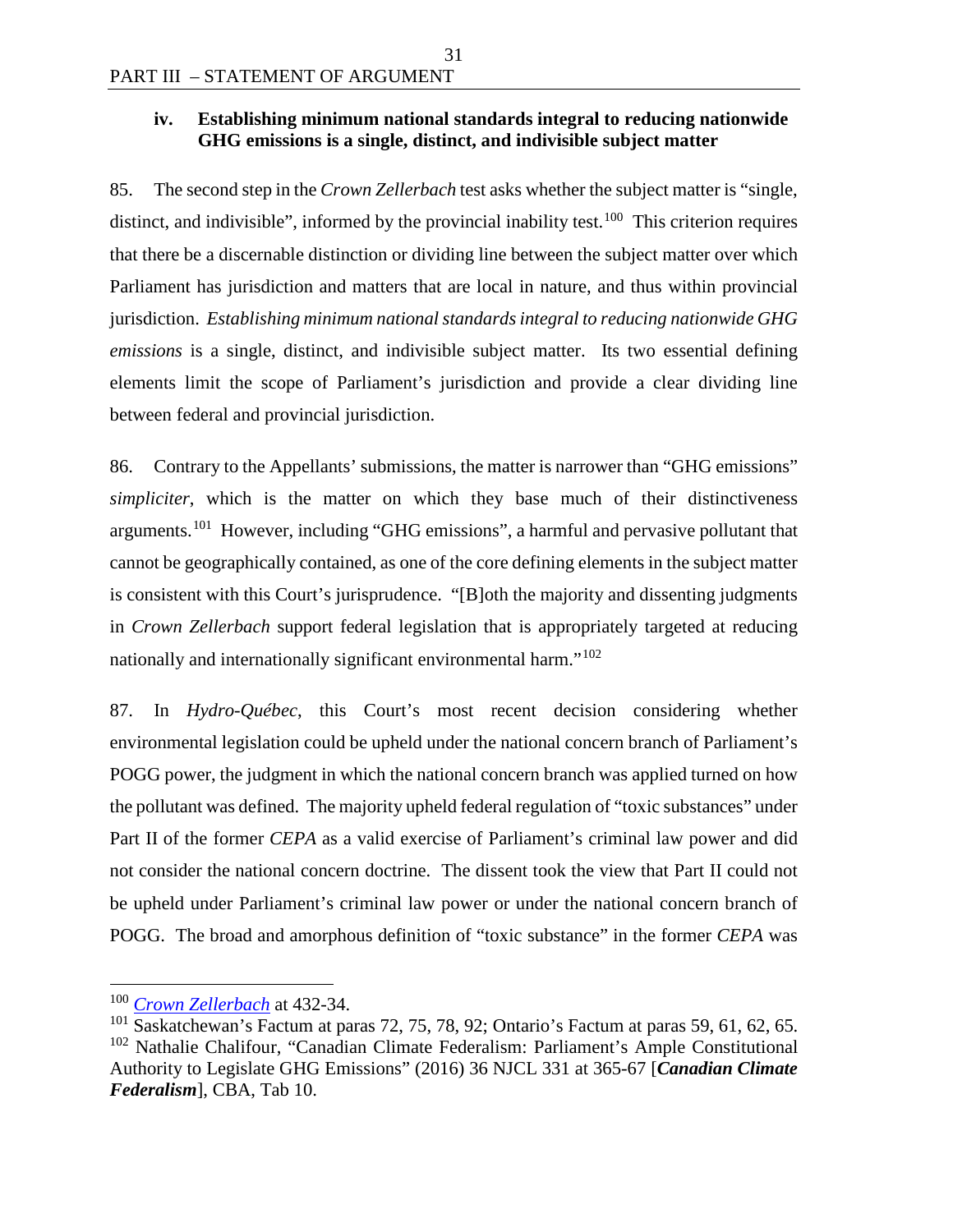central to the dissent's reasoning in *Hydro-Québec*. It found that there was "no analogous clear distinction between types of toxic substances, either on the basis of degree of persistence and diffusion into the environment and the severity of their harmful effect or on the basis of their extraprovincial aspects."[103](#page-39-0)

88. In stark contrast, the subject matter and the *Act* target a distinct type of pollutant with indisputable persistence, atmospheric diffusion, harmful effects, and interprovincial aspects. GHG emissions are a discrete and distinct form of air pollution. The *UNFCCC* and subsequent international agreements explicitly define and identify GHGs based on specific scientific characteristics, including their global warming potential. GHG emissions are a measurable and persistent atmospheric pollutant. Their interprovincial, national, and global effects are well established.[104](#page-39-1) While many sectors generate GHG emissions, setting minimum national standards integral to reducing nationwide emissions affects only one specific aspect of those sectors – the GHG emissions they generate – which is constitutionally permissible.[105](#page-39-2)

89. The *Act* could achieve its purposes without the federal pricing scheme established by the *Act* (i.e. the backstop) operating in any jurisdiction. However, contrary to Ontario's submission,  $106$  where it does operate, it is patently limited to pricing GHG emissions. The Part 1 fuel charge applies to the fuels listed in Schedule 2, each of which emit GHGs when burned and for which the charge rate is based on its  $CO<sub>2</sub>e$  emissions factor. The Part 2 OBPS applies to the GHGs listed in Schedule 3 of the *Act*, being the *UNFCCC*-defined GHGs. While the *Act* gives the Governor in Council discretion to prescribe additional substances as a "fuel" for Schedule 2 and to add a "gas… and its global warming potential" to Schedule 3, the *Act*'s purpose, and the *UNFCCC*'s reporting requirements, confines this discretion. All

<span id="page-39-0"></span> <sup>103</sup> *[R v Hydro-Québec](https://scc-csc.lexum.com/scc-csc/scc-csc/en/1542/1/document.do)*, [1997] 3 SCR 213 at paras 68-70, 75, 110, 161 [*Hydro-Québec*].

<span id="page-39-1"></span><sup>104</sup> CR, Vols 1-2, Tab 1, Moffet at paras 7-8, 27-45, 61, 112, Ex D at 196, Exs H, I; CR, Vol 3, Tab 2, Dr. Blain generally, esp paras 7-8, 17-20, 22.

<span id="page-39-2"></span><sup>105</sup> *[General Motors of Canada Ltd v City National Leasing](https://scc-csc.lexum.com/scc-csc/scc-csc/en/433/1/document.do)*, [1989] 1 SCR 641 at 669-70 [*General Motors*]; *[Securities Reference](https://scc-csc.lexum.com/scc-csc/scc-csc/en/1542/1/document.do)* at para 79; *[Firearms Sequel](https://scc-csc.lexum.com/scc-csc/scc-csc/en/14713/1/document.do)* at para 32. *Contra*  Saskatchewan's Factum at paras 74, 75.

<span id="page-39-3"></span> $106$  Ontario's Factum at paras 24, 36, 63.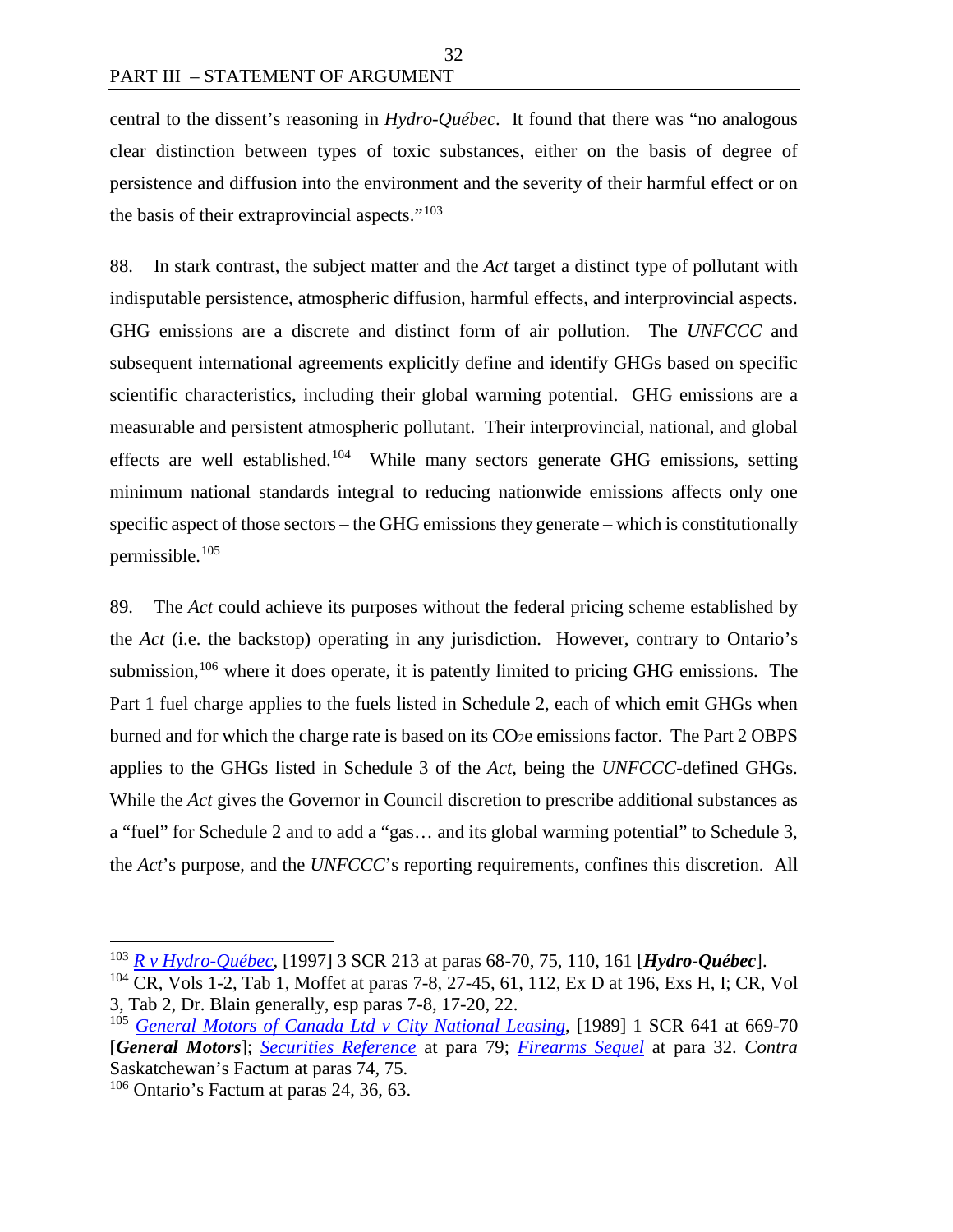discretionary grants of power are circumscribed by the statutory context in which they arise.[107](#page-40-0) This Court's decision in *Hydro-Québec* supports Canada's position.

33

90. The second core limitation is captured by the remainder of the subject matter's definition: *establishing minimum national standards integral to reducing nationwide GHG emissions*. As noted above, this element incorporates the provincial inability test into the subject matter. Properly considered and applied, the provincial inability test is a substantial limit on the scope of Parliament's jurisdiction.

# **a. The provincial inability test defines and limits the scope of Parliament's jurisdiction**

91. The provincial inability test both confirms Parliament's jurisdiction to establish minimum national standards integral to reducing nationwide GHG emissions and defines the limits of the resulting federal and provincial spheres of authority.

92. The provincial inability test helps define the scope of both Parliament's POGG jurisdiction to address matters of national concern and Parliament's general trade and commerce power. For both, its roots are in a 1976 paper written by Professor Dale Gibson, in which he identified "provincial inability" as an organizing principle for the courts' early national concern decisions, positing that a "national dimension" exists when "a significant aspect of a problem is beyond provincial reach".[108](#page-40-1) This Court then explicitly adopted the concept into the test for a matter of national concern and concurrently incorporated it into the test for the general branch of the trade and commerce power.<sup>[109](#page-40-2)</sup> Although the two powers

<span id="page-40-0"></span> <sup>107</sup> CR, Vol 1, Tab 1, Moffet at para 104; *[Act](https://laws.justice.gc.ca/eng/acts/G-11.55/index.html)*, [Preamble,](https://laws.justice.gc.ca/eng/acts/G-11.55/FullText.html#preamble) ss [3,](https://laws.justice.gc.ca/eng/acts/G-11.55/FullText.html#s-3) [166\(1\),](https://laws.justice.gc.ca/eng/acts/G-11.55/FullText.html#s-166ss-(1)ID0EHEA) [169,](https://laws.justice.gc.ca/eng/acts/G-11.55/FullText.html#s-169) [190,](https://laws.justice.gc.ca/eng/acts/G-11.55/FullText.html#s-190) [Schedule 2,](https://laws.justice.gc.ca/eng/acts/G-11.55/FullText.html#h-247111) [Schedule 3;](https://laws.justice.gc.ca/eng/acts/G-11.55/FullText.html#h-247148) *[Katz Group Canada Inc v Ontario \(Health and Long‐T](https://decisions.scc-csc.ca/scc-csc/scc-csc/en/13342/1/document.do)erm Care)*, 2013 SCC 64 at paras 24-28, [2013] 3 SCR 810.

<span id="page-40-1"></span><sup>&</sup>lt;sup>108</sup> Dale Gibson, "Measuring National Dimensions", (1976) 7 Man LJ 15 at 33-37, CBA, Tab 14.

<span id="page-40-2"></span><sup>109</sup> *[Labatt Breweries of Canada Ltd v Attorney General of Canada](https://scc-csc.lexum.com/scc-csc/scc-csc/en/5687/1/document.do)*, [1980] 1 SCR 914 at 945; *[Schneider v The Queen](https://scc-csc.lexum.com/scc-csc/scc-csc/en/2449/1/document.do)*, [1982] 2 SCR 112 at 131-32 [*Schneider*]; *[Attorney General of](https://scc-csc.lexum.com/scc-csc/scc-csc/en/2512/1/document.do)  [Canada v Canadian National Transportation Ltd](https://scc-csc.lexum.com/scc-csc/scc-csc/en/2512/1/document.do)*, [1983] 2 SCR 206 at 267 [*Canadian National Transportation*]; *[Crown Zellerbach](https://scc-csc.lexum.com/scc-csc/scc-csc/en/306/1/document.do)* at 428-34; *[General Motors](https://scc-csc.lexum.com/scc-csc/scc-csc/en/433/1/document.do)* at 662.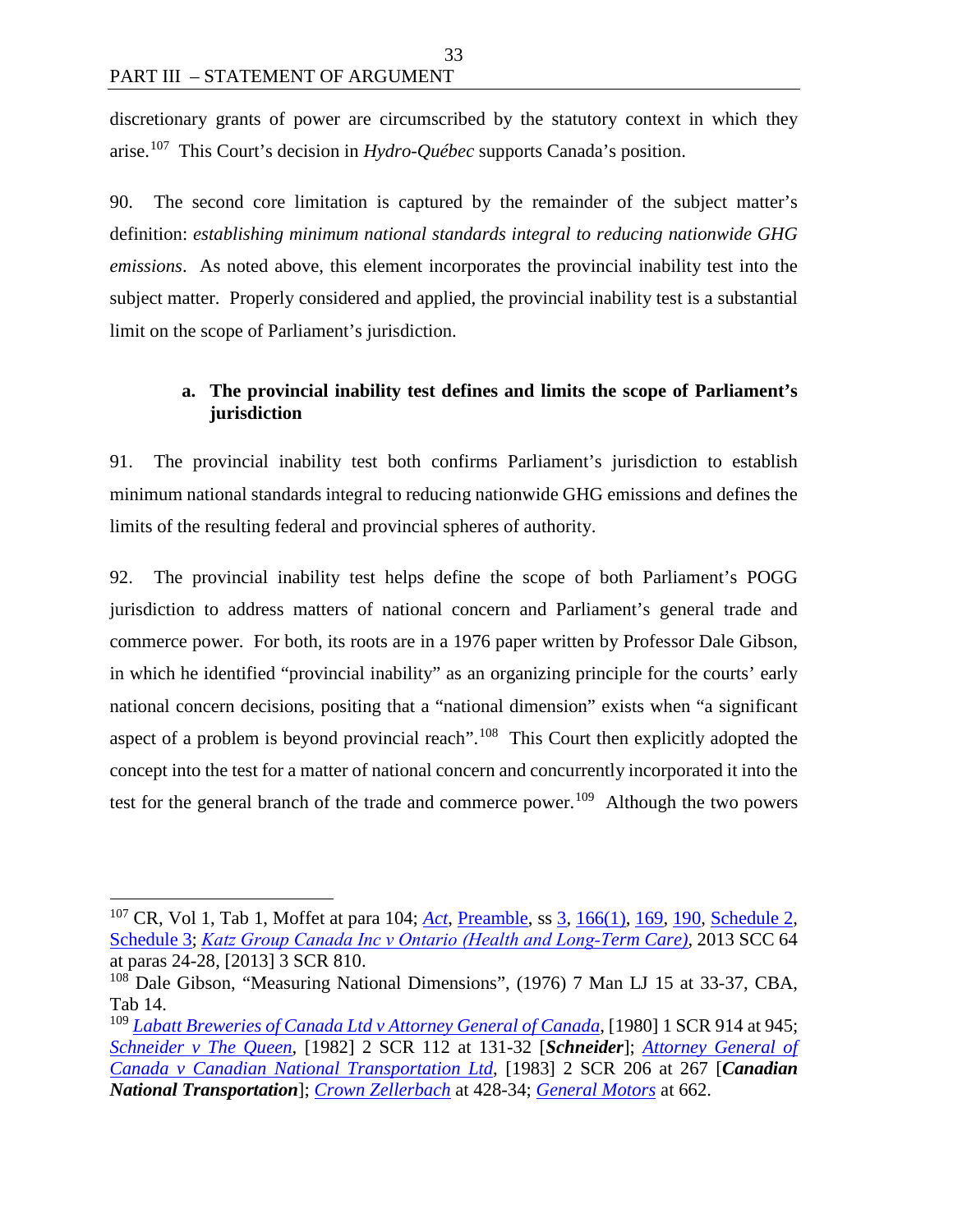are different, they share many similar characteristics. Thus, this Court's jurisprudence on provincial inability in respect of the general trade and commerce power is instructive.

34

93. In *Crown Zellerbach*, the Court said that the provincial inability test asks, "what would be the effect on extra-provincial interests of a provincial failure" to regulate the matter, which assists "in determining whether a matter has the requisite singleness or indivisibility from a functional as well as a conceptual point of view."[110](#page-41-0)

94. This Court's decision in *Schneider* demonstrates how the provincial inability test draws a line between matters that are local in nature and those that are federal. In *Schneider*, this Court found that the problem of heroin dependency is not a matter of national concern, as distinct from illegal trade in drugs, based on the provincial inability test. This Court reasoned that "[f]ailure by one province to provide treatment facilities will not endanger the interests of another province."<sup>111</sup>

95. For the general trade and commerce power, the provincial inability test is set out in the fourth and fifth indicia of federal competence. The fourth factor is whether the provinces, acting alone or in concert, would be constitutionally incapable of passing such an enactment. Under this factor, a court should consider the possibility that each province "retain[s] the ability to resile from an interprovincial scheme".<sup>112</sup> The fifth factor is whether the failure to include one or more provinces or localities would jeopardize successful operation in other parts of the country. These *indicia* help determine whether a matter is "qualitatively different from anything that could practically or constitutionally be enacted by the individual provinces either separately or in combination".<sup>[113](#page-41-3)</sup>

96. The provincial inability test defines and distinguishes *minimum national standards integral to reducing nationwide GHG emissions* from provincial matters for constitutional purposes. This matter is qualitatively different from the provinces' jurisdiction to address GHG emissions, including the provinces' jurisdiction to implement carbon pricing.

<span id="page-41-0"></span> <sup>110</sup> *[Crown Zellerbach](https://scc-csc.lexum.com/scc-csc/scc-csc/en/306/1/document.do)* at 432-34.

<span id="page-41-1"></span><sup>111</sup> *[Schneider](https://scc-csc.lexum.com/scc-csc/scc-csc/en/2449/1/document.do)* at 131-32; *[Crown Zellerbach](https://scc-csc.lexum.com/scc-csc/scc-csc/en/306/1/document.do)* at 428-29.

<span id="page-41-2"></span><sup>112</sup> *[Securities Reference](https://scc-csc.lexum.com/scc-csc/scc-csc/en/7984/1/document.do)* at para 119.

<span id="page-41-3"></span><sup>113</sup> *[Canadian National Transportation](https://scc-csc.lexum.com/scc-csc/scc-csc/en/2512/1/document.do)* at 267; *[General Motors](https://scc-csc.lexum.com/scc-csc/scc-csc/en/433/1/document.do)* at 662; *[Securities Reference](https://scc-csc.lexum.com/scc-csc/scc-csc/en/7984/1/document.do)* at paras 108, 118-21; *[Pan-Canadian Securities](https://scc-csc.lexum.com/scc-csc/scc-csc/en/17355/1/document.do)* at paras 101-03, 113-15.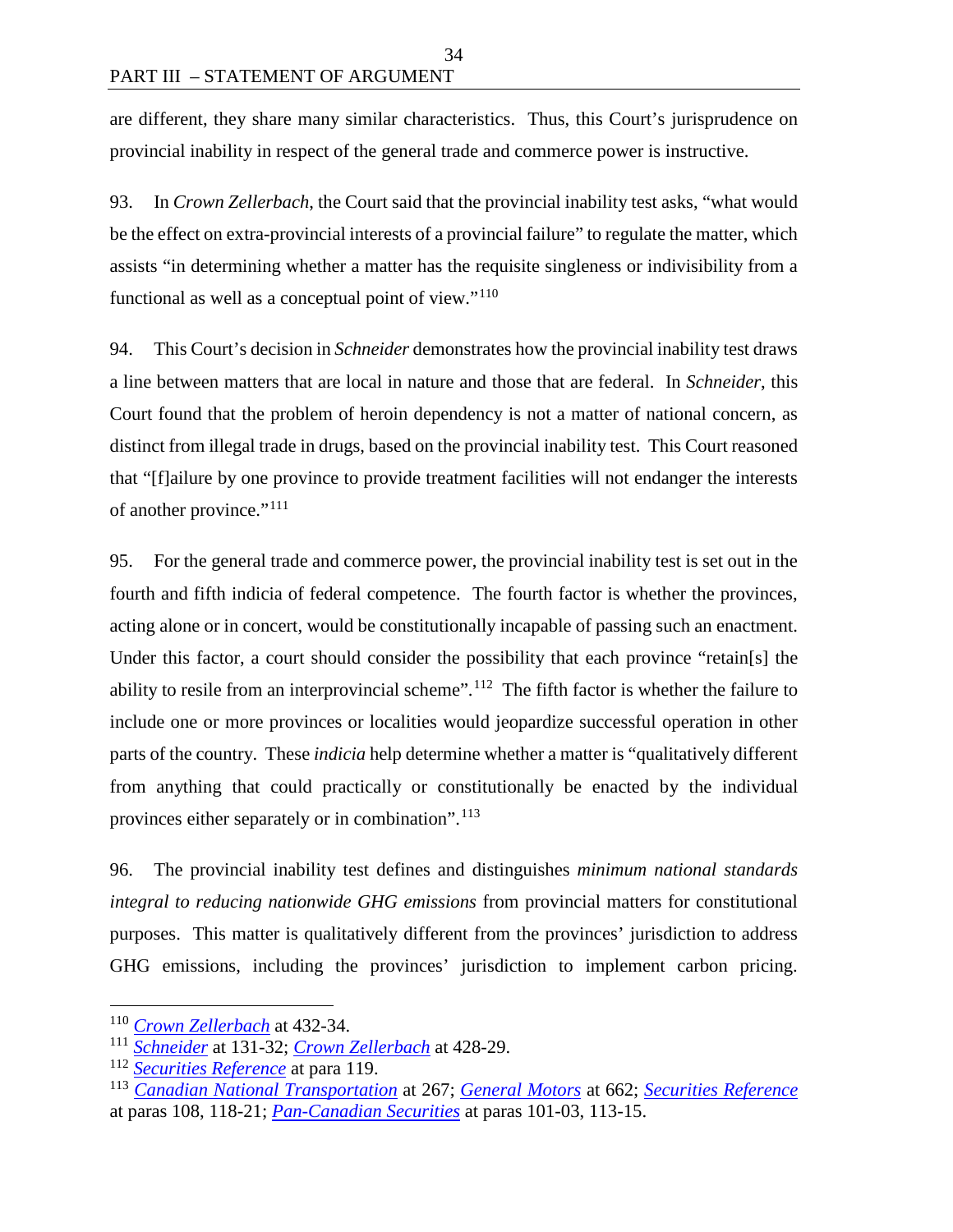Parliament's jurisdiction under this matter is limited to the national aspects of the problem. Thus, to be valid under Canada's proposed matter of national concern, a statute must not only be substantively related to reducing nationwide GHG emissions, it must implement a national measure for which the failure to include one or more provinces or territories would jeopardize its successful operation in other parts of the country. Such legislation transcends provincial constitutional competence because it protects against the ability of provinces to resile from an interprovincial scheme to the detriment of other provinces.<sup>[114](#page-42-0)</sup>

35

97. The provincial inability test is inherent in the words of s. 91, which provide for Parliament's POGG power. This power ensures that there are no jurisdictional vacuums in the distribution of powers. Here, denying Parliament jurisdiction to establish minimum national standards integral to reducing nationwide GHG emissions would leave a gaping hole in the Constitution. We would be a nation incapable of enforcing action necessary to combat an existential threat. "Such a gap is constitutional anathema in a federation."[115](#page-42-1)

98. Saskatchewan submits that provinces are "willing and able" to address climate change and reduce GHG emissions and Ontario says that "provinces are not incapable of regulating" GHG emissions,  $^{116}$  $^{116}$  $^{116}$  but this is not the test.  $^{117}$  $^{117}$  $^{117}$  The test asks what would be the effect on extraprovincial interests of a provincial failure to do so. Moreover, both make their provincial ability submissions in relation to GHG emissions generally, not the more narrowly defined matter of national concern to which the *Act* relates.

99. The Appellants' assertions that federal jurisdiction over "minimum national standards" is self-fulfilling under the provincial inability test or would empower Parliament to establish minimum national standards in nearly every area of provincial jurisdiction disregards the detrimental interprovincial impacts requirement of the test.<sup>118</sup> The ONCA majority's view that "minimum national standards to reduce GHG emissions" is a matter of national concern

<span id="page-42-0"></span> <sup>114</sup> *[Pan-Canadian Securities](https://scc-csc.lexum.com/scc-csc/scc-csc/en/17355/1/document.do)* at para 113-15. *Contra* Saskatchewan's Factum at paras 79-82, 90.

<span id="page-42-1"></span><sup>115</sup> *[Securities Reference](https://scc-csc.lexum.com/scc-csc/scc-csc/en/7984/1/document.do)* at para 83.

<span id="page-42-2"></span><sup>116</sup> Saskatchewan's Factum at paras 85, 86; Ontario's Factum at paras 71-75.

<span id="page-42-3"></span><sup>&</sup>lt;sup>117</sup> *Contra* Ontario's Factum at paras 52-58.

<span id="page-42-4"></span><sup>118</sup> Saskatchewan's Factum at paras 98, 100; Ontario's Factum at paras 66, 68, 69.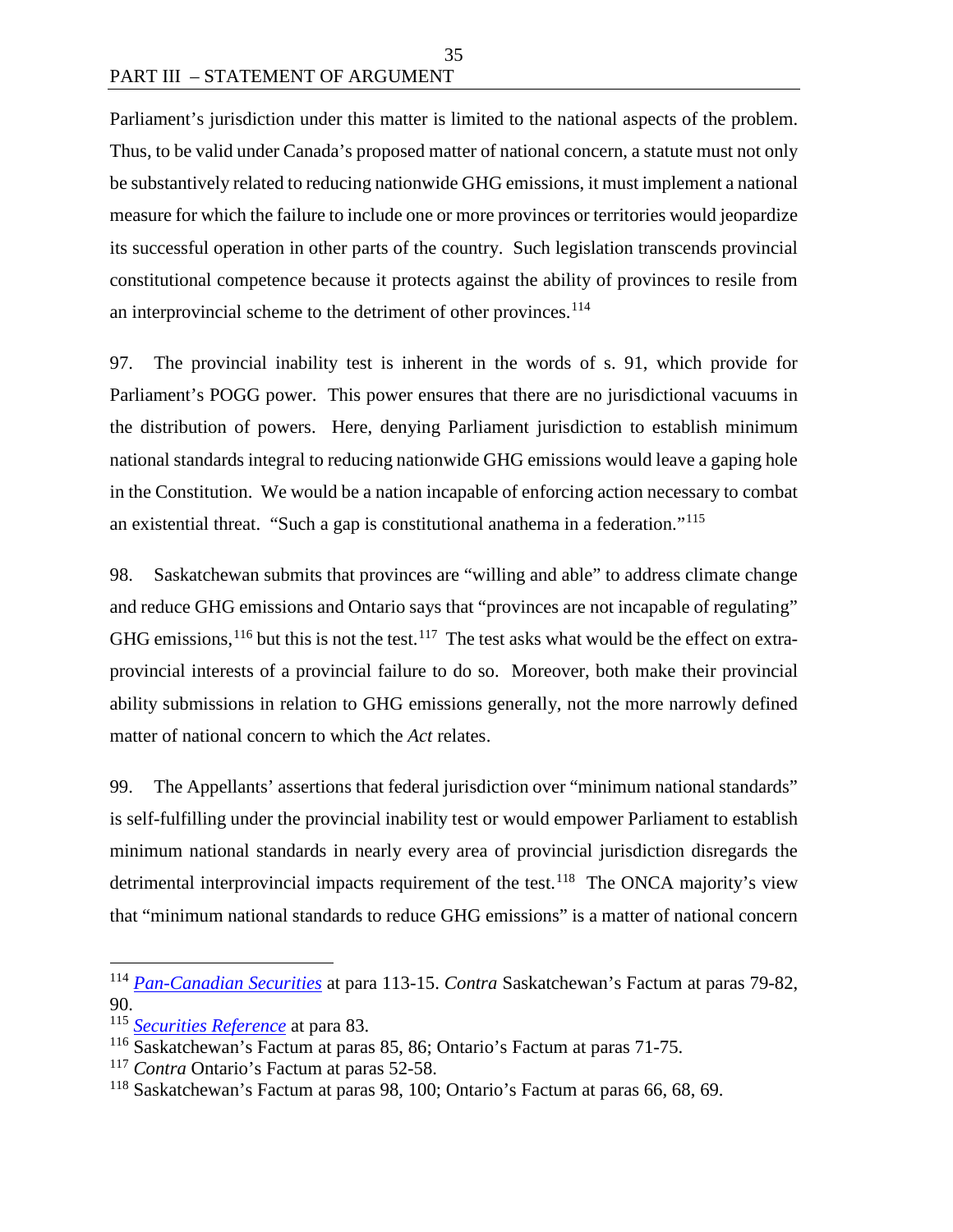was not based on the fact that only a national government can legislate nationally. Rather, the analysis rightly focused on the detrimental interprovincial impacts that would result from a province's failure to act.  $119$ 

100. Saskatchewan's assertion that reliance on the provincial inability test as the factor for determining distinctiveness would expand the national concern doctrine in unprincipled ways is flawed. This view fails to consider how the provincial inability test has effectively operated in this Court's general trade and commerce jurisprudence. It also fails to have regard to the full national concern test, in which distinctiveness is one of three considerations. However, Canada agrees with Saskatchewan that the question of provincial inability and the harms that flow from a provincial failure is both normative and factual, such that evidence is required.<sup>[120](#page-43-1)</sup>

#### **b. A provincial failure to meet minimum national standards integral to reducing nationwide GHG emissions would adversely affect extraprovincial interests**

101. Canada's proposed matter of national concern and the *Act* meet the provincial inability test. Indeed, the provincial inability test is embedded in the matter: no single province or territory can constitutionally legislate minimum national standards integral to reducing nationwide GHG emissions to protect itself from another province's decision to resile from a cooperative agreement. For the *Act*, evidence before the courts below established the interprovincial competitiveness and carbon leakage risks that could arise if carbon pricing across the country was not reasonably comparable in stringency. Thus, the efficacy of carbon pricing is systemically undermined without reasonably comparable levels of stringency throughout Canada.[121](#page-43-2)

102. At its highest level, a provincial failure to implement measures integral to reducing nationwide GHG emissions will adversely affect extra-provincial interests<sup>[122](#page-43-3)</sup> because

<span id="page-43-0"></span><sup>&</sup>lt;sup>119</sup> [ONCA Reasons](http://www.ontariocourts.ca/decisions/2019/2019ONCA0544.htm) at paras 115-23.

<span id="page-43-1"></span><sup>120</sup> Saskatchewan's Factum at para 88.

<span id="page-43-2"></span><sup>121</sup> See footnote 126 below.

<span id="page-43-3"></span><sup>122</sup> *[Pan-Canadian Securities](https://scc-csc.lexum.com/scc-csc/scc-csc/en/17355/1/document.do)* at paras 113-16; *[Interprovincial Co-Operatives Ltd et al v R](https://scc-csc.lexum.com/scc-csc/scc-csc/en/5932/1/document.do)*, [1976] 1 SCR 477 at 516 [*Interprovincial Co-Operatives*]; *Canadian Climate Federalism* at 367-69, CBA, Tab 10.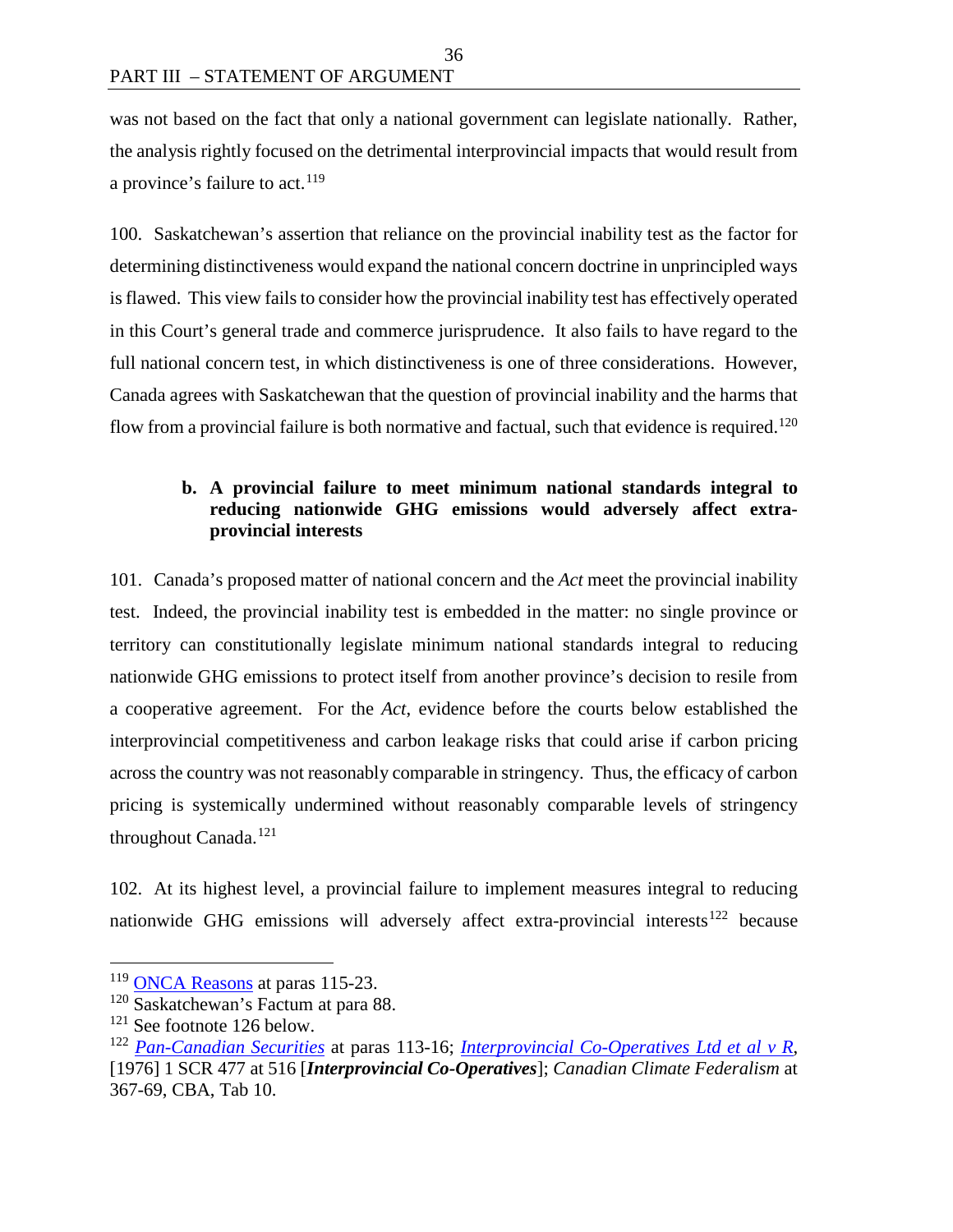reducing its own GHG emissions is a prerequisite to Canada being able to influence the international agenda and thereby get the global action needed to prevent catastrophic outcomes of climate change. "It is a notorious fact that air is not impounded by provincial boundaries."<sup>[123](#page-44-0)</sup> In the case of GHG emissions, this is compounded by their contribution to *global* climate change regardless of the location of their source.

37

103. Considering New Brunswick's, British Columbia's, and Saskatchewan's GHG emissions is illustrative. From 2005 to 2016, New Brunswick's emissions decreased by 4.8 Mt CO2e and British Columbia's emissions decreased by 3.2 Mt CO2e, while Saskatchewan's GHG emissions increased by 7.4 Mt CO2e.<sup>[124](#page-44-1)</sup> Saskatchewan's increase almost equals New Brunswick's and British Columbia's combined reductions, yet New Brunswick and British Columbia are constitutionally unable to enact legislation reaching beyond their borders – aimed at reducing nationwide GHG emissions.

104. More specifically, federal legislation in relation to establishing minimum national standards integral to reducing nationwide GHG emissions must implement a national measure for which the failure to include one or more provinces would jeopardize its successful operation in other parts of the country. Contrary to Saskatchewan's assertion, recognizing this subject matter does not give Parliament a supervisory jurisdiction;<sup>[125](#page-44-2)</sup> it ascribes to Parliament exactly the type of residual jurisdiction contemplated by the POGG power in s. 91 of the *Constitution Act, 1867*.

105. The *Act* helps demonstrate the focused nature of the concern. The failure of some provinces to implement GHG emissions pricing that meets minimum national standards of stringency would undermine the pricing measures taken by the rest. The evidence shows that interprovincial carbon leakage is a risk resulting from inconsistent emissions pricing among provinces; it could jeopardize the successful operation of carbon pricing in other parts of the country. "Competitiveness between provinces needs to be protected".<sup>[126](#page-44-3)</sup> Contrary to

<span id="page-44-0"></span> <sup>123</sup> *[Canada Metal Co v R](https://www.canlii.org/en/mb/mbqb/doc/1982/1982canlii2994/1982canlii2994.html)* (1982), 144 DLR (3d) 124 (Man QB) at para 16.

<span id="page-44-1"></span> $124$  CR, Vol 3, Tab 2, Dr. Blain at para 21.

<span id="page-44-2"></span> $125$  Saskatchewan's Factum at paras 44, 105-06.

<span id="page-44-3"></span><sup>&</sup>lt;sup>126</sup> ENEV, [No 44 \(1-3 May 2018\)](https://sencanada.ca/Content/SEN/Committee/421/enev/pdf/44issue.pdf) at 44:30-32 (quote at 44:31) (Peter Boag, President and CEO, Canadian Fuels Association). See also ENEV, [No 44 \(1-3 May 2018\)](https://sencanada.ca/Content/SEN/Committee/421/enev/pdf/44issue.pdf) at 44:14 (Philippe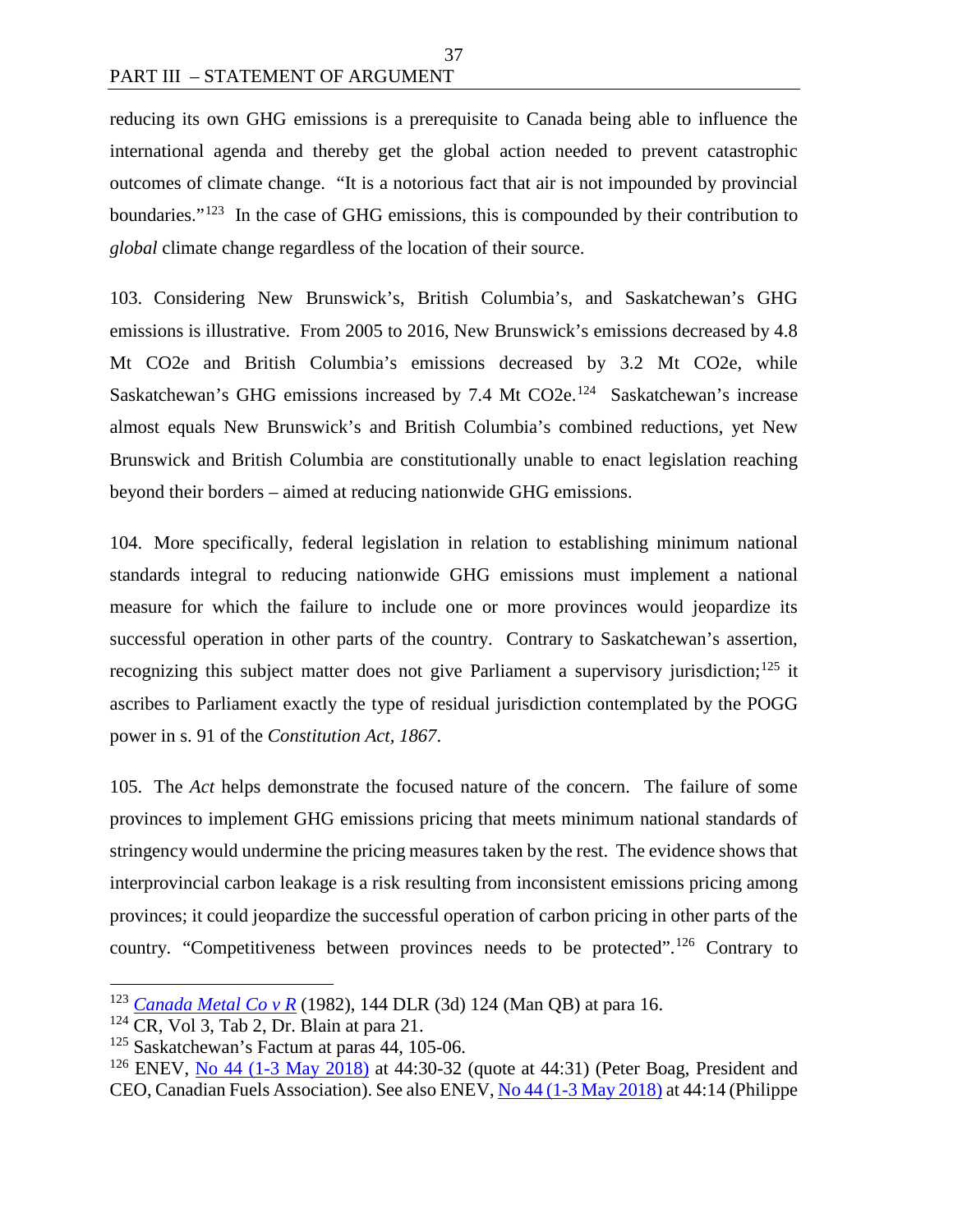Saskatchewan's assertion, the backstop nature of the *Act* is consistent with the provincial inability test. Even if all provinces enacted pricing schemes meeting the Benchmark, the *Act*  continues to protect in the event of a future failure to do so (*i.e.* resiling). [127](#page-45-0) The Constitution must be interpreted in a manner that ensures that a matter of national concern with the gravity of the current crisis may be addressed, and not in a way that prioritizes an economic race to the bottom.

#### **v. Parliament's jurisdiction to establish minimum national standards integral to reducing nationwide GHG emissions has a scale of impact on provincial jurisdiction that is reconcilable with the fundamental distribution of legislative powers**

106. The final step in the *Crown Zellerbach* test, which asks whether the scale of impact on provincial jurisdiction resulting from Parliament's jurisdiction over the subject matter is reconcilable with the fundamental distribution of powers under the Constitution, is met.<sup>128</sup> Recognizing Parliament's POGG jurisdiction over *establishing minimum national standards integral to reducing nationwide GHG emissions* as a matter of national concern does not skew the constitutional distribution of powers. The scale of impact on provincial jurisdiction is reconcilable with the balance of federal and provincial legislative powers and, thus, respects the principles of federalism and subsidiarity.

107. The Appellant's arguments in relation to this element of the *Crown Zellerbach* test fall into two broad categories – assertions that Parliament's jurisdiction over this matter either (1) authorizes federal overreach into areas of provincial jurisdiction or (2) will displace areas of provincial jurisdiction. However, well-established constitutional doctrines refute both assertions. First, precise definition of the matter of national concern and a careful pith and substance analysis prevents federal overreach into provincial matters. As the ONCA majority opined, "federal jurisdiction in this field is narrowly constrained to address the risk of

 $\overline{a}$ 

Giguère, Manager, Legislative Policy, ECCC), 44:20-21 (Moffet), 44:65-68 (Adam Auer, Vice President, Environment and Sustainability, Cement Association of Canada); CR, Vols 1-2, Tab 1, Moffet at paras 58, 65, 67, Ex R at 637-38, 667, 673, 676; [ONCA Reasons](http://www.ontariocourts.ca/decisions/2019/2019ONCA0544.htm) at para 120; [SKCA Reasons](https://sasklawcourts.ca/images/documents/CA_2019SKCA040.pdf) at para 155. *Contra* Ontario's Factum at paras 72-75.

<span id="page-45-0"></span> $127$  Saskatchewan's Factum at paras 90, 91.

<span id="page-45-1"></span><sup>128</sup> *[Crown Zellerbach](https://scc-csc.lexum.com/scc-csc/scc-csc/en/306/1/document.do)* at 432.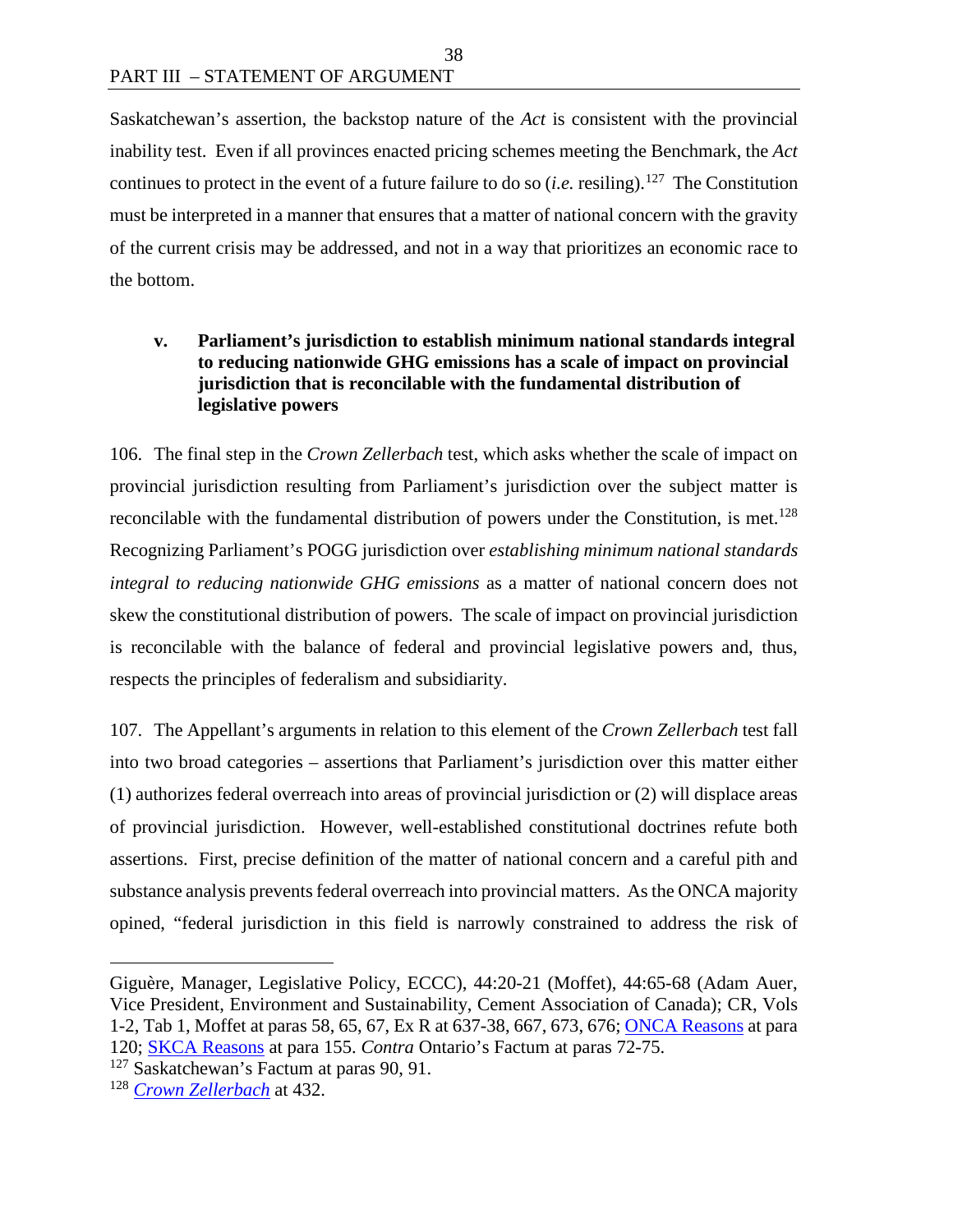provincial inaction regarding a problem that requires collective action."[129](#page-46-0) As discussed above, the matter of national concern that Canada asks this Court to recognize is even narrower than the one accepted by the ONCA majority.

108. Second, the double aspect doctrine and this Court's restricted application of the paramountcy doctrine ensure robust provincial jurisdiction. Parliament's jurisdiction over this subject matter "leaves ample scope for provincial legislation in relation to [GHG regulation]",[130](#page-46-1) just as the *Act* enables provincial carbon pricing systems. Neither the subject matter nor the *Act* impairs provincial legislative powers, including provinces' jurisdiction over the development, conservation, and management of natural resources and electricity generation under s. 92A(1) of the *Constitution Act, 1867*.

#### **a. The narrow definition of the matter and the pith and substance doctrine preclude federal overreach**

109. Parliament's jurisdiction to enact minimum national standards integral to reducing nationwide GHG emissions does not result in a broad expansion of Parliament's authority.<sup>131</sup> The narrow definition of the matter of national concern is the starting point for this analysis – not the "environment", or "pollution", or "all aspects of … regulating greenhouse gas emissions".<sup>132</sup> The pith and substance doctrine dictates that Parliament's jurisdiction would only permit laws, like the *Act*, whose essential character relates to this subject matter. Including "integral" in the subject matter definition limits Parliament's jurisdiction to establishing minimum national standards that Parliament has a rational basis to believe will have a demonstrable impact on nationwide GHG emissions.<sup>133</sup> For the *Act*, the evidence demonstrates that increasingly stringent carbon pricing throughout Canada will reduce

<span id="page-46-0"></span> $129$  [ONCA Reasons](http://www.ontariocourts.ca/decisions/2019/2019ONCA0544.htm) at paras 4, 131-133 (quote at para 131).

<sup>&</sup>lt;sup>130</sup> [ONCA Reasons](http://www.ontariocourts.ca/decisions/2019/2019ONCA0544.htm) at paras 4, 130.

<span id="page-46-2"></span><span id="page-46-1"></span><sup>131</sup> *Contra* Ontario's Factum at paras 64-70, 79-87 and Saskatchewan's Factum at paras 104- 07.

<span id="page-46-3"></span><sup>&</sup>lt;sup>132</sup> As argued in Ontario's Factum at paras 80-84 and Saskatchewan's Factum at paras 78, 104-06.

<span id="page-46-4"></span><sup>&</sup>lt;sup>133</sup> See para 73-74 above.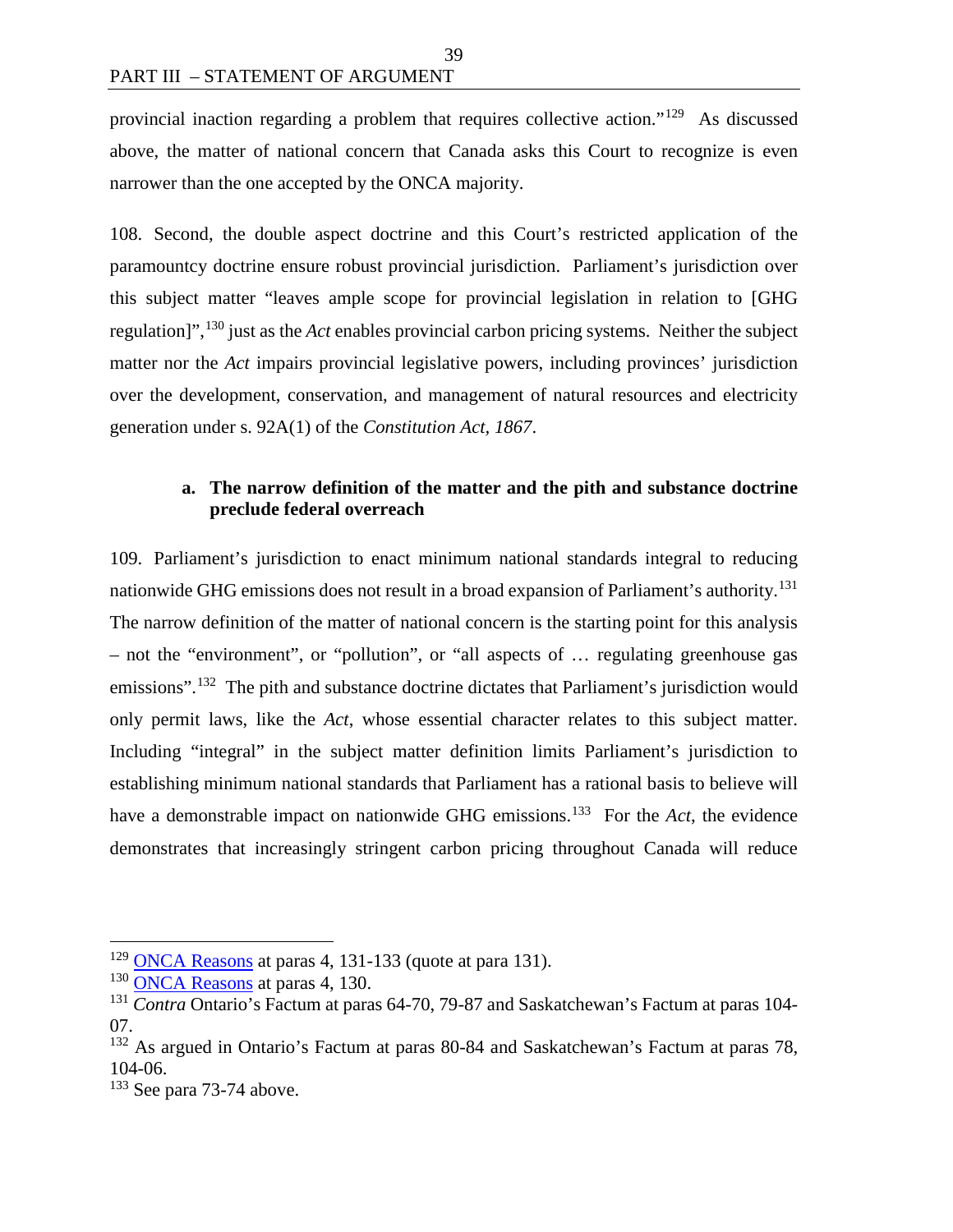Canada's total annual emissions by 50-60 Mt by  $2022$ .<sup>134</sup> A reduction of this magnitude is patently integral to reducing nationwide GHG emissions.

40

110. The national focus of the matter is an additional limit on its scope. The pith and substance of any permissible federal legislation must relate to truly national standards, not local ones. The doctrine of colourability would ensure that federal legislation cannot take over areas of provincial jurisdiction under the pretext of purporting to legislate to establish minimum national standards integral to reducing nationwide GHG emissions.<sup>[135](#page-47-1)</sup>

111. Any future legislation remains challengeable on division of powers grounds. "Inherent in a federal system is the need for an impartial arbiter of jurisdictional disputes over the boundaries of federal and provincial powers… That impartial arbiter is the judiciary, charged with 'control[ling] the limits of the respective sovereignties'".<sup>[136](#page-47-2)</sup> The ONCA majority expressed precisely this point when it opined that the subject matter "does not result in a massive transfer of broad swaths of provincial jurisdiction to Canada".[137](#page-47-3)

# **b. The double aspect doctrine and the strict application of the paramountcy doctrine ensure robust provincial jurisdiction**

112. Parliament's jurisdiction to establish minimum national standards integral to reducing nationwide GHG emissions will not impair a provincial legislature's power to continue regulating all aspects of local matters, including in relation to intra-provincial activities that generate GHG emissions. The double aspect doctrine applies to matters of national concern in the same way it applies to other exclusive federal heads of power. Similar laws can be validly enacted by both Parliament and provincial legislatures, and concurrently applied, where "[t]he federal law pursues an objective that in pith and substance falls within Parliament's jurisdiction, while the provincial law pursues a different objective that falls

<span id="page-47-0"></span><sup>&</sup>lt;sup>134</sup> See paras 49-50 above.

<span id="page-47-1"></span><sup>135</sup> *[Goodwin v British Columbia \(Superintendent of Motor Vehicles\)](https://scc-csc.lexum.com/scc-csc/scc-csc/en/15550/1/document.do)*, 2015 SCC 46 at para 23, [2015] 3 SCR 250.

<span id="page-47-2"></span><sup>136</sup> *[Securities Reference](https://scc-csc.lexum.com/scc-csc/scc-csc/en/7984/1/document.do)* at para 55, citing *[Northern Telecom Canada Ltd v](https://scc-csc.lexum.com/scc-csc/scc-csc/en/2473/1/document.do) Communication [Workers of Canada](https://scc-csc.lexum.com/scc-csc/scc-csc/en/2473/1/document.do)*, [1983] 1 SCR 733 at 741.

<span id="page-47-3"></span><sup>&</sup>lt;sup>137</sup> [ONCA Reasons](http://www.ontariocourts.ca/decisions/2019/2019ONCA0544.htm) at para 133.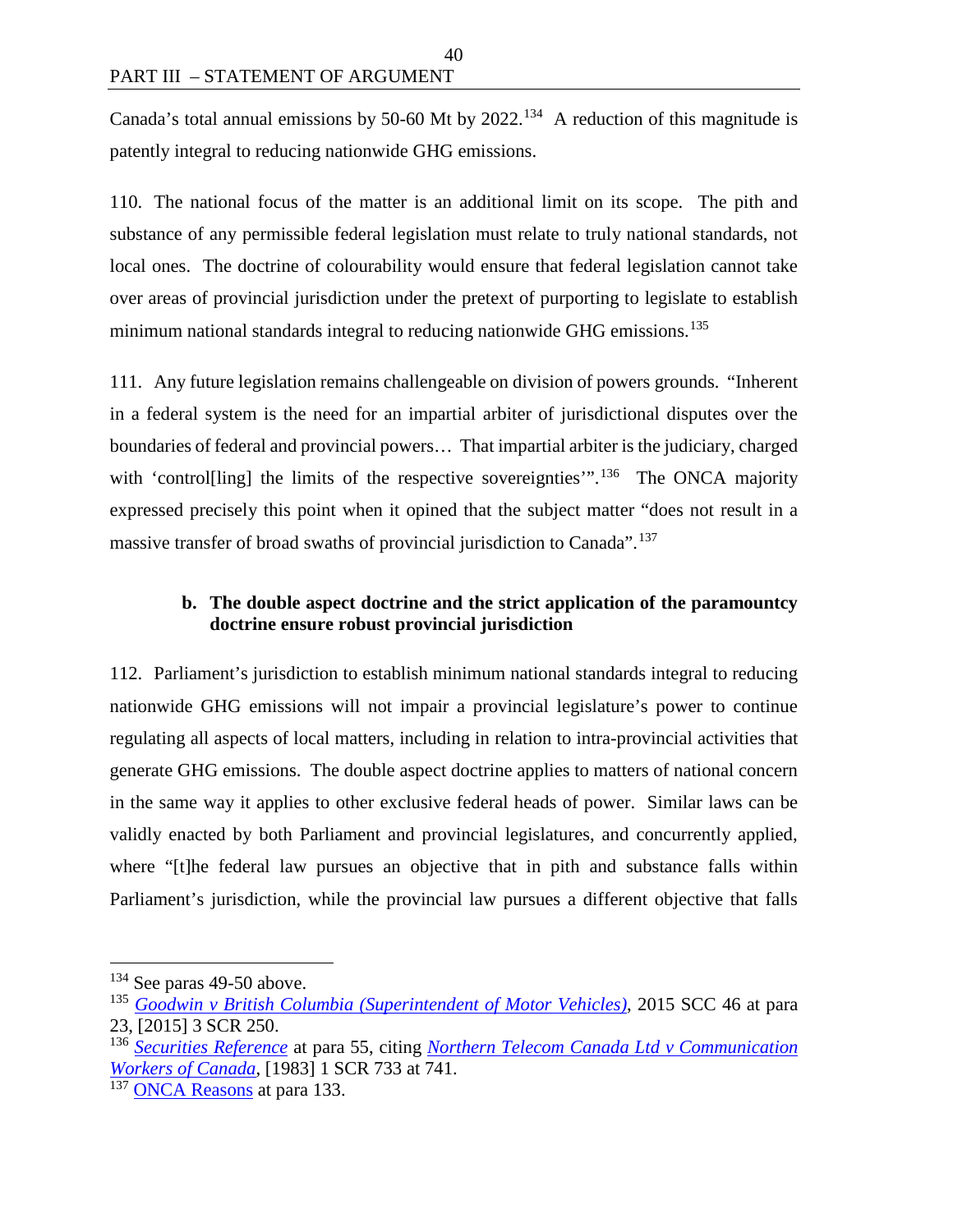within provincial jurisdiction."<sup>[138](#page-48-0)</sup> GHG emissions mitigation measures, including carbon pricing, have a double aspect. The modern approach to federalism recognizes that areas of overlapping powers are unavoidable.<sup>[139](#page-48-1)</sup>

113. Contrary to Saskatchewan's submissions, $140$  the constitutional concept of exclusivity does not have some superordinate meaning under Parliament's power to address matters of national concern. Parliament's POGG power to address matters of national concern is no more exclusive than Parliament's enumerated constitutional powers. An exclusive power is not a full and complete occupation of a subject matter by one level of government to the exclusion of the other.<sup>141</sup> As this Court made clear in *Ontario Hydro*:

> Parliament's power under s. 91 of that Act to make laws for the peace, order and good government of Canada (the "p.o.g.g." power), is not "plenary". Rather, federal jurisdiction over such works [nuclear generating stations] must be carefully described to respect and give effect to the division of legislative authority on which our federal constitutional scheme is based.<sup>[142](#page-48-4)</sup>

114. Contrary to Ontario's submission, $143$  the aeronautics and radio communications decisions do not demonstrate that POGG powers are necessarily "sweeping". Instead, they

<span id="page-48-4"></span><sup>142</sup> *[Ontario Hydro](https://scc-csc.lexum.com/scc-csc/scc-csc/en/1051/1/document.do)* at 339-40.

<span id="page-48-0"></span> <sup>138</sup> *[Securities Reference](https://scc-csc.lexum.com/scc-csc/scc-csc/en/7984/1/document.do)* at para 66; *[Canadian Western Bank v Alberta](https://scc-csc.lexum.com/scc-csc/scc-csc/en/2362/1/document.do)*, 2007 SCC 22 at para 30 [*Canadian Western Bank*].

<span id="page-48-1"></span><sup>139</sup> *[Canadian Western Bank](https://scc-csc.lexum.com/scc-csc/scc-csc/en/2362/1/document.do)* at paras 26, 28-31, 36, 42; *[Pan-Canadian Securities](https://scc-csc.lexum.com/scc-csc/scc-csc/en/17355/1/document.do)* at para 114; *[Law Society of British Columbia v Mangat](https://scc-csc.lexum.com/scc-csc/scc-csc/en/1907/1/document.do)*, 2001 SCC 67 at paras 23, 49, [2001] 3 SCR 113; *[Ontario Hydro v Ontario \(Labour Relations Board\)](https://scc-csc.lexum.com/scc-csc/scc-csc/en/1051/1/document.do)*, [1993] 3 SCR 327 at 339-40 [*Ontario Hydro*]; *[Desgagnés Transport](https://decisions.scc-csc.ca/scc-csc/scc-csc/en/18040/1/document.do)* at paras 5, 81, 83- 85, 86-87, 153-155; Morris J Fish, "The Effect of Alcohol on the Canadian Constitution … Seriously" (2011) 57 McGill LJ 189 at 204-05, CBA, Tab 12; Stewart Elgie, "Kyoto, the Constitution, and carbon trading: waking a sleeping BNA bear (or two)" (2007-08) 13:1 Rev Const Stud 67 at 81-90, esp 87-8, CBA, Tab 11; Peter W Hogg, "Constitutional Authority over Greenhouse Gas Emissions", (2009) 46:2 Alta L Rev 507 at 510-11, CBA, Tab 15; *Canadian Climate Federalism* at 399-400, CBA, Tab 10.

<span id="page-48-2"></span><sup>140</sup> Saskatchewan's Factum at paras 48-53, 92, 104, 113.

<span id="page-48-3"></span><sup>141</sup> *[Crown Zellerbach](https://scc-csc.lexum.com/scc-csc/scc-csc/en/306/1/document.do)* at 434; *[Multiple Access Ltd v McCutcheon](https://scc-csc.lexum.com/scc-csc/scc-csc/en/2450/1/document.do)*, [1982] 2 SCR 161 at 174- 76; *[Reference re Assisted Human Reproduction Act](https://scc-csc.lexum.com/scc-csc/scc-csc/en/7905/1/document.do)*, 2010 SCC 61 at paras 182-185, [2010] 3 SCR 457; *[Rogers Communications v Châteauguay \(City\)](https://scc-csc.lexum.com/scc-csc/scc-csc/en/16016/1/document.do)*, 2016 SCC 23 at paras 37-38, [2016] 1 SCR 467 [*Rogers*]; *[Desgagnés Transport](https://decisions.scc-csc.ca/scc-csc/scc-csc/en/18040/1/document.do)* at paras 86-87.

<span id="page-48-5"></span><sup>143</sup> Ontario's Factum at para 64. Also *contra* Saskatchewan's Factum at paras 49-53.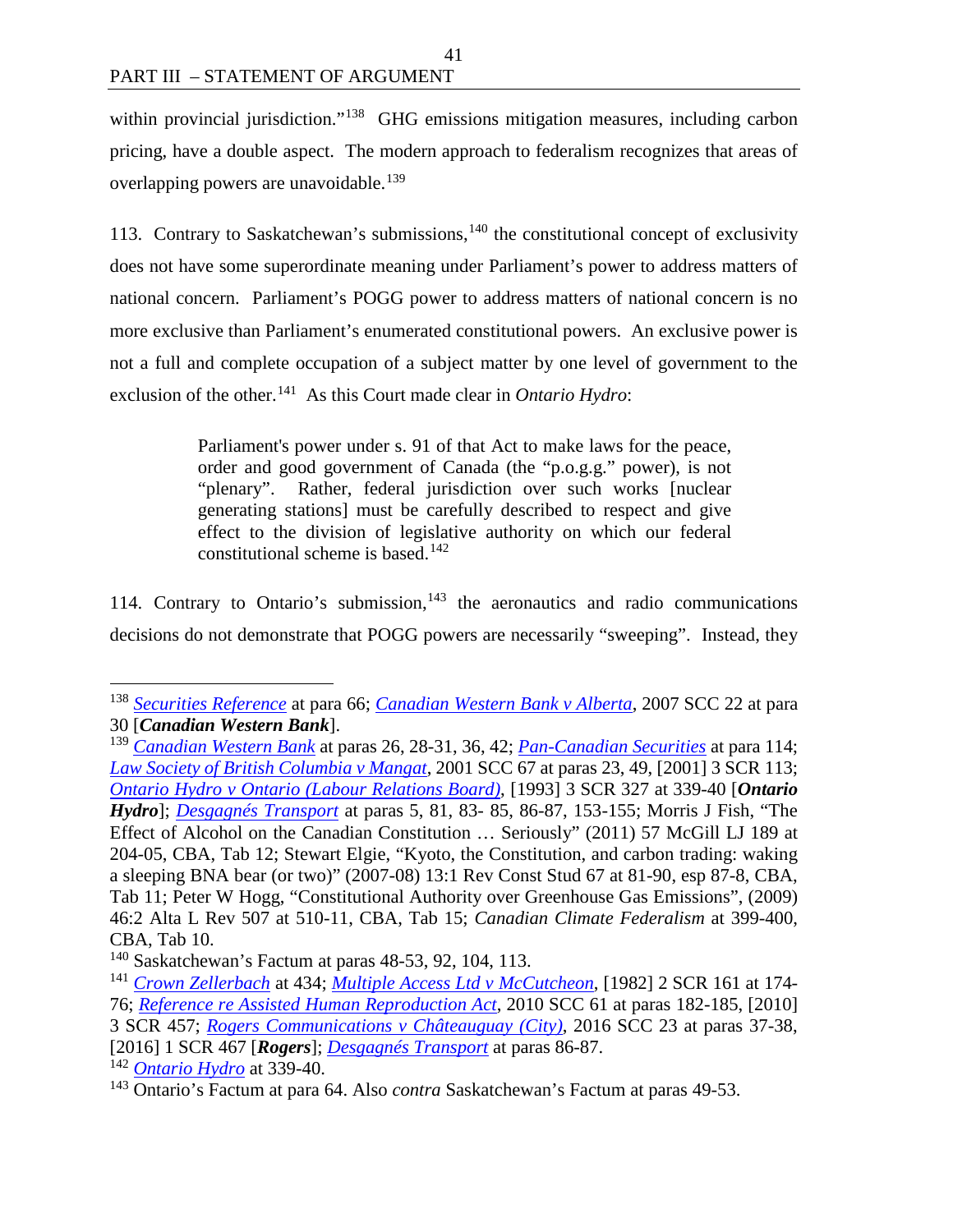are examples of interjurisdictional immunity for, or direct conflict with, POGG powers that were initially assigned broad cores. The location of aerodromes falls within the core of the federal power over aeronautics.[144](#page-49-0) Provincial legislation that impairs that core is inapplicable due to interjurisdictional immunity where it significantly restricts that core, <sup>[145](#page-49-1)</sup> or invalid when its pith and substance is the regulation of aeronautics because it specifically seeks to prevent the creation of aerodromes.<sup>146</sup> In *Rogers*, the notice of reserve in question was invalid because its pith and substance was the choice of location of radiocommunication infrastructure,  $147$  and inapplicable because "the notice of a reserve compromised the orderly development and efficient operation of radiocommunication and impaired the core of the federal power over radiocommunication".[148](#page-49-4) The POGG powers over aeronautics and radio communication are unique, initially arising under Parliament's treaty power. They do not demonstrate that POGG powers are differently exclusive than Parliament's enumerated exclusive powers.

42

115. The double aspect doctrine ensures continued space for the operation of provincial laws enacted in relation to provincial heads of power, including where those powers are exercised in a manner that addresses GHG emissions.

116. To illustrate, the *Pan-Canadian Framework* outlines extensive complementary measures in relation to electricity generation, construction practices, transportation, industry, forestry, agriculture, and waste management,  $149$  which are within the provinces' jurisdiction. Provincial legislation that is, in pith and substance, directed towards these matters may validly include GHG emissions mitigation measures. Federal statutes establishing minimum national standards integral to reducing nationwide GHG emissions and provincial statutes regulating GHG emissions as a local matter can coexist provided the provincial law does not

<span id="page-49-0"></span> <sup>144</sup> *[Johannesson v Rural Municipality of West St Paul](https://scc-csc.lexum.com/scc-csc/scc-csc/en/7424/1/document.do)*, [1952] 1 SCR 292 at 318-19; *[Quebec](https://scc-csc.lexum.com/scc-csc/scc-csc/en/7881/1/document.do)  [\(AG\) v Canadian Owners and Pilots Association](https://scc-csc.lexum.com/scc-csc/scc-csc/en/7881/1/document.do)*, 2010 SCC 39 at para 37, [2010] 2 SCR 536 [*COPA*].

<span id="page-49-1"></span><sup>145</sup> *[COPA](https://scc-csc.lexum.com/scc-csc/scc-csc/en/7881/1/document.do)* at paras 37, 48-60. See also *[Desgagnés Transport](https://decisions.scc-csc.ca/scc-csc/scc-csc/en/18040/1/document.do)* at paras 90-93, 95.

<span id="page-49-2"></span><sup>146</sup> *[Quebec \(AG\) v Lacombe](https://scc-csc.lexum.com/scc-csc/scc-csc/en/7880/1/document.do)*, 2010 SCC 38 at paras 20-30, [2010] 2 SCR 453.

<span id="page-49-3"></span><sup>147</sup> *[Rogers](https://scc-csc.lexum.com/scc-csc/scc-csc/en/16016/1/document.do)* at paras 42-46.

<span id="page-49-4"></span><sup>148</sup> *[Rogers](https://scc-csc.lexum.com/scc-csc/scc-csc/en/16016/1/document.do)* at paras 63-72 (quote at para 71).

<span id="page-49-5"></span><sup>149</sup> CR, Vols 1, 3, Tab 1, Moffet at paras 77-78, 82, Ex T at 712-29.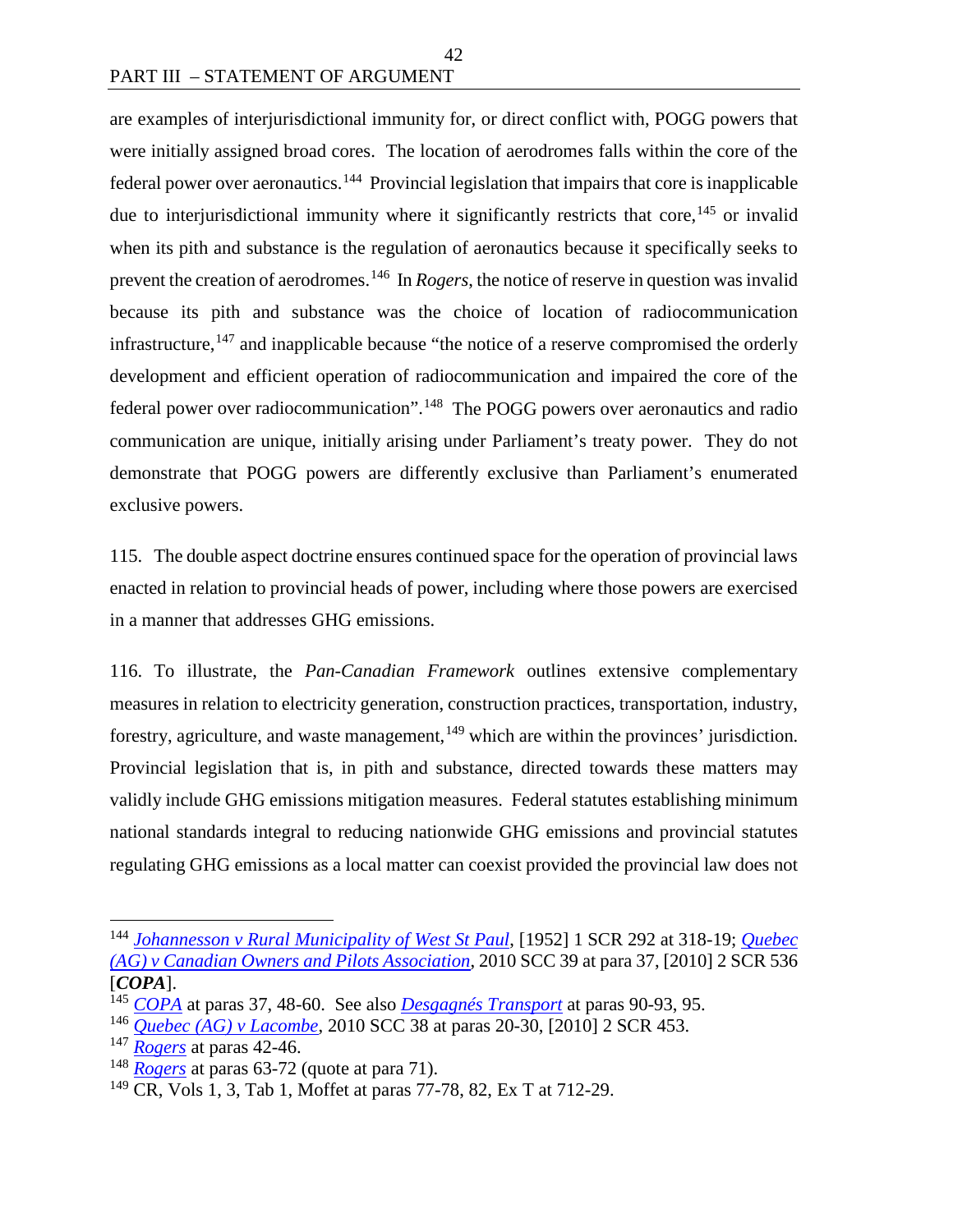directly conflict with or frustrate the purpose of a federal law. As the paramountcy doctrine is to be applied with restraint by defining conflict narrowly,<sup>[150](#page-50-0)</sup> an appropriately circumscribed matter of national concern ensures a robust and continued provincial jurisdiction over intra-provincial aspects of GHG emissions, even when they overlap with measures enacted under Parliament's power to legislate for the peace, order, and good government of Canada. As this Court has stated, when "courts apply the various constitutional doctrines, they must take into account the principle of co-operative federalism, which favours, where possible, the concurrent operation of statutes enacted by governments at both levels."[151](#page-50-1)

117. While it is the scale of impact of the subject matter that a court must consider under this step of the *Crown Zellerbach* test, the current Canadian legal landscape demonstrates how the double aspect doctrine applies. Provincial systems, such as BC's carbon tax, Quebec's cap-and-trade system, and Saskatchewan's industrial emissions standards employ carbon pricing to reduce GHG emissions in these provinces. In pith and substance, however, they are not aimed at the matter of national concern. Saskatchewan's system and Quebec's cap-and-trade system fit within ss. 92(13), 92(16), or 92A. BC's carbon tax is direct taxation. None of these systems are directed at "minimum national standards". Instead, given their purpose and effect, they address matters of provincial competence, namely intra-provincial activity that generates GHG emissions. Thus, they are examples of valid and operable provincial GHG emissions reduction measures.

118. The *Act* also helps demonstrate how "minimum national standards" as part of the subject matter's definition limits the impact of the subject matter on provincial jurisdiction. Specifically, the *Act*'s backstop architecture is designed to minimize the possibility of conflict, while ensuring that carbon pricing meeting minimum national standards of stringency applies throughout Canada. The *Act* supports provincial GHG emissions pricing

<span id="page-50-0"></span> <sup>150</sup> *[Orphan Well Association v Grant Thornton Ltd](https://scc-csc.lexum.com/scc-csc/scc-csc/en/17474/1/document.do)*, 2019 SCC 5 at paras 64-66.

<span id="page-50-1"></span><sup>151</sup> *[Rogers](https://scc-csc.lexum.com/scc-csc/scc-csc/en/16016/1/document.do)* at para 38. See also *[Desgagnés Transport](https://decisions.scc-csc.ca/scc-csc/scc-csc/en/18040/1/document.do)* at para 101; *[Marine Services](https://scc-csc.lexum.com/scc-csc/scc-csc/en/13192/1/document.do)  [International Ltd v Ryan Estate](https://scc-csc.lexum.com/scc-csc/scc-csc/en/13192/1/document.do)*, 2013 SCC 44 at para 50, [2013] 3 SCR 53; *[General Motors](https://scc-csc.lexum.com/scc-csc/scc-csc/en/433/1/document.do)* at 669-70; *[Firearms Sequel](https://scc-csc.lexum.com/scc-csc/scc-csc/en/14713/1/document.do)* at paras 17-21; *[Canadian Western Bank](https://scc-csc.lexum.com/scc-csc/scc-csc/en/2362/1/document.do)* at paras 54-75; *[Spraytech](https://scc-csc.lexum.com/scc-csc/scc-csc/en/1878/1/document.do)* at paras 34-35.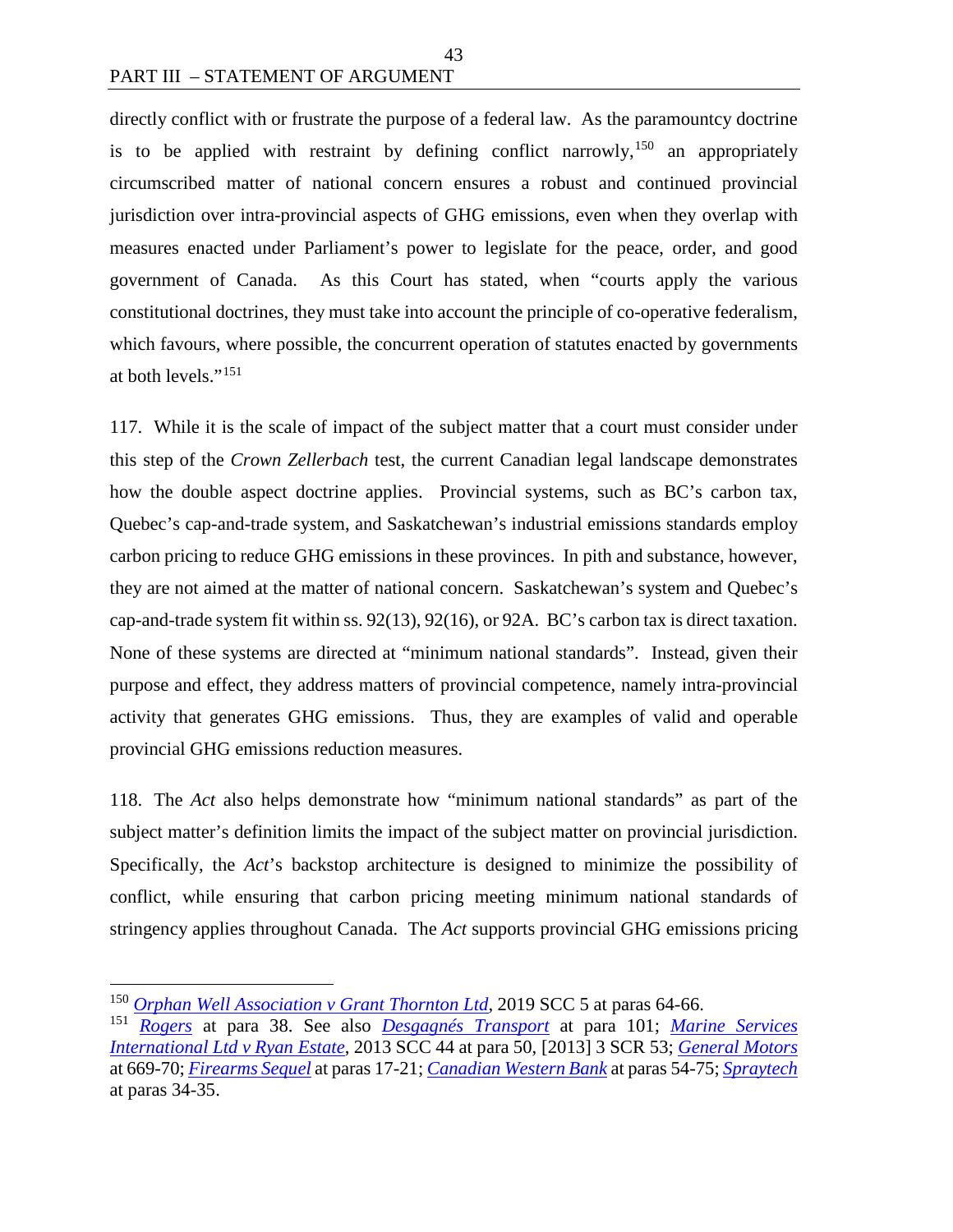schemes, and responds to provincial or territorial inaction. Contrary to Saskatchewan's assertion,[152](#page-51-0) the coexistence of provincial GHG emissions pricing schemes with the *Act* does not turn the establishment of minimum national standards integral to reducing nationwide GHG emissions into a local matter.

119. Parliament's POGG power to establish minimum national standards integral to reducing nationwide GHG emissions is consistent with s. 92A of the *Constitution Act, 1867*. Neither Canada's proposed matter of national concern, nor the *Act*, impairs provincial legislative powers, including provinces' jurisdiction over the development, conservation, and management of natural resources and electricity generation under s. 92A(1) of the *Constitution Act, 1867*.

120. First, the legislative history and the jurisprudential treatment of s. 92A confirm that the provision does not interfere with Parliament's legislative competence under POGG. With respect to s. 92A(1) specifically, federal government officials made it clear during the legislative process that this new provision was not intended to affect existing federal legislative authority, either under the enumerated federal powers in s. 91 or under POGG.<sup>[153](#page-51-1)</sup>

121. This Court's interpretation of s. 92A is consistent with the intent of the provision's drafters. As La Forest J. observed in *Ontario Hydro*, s. 92A(1) responded to provincial insecurity by restating pre-existing provincial powers in contemporary terms, with the other provisions in s. 92A authorizing the provinces, for the first time, to legislate in the areas of interprovincial trade and indirect taxation.<sup>154</sup> As to whether s. 92A affected federal legislative authority under POGG, La Forest J. opined: "I cannot believe it was meant to interfere with the paramount power vested in Parliament by virtue of the declaratory power

<span id="page-51-0"></span><sup>&</sup>lt;sup>152</sup> Saskatchewan's Factum at para 90.

<span id="page-51-1"></span><sup>&</sup>lt;sup>153</sup> Special Joint Committee of the Senate and of the House of Commons on the Constitution of Canada, *Evidence*, 32-1, [No 54 \(5 February 1981\)](https://primarydocuments.ca/wp-content/uploads/2018/02/SpecJointComConstitution541981Feb5.pdf) at 54:19-20, 29-30, 33, 57-58, 60, 72- 76 (Hon Jean Chrétien, Minister of Justice and Attorney General of Canada, and B L Strayer, QC, Assistant Deputy Minister, Public Law, Department of Justice).

<span id="page-51-2"></span><sup>154</sup> *[Ontario Hydro](https://scc-csc.lexum.com/scc-csc/scc-csc/en/1051/1/document.do)* at 376-78.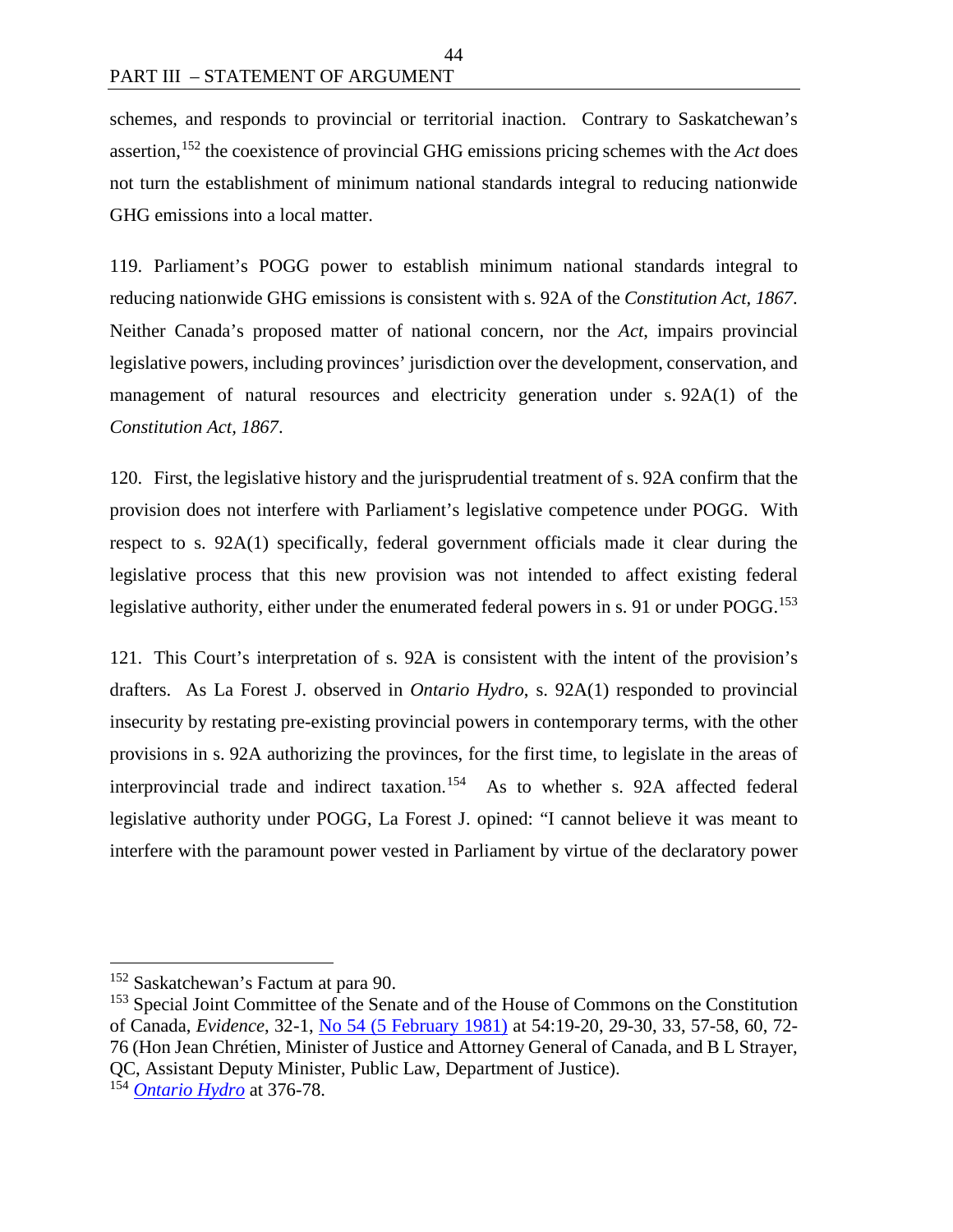(or for that matter Parliament's general power to legislate for the peace, order and good government of Canada)".[155](#page-52-0)

45

122. Second, the *Act*'s pith and substance is not "in relation to" electricity generation. "The "pith and substance" doctrine is founded on the recognition that it is in practice impossible for a legislature to exercise its jurisdiction over a matter effectively without incidentally affecting matters within the jurisdiction of another level of government."[156](#page-52-1) Federal legislation may validly affect local matters without being unconstitutional.<sup>[157](#page-52-2)</sup>

#### **c. Parliament's authority to establish minimum national standards integral to reducing nationwide GHG emissions respects underlying constitutional principles**

123. There is no dispute that federalism is one of the foundational principles underlying Canada's constitution. However, the federalism principle "does not mandate any specific prescription for how governments within a federation should exercise their constitutional authority."[158](#page-52-3) It does not alter the text of the *Constitution Act, 1867*, which remains supreme,<sup>[159](#page-52-4)</sup> and does not preclude Parliament from enacting proportional legislation validly addressing a matter of national concern.

53; *[Securities Reference](https://scc-csc.lexum.com/scc-csc/scc-csc/en/7984/1/document.do)* at para 62.

<span id="page-52-0"></span> <sup>155</sup> *[Ontario Hydro](https://scc-csc.lexum.com/scc-csc/scc-csc/en/1051/1/document.do)* at 378. See also *[Westcoast Energy Inc v Canada \(National Energy Board\)](https://scc-csc.lexum.com/scc-csc/scc-csc/en/1604/1/document.do)*,

<sup>[1998] 1</sup> SCR 322 at paras 80-84 (per Iacobucci and Major JJ). Relying on La Forest J's reasons in *[Ontario Hydro](https://scc-csc.lexum.com/scc-csc/scc-csc/en/1051/1/document.do)*, Iacobucci and Major JJ concluded, at para 84: "Nothing in s. 92A was intended to derogate from the pre-existing powers of Parliament."

<span id="page-52-1"></span><sup>156</sup> *[Canadian Western Bank](https://scc-csc.lexum.com/scc-csc/scc-csc/en/2362/1/document.do)* at para 29. See also *[Desgagnés Transport](https://decisions.scc-csc.ca/scc-csc/scc-csc/en/18040/1/document.do)* at paras 86-87.

<span id="page-52-2"></span><sup>157</sup> *[Canadian Western Bank](https://scc-csc.lexum.com/scc-csc/scc-csc/en/2362/1/document.do)* at para 28.

<span id="page-52-3"></span><sup>158</sup> *[R v Comeau](https://decisions.scc-csc.ca/scc-csc/scc-csc/en/17059/1/document.do)*, 2018 SCC 15 at para 87, [2018] 1 SCR 342.

<span id="page-52-4"></span><sup>159</sup> *[Firearms Sequel](https://scc-csc.lexum.com/scc-csc/scc-csc/en/14713/1/document.do)* at para 18; *[Reference re Secession of Quebec](https://scc-csc.lexum.com/scc-csc/scc-csc/en/1643/1/document.do)*, [1998] 2 SCR 217 at para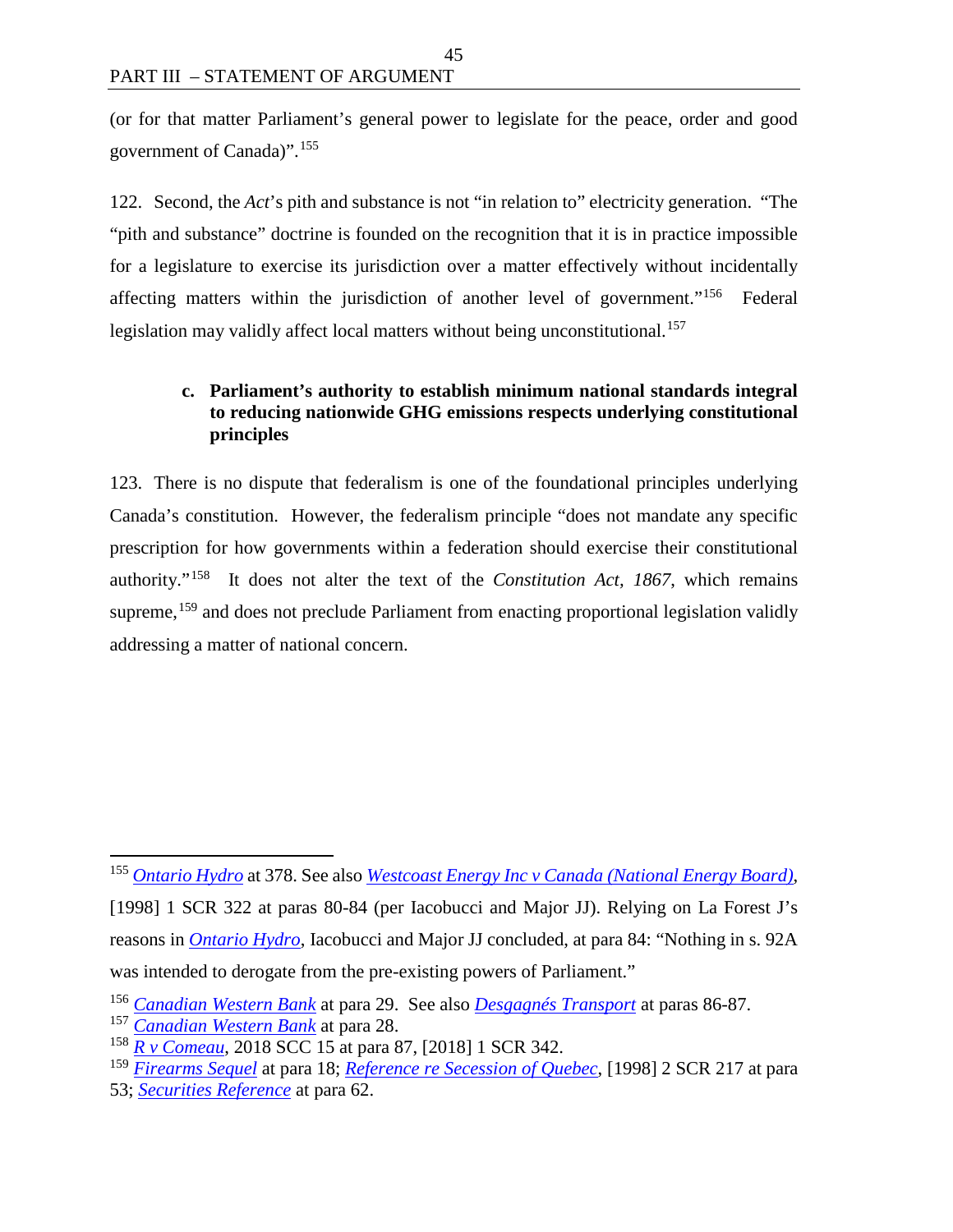124. Saskatchewan's reliance on the principle of subsidiarity<sup>[160](#page-53-0)</sup> is misplaced. This principle does not support provincial jurisdiction over a subject matter that a province is constitutionally unable to address.<sup>[161](#page-53-1)</sup> In short, this principle does not assist its argument.

46

125. With respect to the Appellants' listing of enumerated federal heads of power to regulate GHG emissions,  $162$  it is already well established that Parliament's legislative powers, including its POGG power to legislate on matters of national concern, can embrace specific environmental matters in appropriate circumstances.<sup>163</sup> One of those circumstances is where a defined type of pollution cannot be contained within geographic boundaries.[164](#page-53-4) Recognizing *establishing minimum national standards integral to reducing nationwide GHG emissions* as a matter of national concern will not alter the balance of legislative power under the Constitution. Federal jurisdiction to legislate as a matter of national concern provides Parliament with a flexible tool, reflecting the scale of the problem.

126. The legislation at issue encourages provinces to come up with a made-in-the-province solution and responds to provincial inaction. Further, Parliament adopted an approach that encourages companies, investors, and consumers to change their behaviour. Parliament designed the *Act* to intrude minimally on facilities' operations. Rather than using its criminal law power to enact specific prohibitions or obligations aimed at reducing GHG emissions, the *Act* implements the "polluter pays" principle, which is "firmly entrenched in environmental law in Canada."<sup>165</sup> Regulations that require specific outcomes or use of particular technologies in specific sectors are less flexible and more intrusive.

<span id="page-53-0"></span><sup>&</sup>lt;sup>160</sup> Saskatchewan's Factum at paras 108-11.

<span id="page-53-1"></span><sup>&</sup>lt;sup>161</sup> Dwight Newman, "Changing Division of Powers Doctrine and the Emergent Principle of Subsidiarity" (2011) 74 Sask L Rev 21 at 28-29, CBA, Tab 18.

<span id="page-53-2"></span><sup>162</sup> Saskatchewan's Factum at para 114; Ontario's Factum at para 84.

<span id="page-53-3"></span><sup>163</sup> *[Hydro-Québec](https://scc-csc.lexum.com/scc-csc/scc-csc/en/1542/1/document.do)*; *[Oldman River](https://scc-csc.lexum.com/scc-csc/scc-csc/en/829/1/document.do)* at 63-64; *[Syncrude Canada Ltd v Canada \(Attorney](https://decisions.fca-caf.gc.ca/fca-caf/decisions/en/144495/1/document.do)  [General\)](https://decisions.fca-caf.gc.ca/fca-caf/decisions/en/144495/1/document.do)*, 2016 FCA 160 at paras 8-12, 20, 41-45, 77, 93, 101; Peter W Hogg, *Constitutional Law of Canada*, 5th ed (Toronto: Carswell, 2007) (loose-leaf revision 2018-1) at p 30-21, CBA, Tab 16.

<span id="page-53-4"></span><sup>164</sup> *[Crown Zellerbach](https://scc-csc.lexum.com/scc-csc/scc-csc/en/306/1/document.do)*; *[Interprovincial Co-Operatives](https://scc-csc.lexum.com/scc-csc/scc-csc/en/5932/1/document.do)*.

<span id="page-53-5"></span><sup>165</sup> *[Imperial Oil Ltd v Quebec \(Minister of the Environment\)](https://scc-csc.lexum.com/scc-csc/scc-csc/en/2092/1/document.do)*, 2003 SCC 58 at para 23, [2003] 2 SCR 624.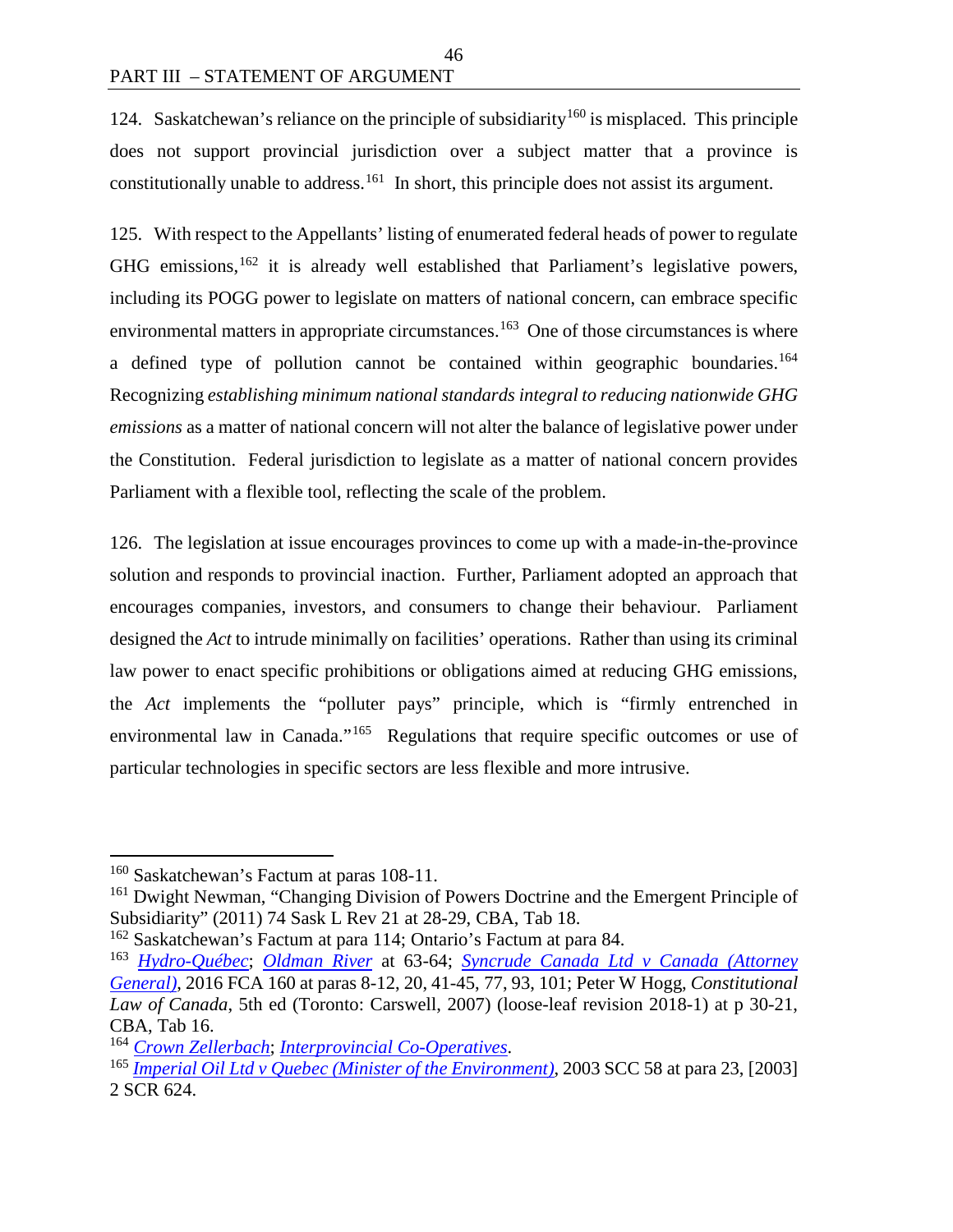127. Parliament's use of its taxation power would have also been less flexible and more intrusive. Parliament would unquestionably have the constitutional authority to adopt a national carbon tax that applies across Canada and across all sectors, without regard to GHG emissions prices already in place in many provincial jurisdictions. As set out in the *Regulatory Impact Analysis Statement* for the *Output Based Pricing System Regulations*, [166](#page-54-0) this approach would have a far greater economic impact on emissions-intensive tradeexposed industries. Recognizing Parliament's power to legislate in this vital area under its POGG power does not shift the balance of legislative power, but rather provides Parliament with increased flexibility, reflecting the scale of the problem.

47

128. Finally, Saskatchewan says that it is "also open for Parliament to approach the Provinces to coordinate action on climate change on a cooperative basis".<sup>[167](#page-54-1)</sup> The factual context leading to the enactment of the *Act* shows that the *Pan-Canadian Framework* reflects a cooperative approach, including using carbon pricing as a mechanism for reducing Canada's GHG emissions. The backstop architecture of the *Act* fosters and accommodates this cooperative approach.

129. Ultimately, cooperative federalism does not necessarily include the right not to cooperate on a matter of national concern. Indeed, in describing the Supreme Court's decision in *Munro*, [168](#page-54-2) Professor Hogg notes that a lack of provincial cooperation may support recognizing Parliament's jurisdiction:

> In the case of the national capital region (*Munro*), the failure of either Quebec or Ontario to cooperate in the development of the national capital region would have denied to all Canadians the symbolic value of a suitable national capital. Indeed, in the Munro case the Supreme Court of Canada took judicial notice of the fact that the "zoning" of the national capital region was only undertaken federally after unsuccessful

<span id="page-54-0"></span> <sup>166</sup> *Output-Based Pricing System Regulations*, SOR/2019-266, *[Regulatory Impact Analysis](http://www.gazette.gc.ca/rp-pr/p2/2019/2019-07-10/pdf/g2-15314.pdf)  [Statement,](http://www.gazette.gc.ca/rp-pr/p2/2019/2019-07-10/pdf/g2-15314.pdf)* (2019) C Gaz II, 5374 at 5375, 5407-32.

<span id="page-54-1"></span><sup>&</sup>lt;sup>167</sup> Saskatchewan's Factum at para 114.

<span id="page-54-2"></span><sup>168</sup> *[Munro](https://decisions.scc-csc.ca/scc-csc/scc-csc/en/6893/1/document.do)*.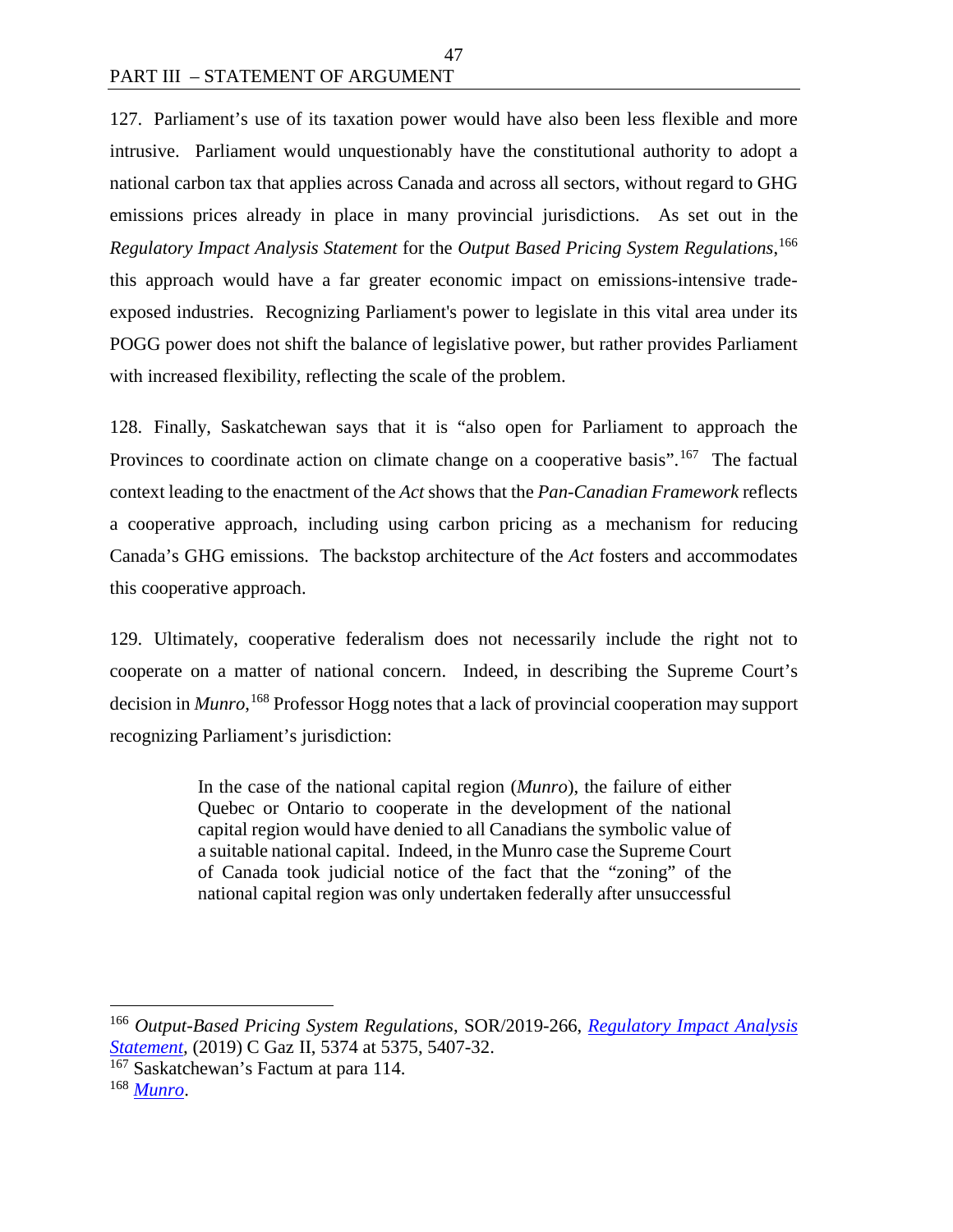efforts by the federal government to secure cooperative action by Ontario and Ouebec.<sup>[169](#page-55-0)</sup>

## **C) The charges under the** *Act* **are valid regulatory charges tied to the scheme of the**  *Act*

130. The fuel charge and the excess emissions charge imposed by the *Act* are valid regulatory charges under the *Westbank* analysis. The charges meet both steps of the test: (1) a relevant regulatory scheme exists; and (2) the necessary relationship between the charge and the scheme exists in view of the charges' purpose of modifying behaviour.<sup>[170](#page-55-1)</sup>

#### **i. There is agreement that a relevant regulatory scheme exists**

131. In this Court, Ontario accepts that a relevant regulatory scheme exists and that its purpose is to regulate GHG emissions, but argues that because the revenues are not expended in aid of the regulatory purpose, the charge must be classified as a tax. Saskatchewan does not join issue on the characterization of the levy. Instead, it supports the approach of the SKCA minority, which found that the charge bears the hallmarks of a tax, but held that the Act does not meet the requirements of a valid system of taxation.<sup>[171](#page-55-2)</sup>

132. In its decision in *620 Connaught*, this Court laid out a series of principles for determining whether a government levy is a tax or a regulatory charge. "[T]he *primary*  purpose of the law... is determinative",<sup>[172](#page-55-3)</sup> and the character of the law is determined by "its dominant or most important characteristic".<sup>[173](#page-55-4)</sup> If a levy is imposed primarily for a regulatory

<span id="page-55-1"></span><span id="page-55-0"></span> 169 Peter W Hogg, *Constitutional Law of Canada*, 5th ed (Toronto: Carswell, 2007) (looseleaf revision 2018-1) at p 17-14, CBA, Tab 16; *[Munro](https://decisions.scc-csc.ca/scc-csc/scc-csc/en/6893/1/document.do)* at 667; [ONCA Reasons](http://www.ontariocourts.ca/decisions/2019/2019ONCA0544.htm) at para 108. <sup>170</sup> *[620 Connaught Ltd v Canada \(Attorney General\)](https://scc-csc.lexum.com/scc-csc/scc-csc/en/2405/1/document.do)*, 2008 SCC 7 at para 17, [2008] 1 SCR 131 [*620 Connaught*]; *[Westbank First Nation v British Columbia Hydro and Power](https://scc-csc.lexum.com/scc-csc/scc-csc/en/1727/1/document.do)  [Authority](https://scc-csc.lexum.com/scc-csc/scc-csc/en/1727/1/document.do)*, [1999] 3 SCR 134 at paras 24, 30, 44 [*Westbank*].

<span id="page-55-2"></span><sup>&</sup>lt;sup>171</sup> Ontario's Factum at paras 92, 108-15; Saskatchewan's Factum at paras 22, 117-25.

<span id="page-55-3"></span><sup>172</sup> *[620 Connaught](https://scc-csc.lexum.com/scc-csc/scc-csc/en/2405/1/document.do)* at para 17 (emphasis in original).

<span id="page-55-4"></span><sup>173</sup> *[620 Connaught](https://scc-csc.lexum.com/scc-csc/scc-csc/en/2405/1/document.do)* at para 16.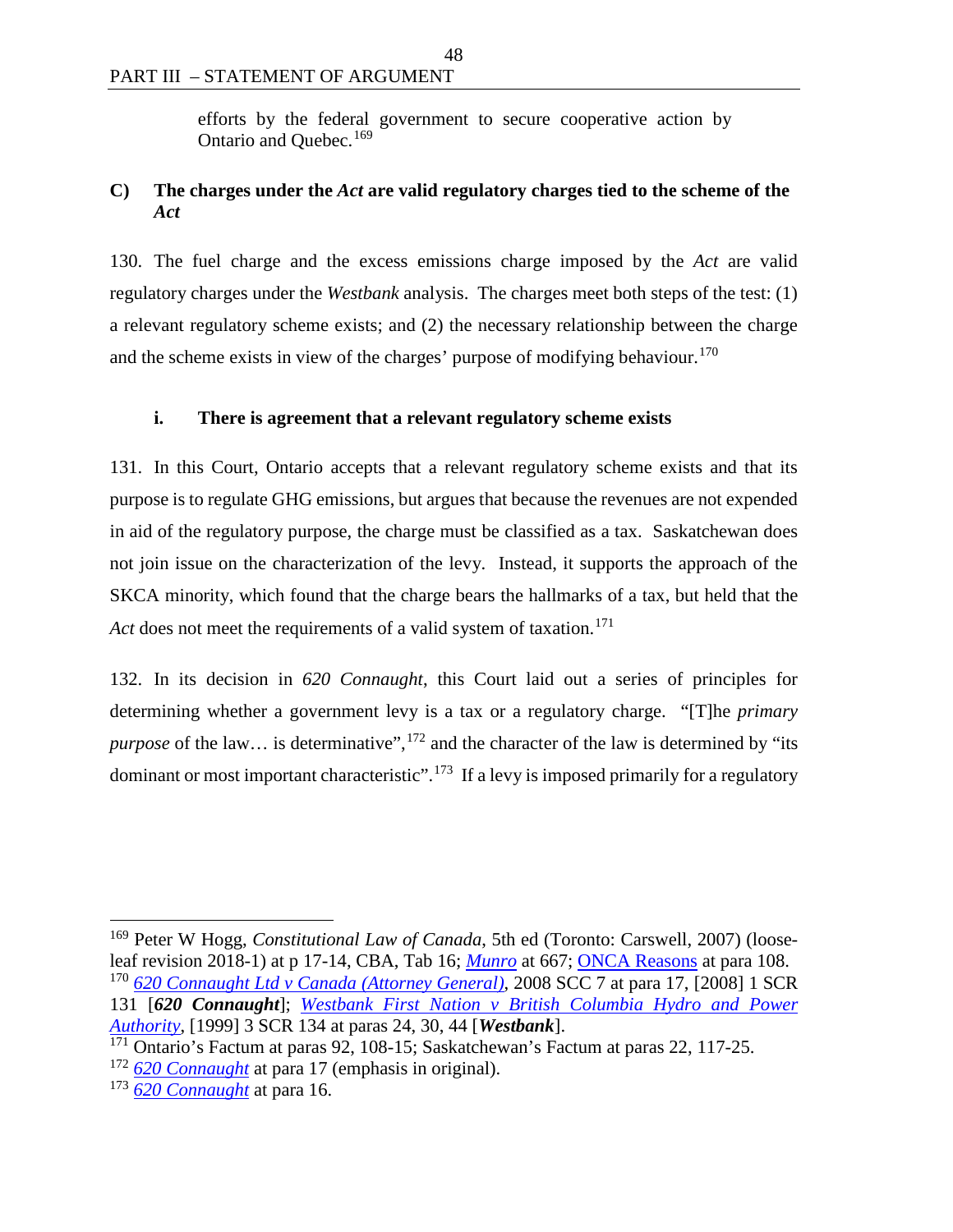purpose, or as necessarily incidental to a broader regulatory scheme, it will be a regulatory charge.[174](#page-56-0)

49

133. Both the ONCA majority and the SKCA majority accepted that the fuel charge and the excess emissions charge imposed by the *Act* are valid regulatory charges because their dominant purpose is to modify behaviour in order to reduce GHG emissions.<sup>[175](#page-56-1)</sup> As the SKCA majority held, "[i]t is difficult to see how the *Act*, which is ultimately wholly disinterested in generating revenue, can nonetheless be seen as a law with a *primary purpose* of raising revenue for general purposes."[176](#page-56-2)

134. The pricing system established by the *Act* and regulations constitutes a complete, complex, and detailed code of regulation for pricing GHG emissions. The charges are intended to create a financial incentive for businesses and individuals to change their behaviour in ways that will reduce GHG emissions and encourage innovation in lowemissions technologies. The need to regulate GHG emissions is caused by industry, by the producers and importers of GHG-emitting fuels, and by consumers. The obligation to compensate for excess emissions applies directly to industrial emitters. The fuel charge applies directly to fuel producers, importers, and distributors. While the fuel charge is not imposed directly on end-use consumers, the expectation is that it will be passed on to them in the form of a higher price for the fuel they purchase, which serves as a financial incentive for them to consume less.<sup>[177](#page-56-3)</sup>

<span id="page-56-0"></span> <sup>174</sup> *[620 Connaught](https://scc-csc.lexum.com/scc-csc/scc-csc/en/2405/1/document.do)* at para 24. See also *[Westbank](https://scc-csc.lexum.com/scc-csc/scc-csc/en/1727/1/document.do)* at paras 30, 43; *[Re: Exported Natural Gas](https://scc-csc.lexum.com/scc-csc/scc-csc/en/5493/1/document.do)  [Tax](https://scc-csc.lexum.com/scc-csc/scc-csc/en/5493/1/document.do)*, [1982] 1 SCR 1004 at 1070 [*Exported Natural Gas*].

<span id="page-56-1"></span><sup>&</sup>lt;sup>175</sup> [ONCA Reasons](http://www.ontariocourts.ca/decisions/2019/2019ONCA0544.htm) at paras 76, 154, 191; [SKCA Reasons](https://sasklawcourts.ca/images/documents/CA_2019SKCA040.pdf) at para 87-88.

<span id="page-56-2"></span><sup>&</sup>lt;sup>176</sup> [SKCA Reasons](https://sasklawcourts.ca/images/documents/CA_2019SKCA040.pdf) at para 87.

<span id="page-56-3"></span><sup>&</sup>lt;sup>177</sup> CR, Vols 1-3, Tab 1, Moffet at paras 101-16, 123, 125, Exs R at 640-41, CC; CR, Vol 4, Tab 3, Goodlet at paras 17-18, 24, 26-29; CR, Vol 4, Tab 5, Dr. Rivers, Ex B at 1093-103; *[Act](https://laws.justice.gc.ca/eng/acts/G-11.55/index.html)*, [Preamble,](https://laws.justice.gc.ca/eng/acts/G-11.55/FullText.html#preamble) paras 10-12.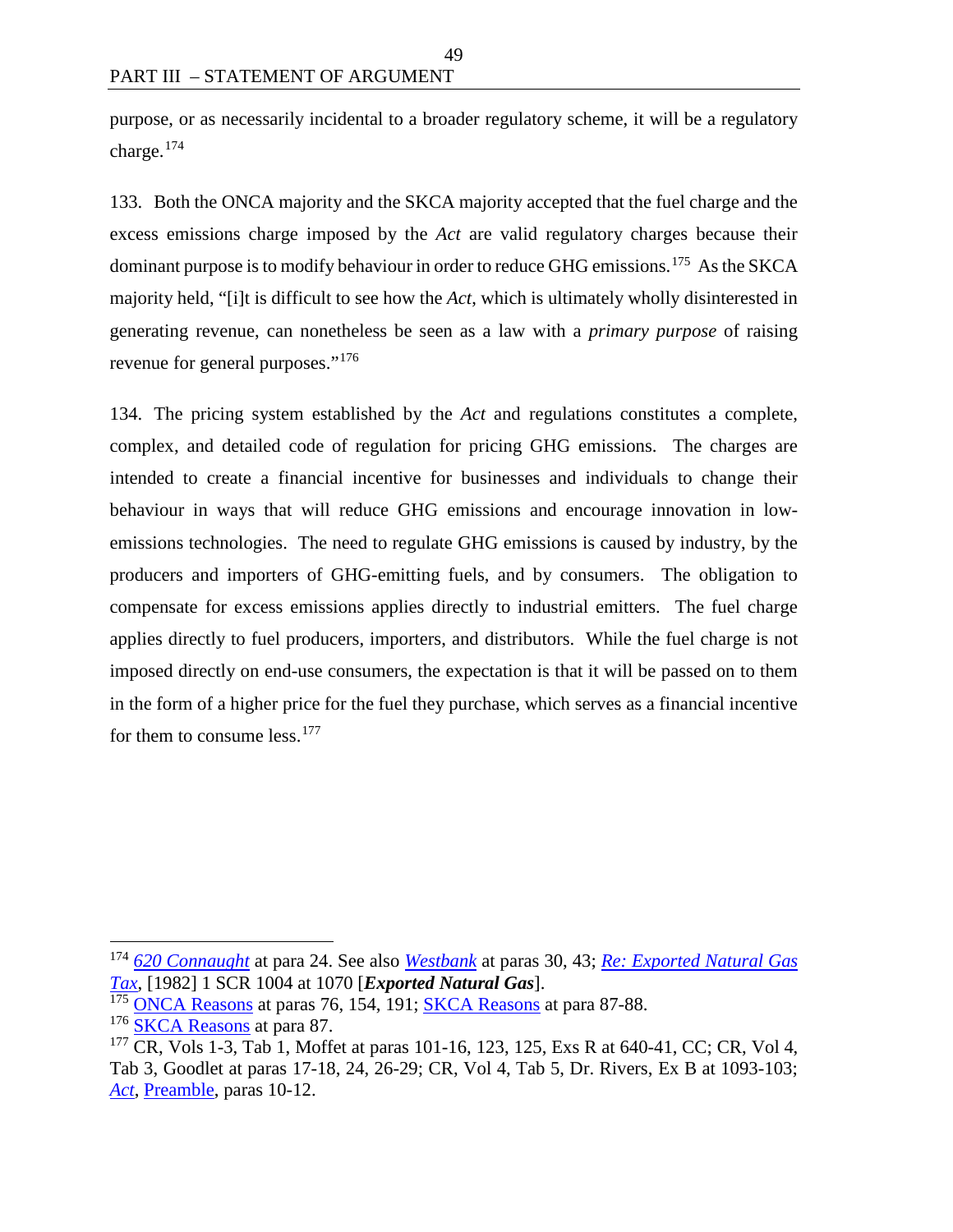#### **ii. The nexus between the revenues and the scheme is established**

135. Contrary to Ontario's position, the requisite relationship between the charges and the scheme is present. As the ONCA majority ultimately held, "[r]egulatory charges need not reflect the cost of administration of the scheme."[178](#page-57-0)

50

136. According to this Court in *Westbank*, for a valid regulatory charge to exist, there must be a relationship or nexus between the charges and the overall scheme. This relationship exists in either of two situations: where "the revenues are tied to the cost of the scheme", or where the charge itself has "a regulatory purpose of influencing the behaviour of the persons concerned."[179](#page-57-1) In *Westbank*, this Court explained that charges that "proscribe, prohibit, or lend preferences to certain conduct with the view of changing individual behaviour" are regulatory charges.<sup>[180](#page-57-2)</sup> As explained by the ONCA majority, the nexus test for behaviourchanging regulatory charges does not require that the use of the resulting revenue be tied to the regulatory scheme.

137. The charges imposed by the *Act* are related to the scheme because they are the means by which Parliament seeks to achieve the regulatory purpose of the *Act*. This Court's jurisprudence confirms that "regulatory charges themselves may be the means of advancing a regulatory purpose". Where a charge is the regulatory mechanism, set to influence behaviour, there is no need for the revenue it generates to be "tied to" the administrative costs or to be expended in any particular manner in order for the requisite nexus between charge and scheme to exist. The nexus is inherent in the charge's regulatory purpose. <sup>181</sup>

138. Ontario's focus on the use of the charges' revenue is misplaced. To the contrary, requiring a connection between the level of a charge and the costs of the scheme is

<span id="page-57-0"></span><sup>&</sup>lt;sup>178</sup> [ONCA Reasons](http://www.ontariocourts.ca/decisions/2019/2019ONCA0544.htm) at para 159.

<span id="page-57-1"></span><sup>179</sup> *[Confédération des syndicats nationaux v Canada \(AG\)](https://decisions.scc-csc.ca/scc-csc/scc-csc/en/2354/1/document.do)*, 2008 SCC 68 at para 72, [2008] 3 SCR 511 [*Confédération des syndicats*]; *[Westbank](https://scc-csc.lexum.com/scc-csc/scc-csc/en/1727/1/document.do)* at para 44; *[620 Connaught](https://scc-csc.lexum.com/scc-csc/scc-csc/en/2405/1/document.do)* at paras 20, 27; *[Canadian Association of Broadcasters v Canada,](https://decisions.fca-caf.gc.ca/fca-caf/decisions/en/35984/1/document.do)* 2008 FCA 157 at paras 44, 53, [2009] 1 FCR 3, leave to appeal to SCC granted, [32703](https://scc-csc.lexum.com/scc-csc/scc-l-csc-a/en/11258/1/document.do) (18 December 2008), appeal discontinued 7 October 2009 [*Canadian Broadcasters*].

<span id="page-57-2"></span><sup>180</sup> *[Westbank](https://scc-csc.lexum.com/scc-csc/scc-csc/en/1727/1/document.do)* at para 29.

<span id="page-57-3"></span><sup>181</sup> *[Westbank](https://scc-csc.lexum.com/scc-csc/scc-csc/en/1727/1/document.do)* at paras 29, 44; *[620 Connaught](https://scc-csc.lexum.com/scc-csc/scc-csc/en/2405/1/document.do)* at paras 20, 27; *[British Columbia \(AG\) v Canada](https://scc-csc.lexum.com/scc-csc/scc-csc/en/9319/1/document.do)  [\(AG\)](https://scc-csc.lexum.com/scc-csc/scc-csc/en/9319/1/document.do)* (1922), 64 SCR 377 [*Johnnie Walker*], [aff'd \[1923\] 4 DLR 669 \(PC\).](https://www.canlii.org/en/ca/ukjcpc/doc/1923/1923canlii426/1923canlii426.pdf)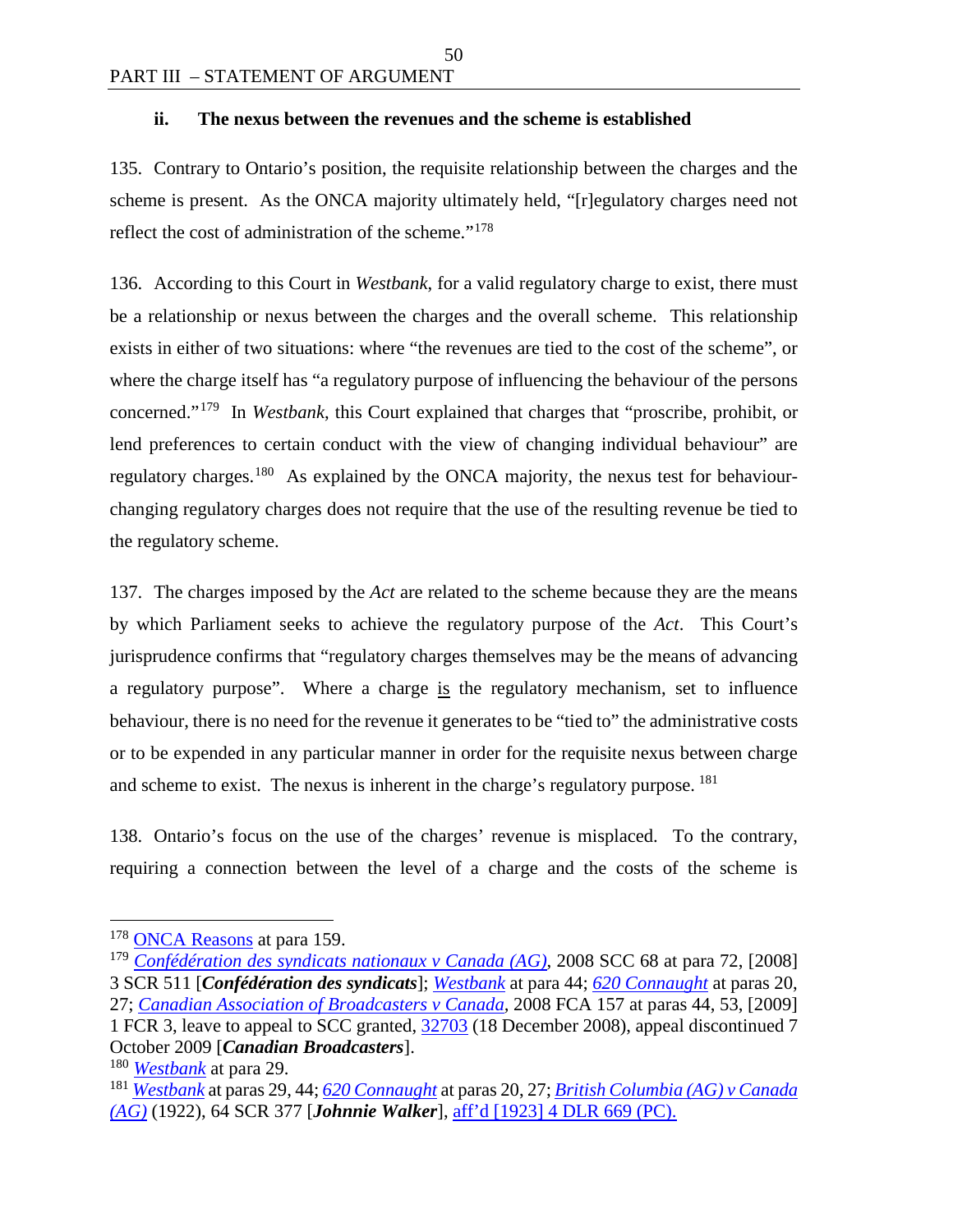incompatible with the function and design of a behaviour modification charge; to be effective, its rate must be set at the level that will produce the desired effect of modifying behaviour, irrespective of the cost of the scheme or other factors.

139. Existing jurisprudence recognizes this and does not require the use of revenues raised by a charge with a regulatory purpose to be tied to the costs or purposes of the *Act*. Courts have specifically considered a charge with a regulatory purpose of influencing behaviour in only a few cases, but none have demanded that revenues generated by a charge be used for a specific regulatory purpose. This case presents an opportunity for this Court to reiterate Gonthier J.'s finding that the connection required by the second *Westbank* factor will exist "where the charges themselves have a regulatory purpose, such as the regulation of certain behaviour."[182](#page-58-0)

140. *Johnnie Walker* supports this conclusion. In that case, British Columbia claimed the province was exempt from paying customs duties under s. 125 of the *Constitution Act, 1867*. The Supreme Court found that the federal customs duties at issue had elements of both taxation and regulation, with the regulatory element predominating. As described in *Westbank*, the Court in *Johnnie Walker* explained,

> ... that customs duties were the method of advancing the regulatory purpose of encouraging the importation of certain products, and discouraging the importation of others. Anglin J., at p. 387, explained that customs duties "are, it seems to me, something more" than simple taxation.[183](#page-58-1)

141. The conclusion drawn from the *Johnnie Walker* case is that customs duties, because their primary purpose is the regulation of trade and commerce under s. 91(2) of the *Constitution Act, 1867*, are properly characterized as regulatory charges. Thus, the "fiscal immunity of the provincial Crown could not prevail". Neither *Johnnie Walker* nor any later case has stated that the use of revenues from customs duties cannot be used for general federal

<span id="page-58-1"></span><span id="page-58-0"></span> <sup>182</sup> *[Westbank](https://scc-csc.lexum.com/scc-csc/scc-csc/en/1727/1/document.do)* at para 44; [ONCA Reasons](http://www.ontariocourts.ca/decisions/2019/2019ONCA0544.htm) at paras 151-59; *[Canadian Broadcasters](https://decisions.fca-caf.gc.ca/fca-caf/decisions/en/35984/1/document.do)* at para 53. <sup>183</sup> *[Westbank](https://scc-csc.lexum.com/scc-csc/scc-csc/en/1727/1/document.do)* at para 29; *[Johnnie Walker](https://scc-csc.lexum.com/scc-csc/scc-csc/en/9319/1/document.do)* at 386-87.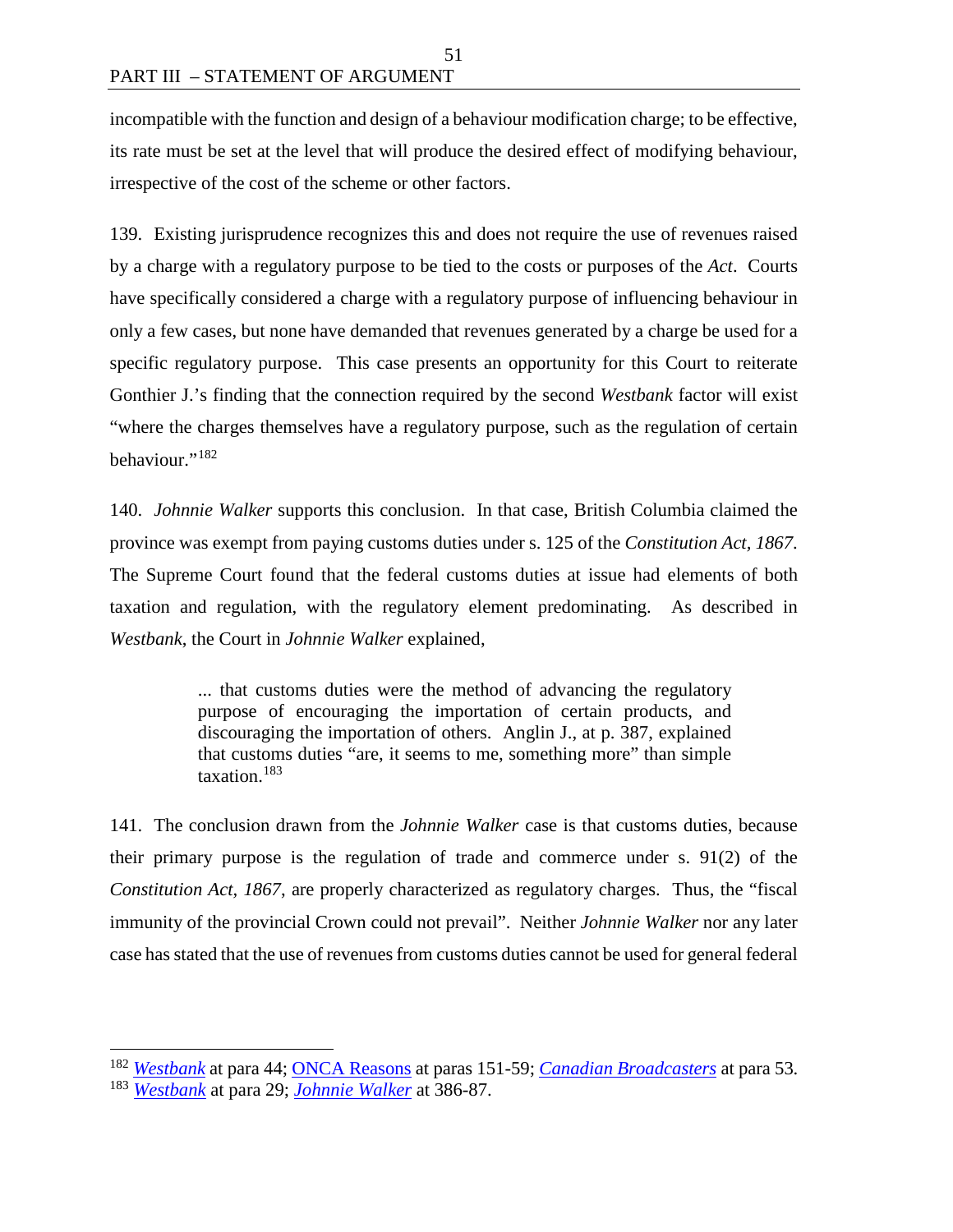purposes (which they are) but must instead be dedicated exclusively to the regulatory purpose animating them.[184](#page-59-0)

52

142. Ontario points to the *obiter* statement in *620 Connaught* in which this Court suggested that business licence fees imposed in a national park may lose their characterization as a regulatory charge where the revenues exceeded the amount the federal government expended in that park. The statement is of limited assistance here: the fees in issue in *620 Connaught* did not have as their purpose behaviour modification, and the 'nexus' issue that is raised here was not in issue before the Court.

143. As noted by Strathy C.J., the reasoning of the Federal Court of Appeal in *Canadian Association of Broadcasters,*[185](#page-59-1) which rejected the notion that fees must be tied to the costs of the scheme, is to be preferred. In that case, the license fees collected exceeded the costs of the regulatory scheme and the question was whether this required that the levy be characterized as a tax. All members of the panel concluded that the necessary relationship exists where the imposition of the charge itself serves the regulatory purpose.<sup>[186](#page-59-2)</sup> As Ryer J.A. held: "where a regulatory purpose for a levy has been established, the requisite nexus between that levy and the regulatory scheme in which it arises will nonetheless exist even if the quantum of the revenues raised by that levy exceeds the costs of the regulatory scheme in which that levy arises."[187](#page-59-3) Justice Létourneau similarly found that no nexus is required between the amount of the levy and the costs of the scheme where a regulatory purpose exists and the charge is levied for a benefit or privilege.<sup>[188](#page-59-4)</sup>

144. Properly applied, the *Westbank* approach requires that the charges themselves fulfil a valid regulatory purpose. In addition, the doctrine of colourability would prevent legislation that imposed disguised regulatory charges from passing scrutiny.<sup>[189](#page-59-5)</sup>

<span id="page-59-0"></span> <sup>184</sup> *[Exported Natural Gas](https://scc-csc.lexum.com/scc-csc/scc-csc/en/5493/1/document.do)* at 1069.

<span id="page-59-1"></span><sup>185</sup> *[Canadian Broadcasters.](https://decisions.fca-caf.gc.ca/fca-caf/decisions/en/35984/1/document.do)*

<span id="page-59-2"></span><sup>&</sup>lt;sup>186</sup> [ONCA Reasons](http://www.ontariocourts.ca/decisions/2019/2019ONCA0544.htm) at paras 155-59.

<span id="page-59-3"></span><sup>187</sup> *[Canadian Broadcasters](https://decisions.fca-caf.gc.ca/fca-caf/decisions/en/35984/1/document.do)* at para 49.

<span id="page-59-4"></span><sup>188</sup> *[Canadian Broadcasters](https://decisions.fca-caf.gc.ca/fca-caf/decisions/en/35984/1/document.do)* at para 104.

<span id="page-59-5"></span><sup>189</sup> *[Allard Contractors Ltd v Coquitlam \(District\)](https://scc-csc.lexum.com/scc-csc/scc-csc/en/1083/1/document.do)*, [1993] 4 SCR 371 at 411-12 [*Allard*].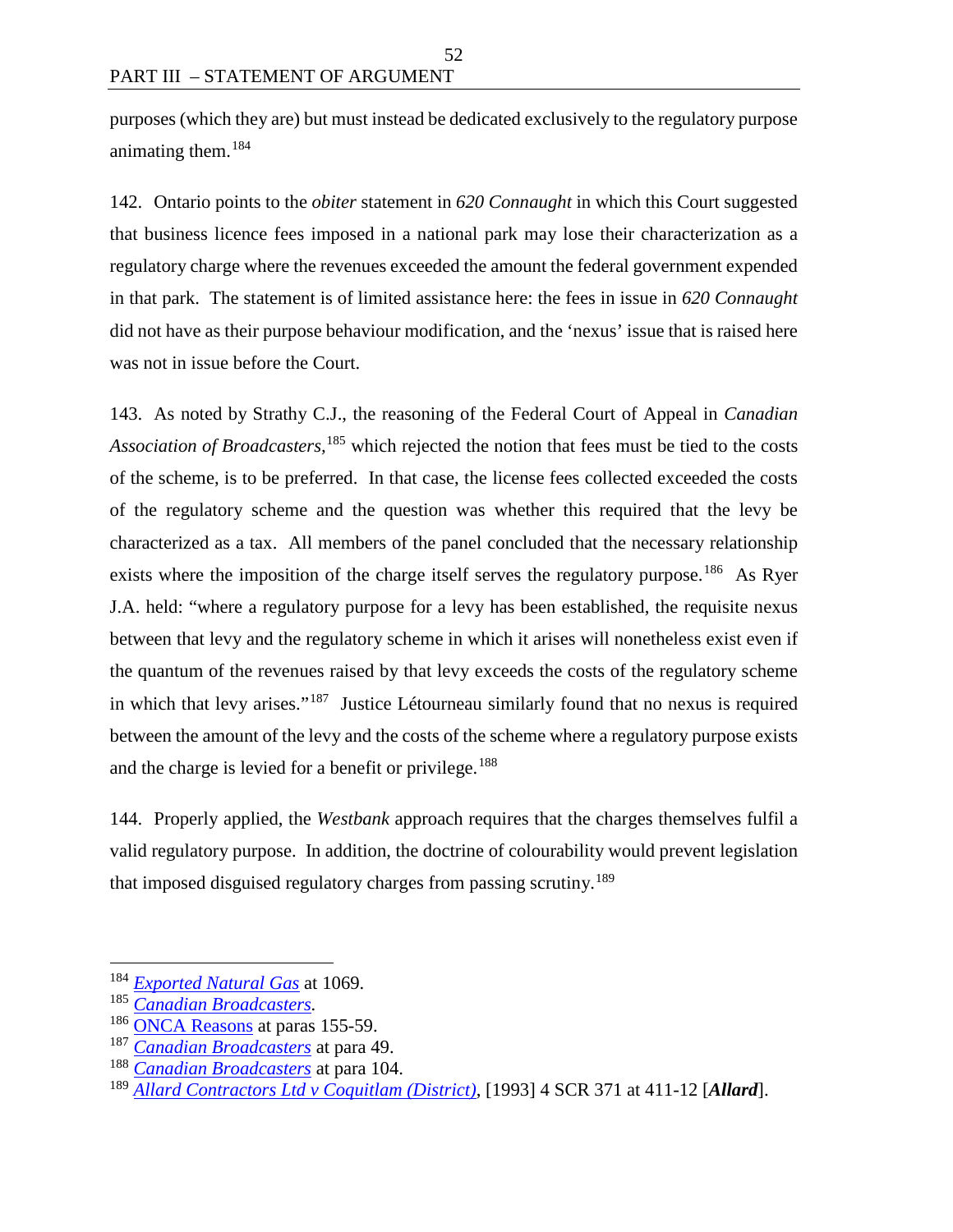145. The use that may be made of the returned amounts by a particular jurisdiction is not relevant to this Court's determination of the pith and substance of the *Act*'s charges,<sup>[190](#page-60-0)</sup> and should not colour their characterization. The regulatory scheme, however, could be entirely frustrated if a province opposed to carbon pricing takes countervailing policy actions to undermine the price signal created by the *Act*'s charges, so this possibility has been avoided. Even if, in choosing the means for returning the amounts, the federal government could be said to be spending the proceeds for its own purposes, it can permissibly do so.<sup>[191](#page-60-1)</sup>

53

146. Finally, requiring that the government spend the revenues from the behaviour-changing charges under the *Act* on the singular objective of reducing GHG emissions would be an unwarranted constraint. Parliament's overarching objective is to reduce GHG emissions, which Parliament is pursuing through GHG emissions pricing under the *Act*. Emissions pricing is a distinct approach from dedicated spending in furtherance of emissions reductions. Revenue generation is an effect of pricing GHG emissions, but not the reason for it. Given the significant amount of revenue that is collected under the *Act*, and given that the level of the charges may escalate over time (to \$50 per tonne of CO2e by 2022), the Court should refrain from holding that all the revenues must be dedicated to environmental purposes linked to the regulatory regime. Conversely, economic efficiency is retained by maintaining fiscal flexibility to make spending decisions to address the impact of GHG emissions pricing, such as through the Climate Action Incentive payments.<sup>[192](#page-60-2)</sup>

147. For all of these reasons, it is neither necessary from a legal perspective, nor appropriate from an economic or fiscal perspective, for the revenues derived under the *Act* to be dedicated exclusively to GHG emissions reduction purposes. The requisite relationship between the charges imposed by the *Act* and its regulatory scheme exists by reason of the charges' regulatory purpose. They therefore satisfy the test as valid regulatory charges.

<span id="page-60-0"></span><sup>&</sup>lt;sup>190</sup> CR, Vols 1-2, Tab 1, Moffet Affidavit at paras 48, 124-25, Ex K at 436-37; CR, Vol 4, Tab 5, Dr. Rivers at paras 5-6, Ex B.

<span id="page-60-1"></span><sup>191</sup> *[Johnnie Walker](https://scc-csc.lexum.com/scc-csc/scc-csc/en/9319/1/document.do)* at 382.

<span id="page-60-2"></span><sup>&</sup>lt;sup>192</sup> CR, Vols 1-2, Tab 1, Moffet at paras 129-136, Ex P at 610-13, Ex R at 655, 659-63; CR, Vol 4, Tab 5, Dr. Rivers at para 8, Ex C.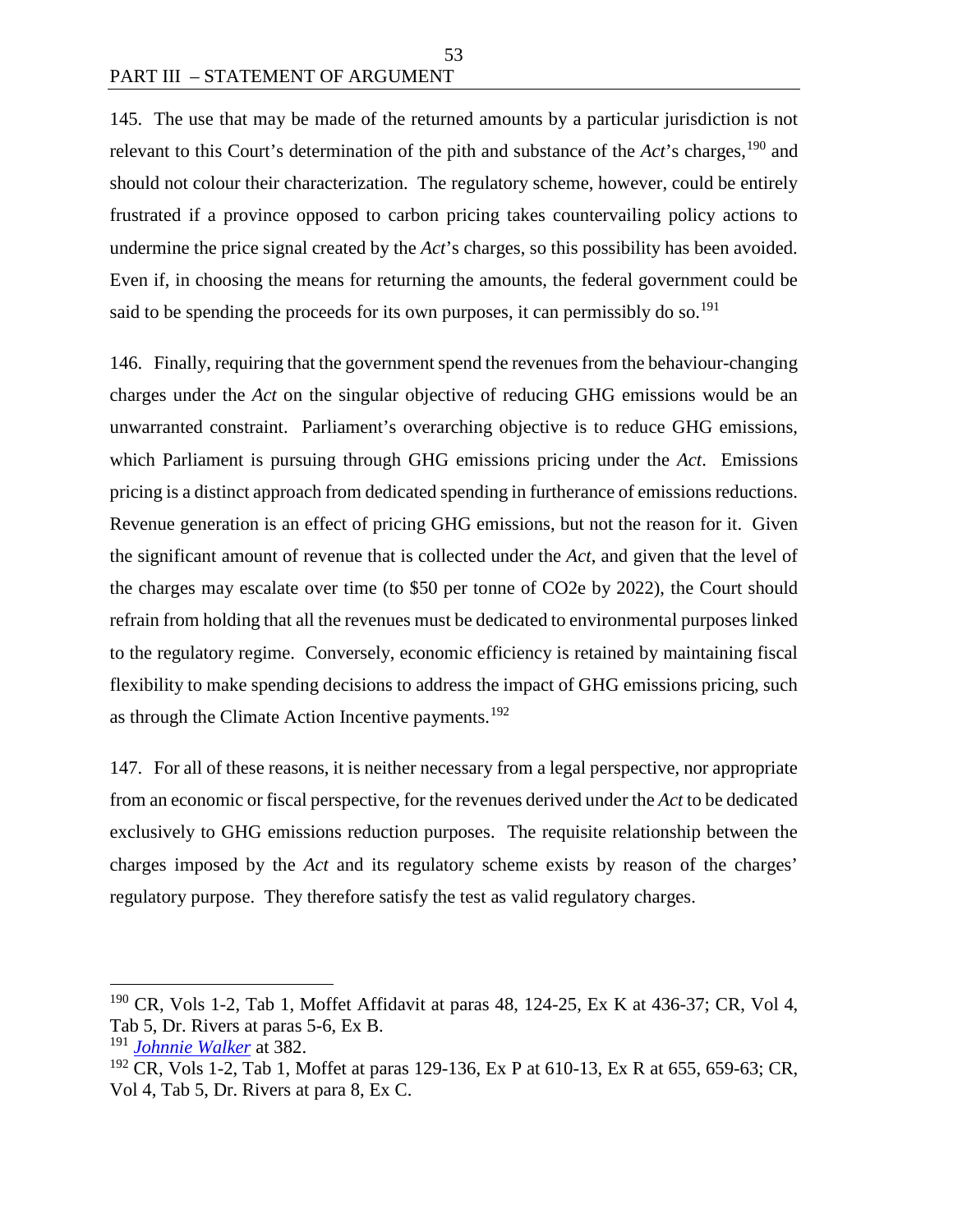148. Contrary to Ontario's assertion,<sup>[193](#page-61-0)</sup> it does not follow from *Allard* that s. 53 of the *Constitution Act, 1867* requires a nexus between the use of funds and a regulatory purpose. In that case, the Court was concerned with the interplay between ss. 92(2) and 92(9). The volumetric charge for gravel had no behaviour modification purpose, and the Court expressly stated that it was defining the scope of s. 92(9) and not "taxation" as such.<sup>194</sup> While upholding the charges on the basis that they related to a system of road and gravel regulation, the Court also confirmed that where a charge is ancillary to a regulatory scheme, it will not undertake a rigorous analysis of the revenues and costs, and the fact of a surplus itself does not render the scheme *ultra vires*. [195](#page-61-2)

149. Moreover, the provincial taxation power is subject to a limitation that does not constrain Parliament's taxation power: provinces may only impose direct taxes. *Allard* was about whether a provincial body had imposed an indirect tax, which is not at issue here. The purpose of s. 53 of the *Constitution Act, 1867* is ensuring that Parliament has authorized charges that legally qualify as taxes.

150. Federal levies have been struck down under s. 53 on the basis that a bare statutory authorization to set "fees" does not allow the executive branch to establish charges that can be characterized as taxes.[196](#page-61-3) In *Confédération des syndicats nationaux*, employment insurance premiums were initially found to have been properly authorized by Parliament, but lost their character as regulatory charges when a legislative amendment delegated the power to set premiums but without the legal framework that maintained the connection between the charges and the scheme.[197](#page-61-4) This is not the case here: Parliament has clearly authorized the specifics of both the fuel charge and the excess emissions charge, and has provided a legal framework for their imposition. This meets the requirements of s. 53 and means that the case turns on an ordinary division of powers analysis. As Professor Hogg has noted:

<span id="page-61-0"></span><sup>&</sup>lt;sup>193</sup> Ontario's Factum at paras 99-100.

<span id="page-61-1"></span><sup>194</sup> *[Allard](https://scc-csc.lexum.com/scc-csc/scc-csc/en/1083/1/document.do)* at 398.

<span id="page-61-2"></span><sup>195</sup> *[Allard](https://scc-csc.lexum.com/scc-csc/scc-csc/en/1083/1/document.do)* at 407-08, 411-12.

<span id="page-61-3"></span><sup>196</sup> *[Eurig Estate \(Re\)](https://scc-csc.lexum.com/scc-csc/scc-csc/en/1651/1/document.do)*, [1998] 2 SCR 565 at paras 36, 40-41 [*Eurig Estate*]; *[Confédération](https://decisions.scc-csc.ca/scc-csc/scc-csc/en/2354/1/document.do)  [des syndicats](https://decisions.scc-csc.ca/scc-csc/scc-csc/en/2354/1/document.do)* at paras 72-79.

<span id="page-61-4"></span><sup>197</sup> *[Confédération des syndicats](https://decisions.scc-csc.ca/scc-csc/scc-csc/en/2354/1/document.do)* at paras 73-77.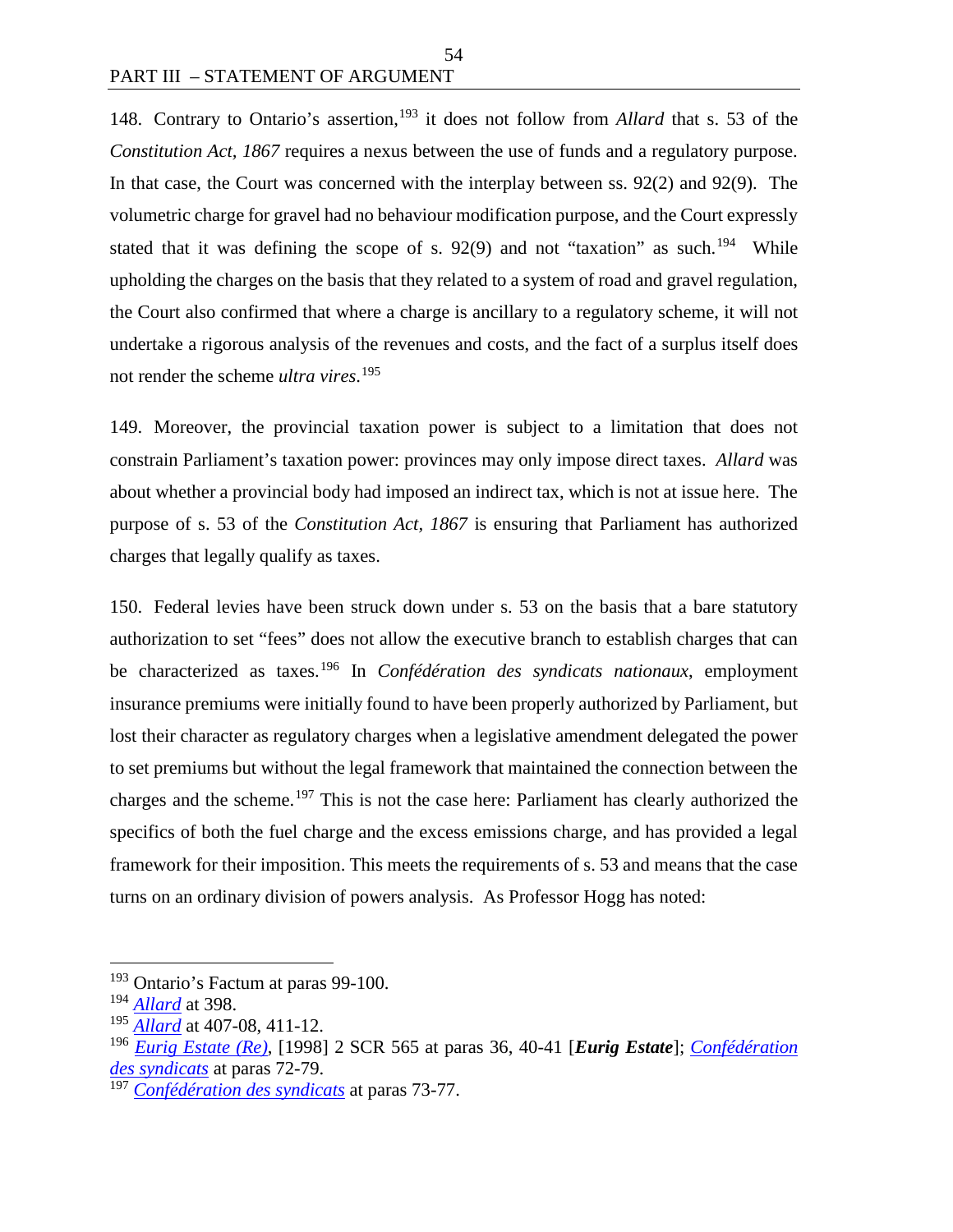The pith and substance of a law that imposes a charge or a levy may be held to be some matter other than taxation, for example, insurance, unemployment insurance, banking, export trade, labour standards or marketing. In such cases, the validity of the law turns on whether the enacting legislative body had legislative authority over the true matter of the law. The enacting body's taxing power is irrelevant.<sup>[198](#page-62-0)</sup> (emphasis added)

55

151. With respect to Ontario's suggestion that allowing the nexus requirement "to be met solely by alleging that the charge discourages undesirable behaviour" would undermine s. 53 of the *Constitution Act, 1867,* Canada is not simply alleging that carbon pricing changes behaviour to reduce GHG emissions in the abstract. There is extensive evidence to support the regulatory purposes of the charges.<sup>[199](#page-62-1)</sup>

# **iii. As the charges are regulatory charges, s. 53 of the** *Constitution Act, 1867* **need not be considered**

152. As the charges under the *Act* are regulatory charges, not taxes, the requirements of s. 53 do not apply. There is no authority for Ontario's assertion that the enactment of a regulatory charge is subject to s. 53. Section 53 of the *Constitution Act, 1867* mandates that bills for imposing any tax shall originate in the House of Commons, so this provision is only relevant if this Court finds that the *Act* imposes a tax. This Court held in *Eurig Estate* that s. 53 does not apply when the fees in question are not taxes.<sup>[200](#page-62-2)</sup>

## **D) If this Court finds that Part 1 of the Act imposes a tax, it meets the requirements of s. 53 of the** *Constitution Act, 1867*

153. Throughout each of the references to date, Canada has maintained that the *Act* was enacted as an exercise of Parliament's power to legislate for the peace, order and good government of Canada, under the national concern branch. It has not sought to rely on s. 91(3). However, if this Court were to hold that the fuel charge imposed is a tax and not a

<span id="page-62-0"></span> <sup>198</sup> Peter W Hogg, *Constitutional Law of Canada*, 5th ed (Toronto: Carswell, 2007) (looseleaf revision 2018-1) at p 31-2 – 31-3, CBA, Tab 16.

<span id="page-62-1"></span><sup>&</sup>lt;sup>199</sup> See paras 36-37, 48-49, 57-59, 74 above.

<span id="page-62-2"></span><sup>200</sup> *[Eurig Estate](https://scc-csc.lexum.com/scc-csc/scc-csc/en/1651/1/document.do)* at para 8; *Eurig [Estate \(Re\)](https://www.canlii.org/en/on/onca/doc/1997/1997canlii1080/1997canlii1080.html)* (1997), 31 OR (3d) 777 (CA) at penultimate paragraph, citing *[Reference re Agricultural Products Marketing](https://decisions.scc-csc.ca/scc-csc/scc-csc/en/2603/1/document.do)*, [1978] 2 SCR 1198 at 1229.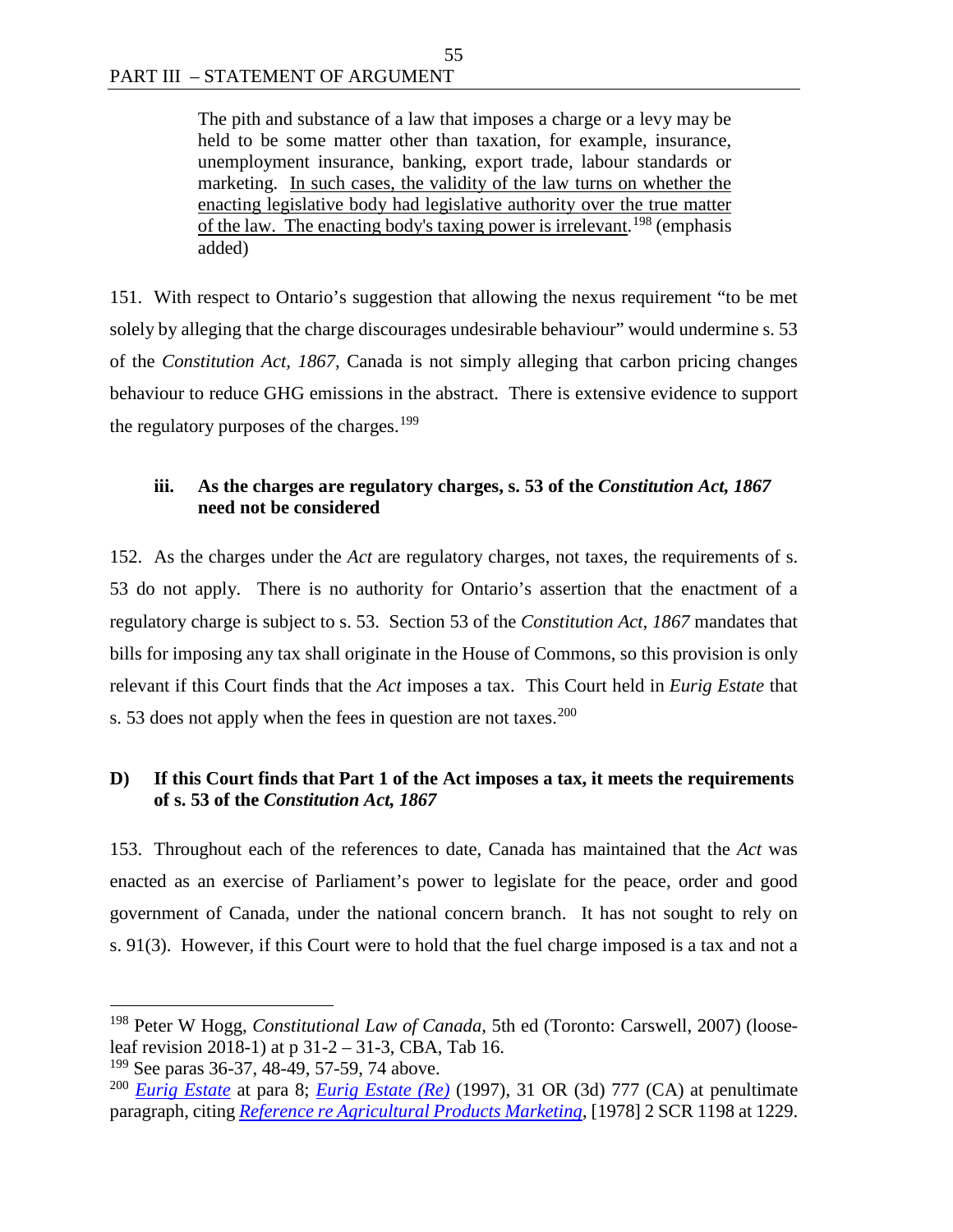regulatory charge, its enactment meets the formal requirements of s. 53 of the *Constitution Act, 1867*.

154. Contrary to Ontario's argument that use of the term "charge" in this context precludes recognition as a tax, it is open to this Court to find that Part 1 of the *Act* imposes a tax despite Canada's stated legislative objective. In *Eurig Estate*, Ontario imposed probate fees under the regulations to the *Administration of Justice Act,* which this Court found to be taxes. In *Westbank*, Westbank First Nation applied its assessment and taxation bylaws to BC Hydro, which this Court found to be taxes. If the fuel charge is not a regulatory charge then it must be, by definition, a tax.  $201$ 

155. The *Act* complies with s. 53 of the *Constitution*. The *Act* originated in the House of Commons. On March 27, 2018, a Notice of Ways and Means Motion was presented to the House of Commons to implement certain provisions of the budget. The motion carried, and the Minister of Finance moved for leave to introduce Bill C-74, a budget implementation bill, Part 5 of which would later become the *Act*. There is no dispute that the House of Commons both debated the Bill and examined it in committee.<sup>[202](#page-63-1)</sup>

156. Saskatchewan argues that the *Act* impermissibly delegates more than the details and mechanisms of the 'tax' and says that such delegation is not clear and unambiguous. The fuel charge does not arise, even incidentally, in any delegated legislation. The fuel charge is imposed in the *Act*. The *Act* is applicable in all provinces, and it establishes a method for determining in which jurisdiction the federal fuel charge and OBPS system will operate. The details of the federal fuel charge are expressly set out in the *Act*: it is computed under the *Act* for time periods that are established by the *Act*. The amount of the charge is set by the *Act* and the Governor in Council's authority to determine the rate is expressly delegated in s. 166(4). If the Court finds that the fuel charge is a tax, there is no delegation problem. It was validly enacted in accordance with s.  $53.^{203}$  $53.^{203}$  $53.^{203}$ 

<span id="page-63-0"></span> <sup>201</sup> Ontario's Factum at paras 94-101; *[Eurig Estate](https://scc-csc.lexum.com/scc-csc/scc-csc/en/1651/1/document.do)*; *[Westbank](https://scc-csc.lexum.com/scc-csc/scc-csc/en/1727/1/document.do)*.

<span id="page-63-2"></span><span id="page-63-1"></span><sup>202</sup> *Debates,* No 276 [\(27 March 2018\)](https://www.ourcommons.ca/Content/House/421/Debates/276/HAN276-E.PDF) at 18164-66, CBA, Tab 3; Marc Bosc and André Gagnon, *[House of Commons Procedure and Practice](https://www.ourcommons.ca/About/ProcedureAndPractice3rdEdition/ch_18_4-e.html#18-4-4)*, 3d ed (Ottawa: House of Commons, 2017) chapter 18, Financial Procedures, following the heading "The Legislative Phase". <sup>203</sup> *[Act](https://laws.justice.gc.ca/eng/acts/G-11.55/index.html)*, ss <sup>3</sup> "rate", [17-41,](https://laws.justice.gc.ca/eng/acts/G-11.55/FullText.html#h-244281) [68,](https://laws.justice.gc.ca/eng/acts/G-11.55/FullText.html#s-68) [69,](https://laws.justice.gc.ca/eng/acts/G-11.55/FullText.html#s-69) [71,](https://laws.justice.gc.ca/eng/acts/G-11.55/FullText.html#s-71) [166\(4\),](https://laws.justice.gc.ca/eng/acts/G-11.55/FullText.html#s-166ss-(4)ID0EBBA) [Schedule 2,](https://laws.justice.gc.ca/eng/acts/G-11.55/FullText.html#h-247111) column 5.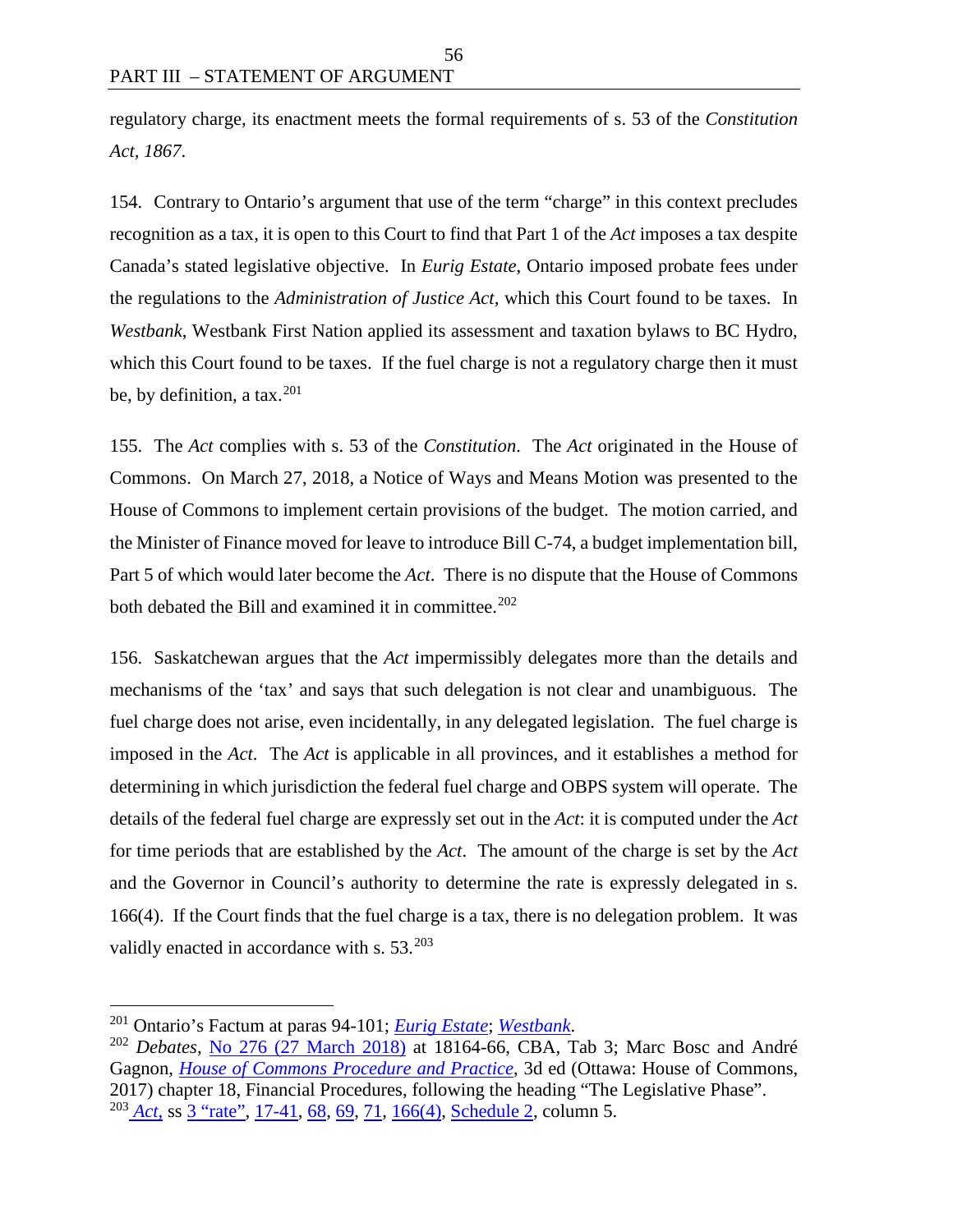157. In *Ontario English Catholic Teachers' Assn.,* this Court held that "[t]he delegation of the imposition of a tax is constitutional if express and unambiguous language is used in making the delegation." The Court further explained:

57

When the Minister sets the applicable rates, a tax is not imposed *ab initio*, but it is imposed pursuant to a specific legislative grant of authority. Furthermore, the delegation of the setting of the rate takes place within a detailed statutory framework, setting out the structure of the tax, the tax base, and the principles for its imposition.<sup>[204](#page-64-0)</sup>

158. Parliament expressly delegated the authority to determine the jurisdictions in which Parts 1 and 2 of the *Act* operate to the Governor in Council, and clearly defined the scope of that delegation. The *Act* requires the Governor in Council to consider the stringency of provincial GHG emissions pricing mechanisms as "the primary factor" in making a decision.<sup>[205](#page-64-1)</sup> The exercise of that statutory power is subject to administrative law and is supervised by the Federal Court. In exercising this discretion, the Governor in Council is not imposing a tax *ab initio*, or on its own accord. Parliament has directed the mechanisms by which it is decided where the fuel charge and OBPS system will operate and in what circumstances. Provincial legislatures are free to enact legislation that would prevent the operation of Parts 1 and 2 of the *Act* within their jurisdictions.

159. Moreover, there are no rule of law concerns at play and no issue of democratic accountability. Parliamentarians fully debated the meaning and scope of the Governor in Council's discretion under ss. 166(3) and 189(2). Amendments were proposed and passed during the legislative process in order to expressly limit the scope of discretion. The discretion Parliament granted under the *Act* is defined, explicitly related to the objectives of the  $Act$ , and is therefore constitutionally valid.<sup>[206](#page-64-2)</sup>

<span id="page-64-0"></span> <sup>204</sup> *[Ontario English Catholic Teachers' Assn. v Ontario \(Attorney General\)](https://scc-csc.lexum.com/scc-csc/scc-csc/en/1851/1/document.do)*, 2001 SCC <sup>15</sup> at paras 74, 75, 77 (quote at para 75), [2001] 1 SCR 470 [*OECTA*].<br><sup>205</sup> Act. s 166(3).

<span id="page-64-2"></span><span id="page-64-1"></span><sup>&</sup>lt;sup>206</sup> *[OECTA](https://scc-csc.lexum.com/scc-csc/scc-csc/en/1851/1/document.do)* at paras 71, 73, 75; *[Act](https://laws.justice.gc.ca/eng/acts/G-11.55/index.html)*, ss [166\(2\),](https://laws.justice.gc.ca/eng/acts/G-11.55/FullText.html#s-166ss-(2)ID0EBDA) [166\(3\),](https://laws.justice.gc.ca/eng/acts/G-11.55/FullText.html#s-166ss-(3)ID0EBCA) [189\(1\),](https://laws.justice.gc.ca/eng/acts/G-11.55/FullText.html#s-189) [189\(2\);](https://laws.justice.gc.ca/eng/acts/G-11.55/FullText.html#s-189ss-(2)ID0EBBA) FINA, No 157 (23 May [2018\)](https://www.ourcommons.ca/Content/Committee/421/FINA/Evidence/EV9883290/FINAEV157-E.PDF) at 12-14.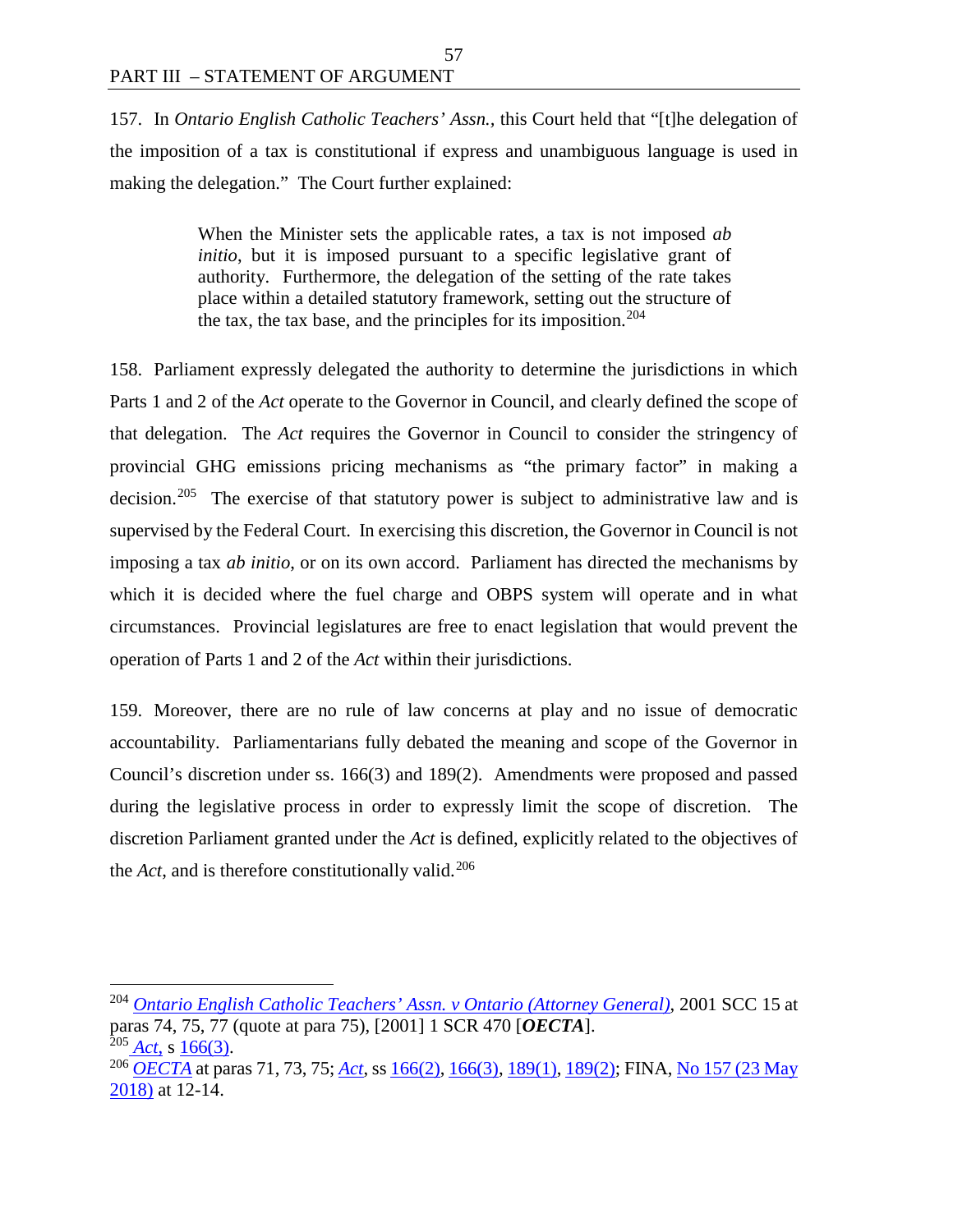160. Saskatchewan claims that s. 168(4) of the *Act* offends the rule that in the event of a conflict between a statute and a regulation enacted pursuant to that statute, the statute prevails. The constitutional capacity of legislative bodies to confer this type of power to the delegated authority was recognized in the case of *Re Gray*, which upheld the war measure powers of the Dominion government during World War  $I^{207}$  $I^{207}$  $I^{207}$  In any event, even if this Court were of the opinion that s. 168(4) is problematic, it would not impugn the entire *Act*.

161. Finally, contrary to Saskatchewan's submissions and the minority decision in the SKCA, there is no legal support to recognize a "principle of uniformity of taxation" as a principle of federalism.[208](#page-65-1) There is no principle of uniformity. On this point, the Supreme Court has never wavered:

> As a matter of legislative power only, there can be no doubt about Parliament's right to give its criminal or other enactments special applications, whether in terms of locality of operation or otherwise. This has been recognized from the earliest years of this Court's existence: see, for example, *Fredericton v. The Queen*. [209](#page-65-2)

162. The SKCA minority would recognize a principle of tax uniformity based on *Minister*  of Finance v Smith.<sup>210</sup> That case raised the question of whether profits arising from the sale of liquor contrary to provincial law were considered income under federal law, and thus subject to taxation. In *Smith,* their Lordships were required to decide the intention of those who drafted the *Income Tax War Act* to determine how it affected income that was illegally obtained under *The Ontario Temperance Act*.

163. In engaging in that exercise, their Lordships noted that they could find no valid reason to hold that the language in the *Act* intended to exclude income that was illicit according to some provincial laws that would be legal in other jurisdictions. If such language had been

<span id="page-65-0"></span> <sup>207</sup> *[In Re George Edwin Gray](https://decisions.scc-csc.ca/scc-csc/scc-csc/en/9496/1/document.do)* (1918), 57 SCR 150; *[Waddell v Canada \(Governor in Council\)](https://www.canlii.org/en/bc/bcsc/doc/1983/1983canlii189/1983canlii189.html)* (1983), 49 BCLR 305, 5 DLR (4th) 254 (SC); *[Re Land Registry Act and Vancouver](https://www.canlii.org/en/bc/bcsc/doc/1956/1956canlii313/1956canlii313.pdf)* (1956), 5 DLR (2d) 512 (BCSC).

<span id="page-65-1"></span><sup>&</sup>lt;sup>208</sup> [SKCA Reasons](https://sasklawcourts.ca/images/documents/CA_2019SKCA040.pdf) at paras 374-86.

<span id="page-65-2"></span><sup>209</sup> *[R v Burnshine](https://decisions.scc-csc.ca/scc-csc/scc-csc/en/5397/1/document.do)*, [1975] 1 SCR 693 at 715, citing *[Fredericton \(City\) v The Queen](https://decisions.scc-csc.ca/scc-csc/scc-csc/en/14768/1/document.do)* (1880), 3 SCR 505 at 530. See also *[Canada c Raposo](https://decisions.fca-caf.gc.ca/fca-caf/decisions/fr/item/418477/index.do)*, 2019 CAF 208, at paras 24-28, 50.

<span id="page-65-3"></span><sup>210</sup> *[Minister of Finance v Smith,](https://www.canlii.org/en/ca/ukjcpc/doc/1926/1926canlii286/1926canlii286.pdf)* [1926] 3 DLR 709 (PC).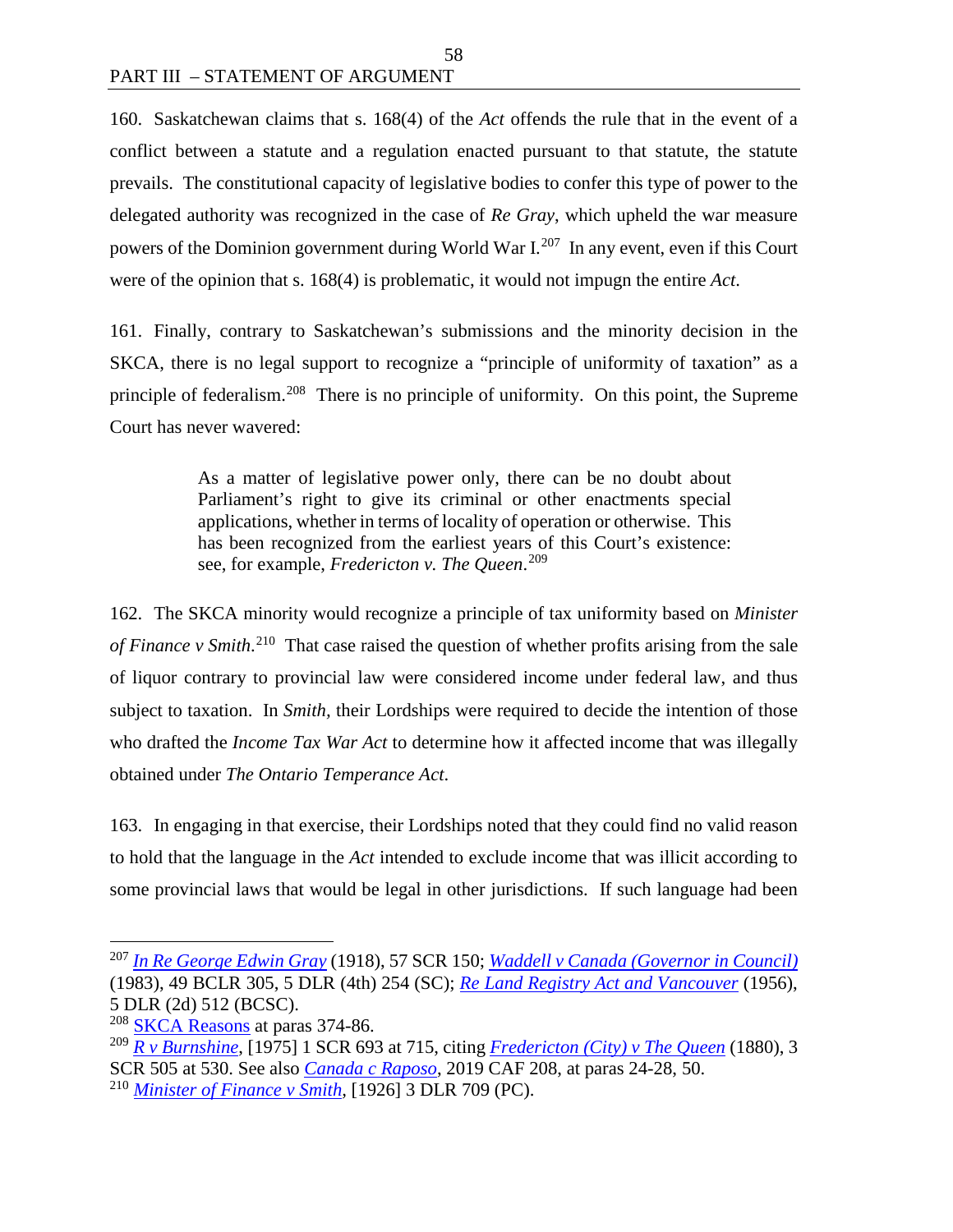#### 59 PARTS III AND IV – STATEMENT OF ARGUMENT AND SUBMISSION CONCERNING COSTS

found in the legislation, the result in *Smith* may have been entirely different, notwithstanding their Lordships' statement that "it is natural that the intention was to tax on the same principle throughout the whole of Canada." The passage from *Smith* quoted by the SKCA minority to support its conclusion is an exercise in statutory interpretation, not the birth of a new principle of federalism requiring uniformity of taxation. $211$ 

164. In any event, all of the provinces are subject to the legislation at all times, whether or not they become a listed province. The *Act* does apply to the provinces uniformly. The backstop mechanism allows for *substantively* fair and equal treatment of the provinces, while ensuring a sufficiently stringent carbon pricing regime that allows provinces to design their own systems if they elect to do so.

## **PART IV – SUBMISSION CONCERNING COSTS**

165. Canada does not seek costs and requests that no costs be awarded against Canada.

<span id="page-66-0"></span> <sup>211</sup> [SKCA Reasons](https://sasklawcourts.ca/images/documents/CA_2019SKCA040.pdf) at para 378.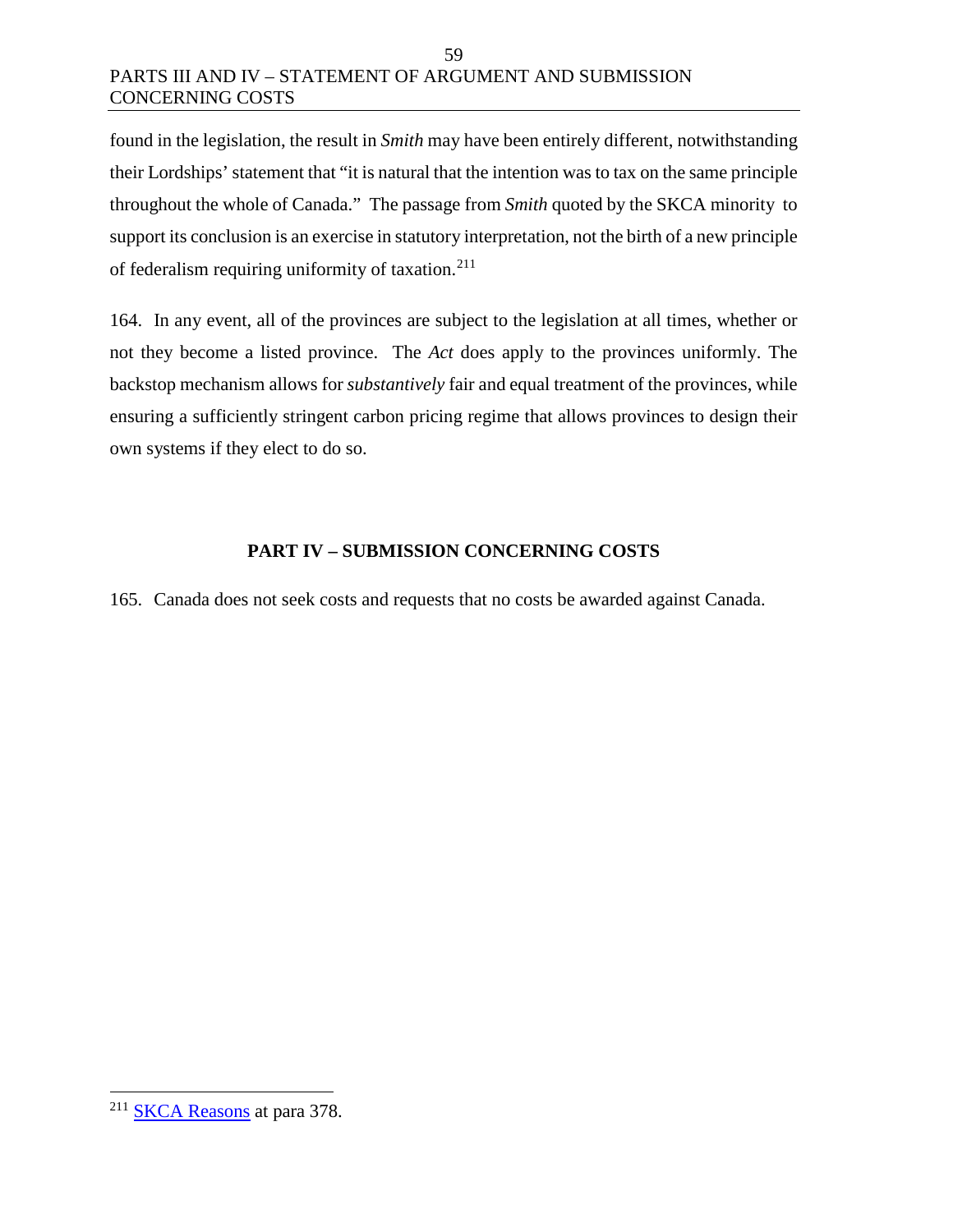#### **PART V – ORDER SOUGHT**

166. Canada seeks the Court's opinion that the entire *Act* is validly enacted under Parliament's power to pass laws for the peace, order, and good government of Canada respecting the establishment of minimum national standards integral to reducing nationwide GHG emissions, being a matter of national concern.

167. In the alternative, if the charges under Part 1 are found to be taxes, Canada seeks the Court's opinion that Part 1 of the *Act* is validly enacted under Parliament's taxation power in accordance with s. 53 of the *Constitution Act, 1867* and Part 2 of the *Act* is validly enacted under Parliament's power to pass laws for the peace, order, and good government of Canada respecting the establishment of minimum national standards integral to reducing nationwide GHG emissions, being a matter of national concern.

168. As a further alternative, Canada seeks the Court's opinion that the entire *Act* is validly enacted under the emergency branch of Parliament's POGG power, Parliament's criminal law power, or other existing heads of power, as argued by various Interveners in the courts below and as proposed to be argued by various proposed Interveners in this Court.

#### **ALL OF WHICH IS RESPECTFULLY SUBMITTED**

**Dated this 3rd day of December, 2019.**

\_\_\_\_\_\_\_\_\_\_\_\_\_\_\_\_\_\_\_\_\_\_ Sharlene Telles-Langdon \_\_\_\_\_\_\_\_\_\_\_\_\_\_\_\_\_\_\_\_\_\_

\_\_\_\_\_\_\_\_\_\_\_\_\_\_\_\_\_\_\_\_\_\_

Christine Mohr

Mary Matthews

\_\_\_\_\_\_\_\_\_\_\_\_\_\_\_\_\_\_\_\_\_\_

Neil Goodridge

\_\_\_\_\_\_\_\_\_\_\_\_\_\_\_\_\_\_\_\_\_\_ Ned Djordjevic Of Counsel for the Attorney General of Canada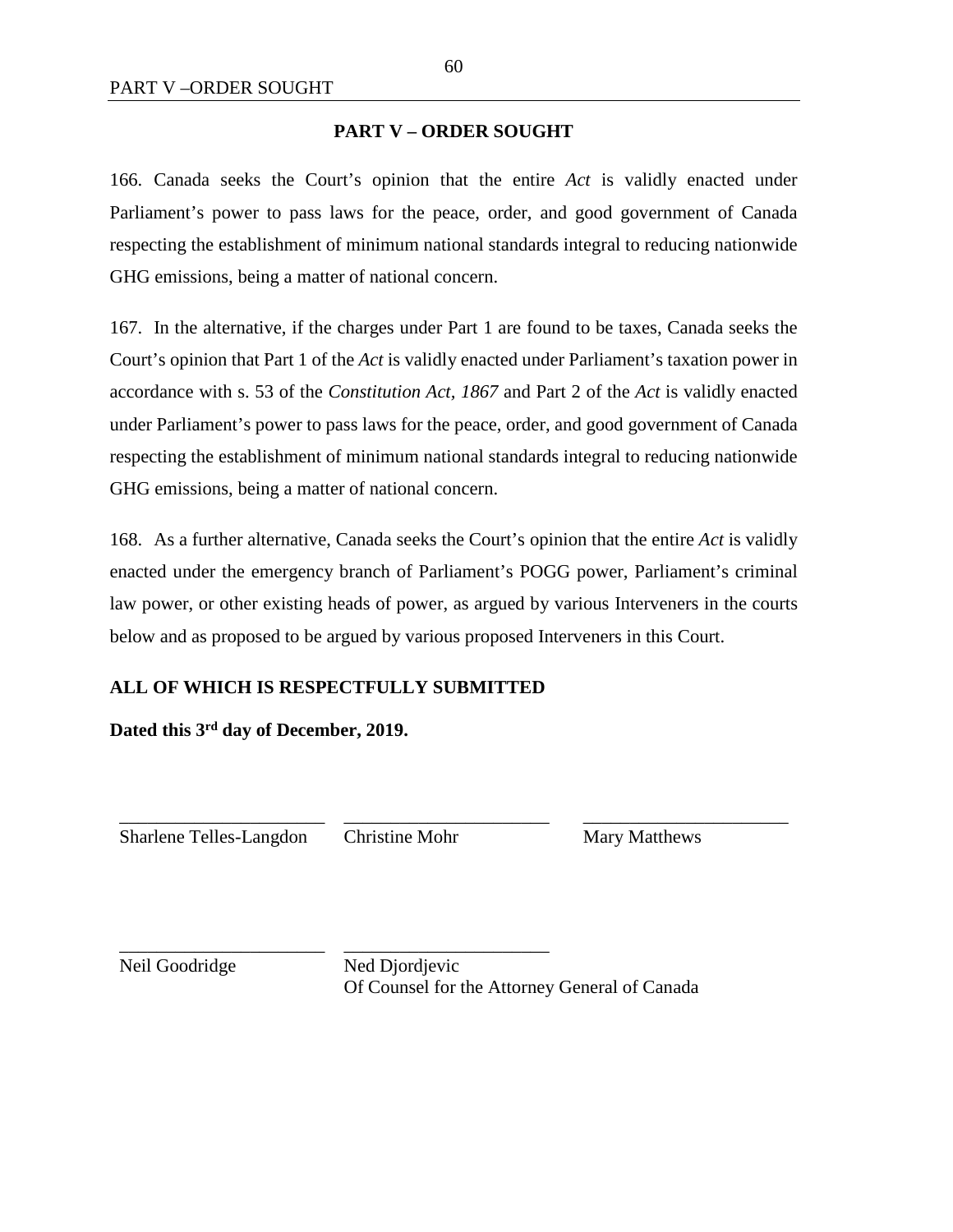| <b>Case Law</b> |                                                                                                                                                                                         | <b>Cited at paragraphs</b>             |
|-----------------|-----------------------------------------------------------------------------------------------------------------------------------------------------------------------------------------|----------------------------------------|
| 1.              | <u> 114957 Canada Ltée (Spraytech, Société d'arrosage) v Hudson</u><br>$(Town), 2001$ SCC 40, [2001] 2 SCR 241                                                                          | 79, 116                                |
| 2.              | 620 Connaught Ltd v Canada (Attorney General), 2008 SCC 7,<br>[2008] 1 SCR 131                                                                                                          | 130, 132, 136, 137                     |
| 3.              | <b>Allard Contractors Ltd v Coquitlam (District), [1993] 4 SCR</b><br>371                                                                                                               | 144, 148                               |
| 4.              | <b>Attorney General of Canada v Canadian National</b><br>Transportation Ltd, [1983] 2 SCR 206                                                                                           | 92, 95                                 |
| 5.              | British Columbia (AG) v Canada (AG) (1922), 64 SCR 377,<br>aff'd [1923] 4 DLR 669 (PC)                                                                                                  | 137, 140, 145                          |
| 6.              | <b>British Columbia v Canadian Forest Products Ltd, 2004 SCC</b><br>38, [2004] 2 SCR 74                                                                                                 | 79                                     |
| 7.              | Canada c Raposo, 2019 CAF 208                                                                                                                                                           | 161                                    |
| 8.              | <i>Canada Metal Co v R</i> (1982), 144 DLR (3d) 124 (Man QB)                                                                                                                            | 102                                    |
| 9.              | <b>Canadian Association of Broadcasters v Canada, 2008 FCA</b><br>157, [2009] 1 FCR 3, leave to appeal to SCC granted, 32703 (18)<br>December 2008), appeal discontinued 7 October 2009 | 136, 139, 143                          |
| 10.             | Canadian Western Bank v Alberta, 2007 SCC 22, [2007] 2 SCR<br>3                                                                                                                         | 112, 116, 122                          |
| 11.             | Confédération des syndicats nationaux v Canada (AG), 2008<br>SCC 68, [2008] 3 SCR 511                                                                                                   | 136, 150                               |
| 12.             | Desgagnés Transport Inc v Wärtsilä Canada Inc, 2019 SCC 58                                                                                                                              | 69, 72, 73, 112, 113,<br>114, 116, 122 |
| 13.             | <b>Eurig Estate (Re), [1998] 2 SCR 565</b>                                                                                                                                              | 150, 152, 154                          |
| 14.             | <i>Eurig Estate (Re)</i> (1997), 31 OR (3d) 777 (CA)                                                                                                                                    | 152                                    |
| 15.             | Fredericton (City) v The Queen (1880), 3 SCR 505                                                                                                                                        | 161                                    |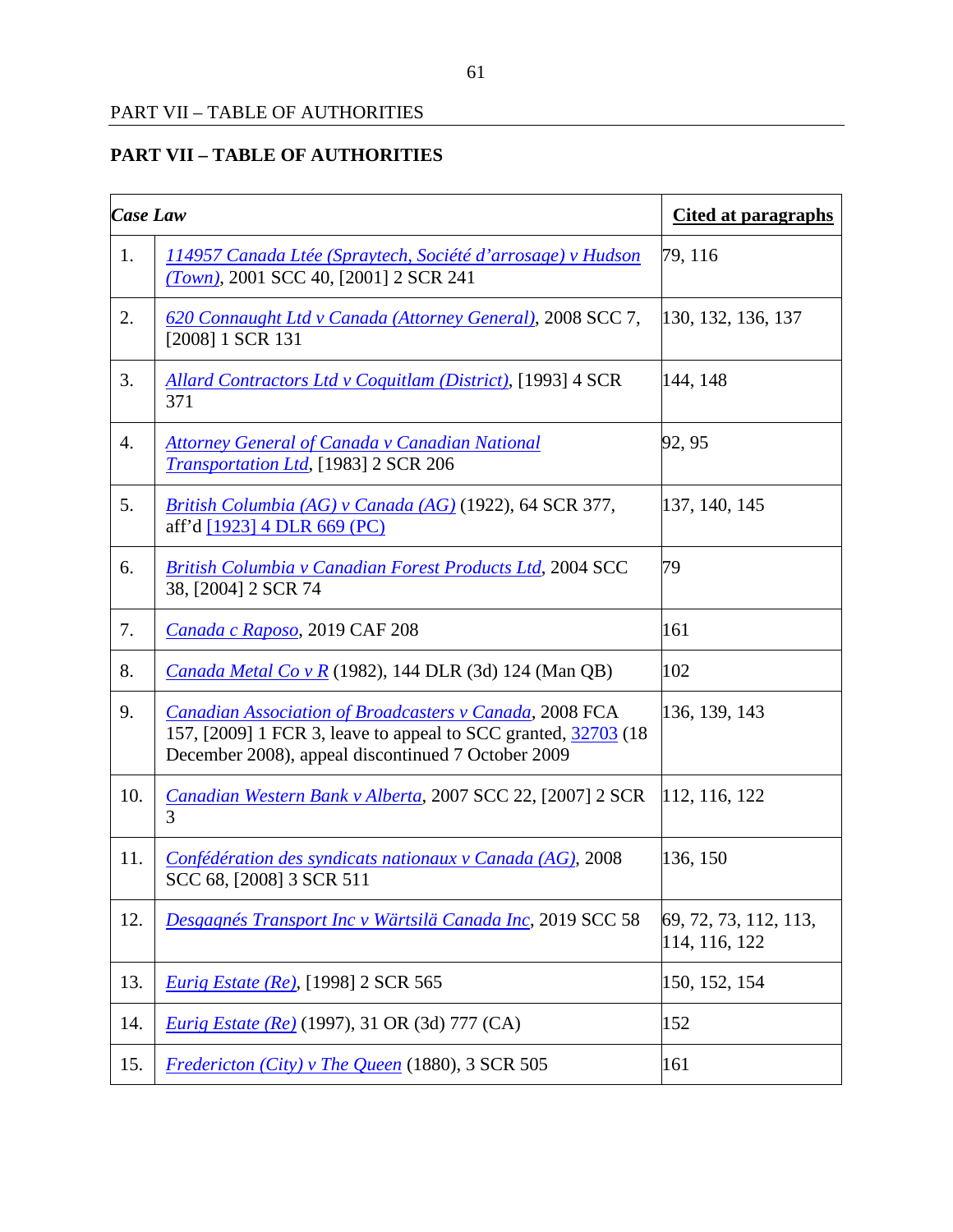| <b>Case Law</b> |                                                                                                                | Cited at paragraphs |
|-----------------|----------------------------------------------------------------------------------------------------------------|---------------------|
| 16.             | <b>Friends of the Oldman River Society v Canada (Minister of</b><br><i>Transport</i> ), [1992] 1 SCR 3         | 79, 125             |
| 17.             | <b>General Motors of Canada Ltd v City National Leasing, [1989]</b><br>1 SCR 641                               | 88, 92, 95, 116     |
| 18.             | <b>Goodwin v British Columbia (Superintendent of Motor</b><br>Vehicles), 2015 SCC 46, [2015] 3 SCR 250         | 110                 |
| 19.             | <i>Imperial Oil Ltd v Quebec (Minister of the Environment), 2003</i><br>SCC 58, [2003] 2 SCR 624               | 126                 |
| 20.             | In Re George Edwin Gray (1918), 57 SCR 150                                                                     | 160                 |
| 21.             | Interprovincial Co-Operatives Ltd et al v R, [1976] 1 SCR 477                                                  | 102, 125            |
| 22.             | <b>Johannesson v Rural Municipality of West St Paul, [1952] 1</b><br><b>SCR 292</b>                            | 114                 |
| 23.             | <b>Katz Group Canada Inc v Ontario (Health and Long-Term</b><br>Care), 2013 SCC 64, [2013] 3 SCR 810           | 89                  |
| 24.             | <b>Labatt Breweries of Canada Ltd v Attorney General of Canada,</b><br>[1980] 1 SCR 914 at 945                 | 92                  |
| 25.             | Law Society of British Columbia v Mangat, 2001 SCC 67,<br>[2001] 3 SCR 113                                     | 112                 |
| 26.             | <i>Marine Services International Ltd v Ryan Estate, 2013 SCC 44,</i><br>[2013] 3 SCR 53                        | 116                 |
| 27.             | Minister of Finance v Smith, [1926] 3 DLR 709 (PC)                                                             | 162                 |
| 28.             | <b>Multiple Access Ltd v McCutcheon, [1982] 2 SCR 161</b>                                                      | 113                 |
| 29.             | Munro v National Capital Commission, [1966] SCR 663                                                            | 76, 129             |
| 30.             | Northern Telecom Canada Ltd v Communication Workers of<br>Canada, [1983] 1 SCR 733                             | 111                 |
| 31.             | Ontario (AG) v Canada (AG), [1896] UKPC 20, [1896] AC 348                                                      | 66                  |
| 32.             | <b>Ontario English Catholic Teachers' Assn. v Ontario (Attorney</b><br>General), 2001 SCC 15, [2001] 1 SCR 470 | 157, 159            |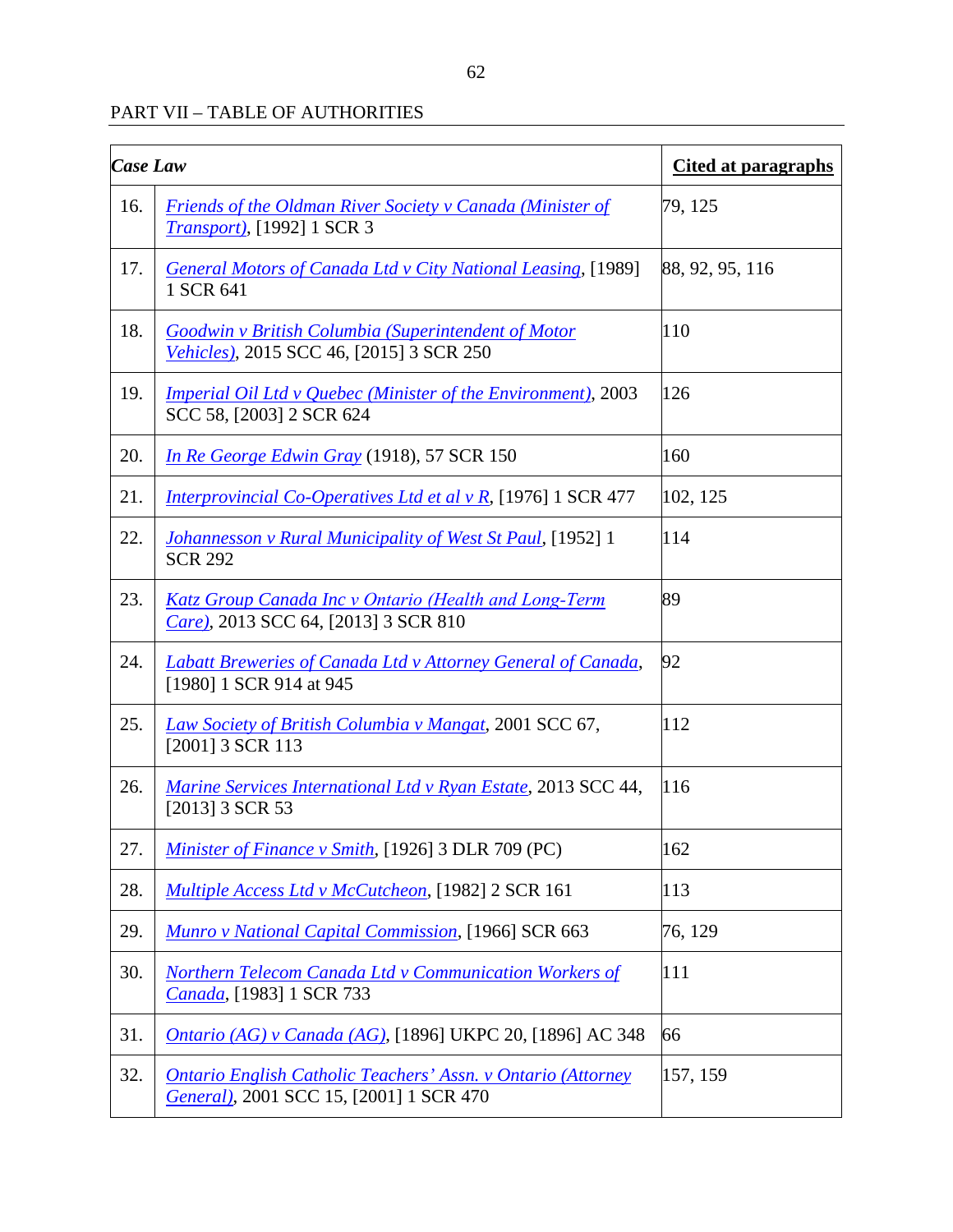| <b>Case Law</b> |                                                                                                                                                                                                                                                                                                                    | <b>Cited at paragraphs</b>                       |
|-----------------|--------------------------------------------------------------------------------------------------------------------------------------------------------------------------------------------------------------------------------------------------------------------------------------------------------------------|--------------------------------------------------|
| 33.             | <b>Ontario Hydro v Ontario (Labour Relations Board), [1993] 3</b><br><b>SCR 327</b>                                                                                                                                                                                                                                | 112, 113, 121                                    |
| 34.             | <b>Ontario y Canadian Pacific Ltd, [1995] 2 SCR 1031</b>                                                                                                                                                                                                                                                           | 79                                               |
| 35.             | <b>Orphan Well Association v Grant Thornton Ltd, 2019 SCC 5</b>                                                                                                                                                                                                                                                    | 116                                              |
| 36.             | <b>Provincial Court Judges' Assn. of New Brunswick v New</b><br><b>Brunswick (Minister of Justice); Ontario Judges' Assn. v Ontario</b><br>(Management Board); Bodner v Alberta; Conférence des juges<br>du Québec v Quebec (Attorney General); Minc v Quebec<br>(Attorney General), 2005 SCC 44, [2005] 2 SCR 286 | 73                                               |
| 37.             | Quebec (AG) v Canada (AG), 2015 SCC 14, [2015] 1 SCR 693                                                                                                                                                                                                                                                           | 56, 65, 88, 116, 123                             |
| 38.             | Quebec (AG) v Canadian Owners and Pilots Association, 2010<br>SCC 39, [2010] 2 SCR 536                                                                                                                                                                                                                             | 114                                              |
| 39.             | <i>Quebec (AG) v Lacombe, 2010 SCC 38, [2010] 2 SCR 453</i>                                                                                                                                                                                                                                                        | 114                                              |
| 40.             | <i>R v Burnshine</i> , [1975] 1 SCR 693                                                                                                                                                                                                                                                                            | 161                                              |
| 41.             | <i>R v Comeau</i> , 2018 SCC 15, [2018] 1 SCR 342                                                                                                                                                                                                                                                                  | 123                                              |
| 42.             | R v Crown Zellerbach Canada Ltd, [1988] 1 SCR 401                                                                                                                                                                                                                                                                  | 67, 78, 81, 84, 85, 92,<br>93, 94, 106, 113, 125 |
| 43.             | <i>R</i> v Hydro-Québec, [1997] 3 SCR 213                                                                                                                                                                                                                                                                          | 87, 125                                          |
| 44.             | Re Land Registry Act and Vancouver (1956), 5 DLR (2d) 512<br>(BCSC)                                                                                                                                                                                                                                                | 160                                              |
| 45.             | Re: Exported Natural Gas Tax, [1982] 1 SCR 1004                                                                                                                                                                                                                                                                    | 132, 141                                         |
| 46.             | Reference re Agricultural Products Marketing, [1978] 2 SCR<br>1198                                                                                                                                                                                                                                                 | 152                                              |
| 47.             | Reference re Anti-Inflation Act, [1976] 2 SCR 373                                                                                                                                                                                                                                                                  | 73                                               |
| 48.             | <i>Reference re Assisted Human Reproduction Act, 2010 SCC 61,</i><br>[2010] 3 SCR 457                                                                                                                                                                                                                              | 113                                              |
| 49.             | Reference re Firearms Act, 2000 SCC 31, [2000] 1 SCR 783                                                                                                                                                                                                                                                           | 56, 57, 73                                       |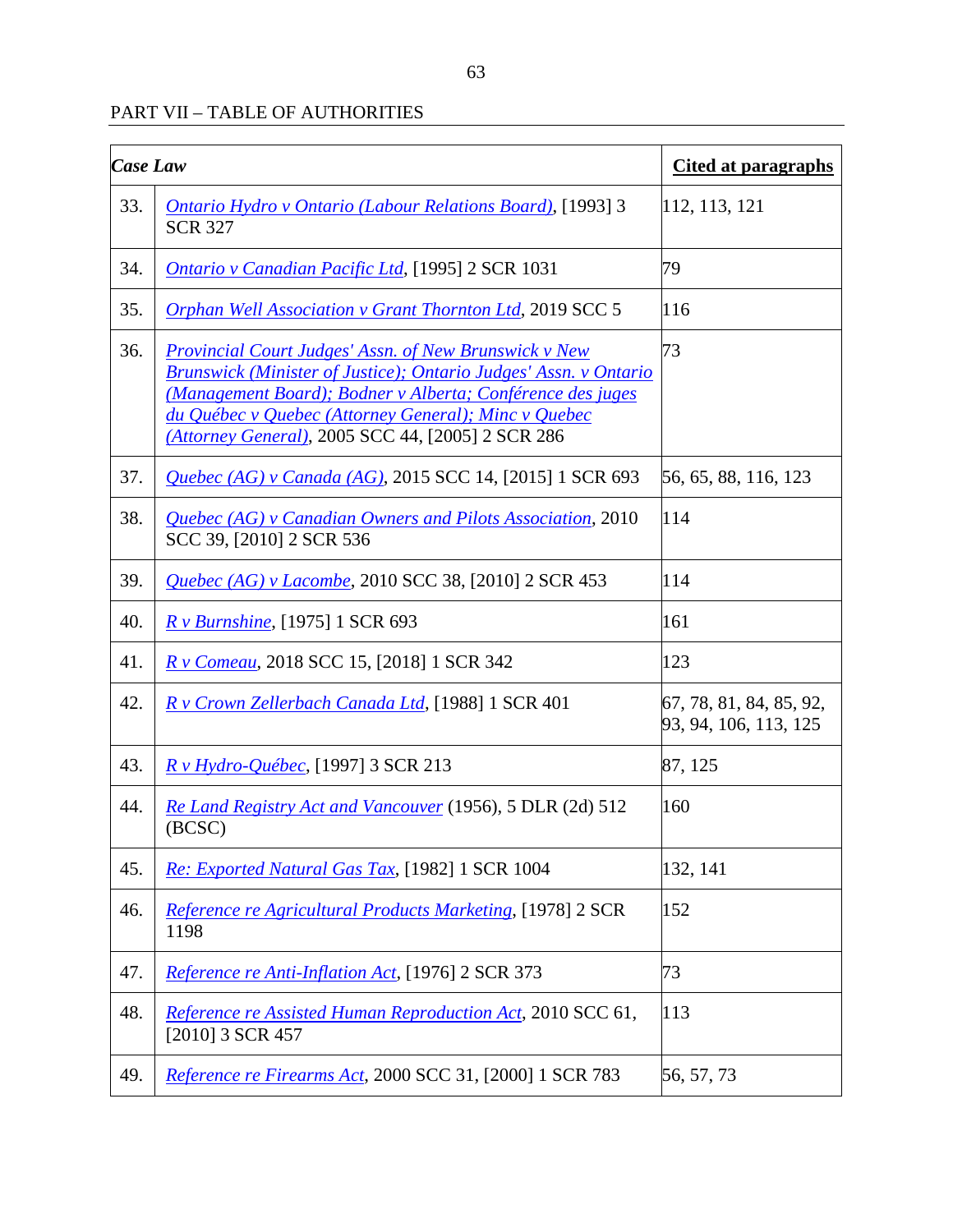| <b>Case Law</b> |                                                                                                                                                                   | <b>Cited at paragraphs</b>                                                       |
|-----------------|-------------------------------------------------------------------------------------------------------------------------------------------------------------------|----------------------------------------------------------------------------------|
| 50.             | <b>Reference re Greenhouse Gas Pollution Pricing Act, 2019</b><br>ONCA 544                                                                                        | 53, 61, 72, 74, 80, 81,<br>99, 105, 107, 108,<br>111, 129, 133, 135,<br>139, 143 |
| 51.             | <b>Reference Re Greenhouse Gas Pollution Pricing Act, 2019</b><br>SKCA 40                                                                                         | 9, 22, 27, 61, 74, 80,<br>105, 133, 161, 163                                     |
| 52.             | Reference re Pan-Canadian Securities Regulation, 2018 SCC<br>48, [2018] 3 SCR 189                                                                                 | 56, 69, 71, 77, 95, 96,<br>102, 112                                              |
| 53.             | <i>Reference re Secession of Quebec</i> , [1998] 2 SCR 217                                                                                                        | 123                                                                              |
| 54.             | Reference re Securities Act, 2011 SCC 66, [2011] 3 SCR 837                                                                                                        | 56, 57, 60, 69, 71, 77,<br>78, 88, 95, 97, 111,<br>112, 123                      |
| 55.             | Rogers Communications v Châteauguay (City), 2016 SCC 23,<br>$[2016]$ 1 SCR 467                                                                                    | 113, 114, 116                                                                    |
| 56.             | <i>Schneider v The Queen,</i> [1982] 2 SCR 112                                                                                                                    | 92, 94                                                                           |
| 57.             | Syncrude Canada Ltd. v Canada (Attorney General), 2016 FCA<br>160                                                                                                 | 125                                                                              |
| 58.             | Court of Appeal, The Hague, October 9, 2018, <i>Urgenda</i><br><b>Foundation v The State of the Netherlands, Case Number:</b><br>200.178.245/01 (The Netherlands) | 84                                                                               |
| 59.             | Waddell v Canada (Governor in Council) (1983), 49 BCLR 305,<br>5 DLR (4th) 254 (SC)                                                                               | 160                                                                              |
| 60.             | Westbank First Nation v British Columbia Hydro and Power<br>Authority, [1999] 3 SCR 134                                                                           | 130, 132, 136, 137,<br>139, 140, 154                                             |
| 61.             | Westcoast Energy Inc v Canada (National Energy Board),<br>[1998] 1 SCR 322                                                                                        | 121                                                                              |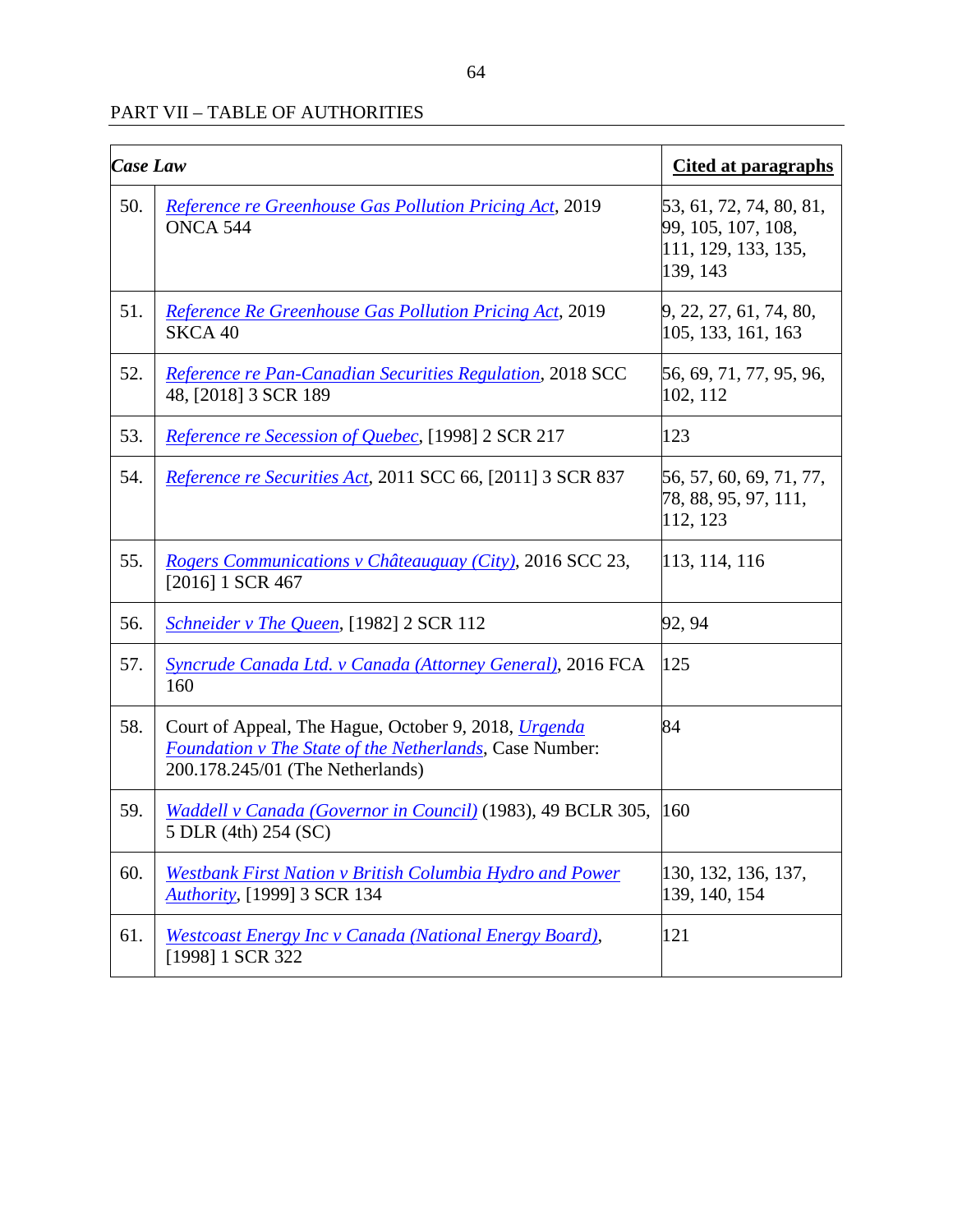| <b>Legislation</b> |                                                                                                                                                                                                                                                                                                                                                                                                               |                                                                                                                                                                                                                                                                                                                                                                                                                                          | <b>Cited at paragraphs</b>                                                              |
|--------------------|---------------------------------------------------------------------------------------------------------------------------------------------------------------------------------------------------------------------------------------------------------------------------------------------------------------------------------------------------------------------------------------------------------------|------------------------------------------------------------------------------------------------------------------------------------------------------------------------------------------------------------------------------------------------------------------------------------------------------------------------------------------------------------------------------------------------------------------------------------------|-----------------------------------------------------------------------------------------|
| 62.                | An Act to Repeal the Carbon<br>Tax, SA 2019, c 1                                                                                                                                                                                                                                                                                                                                                              |                                                                                                                                                                                                                                                                                                                                                                                                                                          | 46                                                                                      |
| 63.                | <b>Budget Implementation Act,</b><br>2018, No 2, SC 2018, c 27, s<br><u> 13</u>                                                                                                                                                                                                                                                                                                                               | Loi $n^{\circ}$ 2 d'exécution du budget<br>de 2018, LC 2018, c 27, s 13                                                                                                                                                                                                                                                                                                                                                                  | 47                                                                                      |
| 64.                | Constitution Act, 1867, (UK)<br>30 & 31 Victoria, c 3, ss 53,<br><u>91, 92A, 125</u>                                                                                                                                                                                                                                                                                                                          | Loi constitutionnelle de 1867,<br>$(R-U)$ 30 & 31 Victoria, c 3, arts<br><u>53, 91, 92A 125</u>                                                                                                                                                                                                                                                                                                                                          | 65, 66, 104, 108, 119,<br>123, 140, 141, 148,<br>149, 151, 152, 153                     |
| 65.                | Greenhouse Gas Pollution<br><i>Pricing Act</i> , being Part 5 of<br>the Budget Implementation<br>Act, 2018, No 1, SC 2018, c<br>12, s 186<br>Preamble, paras 8, 10-16<br><b>Part 1, ss 3-168</b><br>$\frac{3}{2}$ "rate"<br>$17-41$<br>$28 - 35$<br>$\frac{36}{55}$<br><u>68</u><br>69<br>$\overline{71}$<br>165(2)<br>166(1)<br>166(2)<br>166(3)<br>166(4)<br>Part 2, ss 169-261<br><u>169</u><br><u>174</u> | Loi sur la tarification de la<br>pollution causée par les gaz à<br>effet de serre, constituant la<br>partie 5 de la Loi nº 1 d'exécution<br>du budget de 2018, LC 2018, c<br>12, art 186<br>Préambule<br><b>Partie 1</b> , arts 3-168<br>3 "taux"<br>$17 - 41$<br>$28 - 35$<br>$\frac{36}{55}$<br><u>68</u><br>$\frac{69}{71}$<br>165(2)<br>166(1)<br>166(2)<br>166(3)<br>166(4)<br>Partie 2, arts 169-261<br><u> 169</u><br><u> 174</u> | 36, 38, 39, 40, 41, 42,<br>43, 44, 47, 48, 57, 58,<br>59, 60, 89, 134, 156,<br>158, 159 |
|                    | 175<br>185<br>188(1)<br>189(1)<br>189(2)<br>190<br>Schedule 2<br>Schedule 3                                                                                                                                                                                                                                                                                                                                   | 175<br>185<br>188(1)<br>189(1)<br>189(2)<br>190<br><b>Annexe 2</b><br><b>Annexe 3</b>                                                                                                                                                                                                                                                                                                                                                    |                                                                                         |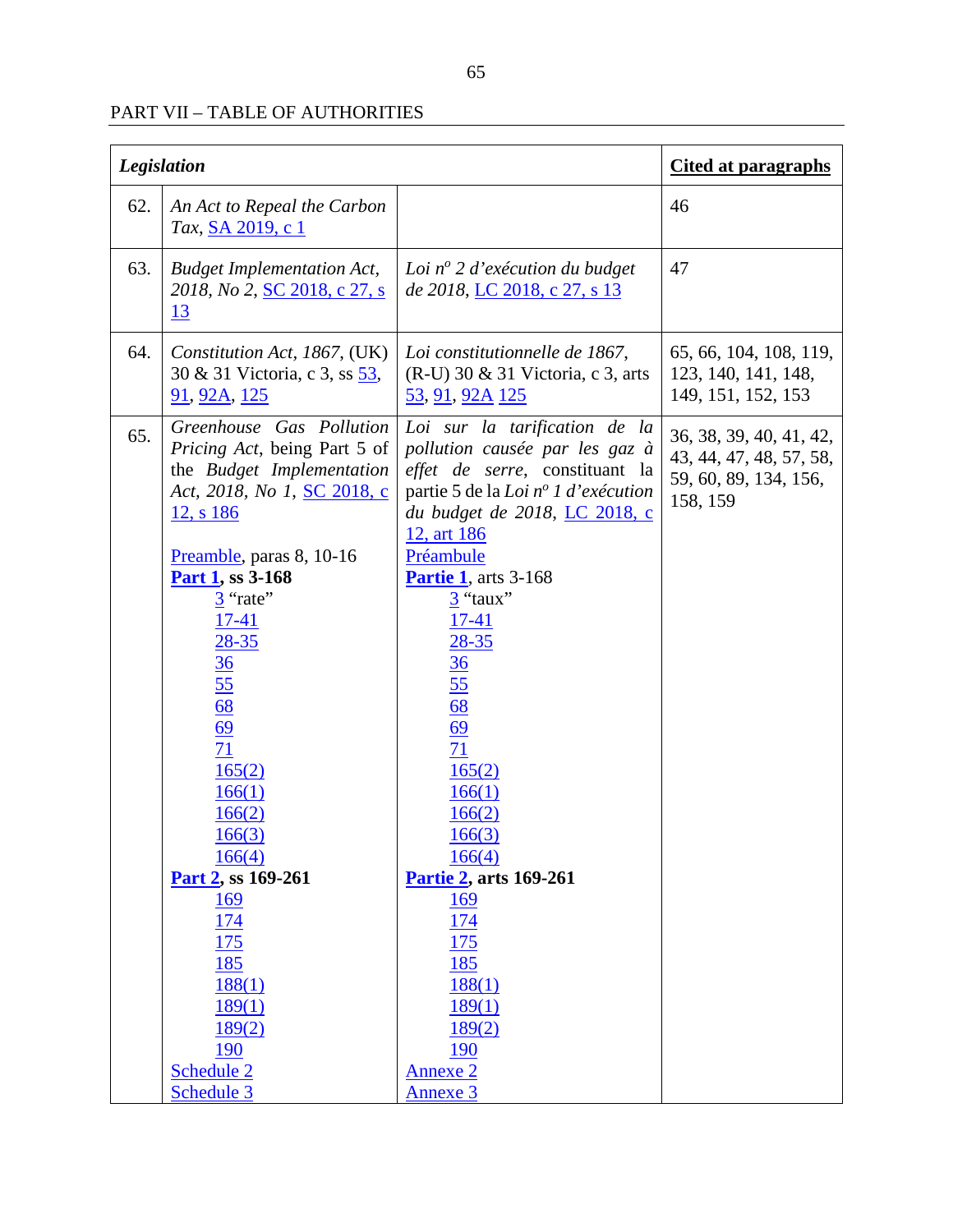| <b>Legislation</b> |                                                                                                                                                                           |                                                                                                                                                                                                       | <b>Cited at paragraphs</b> |
|--------------------|---------------------------------------------------------------------------------------------------------------------------------------------------------------------------|-------------------------------------------------------------------------------------------------------------------------------------------------------------------------------------------------------|----------------------------|
|                    | Schedule 4                                                                                                                                                                | <b>Annexe 4</b>                                                                                                                                                                                       |                            |
| 66.                | Order Amending Part 2 of<br>Schedule 1 to the<br><b>Greenhouse Gas Pollution</b><br>Pricing Act, SOR/2018-212,<br>(2018) C Gaz II, 3760-76                                | Décret modifiant la partie 2 de<br>l'annexe 1 de la Loi sur la<br>tarification de la pollution<br>causée par les gaz à effet de<br>serre, DORS/2018-212, (2018)<br>Gaz C II, 3760-76                  | 45, 59                     |
| 67.                | <b>Output-Based Pricing</b><br><b>System Regulations,</b><br>SOR/2019-266                                                                                                 | Règlement sur le système de<br>tarification fondé sur le<br>rendement, DORS/2019-266                                                                                                                  | 43                         |
| 68.                | <b>Output-Based Pricing</b><br><b>System Regulations,</b><br>SOR/2019-266, Regulatory<br><b>Impact Analysis Statement,</b><br>(2019) C Gaz II, 5374 at<br>5375, 5407-32   | Règlement sur le système de<br>tarification fondé sur le<br>rendement, DORS/2019-266,<br>Résumé de l'Étude d'Impact de<br>la Réglementation, (2019) Gaz C<br>II, 5374 aux pp 5375, 5407-32            | 127                        |
| 69.                | Part 1 of the Greenhouse<br><b>Gas Pollution Pricing Act</b><br>Regulations (Alberta),<br>SOR/2019-294, (2019) C<br>Gaz II, 5875-902                                      | Règlement relatif à la partie 1 de<br>la Loi sur la tarification de la<br>pollution causée par les gaz à<br>effet de serre (Alberta),<br>DORS/2019-294, (2019) Gaz C<br>II, 5875-902                  | 46                         |
| 70.                | <b>Regulations Amending Part</b><br>1 of Schedule 1 and<br>Schedule 2 to the<br><b>Greenhouse Gas Pollution</b><br>Pricing Act, SOR/2019-79,<br>(2019) C Gaz II, 979-1043 | Règlement modifiant la partie 1<br>de l'annexe 1 et l'annexe 2 de la<br>loi sur la tarification de la<br>pollution causée par les gaz à<br>effet de serre, DORS/2019-79,<br>(2019) Gaz C II, 979-1043 | 45                         |

| <b>Parliamentary Secondary Sources</b> |                                                                                                                                    | <b>Cited at</b><br>paragraphs |
|----------------------------------------|------------------------------------------------------------------------------------------------------------------------------------|-------------------------------|
| 71.                                    | <i>House of Commons Debates, 42-1, No 86 (3 October 2016)</i> at   28<br>5359-61 (Rt Hon Justin Trudeau, Prime Minister of Canada) |                               |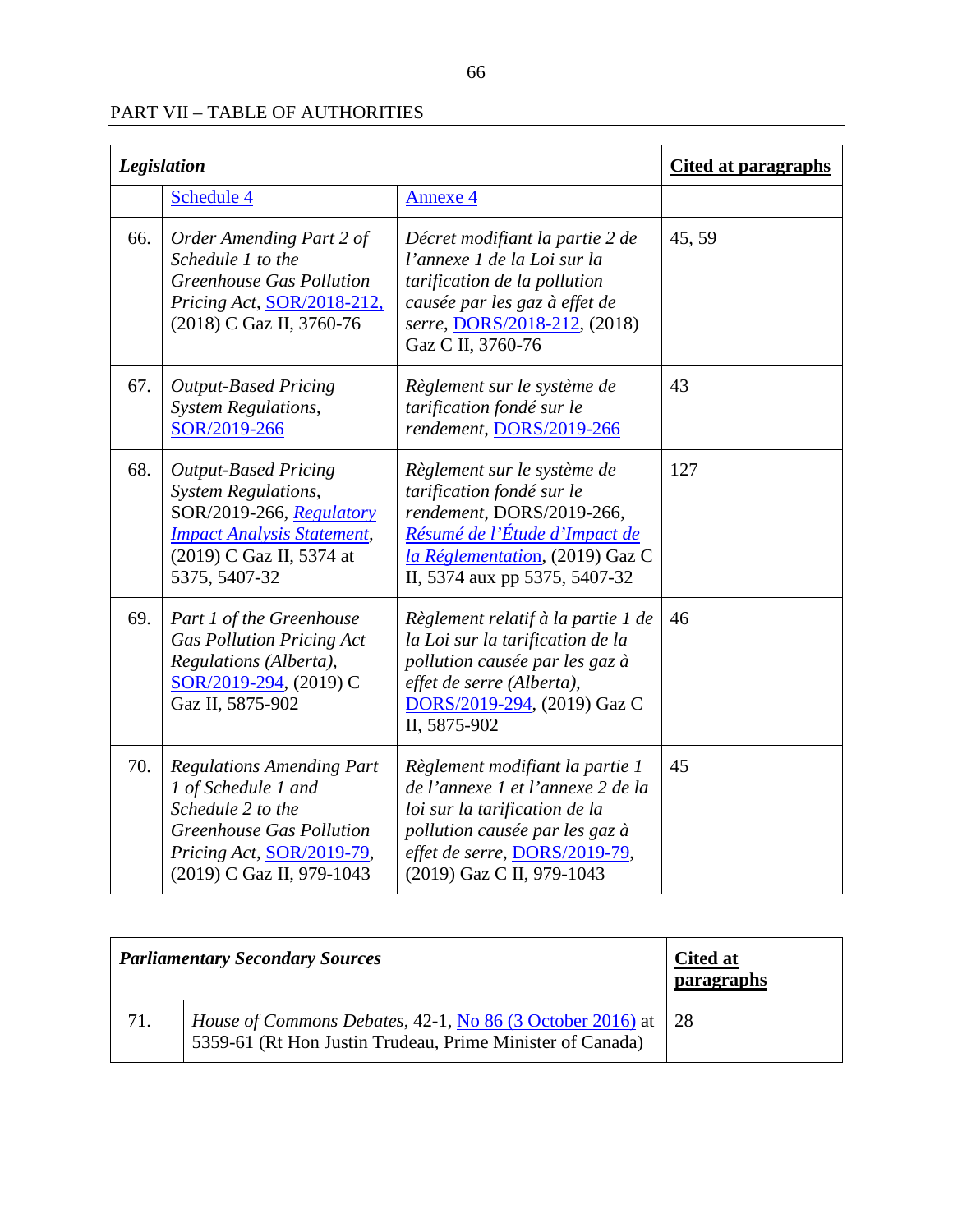| <b>Parliamentary Secondary Sources</b> |                                                                                                                                                                                                                                   | <b>Cited at</b><br><b>paragraphs</b> |
|----------------------------------------|-----------------------------------------------------------------------------------------------------------------------------------------------------------------------------------------------------------------------------------|--------------------------------------|
| 72.                                    | House of Commons Debates, 42-1, No 146 (23 February<br>2017) at 9290-91 (Jonathan Wilkinson, Parliamentary<br>Secretary to the Minister of Environment and Climate<br>Change)                                                     | 12, 13, 14                           |
| 73.                                    | House of Commons Debates, 42-1, No 276 (27 March 2018)<br>at 18164-66                                                                                                                                                             | 155                                  |
| 74.                                    | <i>House of Commons Debates, 42-1, No 279 (16 April 2018)</i> at<br>18291 (Joël Lightbound, Parliamentary Secretary to the<br>Minister of Finance)                                                                                | 37                                   |
| 75.                                    | <i>House of Commons Debates, 42-1, No 283 (23 April 2018)</i> at<br>18588 (Hon Bill Morneau, Minister of Finance) and 18605<br>(Jonathan Wilkinson, Parliamentary Secretary to the Minister<br>of Environment and Climate Change) | 37                                   |
| 76.                                    | House of Commons Debates, 42-1, No 289 (1 May 2018) at<br>18957-60 (Hon Catherine McKenna, Minister of Environment<br>and Climate Change)                                                                                         | 12, 13, 14, 37, 48                   |
| 77.                                    | <i>House of Commons Debates,</i> 42-1, No 294 (8 May 2018) at<br>19211-14 (Jonathan Wilkinson, Parliamentary Secretary to<br>the Minister of Environment and Climate Change)                                                      | 14, 37, 48                           |
| 78.                                    | House of Commons Debates, 42-1, No 304 (30 May 2018) at<br>19944-45 (Mark Gerretsen)                                                                                                                                              | 48                                   |
| 79.                                    | <i>House of Commons Debates, 42-1, No 305 (31 May 2018)</i> at<br>19957 (Hon Catherine McKenna, Minister of Environment<br>and Climate Change)                                                                                    | 37                                   |
| 80.                                    | House of Commons, <i>Journals</i> , 42-1, <i>No</i> 435 (17 June 2019)<br>at 5660-64                                                                                                                                              | 15                                   |
| 81.                                    | House of Commons, Standing Committee on Finance,<br>Evidence, 42-1, No 146 (25 April 2018) at 5-6 (Judy Meltzer,<br>Director General, Carbon Pricing Bureau, ECCC)                                                                | 37, 48                               |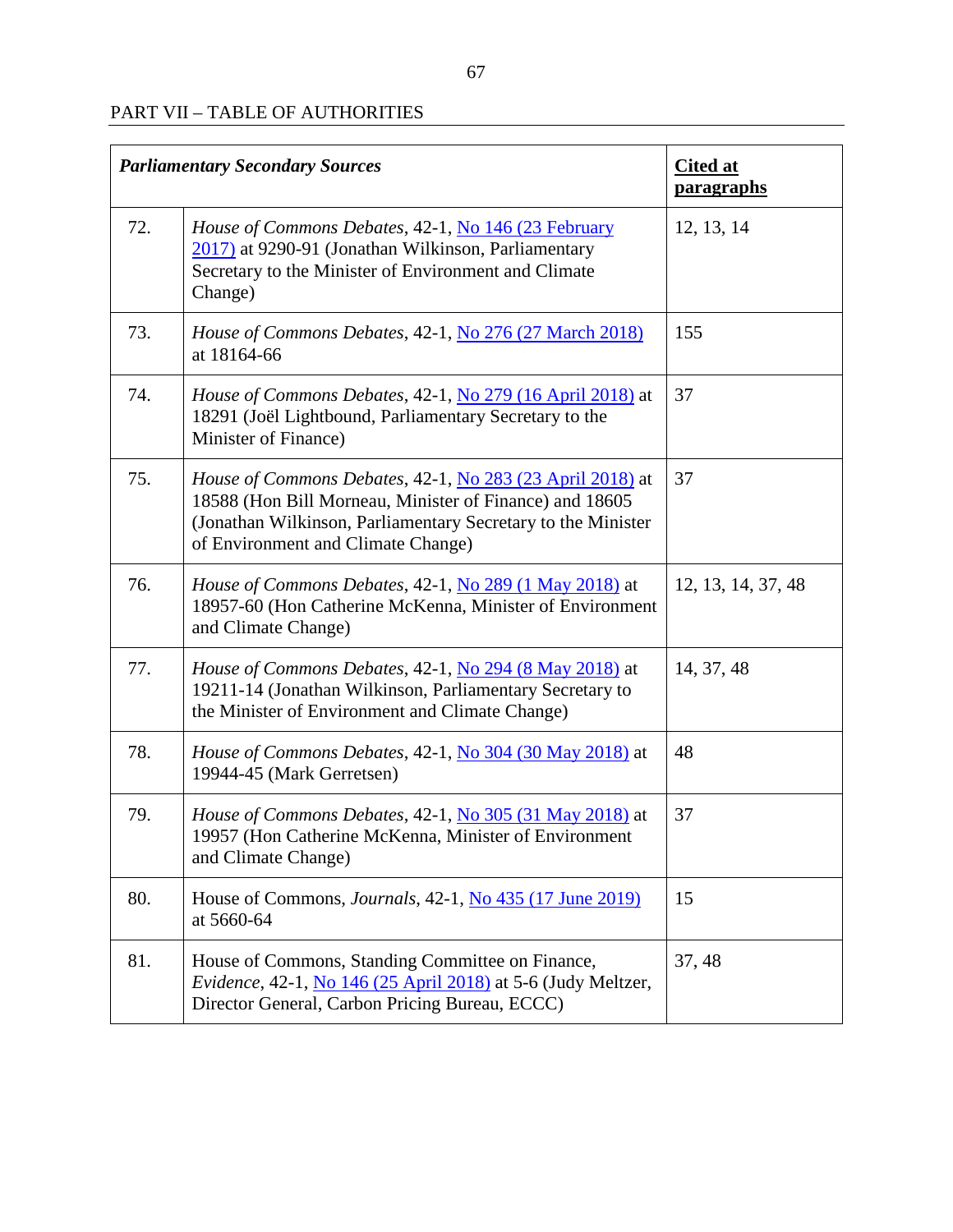| <b>Parliamentary Secondary Sources</b> |                                                                                                                                                                                                                                                                                                                                                                                                                                                                                                                                                                                                        | <b>Cited at</b><br><b>paragraphs</b> |
|----------------------------------------|--------------------------------------------------------------------------------------------------------------------------------------------------------------------------------------------------------------------------------------------------------------------------------------------------------------------------------------------------------------------------------------------------------------------------------------------------------------------------------------------------------------------------------------------------------------------------------------------------------|--------------------------------------|
| 82.                                    | House of Commons, Standing Committee on Finance,<br>Evidence, 42-1, No 148 (1 May 2018) at 5-6, 8 (John Moffet,<br>Associate Assistant Deputy Minister, Environmental<br>Protection Branch, ECCC)                                                                                                                                                                                                                                                                                                                                                                                                      | 32, 49                               |
| 83.                                    | House of Commons, Standing Committee on Finance,<br>Evidence, 42-1, No 151 (7 May 2018) at 1 (Andrew Leach,<br>University of Alberta), and 3 (Dale Beugin, Canada's<br>Ecofiscal Commission)                                                                                                                                                                                                                                                                                                                                                                                                           | 48                                   |
| 84.                                    | House of Commons, Standing Committee on Finance,<br>Evidence, 42-1, No 152 (8 May 2018) at 7-8 (John Moffet,<br>Associate Assistant Deputy Minister, Environmental<br>Protection Branch, ECCC)                                                                                                                                                                                                                                                                                                                                                                                                         | 49                                   |
| 85.                                    | House of Commons, Standing Committee on Finance,<br>Evidence, 42-1, No 157 (23 May 2018) at 12-14                                                                                                                                                                                                                                                                                                                                                                                                                                                                                                      | 39, 57, 159                          |
| 86.                                    | Senate, Standing Senate Committee on Agriculture and<br>Forestry, 42-1, No 50 (1 May 2018) at 50:9-10 (John Moffet,<br>Associate Assistant Deputy Minister, Environmental<br>Protection Branch, ECCC)                                                                                                                                                                                                                                                                                                                                                                                                  | 37                                   |
| 87.                                    | Senate, Standing Senate Committee on Agriculture and<br>Forestry, 42-1, No 52 (22 May 2018) at 52:34-35 (Dale<br>Beugin, Canada's Ecofiscal Commission)                                                                                                                                                                                                                                                                                                                                                                                                                                                | 48                                   |
| 88.                                    | Senate, Standing Senate Committee on Energy, the<br>Environment and Natural Resources, Evidence, 42-1, No 44<br>(1-3 May 2018) at 44:9-10 (John Moffet, Associate Assistant<br>Deputy Minister, Environmental Protection Branch, ECCC),<br>44:14 (Philippe Giguère, Manager, Legislative Policy,<br>ECCC), 44:20-21 (John Moffet, Associate Assistant Deputy<br>Minister, Environmental Protection Branch, ECCC), 44:30-32<br>(Peter Boag, President and CEO, Canadian Fuels<br>Association), 44:65-68 (Adam Auer, Vice President,<br>Environment and Sustainability, Cement Association of<br>Canada) | 32, 37, 42, 49, 105                  |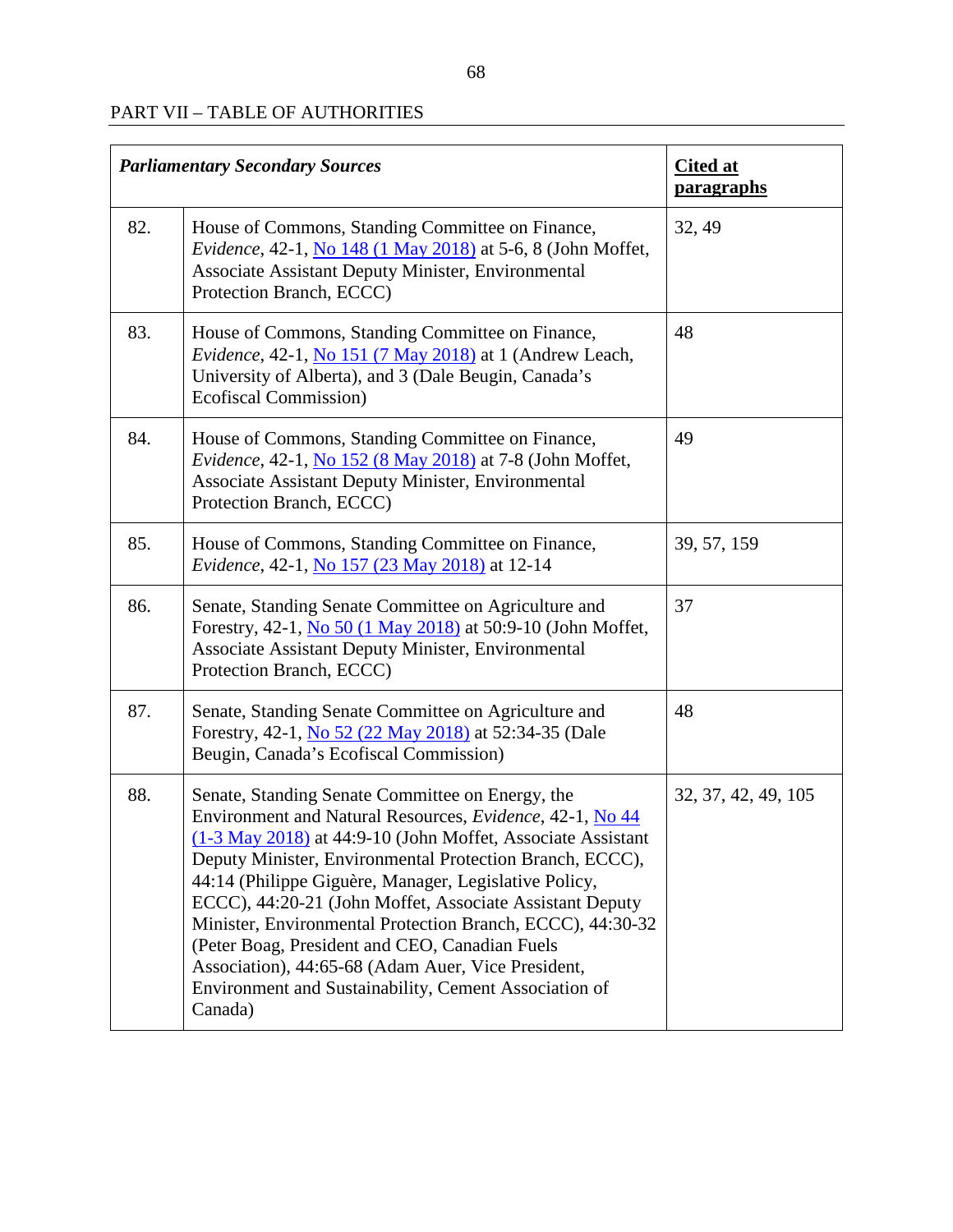| <b>Parliamentary Secondary Sources</b> |                                                                                                                                                                                                                                                | <b>Cited at</b><br><b>paragraphs</b> |
|----------------------------------------|------------------------------------------------------------------------------------------------------------------------------------------------------------------------------------------------------------------------------------------------|--------------------------------------|
| 89.                                    | Senate, Standing Senate Committee on Energy, the<br>Environment and Natural Resources, Evidence, 42-1, No 45<br>(10 May 2018) at 45:47 (Martha Hall Finlay, Canada West)<br>Foundation), 45:62 (Dale Beugin, Canada's Ecofiscal<br>Commission) | 48                                   |
| 90.                                    | Senate, Standing Senate Committee on Energy, the<br>Environment and Natural Resources, Evidence, 42-1, No 46<br>(22 May 2018) at 46:7-8 (Hon Catherine McKenna, Minister<br>of Environment and Climate Change)                                 | 37, 48                               |

| <b>Other Secondary Sources</b> |                                                                                                                                                                                                                 | <b>Cited at paragraphs</b> |
|--------------------------------|-----------------------------------------------------------------------------------------------------------------------------------------------------------------------------------------------------------------|----------------------------|
|                                | 91. Marc Bosc and André Gagnon, <i>House of Commons Procedure</i><br>and Practice, 3d ed (Ottawa: House of Commons, 2017) chapter<br>18, Financial Procedures, following the heading "The Legislative<br>Phase" | 155                        |
| 92.                            | Nathalie Chalifour, "Canadian Climate Federalism: Parliament's<br>Ample Constitutional Authority to Legislate GHG Emissions"<br>(2016) 36 NJCL 331                                                              | 86, 102, 112               |
| 93.                            | Stewart Elgie, "Kyoto, the Constitution, and carbon trading:<br>waking a sleeping BNA bear (or two)" (2007-08) 13:1 Rev Const<br>Stud 67                                                                        | 112                        |
| 94.                            | Morris J Fish, "The Effect of Alcohol on the Canadian<br>Constitution  Seriously" (2011) 57 McGill LJ 189                                                                                                       | 112                        |
| 95.                            | James R Fleming, <i>Historical Perspectives on Climate Change</i><br>(Oxford: Oxford University Press, 1998) ch 6                                                                                               | 80                         |
|                                | 96. Dale Gibson, "Measuring National Dimensions", (1976) 7 Man<br>LJ 15                                                                                                                                         | 92                         |
|                                | 97. Peter W Hogg, "Constitutional Authority over Greenhouse Gas<br>Emissions", (2009) 46:2 Alta L Rev 507                                                                                                       | 112                        |